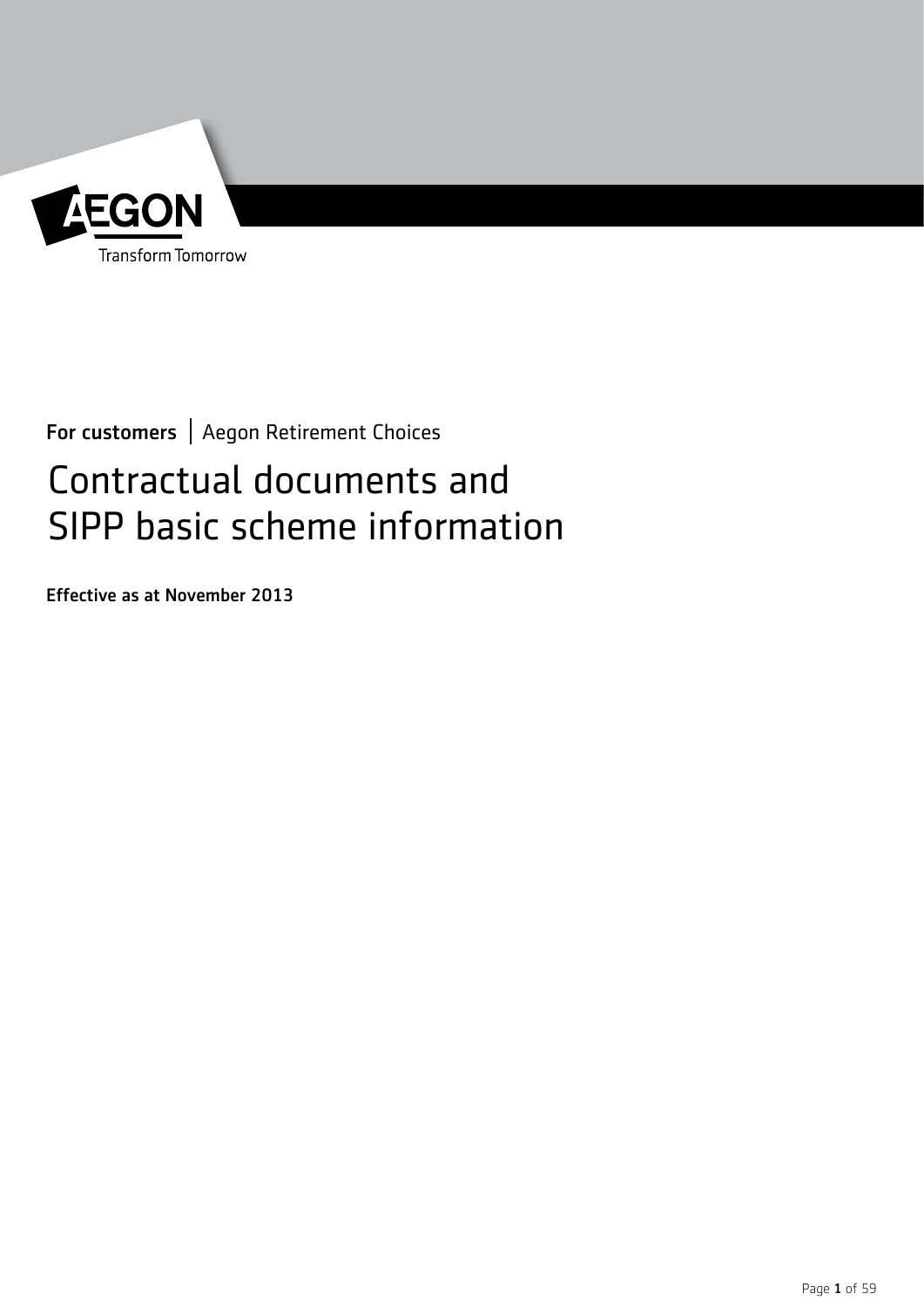# Welcome to Aegon Retirement Choices

In this booklet, you will find the Aegon Retirement Choices (ARC) Terms and conditions and the ARC Insured Fund Policy, which along with your:

- $\blacksquare$  application(s)
- $\blacksquare$  declaration(s)
- <sup>n</sup> first *Contract note*, or for SIPP *Confirmation of investment contract note,* that we send you form the basis of your contract with us for the Aegon Retirement Choices service.

ARC provides you with access to a range of product wrappers and investment choices through one online service.

This booklet also includes the basic scheme information for the Aegon SIPP.

This booklet is made up of the following parts:

## Part 1 – ARC Terms and conditions and conditions and  $03-45$

This part details the terms and conditions that apply to the Aegon Retirement Choices service and to the individual product wrappers, provided by Aegon Investment Solutions Ltd and Scottish Equitable plc.

## Part 2 – ARC Insured Funds Policy **46-55**

This part details the conditions for the policy of insurance which apply where you open an Aegon SIPP and invest in insured funds, provided by Scottish Equitable plc.

## Part 3 – Basic scheme information for the Aegon SIPP 56-59

We give you basic scheme information in connection with the Aegon SIPP. This gives you information about the scheme under which your SIPP is provided by Scottish Equitable plc.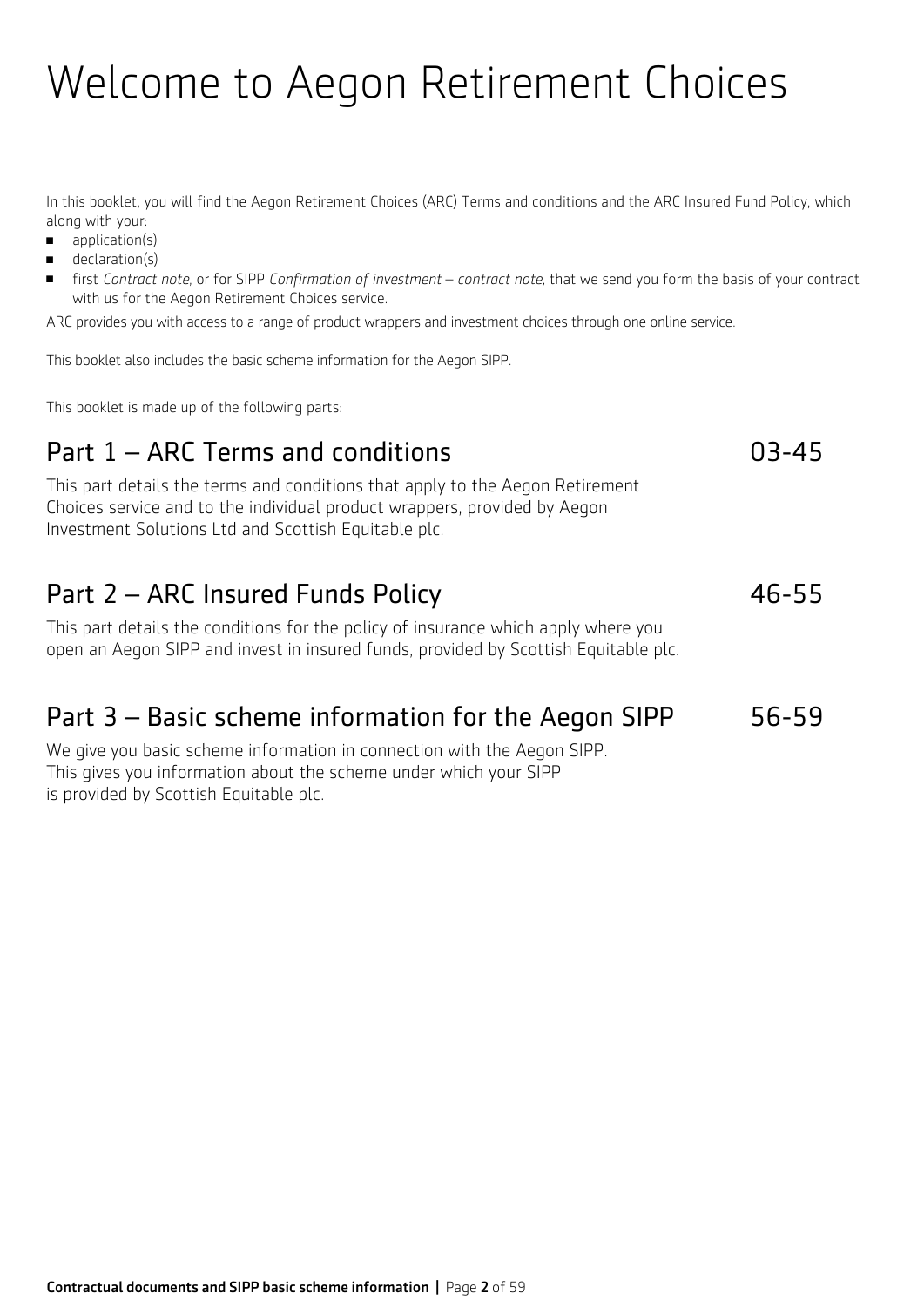## Part 1 – ARC Terms and conditions

These are the terms and conditions that apply to the Aegon Retirement Choices service and also to the individual product wrappers, provided by Aegon Investment Solutions Ltd and Scottish Equitable plc.

#### **Contents**

| 1 | Introduction               |                                                               | 5        |
|---|----------------------------|---------------------------------------------------------------|----------|
|   | 1.1<br>1.2                 | Purpose of this document<br>The role of Aegon                 | 5<br>5   |
| 2 | <b>Definitions</b>         |                                                               | 5        |
| 3 | <b>General information</b> |                                                               | 8        |
|   | 3.1                        | Client classification                                         | 8        |
|   | 3.2                        | Residency                                                     | 8        |
|   | 3.3                        | Appointment and change of an adviser                          | 9        |
| 4 |                            | <b>Overview of services</b>                                   | 10       |
| 5 |                            | Opening a product wrapper                                     | 10       |
|   | 5.1                        | Methods of application                                        | 10       |
|   | 5.2                        | Website access                                                | 10       |
|   | 5.3                        | Cash facility                                                 | 11       |
|   | 5.4                        | Cash facility maintenance and forced<br>disinvestment         | 12       |
| 6 |                            | Contributing to your product wrapper                          | 12       |
|   | 6.1                        | Methods of contributing                                       | 12       |
|   | 6.2                        | Contributions into a product wrapper                          | 12       |
|   | 6.3                        | Re-registration of investments from                           |          |
|   |                            | other providers to the Service                                | 13       |
|   | 6.4                        | Re-registration of collectives                                | 13       |
|   | 6.5                        | Cash transfers from other product<br>providers to the Service | 13       |
|   | 6.6                        | Outstanding dividends or distribution                         |          |
|   |                            | payments                                                      | 13       |
| 7 |                            | <b>Managing your investments</b>                              | 13       |
|   | 7.1                        | Our nominee services                                          | 13       |
|   | 7.2                        | How your investments are managed                              | 14       |
|   | 7.3                        | Access to products and investments                            |          |
|   |                            | (gating)                                                      | 14       |
|   | 7.4                        | Appointment of a discretionary<br>fund manager                | 15       |
|   | 7.5                        | General information about buying                              |          |
|   |                            | and selling investments                                       | 16       |
|   | 7.6                        | Investment provider charges and                               |          |
|   |                            | rebates                                                       | 16       |
|   | 7.7                        | Trading methods                                               | 16       |
|   | 7.8<br>7.9                 | Aggregated trading<br>Dealing minimums                        | 16<br>17 |
|   | 7.10                       | Settlement                                                    | 17       |
|   | 7.11                       | Individual purchase and sale                                  |          |
|   |                            | transactions                                                  | 17       |
|   | 7.12                       | Switching within a product wrapper                            | 17       |
|   | 7.13                       | Rebalancing                                                   | 17       |
|   | 7.14                       | Model portfolios                                              | 18       |
|   | 7.15                       | Equity trading                                                | 18       |

| 8  |                                  | Investment servicing and administration                                  | 18       |
|----|----------------------------------|--------------------------------------------------------------------------|----------|
|    | 8.1<br>8.2                       | Valuation of investments<br>Corporate actions, income events,            | 18       |
|    |                                  | voting and accounts/reports                                              | 18       |
|    | 8.3<br>8.4                       | Income events<br>Voting rights                                           | 19<br>19 |
|    | 8.5                              | Exercising voting rights for quoted                                      |          |
|    |                                  | companies                                                                | 19       |
| 9  | <b>Servicing</b>                 |                                                                          | 20       |
|    | 9.1                              | General enquiries                                                        | 20       |
|    | 9.2                              | Change of client profile and product                                     |          |
|    | 9.3                              | wrapper information<br>Documentation and communications                  | 20       |
|    |                                  | from us                                                                  | 20       |
|    | 9.4                              | Complaints                                                               | 20       |
|    | 9.5                              | Cancellation                                                             | 21       |
| 10 |                                  | Payments out (withdrawals, transfers,                                    |          |
|    |                                  | charges and fees)                                                        | 21       |
|    | 10.1<br>10.2                     | Withdrawals from a product wrapper<br>Re-registration and transfers from | 21       |
|    |                                  | the Service to another provider                                          | 22       |
|    | 10.3                             | Aegon charges and fees                                                   | 22       |
|    | 10.4                             | Adviser charge (including discretionary                                  |          |
|    | 10.5                             | investment manager charge)<br>Consultancy charge                         | 25<br>27 |
|    |                                  |                                                                          |          |
| 11 | <b>Product wrapper cessation</b> |                                                                          | 28       |
| 12 | Aegon                            |                                                                          | 29       |
| 13 |                                  | Legal notices                                                            | 29       |
|    | 13.1                             | Conflicts of interest policy                                             | 29       |
|    | 13.2                             | Order execution policy                                                   | 29       |
|    | 13.3<br>13.4                     | Best execution policy<br>Limitation of liability                         | 29<br>29 |
|    | 13.5                             | laxation                                                                 | 30       |
|    | 13.6                             | Data protection                                                          | 30       |
|    | 13.7                             | Amendments to the terms                                                  |          |
|    |                                  | and conditions                                                           | 30       |
|    | 13.8                             | Law and jurisdiction                                                     | 31<br>31 |
|    |                                  | 13.9 Notices<br>13.10 Electronic messages                                | 31       |
|    | 13.11 Fax                        |                                                                          | 32       |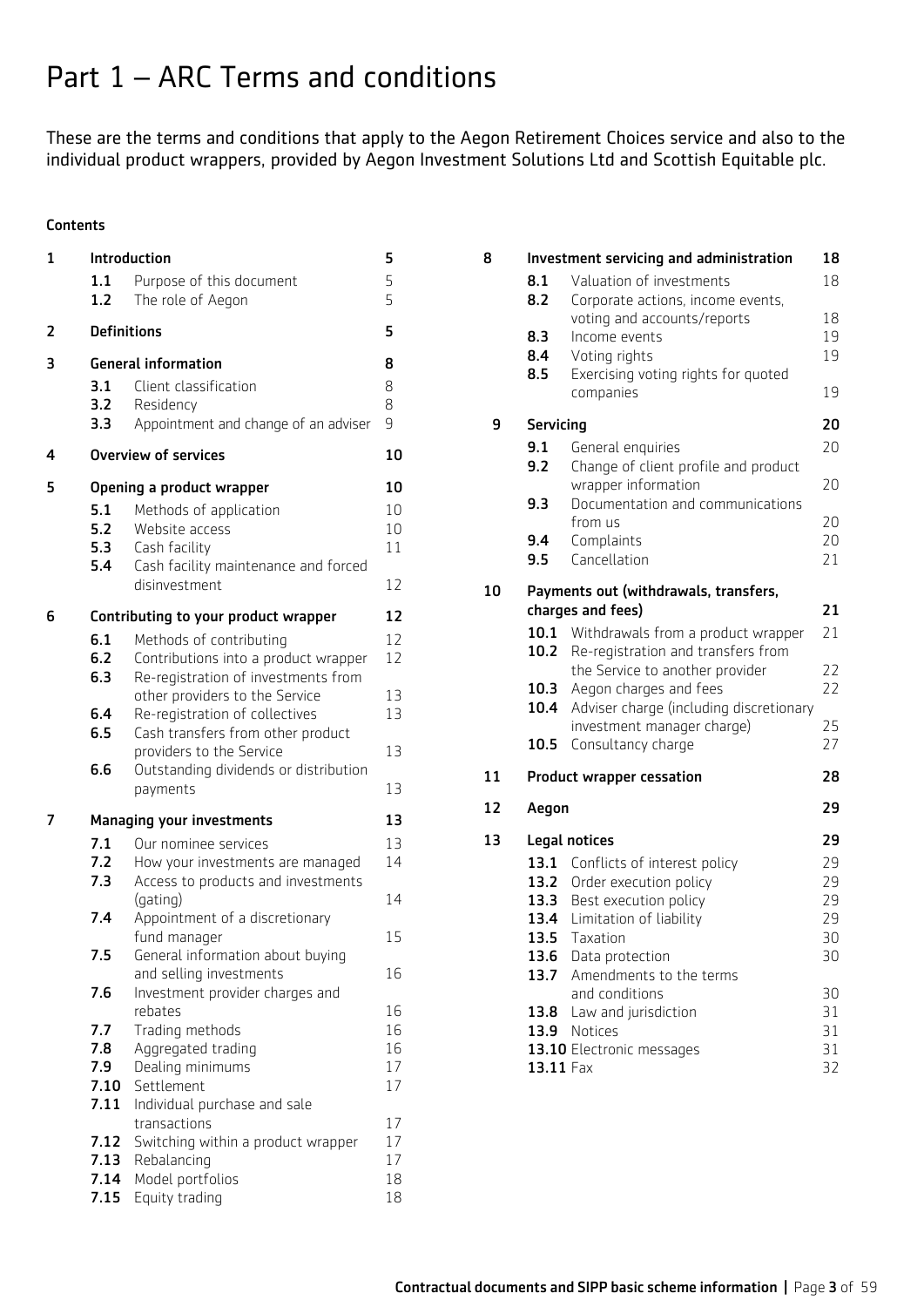### Contents – *continued*

|                                            | Product wrapper specific terms                                                       | 33                   |  |
|--------------------------------------------|--------------------------------------------------------------------------------------|----------------------|--|
|                                            | Section A – the Aegon General Investment                                             |                      |  |
|                                            | Account (GIA)                                                                        | 33                   |  |
| 1<br>$\overline{2}$<br>3<br>$\overline{4}$ | Opening an Aegon GIA<br>Joint holders<br>Tax treatment within a GIA<br>Contributions | 33<br>33<br>33<br>33 |  |
| 5                                          | Withdrawals                                                                          | 33                   |  |
| 6                                          | Death of a GIA holder                                                                | 34                   |  |
|                                            | Section B - the Aegon Individual Savings                                             |                      |  |
|                                            | Account (ISA)                                                                        | 35                   |  |
| 1                                          | Opening an Aegon ISA                                                                 | 35                   |  |
| 2                                          | General                                                                              | 35                   |  |
| 3                                          | Transfers and withdrawals                                                            | 35                   |  |
| $\overline{4}$                             | Subscription levels<br>Investments and related information                           | 35                   |  |
| 5<br>6                                     | Cash ISA                                                                             | 36<br>36             |  |
| $\overline{7}$                             | Cash held within a stocks and shares ISA                                             | 36                   |  |
| 8                                          | Contributions                                                                        | 36                   |  |
| 9                                          | Withdrawals                                                                          | 36                   |  |
| 10                                         | ISA application policy                                                               | 36                   |  |
| 11                                         | UK residency                                                                         | 37                   |  |
|                                            | 12 Void accounts                                                                     | 37                   |  |
| 13                                         | Death of an ISA investor                                                             | 37                   |  |

| 38<br>Section C - the Aegon SIPP |                                                |    |
|----------------------------------|------------------------------------------------|----|
| 1                                | General                                        | 38 |
| $\overline{2}$                   | Eligibility for the Aegon SIPP                 | 38 |
| 3                                | Contributions to the SIPP                      | 39 |
| 4                                | Default fund for your SIPP through             |    |
|                                  | your employer                                  | 40 |
| 5                                | Permitted investments                          | 40 |
| 6                                | Transfers in                                   | 40 |
| 7                                | <b>Block transfers</b>                         | 41 |
| 8                                | Transfers out                                  | 41 |
| 9                                | Retirement benefits and the lifetime allowance | 41 |
| 10                               | Pension commencement lump sum                  | 42 |
| 11                               | Age 75                                         | 42 |
| 12                               | Drawdown pension                               | 42 |
| 13                               | Flexible drawdown                              | 42 |
| 14                               | Annuity purchase                               | 43 |
| 15                               | Death benefits                                 | 43 |
| 16                               | Dependant's annuity                            | 44 |
| 17                               | Dependant's drawdown pension                   | 44 |
| 18                               | Death of your dependant                        | 44 |
| 19                               | Lifetime allowance charge                      | 45 |
| 20                               | Divorce                                        | 45 |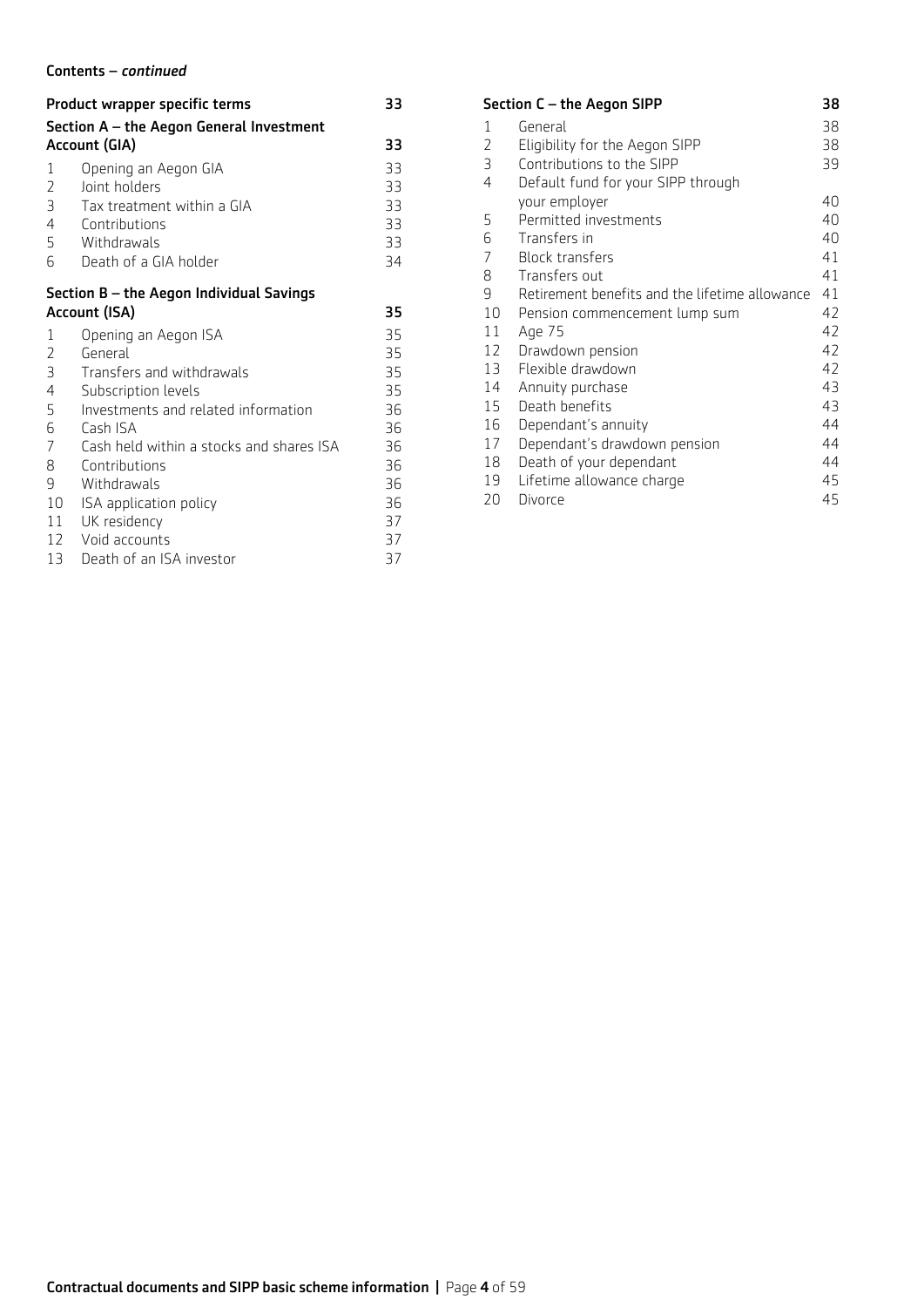## 1 Introduction

#### 1.1 Purpose of this document

By opening a *product wrapper*, *you* have applied for use of the Aegon Retirement Choices service (*the Service*) provided by *us*. This booklet contains the *Aegon Retirement Choices Terms and conditions* for the use of *the Service* and for the *product wrappers*. In addition to these terms and conditions, *you* should also read other documents such as:

- $\blacksquare$  the key features
- vour illustration
- $\blacksquare$  Key investor information document(s)
- *Charges guide*
- *Confirmation of application*
- *Contract note* or for SIPP, *Confirmation of investment – contract note*

 Words in *bold italics* are defined terms that are explained in the 'Definitions' section. References to ARC documents are in italics, and these, as well as any other documents are available from your *adviser*.

### 1.2 The role of Aegon

 *We* provide the Aegon Retirement Choices service to *you*. This is mainly an online service that is used to manage *investments* through one or more *product wrappers*. Aegon Investment Solutions provides the *General Investment Account (GIA)* and the Individual Savings Account *(ISA)*. Scottish Equitable plc provides the Aegon Self Invested Personal Pension *(SIPP)* within the Aegon Retirement Choices service. If *we* agree, the *GIA we* provide can also be available for use through a product, such as an offshore bond or a *SIPP*, with *another provider*.

**We** do not give any advice in relation to the Aegon Retirement Choices service, *your product wrappers* or any *investments* that *you* hold with the Aegon Retirement Choices service. The fact that particular *product wrappers*, investments, investment planning tools or any other features are made available through *the Service* does not constitute advice or imply that they are suitable for *you*. *You* should always seek suitable advice before using *the Service*, purchasing a *product wrapper* and investing. If *you* need to find a new *adviser*, *you* can do this online at www.unbiased.co.uk

## 2 Definitions General items to note

Where we use the masculine form of a word, it also includes the feminine. The opposite also applies.

Words in the singular include the plural. The opposite also applies.

Where we refer to a piece of legislation, we also refer to any amendment or re-enactment of the legislation. We also refer to any regulations made under the legislation, and that includes any corresponding provisions in force in Northern Ireland.

All references to a clause of these *Terms and conditions* are references to a clause in the general section unless stated otherwise.

*Accidental death* – means *your* death, within the 72 hours following an accidental bodily injury, resulting solely and independently from causes not related to or contributed to by any illness, disease or physical disorder that you were aware of at the *start date*.

Accidental death benefit - means the lump sum payable on *your* death as set out in clause 15.6 of section C.

### *Additional subscription* – means *additional subscription* into an already opened *product wrapper*.

*Adviser* – means the financial adviser through which *you* access *the Service*, open *product wrappers* and transact *investments*, and who *you* can remunerate in the form of *adviser charge* through the *product wrappers you* hold. *Your adviser* must be registered with *us* and have appropriate *FCA* authorisation.

*Adviser charge* – means money that *you* agree to pay to *your adviser* through *your product wrappers*. This is more fully described in 10.4.

*Aegon*, *we*, *us*, *ourselves* – means Aegon Investment Solutions Limited, in relation to the *ISA* and *Aegon GIA* and in relation to the *Aegon SIPP* means Scottish Equitable plc.

*Aegon default fund* – means the *investment* chosen by *Aegon* that any *contribution* to *your SIPP* that was provided through *your employer*, and that *you* have not given an investment instruction for, will be invested in. This will only apply where *your employer* or the *scheme adviser* has not chosen a *default fund* for *your SIPP*. This is more fully described in clause 4 of section C.

*Aegon initial charge* – means the one-off charge made by *us* when *you* make a subscription/investment into a *product wrapper* by paying money into the *cash facility*, either on a one-off or regular basis as detailed in 10.3.1.

#### *Aegon investments list* – means the list of *investments* that *we* make available through *the Service*.

*Aggregated trading* – means the trading of certain investments, where all instructions at a certain time from all *clients* using *the Service* are added together into a single trade for a particular investment. This is more fully described in 7.8.

*AUT –* an authorised unit trust.

*Annual allowance* – means the limit, set by HMRC, of tax-free contributions or increase in value of a person's pension rights in a pension input period. For this purpose, all of the person's pension arrangements are taken into account. Contributions or increases in pension rights in excess of this allowance will give rise to a tax charge.

*Another provider* – means any provider of a financial product that is not available on *the Service* but uses that financial product to purchase a *GIA* under *the Service*.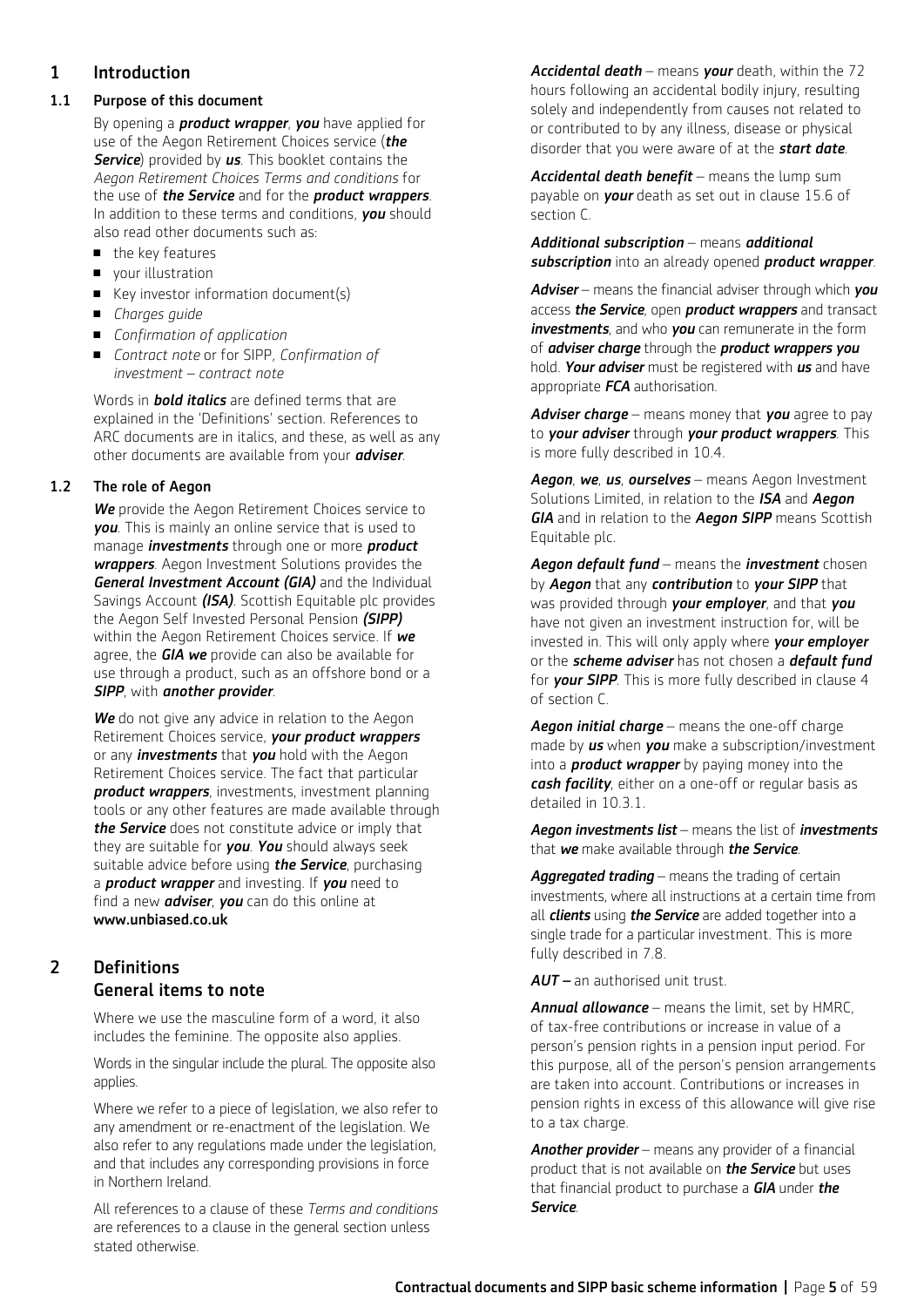*Benefit crystallisation event* – means an event or occurrence at which *we* must test *your SIPP* benefits against the *lifetime allowance*. The events and occurrences on which this must happen are set out in legislation. The amount which must be tested against *your lifetime allowance* is also determined by legislation.

*Block transfer* – means the transfer in a single transaction of all the investments held under the pension scheme from which the transfer is made, which relate to at least two members of that pension scheme.

*Business day* – means any full day on which banks, investment managers and the London Stock Exchange (LSE) are open for business.

*Cash facility* – means the account that is set up for and within each *product wrapper* for the movement of money to and from, and within, a *product wrapper*. This is more fully described in 5.3 and 5.4.

*Client*, *you*, *your* – means the individual, corporate or other entity in whose name *the Service* is held. If *you* have an *Aegon SIPP*, and following *your* death, *your* dependant chooses to postpone the securing of an annuity under clause 17 of section C, *you*/*your* refers to *your* dependant.

*Client profile* – means an account within *the Service* that holds *your product wrappers*. *You* can have more than one such account with each account being treated separately for the purposes of these *Terms and conditions*.

*Collectives* – means collective investment schemes, which are arrangements that enable a number of investors to 'pool' their assets and have these professionally managed by an independent manager. Collective investment schemes come in a number of forms, the main ones being authorised unit trusts, open-ended investment companies and unauthorised unit trusts.

*Consultancy charge* – means a charge paid to the *scheme adviser* through *your product wrappers*. This is more fully described in 10.5.

*Contribution* – means any payment by *you* or a third party or *your* employer (where allowed) into a *product wrapper* and includes subscriptions to *your ISA*. *Contribution* does not include a transfer into a *product wrapper*.

*Crystallise* – is what happens to *your SIPP investments* on a *benefit crystallisation event*. It can apply to different parts of *your SIPP* at different times. This is more fully described in clause 9 of section C.

*Crystallised* – means that part of *your SIPP* that has been through a *benefit crystallisation event*.

*Default fund* – means the *investment* that any contribution into *your SIPP* that was provided through *your employer*, and that *you* have not given an

investment instruction for, will be invested in and, where applicable, includes the *Aegon default fund*. This is more fully described in clause 4 of section C.

*Dependant* – has the meaning given in paragraph 15 of schedule 28 of the Finance Act 2004. In summary, it includes *your* spouse, civil partner, children and any other person who is financially dependant on *you*, or is dependant on *you* due to physical or mental impairment. Where dependant's drawdown pension is being provided, it means the dependant named in any documentation issued to the dependant.

*Discretionary fund manager* – means an appropriately *FCA* authorised manager that has entered into an agreement with us and *you* select to manage *your investments* on *your* behalf.

*Discretionary investment manager charge* – means the charge that *we* deduct from *your product wrapper* and pay to *your discretionary fund manager.* This is more fully described in 10.4.8.

*Distance contract* – is defined by the *FCA* and is a contract which makes exclusive use of one or more means of distance communication (where there is no simultaneous physical presence) up to and including the time at which the contract is concluded.

*Drawdown pension* – means a drawdown pension as set out in paragraph 4 of part 1 of schedule 28 to the Finance Act 2004. Broadly speaking, it is the payment of a pension directly from the funds in *your SIPP*.

*Drawdown pension fund lump sum death benefit* – means any part of the drawdown fund of a member of the *scheme* which is applied, on the death of the member, as a lump sum.

*Eligible Aegon pension products* – means any eligible pension contract, within the Aegon Group that *you* are entitled to the benefits of.

*Employer* – means the person (including a company or other legal entity) that employs *you* and through whom *you* are given initial access to *the Service*, it also includes any subsequent person that employs *you* and who offers access to *the Service*. Once *you* have access to *the Service*, this will continue even if *you* leave the employer that gave *you* access (as detailed in 7.3).

*Equity* – means company shares, investment trusts, corporate bonds or gilts. These are stock or any other security representing an ownership interest that can be traded publicly, for example through an exchange.

*Equity trading* – is the service by which *we* facilitate the purchase or sale of *equities* within *product wrappers*.

*Exchange traded fund* – means an investment fund, tracking an index, sector or commodity that is traded on a stock exchange.

*Flexible drawdown* means a *drawdown pension* but without any limit on the amount which can be withdrawn each year.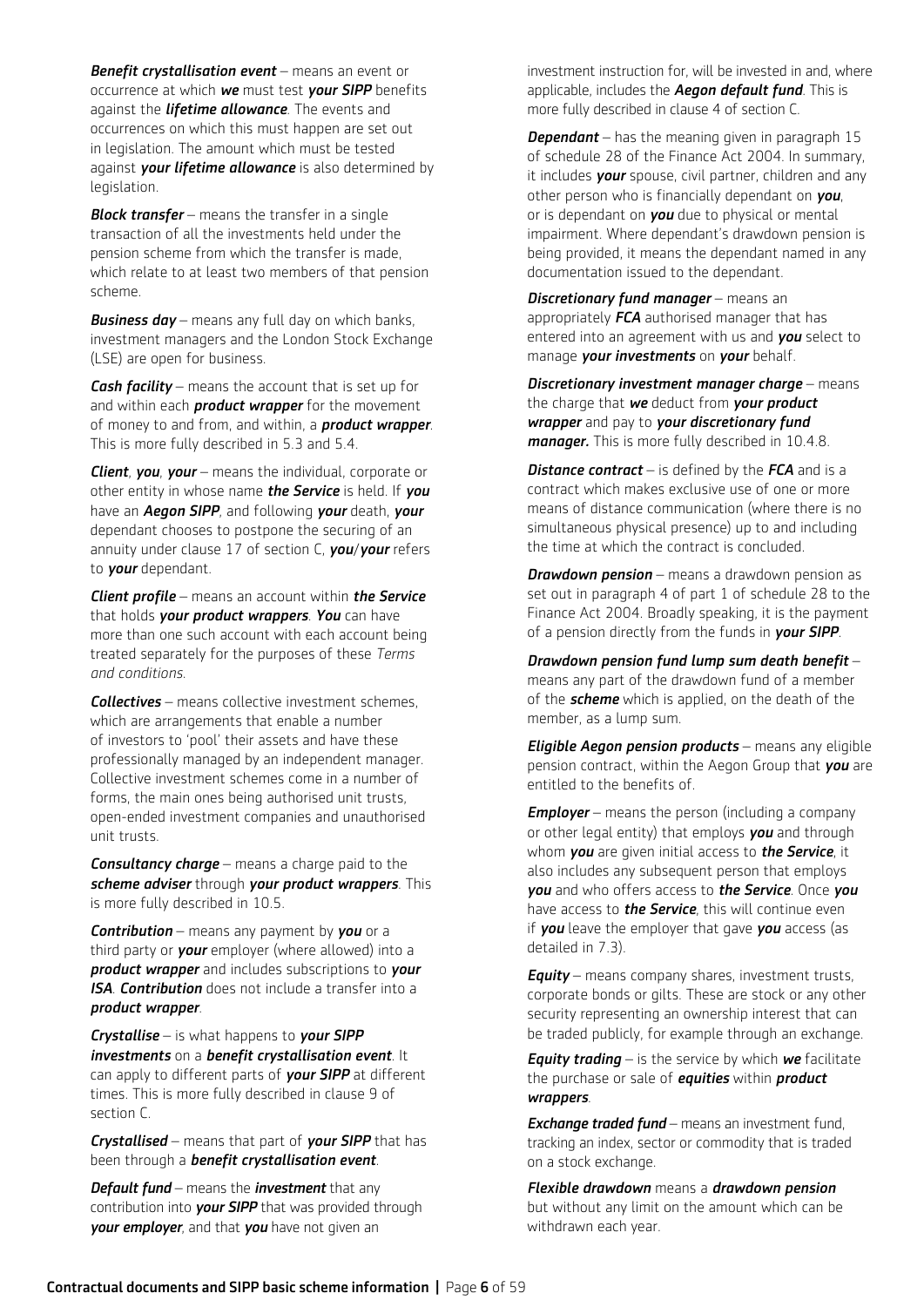*Flexible drawdown declaration* means the declaration described in clause 13 of section C, which legislation requires you to make in order to commence *flexible drawdown*.

*Forced disinvestment* – means that *we* will sell *investments* without *your* instruction, for example in order to maintain sufficient cash within *your cash facility* or to meet payments out.

*Force majeure events – means any of the following* and their effects:

riot, civil unrest, commotion or rebellion, war or civil war (whether or not declared) or armed conflict, invasion and acts of foreign enemies, blockades, embargoes (including as to trade), any act (or credible threat) of terrorism, acts of government, local authority or regulatory body, explosion or fire, earthquake, extraordinary storm, flood, abnormal weather conditions or other natural catastrophe, any nuclear, chemical or biological contamination or any strikes, lock-outs or other industrial disputes (other than to the extent involving the workforce or other personnel of us)

In each case to the extent that such event is beyond the reasonable control of the party affected and has materially affected the ability of that party relying on the force majeure event to perform its obligations in accordance with these *Terms and conditions*. It always excludes any such event insofar as it arises from or is attributable to the wilful act, omission or negligence of that party or the failure on their part to take reasonable precautions to prevent such force majeure event or its impact.

*FCA* – means the Financial Conduct Authority and any replacement of it.

*Fund manager* – means the individual responsible for making decisions related to a portfolio of collective investments, in accordance with the stated goals of the fund.

*Gate* – means the level of access that *you* have been given by *your adviser* or *employer* allowing *you* to apply for certain *product wrappers* and buy and sell certain *investments* as more fully described in 7.3.

*General Investment Account (GIA)* – means an account provided by *us* within *the Service* that allows you to buy and sell *investments*. There are no specific tax benefits to such an account and the *investments* are treated as owned by *you* for tax purposes.

*Hedge fund* – means a fund allowing the use of aggressive strategies that are typically unavailable to *collectives*, including selling short, leverage, program trading, swaps, arbitrage, and derivatives.

*HMRC* – means HM Revenue & Customs and any replacement of it.

*Indemnify* – means being responsible to compensate for any loss, expenses or damage or one or more of these, caused and to provide financial reimbursement for this.

*Investment providers* – means providers of the *investments* made available through *the Service*.

*Investments* – means any assets that *we* make available for *you* to invest in through *your product wrappers* and includes cash in the *cash facility*.

*Investments list* – means the list of all *investments* available through *the Service, your adviser* can give you more information.

**ISA** – means the Individual Savings Account as regulated by *HMRC* and provided by *us* within *the*  **Service**. This may be in the form of a Cash or Stocks and Shares ISA and is more fully described in section B.

*Lifetime allowance* – means the overall limit on the value of tax-privileged pension benefits, in the form of *drawdown pension*, *pension commencement*  **lump sum** or annuity purchase that any one individual can receive throughout their life. Benefits received in excess of the allowance may be liable to a tax charge as described in section 214 of the Finance Act 2004. For the avoidance of doubt, this includes any personal lifetime allowance under the Finance Act 2004.

*Minimum income requirement* – means the minimum income requirement under paragraph 14A of Schedule 28 of the Finance Act 2004 and is more fully described in clause 13 of section C.

*Model portfolio* – means a pre-selected portfolio of *investments* put together by either an *adviser* or *discretionary fund manager*. The portfolio can be selected by an *adviser* for any number of *clients*. The *client's* holdings can be amended automatically to reflect any changes to the *model portfolio*.

*Nominee company* – means the company or companies used by *us* to hold *your investments* in safe custody. *Your investments* will be registered in the name of one of our *nominee companies* relevant to the *product wrapper(s) you* hold (which are subsidiaries of *us*). These are more fully described in 7.1.

*Non-UCITS retail scheme* – means an investment company with variable capital or an authorised unit trust, which is neither a UCITS or a qualified investor scheme (which is an investment company with variable capital or an authorised unit trust designated as such by its constitution).

*Pension commencement lump sum* – means the lump sum *you* can take from a part of *your SIPP* when *you* first start taking pension benefits from that part of *your SIPP*. If it satisfies certain conditions, this lump sum can be paid free of income tax. The conditions are set out in Paragraphs 1 to 3 of Schedule 29 of the Finance Act 2004.

*Platform terms of business* – means the *adviser* terms of business that *your adviser* must agree with us before *we* will allow them to use *the Service*.

*Product wrapper* – means a specific product provided by *us* within *the Service,* being a *GIA*, an *ISA* or a *SIPP*, within which *you* can buy, sell and hold a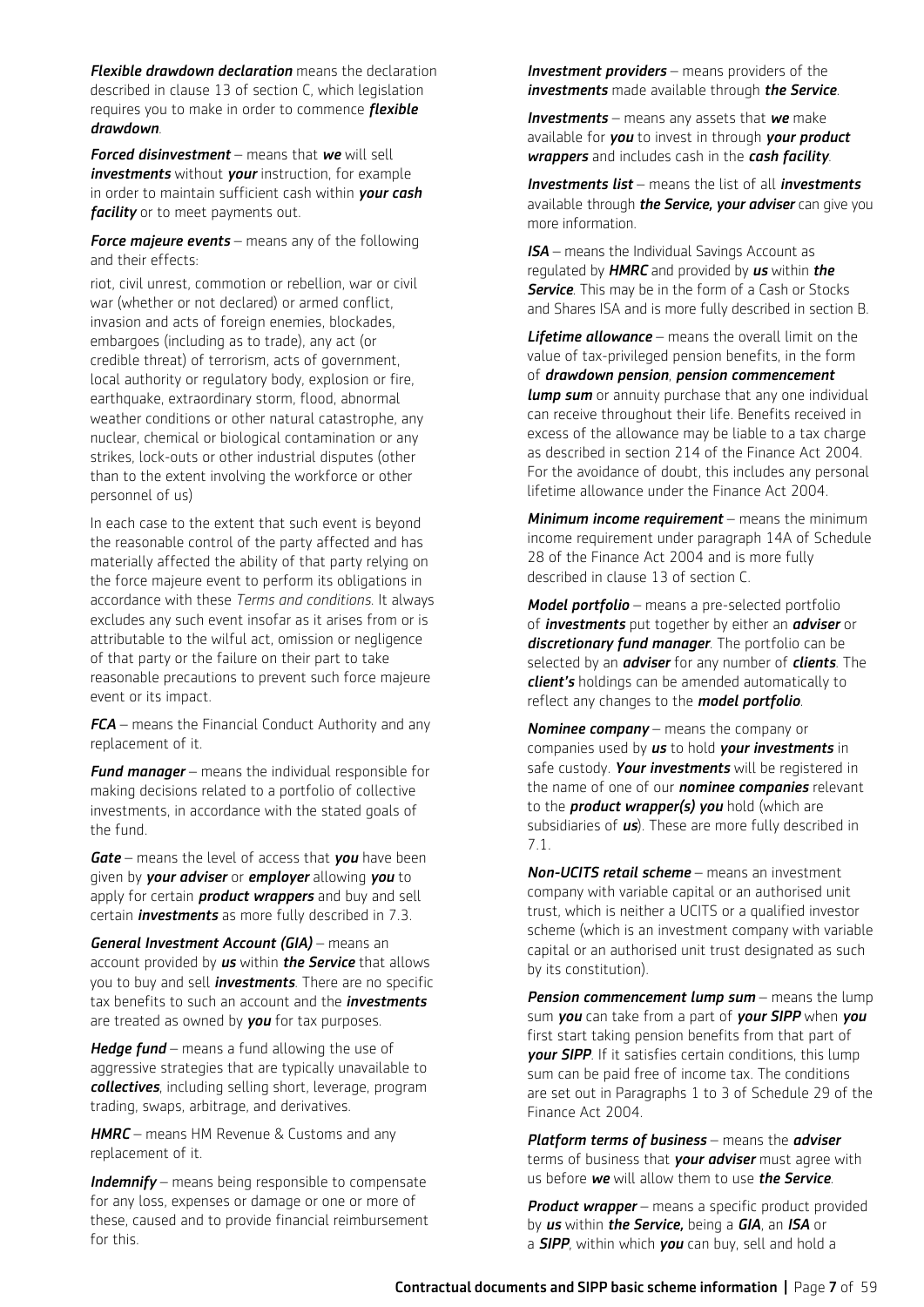variety of available *investments* and cash. *You* can receive some form of tax relief, this will depend on *your* personal circumstances and the type of *product wrapper* being chosen. *You* can have more than one type of *product wrapper*, and more than one of each type.

*Recognised UCITS* – a UCITS recognised under section 264 of the Financial Services and Markets Act 2000 (Schemes constituted in other EEA States).

*Relevant UK individual* – is defined in section 189 of the Finance Act 2004, further details are set out in clause 2.3 of section C.

*Regular contribution* – means the payment of a *contribution* on a regular basis. This payment will be into the *cash facility* of a *product wrapper* using a *Direct Debit instruction*.

*Regular withdrawal* – means regular periodic withdrawal from funds within the *cash facility* of a *product wrapper*. *Regular withdrawals* may be made monthly, quarterly or yearly. There are restrictions on how much you can withdraw from *your SIPP*, *your adviser* will provide *you* with details of these.

*Relevant UK earnings* – means earnings as defined in Section 189 of the Finance Act 2004. It includes:

- n employment income such as salary, wages, bonus, overtime and commission providing it is chargeable to tax
- $\blacksquare$  income derived from the carrying on or exercise of a trade, profession or vocation that is chargeable to tax
- n income arising from patent rights and treated as earned income, and
- **n** general earnings from an overseas Crown employment which are subject to tax.

Where relevant UK earnings are not taxable in the United Kingdom due to a double taxation agreement, those earnings are not regarded as chargeable to income tax and so will not count towards the annual limit for tax relief on pension savings.

*Re-registration* – means the process of transferring existing *investments*, such as *equities*, unit trusts or open-ended investment companies (OEICs) to or from *the Service* without selling or buying.

*Retirement age* – means that date specified in line with clause 1.5 of section C.

*Retirement benefits* – means any one or more of *pension commencement lump sum*, *drawdown pension* or any annuity purchased by your *Aegon SIPP*. This is more fully described in section C.

*Rules* – means the trust deed and rules that govern the *scheme,* as amended from time to time.

*Scheme* – means the Aegon Self Invested Personal Pension Scheme established by a Declaration of Trust executed by Scottish Equitable plc on 30 September 2011.

*Scheme adviser* – means the person who advises *your employer* in relation to *the Service*.

*Single investment* – means an individual or 'oneoff' subscription into the *cash facility* of a *product wrapper*.

*SIPP* – means the self-invested personal pension provided by *us* within *the Service*. A self-invested personal pension is a specific type of UK personal pension that offers customers a wide choice of assets in which to invest, as opposed to just a selection of insured funds.

*The Service* – mean *the Service we* provide for *you* and *your adviser*, which contains *your product wrapper* and enables *you* and *your adviser* to manage *your investments* within *your product wrappers*, and is described in these *Terms and conditions*.

*Start date* – means the date that *you* took out *your Aegon SIPP* and is the date stated on *your Confirmation of application*.

*Structured product* – any investment vehicle where the return is linked to the performance of an underlying asset.

*UCITS* – undertakings for collective investment in transferable securities.

*UK tax resident* – means a person considered to be a UK tax resident as defined by *HMRC*, as available on its website.

*Uncrystallised* – means the part of *your SIPP* that has not been through a *benefit crystallisation event*.

*Uncrystallised funds lump sum death benefit* – means any lump sum that is payable from *your SIPP* on your death from benefits that are *uncrystallised*.

*USA* – means all states, territories or possessions of the United States of America and the District of Columbia.

*Valuation point* – means the point at which all deals for a particular *investment* are aggregated by *us*. *Our valuation point* may be in advance of the *investment's* dealing point to make sure all transactions are completed.

## 3 General information

### 3.1 Client classification

 *Our* policy is to treat all *clients* as retail clients in line with the rules of the *FCA*. *We* cannot accept an application for business from any citizen of the *USA*.

 However, please note that in some circumstances, particularly with regards to *investments*, *investment providers* may deem *Aegon* to be a professional client when buying or selling *investments* on *your* behalf. Therefore, the level of protection available to *you* may be less than had you purchased the *investment* directly from the *investment provider*.

### 3.2 Residency

For individuals *we* will only accept business from individuals who are habitually resident in the UK.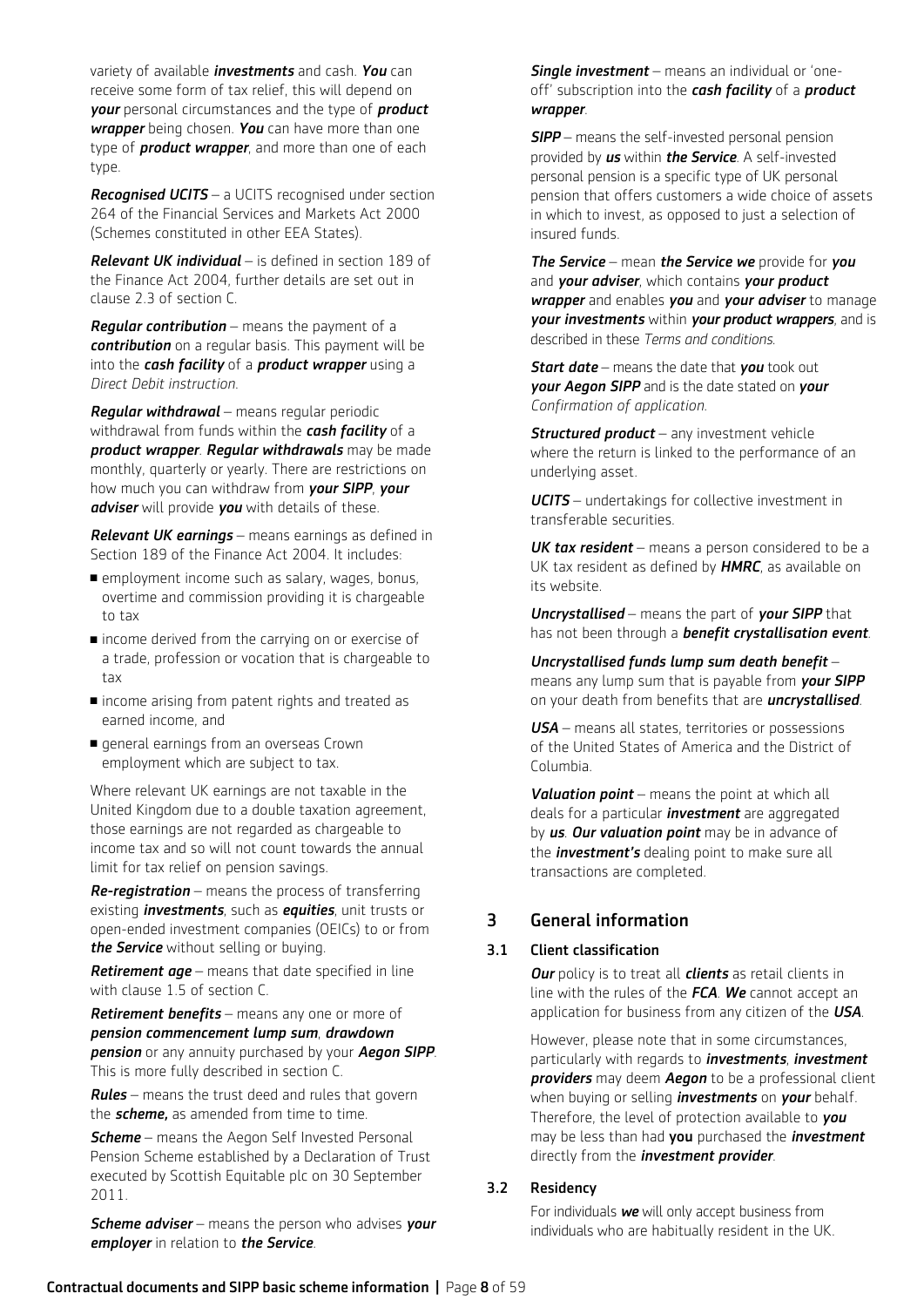*You* or *your adviser* must immediately notify *us* of any change in *your* residency, tax status, citizenship or domicile.

 On a change of residency*, we* reserve the right to suspend certain transactions. This might limit *your* ability to make additional *contributions*, buy/sell *investments* and make withdrawals.

 *We* may be required to dispose of *investments you* hold due to a change in *your* residence, and *we* reserve the right to do this without reference to *you*.

 If *you* need more information about how taxation, residency and related regulations may apply to *your* circumstances, please speak to an adviser.

 *We* reserve the right to terminate *the Service* under 11, following written notice given by *us*, if *you* no longer reside in the UK or *we* discover that *you* did not tell *us* of this change. Where this is the case, *we* will give three months' written notice to *you* before terminating *the Service*.

#### 3.3 Appointment and change of an adviser

 *You* can apply for a *product wrapper* either through *your adviser*, *your employer,* or directly if you are already using *the Service* and have access to do so at the correct *gate*. If *you* are using an *adviser* to apply for a *product wrapper*, *your adviser* must be authorised by the *FCA* and have agreed to *our platform terms of business*.

#### 3.3.1 Where you have an adviser

If *you* have applied for *your product wrapper*  through *your adviser*, we will assume that *you* have met and received suitable advice from *your adviser* and that this is not regarded as a *distance contract* for the purposes of the *FCA* regulations. *You* or *your adviser* must tell *us* if this is not the case.

*You* agree that *your adviser* is duly authorised to give *us* instructions on *your* behalf as if they had come directly from *you*. This includes authority to make withdrawals, trade *investments*, conduct switches and to add, amend or remove rebalancing on *your* behalf using *the Service*.

You agree to accept full responsibility for all instructions placed by *you* or *your adviser* and to release *us* from any liability for executing instructions which *you* or *your adviser* has placed using *the Service* (save for any direct loss or damage arising directly from *our* gross negligence, fraud or wilful default).

 There are some instructions that must be given in writing, signed by all investors or authorised signatories and sent, where appropriate, with the relevant supporting documentation. These are explained in 9.

**We** will only accept instructions relating to payments of *adviser charge* to *your adviser* (see 10.4) direct from *you* or from *your adviser*. Where the instruction is passed to *us* by *your adviser*, *we* will send *you* details of the *adviser charge*.

 *You* may only have one *adviser* for each *client profile*, and at any time *we* will only pay any *adviser charge* under 10.4 to that *adviser we* have noted against your *client profile*. Notification of a new *adviser* will automatically result in the removal of the existing *adviser*.

Where participating in more than one arrangement on *the Service*, through an *employer, you* may have more than one scheme adviser for each *client profile*. At any time *we* will only pay any *consultancy charge* under 10.5 to the *scheme adviser* for the relevant *product wrapper*.

*You* must tell *us* in writing if *you* want to change *your adviser* – please send confirmation of this change to ARC Client Services. This confirmation must also contain details of *your* new *adviser*. *You* can only appoint one *adviser* for each *client profile you* hold (containing one or more *product wrappers*).

*You* may hold more than one *client profile*, with different *advisers*, and the *client profiles* will be treated completely separately, including separate online access, separate post-sale documents and separate charges.

## 3.3.2 When you do not have an adviser

 If *you* do not have an appointed *adviser*, during any periods that you use *the Service*, the following will apply to *your* account.

 If *your product wrapper* has been provided through *your employer*, *you* will have transactional online access to *the Service* at the *gate you* are given by *your employer* in terms of 7.3. This applies even if *you* have an *adviser*.

 If *you* do not already have transactional online access to *the Service*, then *we* will provide this to *you* so that *you* can manage *your* account online. *We* will do this when *we* are advised that *you* no longer have an *adviser*. *You* will only be able to transact at the *gate you* are in, in terms of 7.3.

*You* can continue to make payments into any existing *product wrappers*, or choose to open new ones, based on the access that *you* have, determined by the *gate you* are in.

*We* will continue to accept and invest any *regular contributions* for any *product wrapper* or *investment* that *you* do not have access to transact on under 7.3.

*We* will continue to invest any *regular contributions* received in line with the current *investment* strategy, unless *you* alter this. This applies to an *investment* strategy that purchases *investments* that are in a *gate you* do not have access to transact under.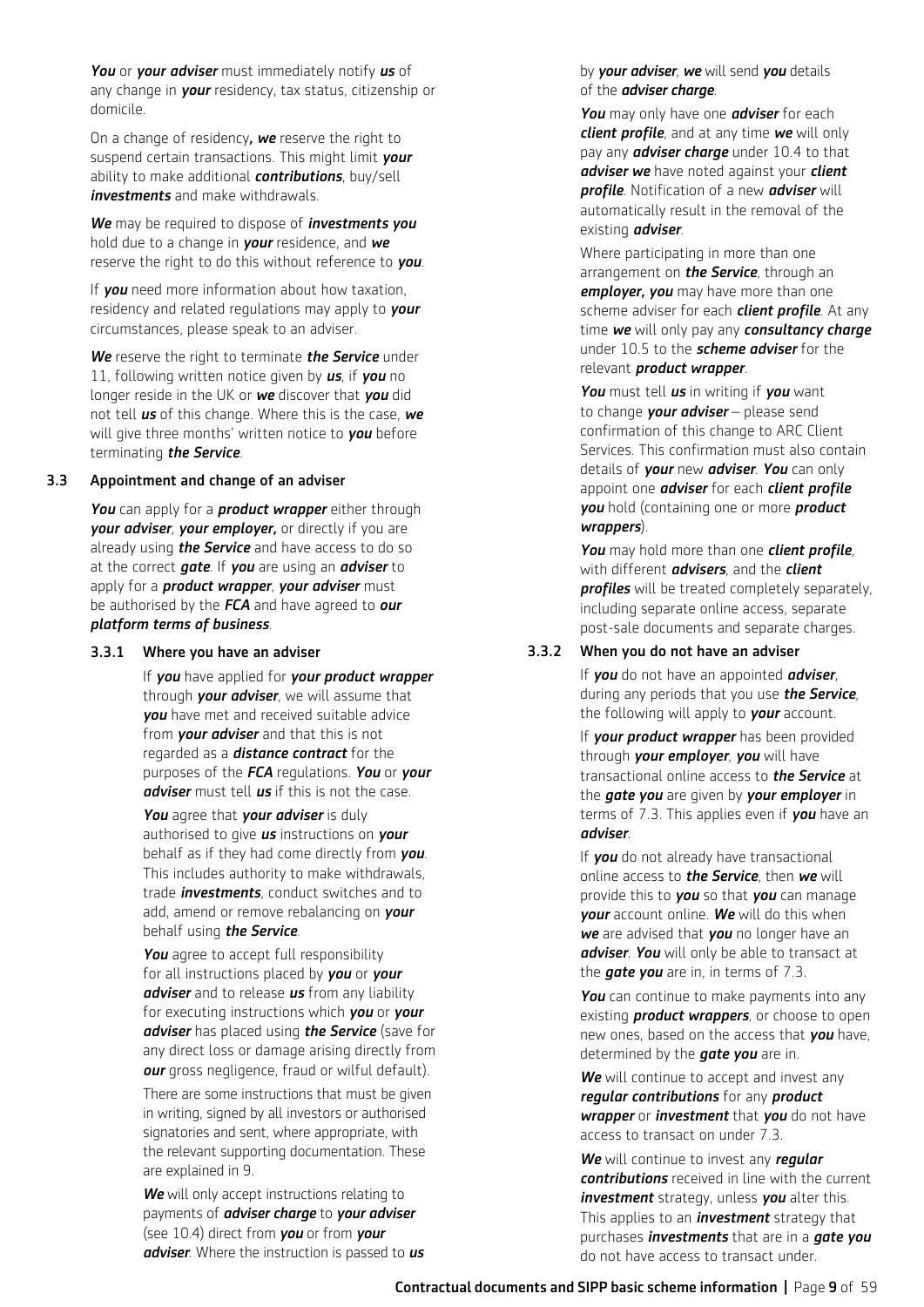*You* will be able to buy and sell *investments* that are available within the *gate* that you are in. For any *investments* that *you* already hold, which are in a *gate* above *your* current access, *you* will be able to sell these but not make any further purchases.

 Any rebalancing instruction that is in place for any of *your product wrappers* will remain in place until *you* take an action that stops this as more fully detailed in 7.13.

 With the exception of a *SIPP*, *you* may still, at any point and without an *adviser*, request the closure of *your product wrappers* and request a return of any money due to *you*. For a *SIPP*, *you* can request a transfer out to another pension provider, as described in clause 8 of section C, at any time.

## 4 Overview of services

*We* are providing *the Service* as a means for *you*  directly, through *your adviser,* or through *your employer*, to manage *your investments* within the *product wrappers* that *you* have taken out. The *product wrappers* that are available are:

■ **Aegon GIA** – a general investment account that allows *you* to invest in a range of *investments*. This is more fully described in section A. This may be a gross *GIA* where tax is not deducted from payments within the *GIA*, or a net *GIA* where tax is deducted from payments within the *GIA*.

 The gross *GIA* may be taken out through a product with *another provider*, for example an offshore bond.

- **Aegon ISA** an individual savings account (this can be a cash ISA or stocks and shares ISA) and is provided under the Income Tax (Trading and Other Income) Act 2005 and the Taxation of Chargeable Gains Act 1992 and in the ISA Regulations. This is more fully described in section B.
- **Aegon SIPP** a self-invested personal pension provided by *us*. This is more fully described in section C.

The 'general' section of these *Terms and conditions* detail those general parts of *the Service* that apply to any *product wrapper* that *you* have on *the Service*. There are specific requirements for each *product wrapper* and these are separately detailed in the section relevant to that *product wrapper*. The specific requirements for a *product wrapper* will override the general section for *the Service* if they conflict.

If *you* have access to transact through *the Service*, *you* will be able to open new *product wrappers* and buy and sell *investments* yourself, in line with the *gate* that *you* have access to under 7.3.

## 5 Opening a product wrapper

To use *the Service*, *you* must open one or more of the available *product wrappers. You* may open more *product wrappers* in the future, subject to the *Terms and conditions* in force at the time.

In making *your* application, or being provided with a *product wrapper* through *your employer*, *you* agree that *you* will be responsible for any losses and/ or expenses *we* incur that are due to any untrue, misleading or inaccurate information given by *you*, or on *your* behalf, either now or in the future in relation to that application and the *product wrapper* that *you* are applying for.

## 5.1 Methods of application

 To open a *product wrapper*, the relevant application must be completed:

- n online by *your adviser* acting as *your* agent
- <sup>n</sup> through *your employer* either with *your* authorisation or by being auto-enrolled
- n online by **you**, if **you** have the relevant level of access to do this

*We* will open a *product wrapper* for *you* when we have a fully completed application or *you* are autoenrolled by *your employer*, and any *contribution* or transfer will be applied to this *product wrapper* as instructed. *We* can ask *you* to complete an additional form for certain kinds of application such as transfer to *your SIPP*. *We* will tell *you* or *your adviser* where this is the case.

 Where *we* receive a sharesave rollover *contribution* to *your ISA* which exceeds the allowable contribution limit in the relevant tax year, *we* will open a *GIA product wrapper* for *you* to accept this *contribution*. *We* will return to *you* any other *ISA contribution* which exceeds the allowable limits.

### 5.2 Website access

 Once *you* have a *product wrapper* with *us*, *you* may have direct access to *the Service* at a level decided by either *your adviser* or *your employer*.

 On request from *your adviser* to *us*, *we* will provide *you* with a unique username and password enabling *you* to either view or transact (or both) online. *Your adviser* may also give *you* access to transact online. If *you* are given access to transact online, this will be in accordance with 7.3.

 If *your product wrapper* is provided through *your employer, you* will automatically have view and transactional access at a *gate* chosen by *your employer*. This will apply to all *your product wrappers* and *investments*, even if they have been provided through *your adviser* rather than through *your employer*.

**5.2.1** Once **you** have been issued with a username and password, *you* are responsible for maintaining the security of *your client profile*.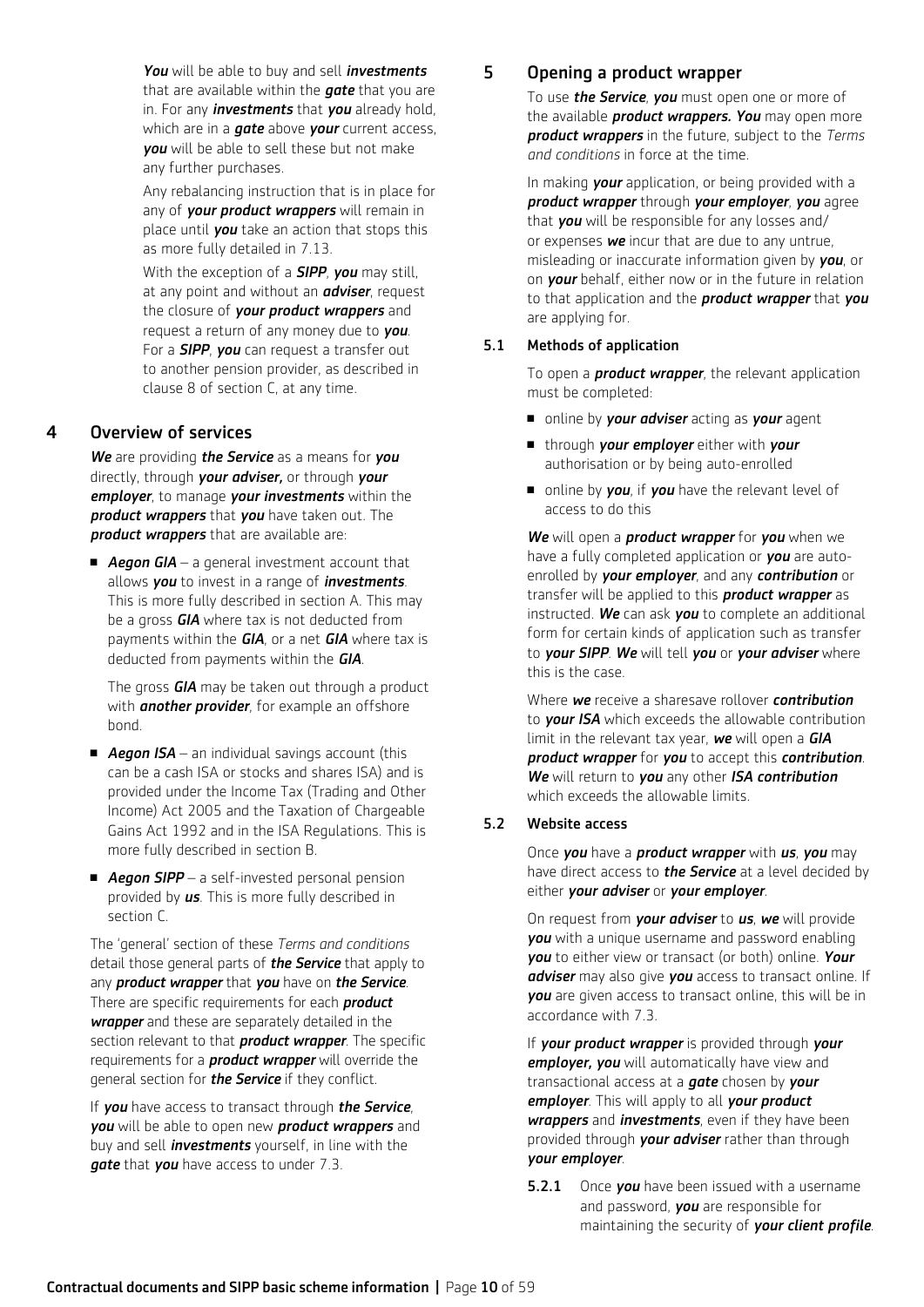*You* must not provide *your* log-in details to any third parties.

- 5.2.2 *You* agree to use *our* website in line with the website *Terms of use and Privacy* policy, which *you* can obtain from ARC Client Services.
- **5.2.3** If **you** believe or know that the security of *your* username and password has been compromised, *you* must tell *your adviser* and *us* immediately.
- 5.2.4 *You* can access *our* website from *your* own or public access points, but *you* are responsible for making sure any access points *you* use are secure.

#### 5.3 Cash facility

5.3.1 Each *product wrapper* will have its own separate *cash facility*. All *contributions* and cash transfers received will be placed into the *cash facility* within the specified *product wrapper*. The exception to this is where *you* have been provided with *your product wrapper* through *your employer* either with *your* authorisation, or by being auto-enrolled into *your SIPP*. In these circumstances, all *contributions* will be invested in the *default fund* as more fully detailed in clause 4 of section C, subject to the minimum remaining in *your cash facility* as described in 5.3.9 of the general section.

> *Your SIPP* has one or more *cash facilities*. Where *you* have more than one *cash facility*, this will normally be to facilitate the taking of a *drawdown pension*. *You* will have one *cash facility* for the *uncrystallised* part of *your SIPP*  unless *you* and *we* agree otherwise. Where *you* have *crystallised* part of *your SIPP*, for each *uncrystallised cash facility you* have, *you* will have a corresponding *cash facility*  for the part(s) that *you* have *crystallised* from that *uncrystallised cash facility*. Where there has been a drawdown to drawdown transfer, *you* will have a separate *cash facility* for each drawdown to drawdown transfer.

> *We* cannot hold *your* money as a deposit as *we* are not a bank or building society. Therefore *we* will deposit it with HSBC Bank plc, who is the deposit taker for the *product wrappers*. *We* reserve the right to change *our* banking provider at any time, and *we* will tell *you* if *we* do this.

- **5.3.2** HSBC Bank plc is authorised and requlated by the *FSA*. Its registered office is: 8 Canada Square, London E14 5HQ.
- **5.3.3** HSBC Bank plc is subject to the Financial Services Compensation Scheme. If this bank enters insolvency then *you* may be eligible to claim compensation from the Financial Services Compensation Scheme (FSCS).

 In respect of bank deposits, compensation under the FSCS is currently limited. The current limits can be obtained from the FSCS at www.fscs.org.uk

 Any limits will apply to *your* total deposits within the HSBC group. This means that any other holdings that *you* have with HSBC will be included in calculating such limits.

- 5.3.4 *We* are not liable for any acts, errors, omissions, defaults or frauds of the bank referred to in 5.3.
- 5.3.5 Only cleared funds will be credited to *your cash facility*, and dealing instructions will only be carried out when there are sufficient cleared funds in the relevant *cash facility*.
- 5.3.6 Where relevant, credits to the *cash facility* will be:
	- i subscriptions, *contributions* and transfers in before investment
	- ii investment income payments, such as distributions and dividends, received from *investments* held through *the Service*
	- iii interest due on cash held within the *product wrapper*
	- iv proceeds from the sale of *investments*
	- v rebates received from fund managers
	- vi pension relief at source, which *we* prefund
- 5.3.7 Debits from the *cash facility* will be:
	- i withdrawals
	- ii investment settlements
	- iii *Aegon* charges (see 'Payments out')
	- iv closures or transfers out
	- v any taxes relating to the *product wrapper*
	- vi other payments relating to the *product wrapper* and are due to a third party
- 5.3.8 Cash held within the *cash facility* will accrue interest at a daily rate on a daily basis. Interest will be credited on a monthly basis and will be paid at a rate *we* have agreed with the financial institution that has custody of our *client cash facility*. This will be updated at the discretion of the financial institution and the rate of interest on cash held in the *cash facility* will update in line with this. The current interest rate can be seen on *our* website at www.aegon.co.uk/interest-rate
- 5.3.9 A minimum cash balance of 1% of the overall value of the *product wrapper* must be maintained in the *cash facility* of each *product wrapper* at all times.
- 5.3.10 When *you* make a contribution or transfer to *your product wrapper*, 1% of the value of the contribution will be retained in *your cash facility.*
- 5.3.11 It is *your* and *your adviser's* responsibility to make sure that there is sufficient cash within *your cash facility* to make any payments due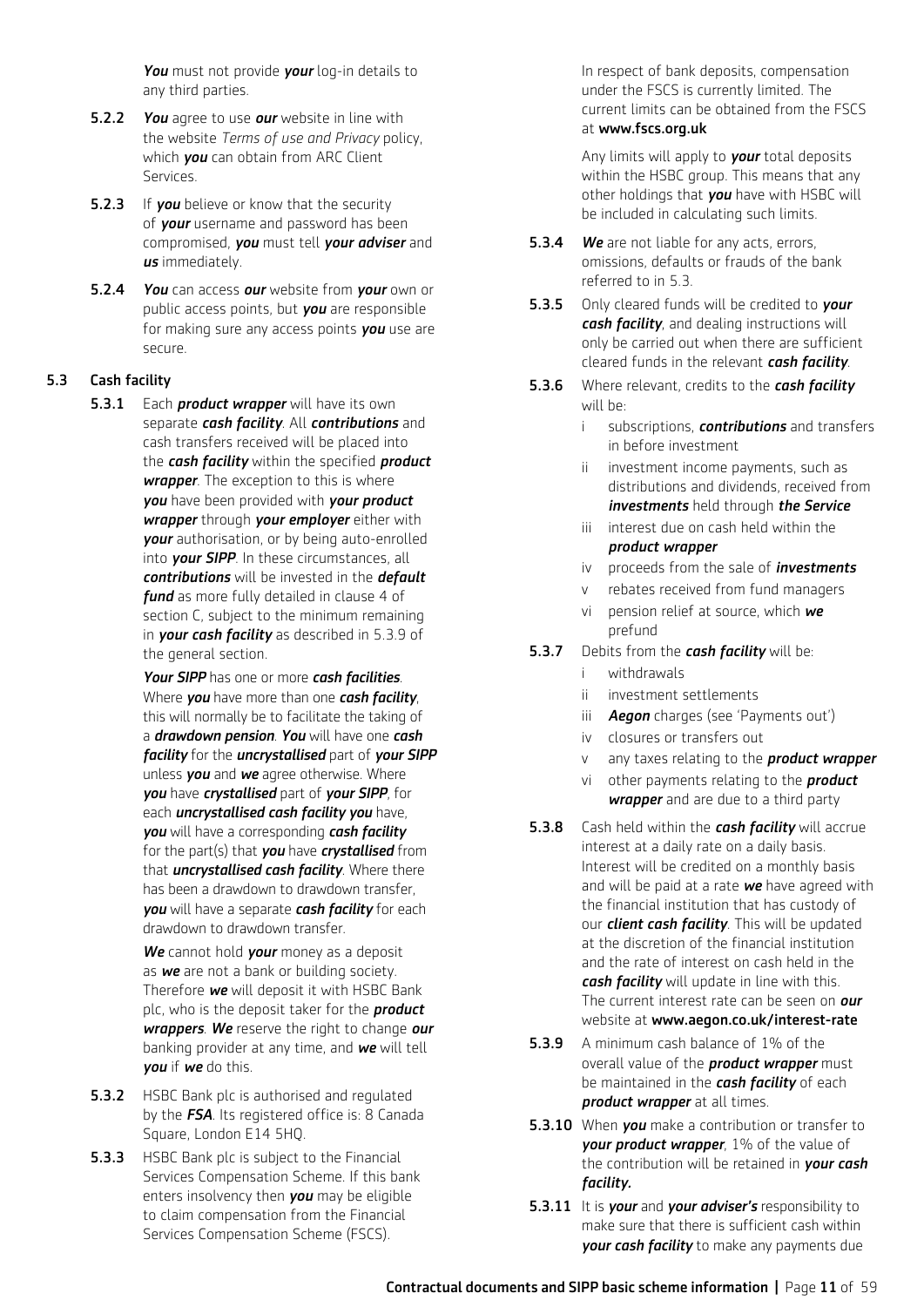to be made. If the minimum balance of a *cash facility* falls below the minimum cash balance required of the total value of that *product wrapper* or, where the balance is greater than the minimum cash balance required but there is not enough money in the *cash facility* to meet any payment due, *we* reserve the right to:

- i delay or not execute any investment or withdrawal instructions
- ii delay or not pay out any charges
- iii sell *investments* as described in 5.4

 This will remain the case until the *cash facility* minimum explained above, and the amount required to make the *investment*, charge or withdrawal is restored.

### 5.4 Cash facility maintenance and forced disinvestment

- 5.4.1 Where the *cash facility* falls below the minimum described in 5.3.9 or there is insufficient cash to make a payment under 5.3.7, and *you* have not taken any action (such as selling *investments* or paying in further *contributions*) to ensure that there is sufficient cash in the *cash facility, we* can top up the *cash facility* without *your* agreement. *We* can do this automatically by selling the relevant amount of the largest holding in the following *investments* in the order they are given, *collectives*, insured funds and exchange traded funds, that has a daily *Aegon* dealing point or manually for any other *investments*  (other investments are disinvested manually by *us*).
- **5.4.2** If the largest holding does not give enough cash to meet any payment due, *we* will disinvest the next largest holding in that type of *investment*. If there are no other *investments* in that type of holding, *we* will disinvest from the next type of *investment* mentioned in 5.4.1. *We* will continue this process until there is sufficient cash in the *cash facility* to make the payments due and ensure the minimum amount remains in the *cash facility*.
- 5.4.3 If *we* sell *investments* in a cash top-up, *we* are not responsible for any loss, charges or tax liabilities on *investments* that *we* sell, or other loss that may be incurred.
- **5.4.4** A forced disinvestment will only take place where *you* have taken no action to maintain the minimum cash balance as explained in 5.3.9, make sure that sufficient money is in *your cash facility* to meet any charges, income payments or other payments that are due to be paid from *your cash facility*. *We* will not provide *you* with any notice where *we* intend to or have carried out this process.
- 5.4.5 The *cash facility* maintenance process will be initiated on the first *business day* of each month, and proceeds from the sale of

*investments* will be credited to *your cash facility* when *we* receive them.

 *We* do not issue *Contract notes* or for *SIPP*, *Confirmation of investment – contract note,*  for these transactions.

## 6 Contributing to your product wrapper

## 6.1 Methods of contributing

- 6.1.1 Each new *product wrapper* application (with the exception of *re-registrations*) must be accompanied by a cheque or bank transfer (BACS, Faster Payments or CHAPS), a fully and correctly completed *Direct Debit instruction* or a fully and correctly completed transfer request. For *re-registrations*, *we* will need a re-registration application form and stock transfer or re-registration authority form.
- 6.1.2 Cheques must be made payable to *Aegon*.
- **6.1.3** Cheques will be subject to the clearing rules of *our* banking partner. This will mean that, if *you* submit a cheque to make an initial or additional *contribution* into a *product wrapper*, any investment instructions will be delayed whilst the cheque is clearing. **We** accept no liability for any loss arising within this period (for example, investment loss). Bank transfers (BACS, Faster Payments or CHAPS) must be made payable to *our* designated account appropriate for that *product wrapper*. The account details are indicated on the appropriate application.
- 6.1.4 *We* are not responsible or liable for any loss or costs incurred as a result of a Direct Debit payment being rejected by *your* bank or the incorrect initiation of a bank transfer (BACS, Faster Payments or CHAPS) to *our* bank account. Following the failure of a Direct Debit, *we* will attempt, where possible, to re-present the instruction to *your* bank once only.
- 6.1.5 All bank transfers sent to *us* must be accompanied by an identifying reference. If a bank transfer is sent to *us* without an identifying reference, *we* will endeavour to identify the source of the transfer. If *we* cannot, *we* will initiate the return of money to the source bank account no later than three *business days* after receipt.

### 6.2 Contributions into a product wrapper

### 6.2.1 Initial contribution

Minimum initial *contribution* levels apply for each of the *product wrappers* – please refer to sections A, B and C.

## 6.2.2 Additional contributions

There is no minimum amount for additional *contributions* into the *cash facility* for all *product wrappers*. However, there may be minimum amounts payable with certain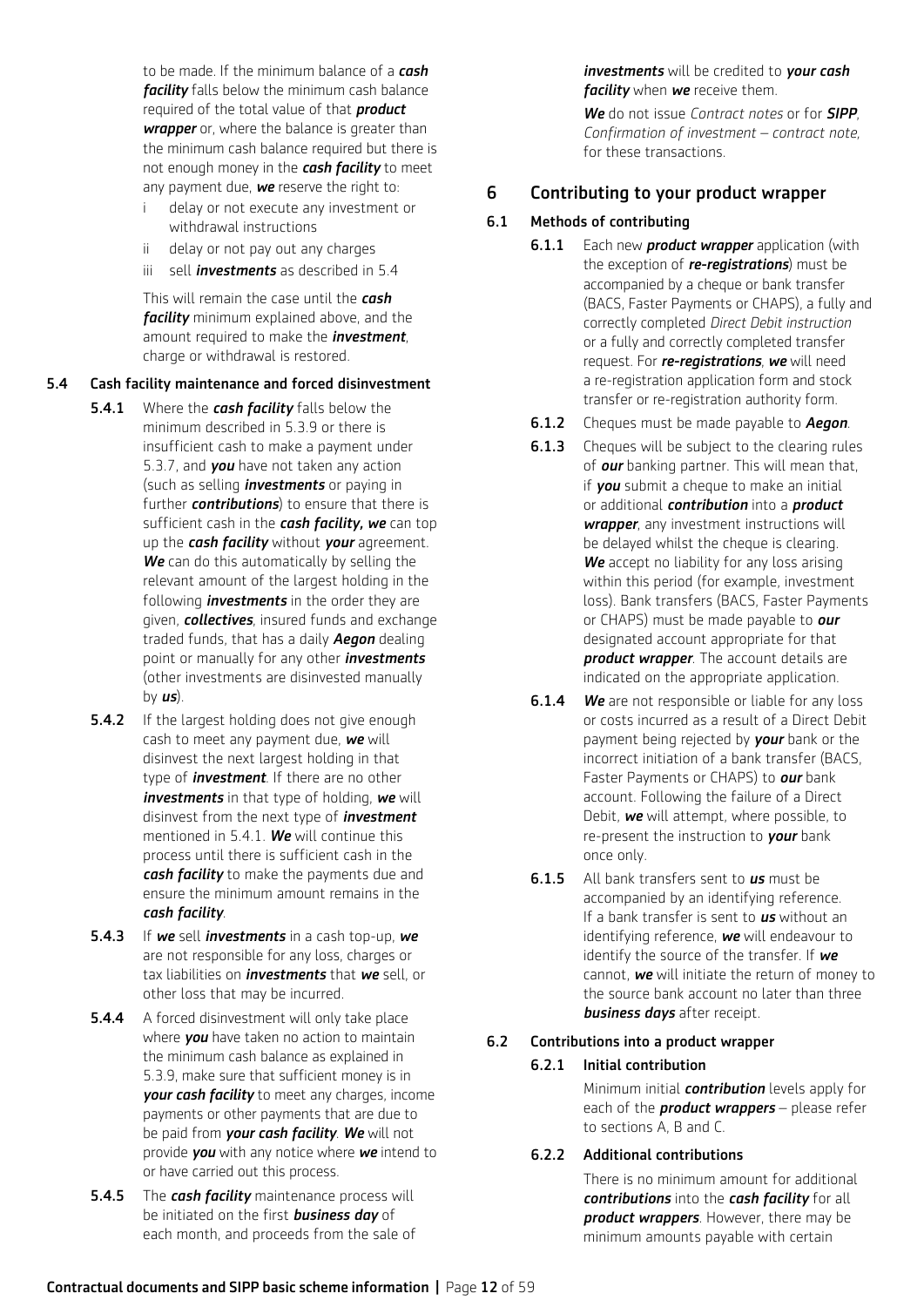payment methods. Speak to your *adviser* for more information.

*We* can accept additional contributions by bank transfers (BACS, Faster Payments or CHAPS), which must be made payable to *our* designated account appropriate for that *product wrapper*.

 The account details are indicated on the appropriate additional *contribution* application.

#### 6.2.3 Contribution limits

*Contributions* are permitted into an *ISA* subject to the *HMRC* maximum yearly subscription limit. *Contributions* into a *SIPP* will be liable to tax where they exceed the allowances imposed by *HMRC*. It is *your* and *your adviser's* responsibility to make sure these limits are not breached. Current limits are available at www.hmrc.gov.uk *You* should check with *your adviser* the scope *you* have for making *contributions* that will attract tax relief.

## 6.2.4 Regular contributions

 If *you* are making *regular contributions*, minimum *regular contribution* levels apply for each of the *product wrappers* – please refer to sections A, B and C.

*Regular contributions* must be paid by Direct Debit and will be initiated following receipt of a fully and correctly completed *Direct Debit instruction*. Direct Debits will typically be collected on the second *business day* of the month.

*You* can change or stop *regular contributions* to a *product wrapper* at any time. *You*, *your adviser,* or *your employer* must tell *us* that *you* are doing this. Instructions from *you* and *your adviser* must be in writing and must be received not less than 10 days before the collection of *your* next *contribution*. If *regular contributions* are being paid through *your employer*, *your employer* will advise *us* of any change by the method *we* have agreed with them.

### 6.3 Re-registration of investments from other providers to the Service

- 6.3.1 Before starting the transfer, *you* must provide *us* with a fully and correctly completed application and transfer authority signed by all holders or required authorised signatories. *We* will then contact *your* existing provider to arrange the transfer. *We* will not accept responsibility for any loss to *you* resulting from any delays or actions that are outside *our* control.
- 6.3.2 *We* will allow *re-registration* of allowable *investments* into all *product wrappers*. *Investments* that are re-registered remain invested in the market.

#### 6.4 Re-registration of collectives

- 6.4.1 When re-registering *collectives* to *the Service*, *we* will endeavour to register *your* units/ shares with the same Group 1 and Group 2 units/shares that were held with the previous provider. However, where the information on the unit/share split is not provided by the previous provider, all units/shares will be recorded as Group 1 and no equalisation will be shown on *your* tax credit. This will have no impact on the value of *your* units/shares. In this clause:
	- Group 1 units/shares have already been through a distribution or dividend period, so are considered units with no preferential tax handling.
	- Group 2 units/shares have been recently issued to an investor and have not yet had a distribution paid against them. These units/shares are classified so as to permit identification for purposes of tax handling. When a distribution has been paid against them, they are reclassified/labelled as Group 1 units/shares.

### 6.5 Cash transfers from other product providers to the Service

- 6.5.1 *We* will accept transfers that are capable of being transferred into a *product wrapper*. Certain product-specific limitations exist for transfer in. For more information on transfers, please see 3 and 8 of section B for *your ISA* and 4, 6, 7 and 8 of section C for *your SIPP*.
- 6.5.2 Before starting the transfer, *you* must provide *us* with a fully and correctly completed application form and transfer authority form. *We* (where *you* do not have an *adviser*), will then contact *your* existing provider to arrange the transfer. *We* will not accept responsibility for any loss to *you* resulting from any delays or actions that are outside *our* control.

### 6.6 Outstanding dividends or distribution payments

Other than for *your SIPP*, if *we* receive any outstanding dividends or distribution payments under £50 from *your* previous provider which relate to a *re-registration* or transfer into an *Aegon product wrapper*, *we* may return this to the previous provider or investment manager depending on the size of the payment and the ease with which *we* can apply it to *your product wrapper*. Any payment applied will be placed into the *cash facility* of the *product wrapper* the *investment* has been re-registered to.

## 7 Managing your investments

## 7.1 Our nominee services

 Any cash or *investments* held within *product wrappers* are held in the name of one of our *nominee companies*.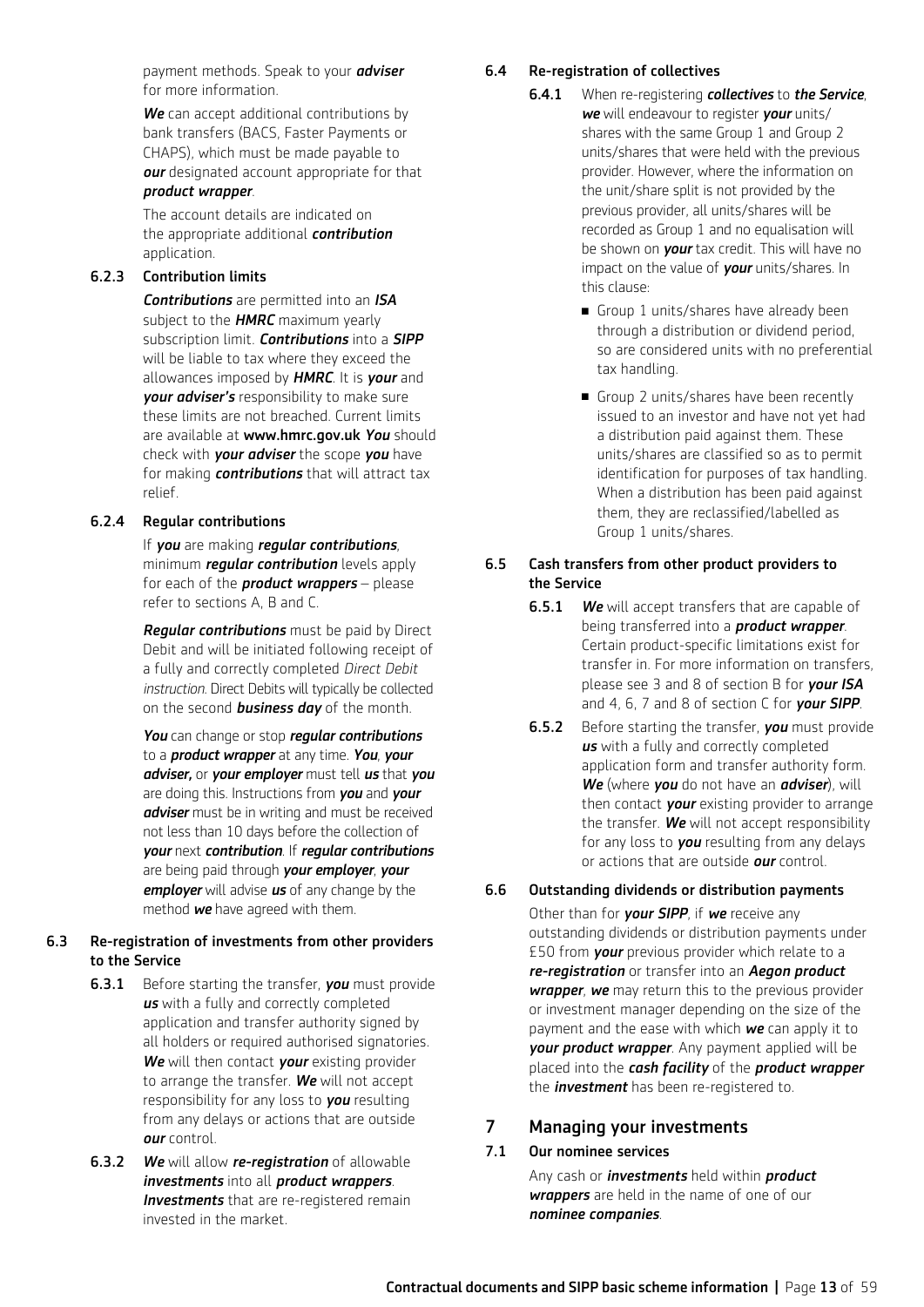7.1.1 Depending on the *product wrapper you* hold, the *nominee company* will be:

| Product<br>wrapper | <b>Nominee</b>                                        |
|--------------------|-------------------------------------------------------|
| GIA (gross)        | Aegon Investment Solutions -<br>Nominee 1 (Gross) Ltd |
| GIA (net)          | Aegon Investment Solutions -<br>Nominee 2 (Net) Ltd   |
| <b>ISA</b>         | Aegon Investment Solutions -<br>Nominee 3 (ISA) Ltd   |
| SIPP               | Aegon SIPP Nominee Ltd                                |

- 7.1.2 The *nominee companies* provide professional nominee services exclusively for *us* and can only hold assets belonging to *clients*. Aegon SIPP Nominee Ltd can only hold assets that are held in the *scheme*. This will include *your investments* within *your SIPP* as well as assets of other members of the *scheme*. They do not carry on business in their own right and any assets held by them cannot be lent or borrowed against. This means *your* assets are held separately from *our* own assets. These services are included as part of *our* overall services to *you*, at no additional charge.
- 7.1.3 Each of *your investments* will be registered in the name of the nominee relevant to the *product wrapper* in which they sit.
- 7.1.4 While *your* own name and details do not appear on the register of any of the companies or funds whose *investments you* have chosen to hold in *your product wrapper*, *your investments* are still held for *your product wrapper*. *We* keep detailed records of which *investments* are held for each of *your product wrappers*, so that *your* interests in the *investments* are fully documented.
- 7.1.5 The obligations of the *nominee companies* are guaranteed by Aegon UK plc and *we* reserve the right at any time to appoint an alternative nominee and/or custodian for *your investments*.
- 7.1.6 *You* may assign underlying *investments* within the *GIA* to a third party subject to *our* agreement. Doing so without *our* express permission may result in closure of the *product wrapper*. This excludes any *GIA* opened by a product with *another provider* where any rights *you* may have to assign the *GIA*, including the underlying *investments*, to a third party will be in line with the *Terms and conditions* of that product. If the other provider allows *you* to assign the *GIA* on *the Service* to a third party, *you* must tell *us* about this assignment.

## 7.2 How your investments are managed

*We* offer the ability to trade a range of *investments*, through *the Service*.

- 7.2.1 Within each of the *product wrappers*, *we* offer the facility to buy and sell allowable *investments* which are a subset of the entire range available, through *the Service*. The specific range of allowable *investments* is determined by each of the *product wrapper*  providers (or in the case of the *SIPP*, the trustee of the *scheme*) and also by any permissibility criteria contained within relevant legislation and *HMRC* rules.
- 7.2.2 Details of all the *investments we* provide are available from *your adviser* or through *the Service*.
- 7.2.3 *We* reserve the right to vary the investment universe at any time.
- **7.2.4** If instructions are given to purchase any *investments* that are not within the *investment list*, *we* will not initiate the purchase.
- 7.2.5 If an *investment* ceases to be allowable because it does not qualify under legislation or regulations as an *investment* that is permitted to be held within a *SIPP* or an *ISA*, we must sell the *investment* as soon as practicable after it has been identified as not being an *investment* that is allowed within *your SIPP* or *ISA*. *You* will be liable for the costs incurred in selling that *investment,* this will be taken from *your cash facility* or as part of the trade.
- 7.2.6 Where an *investment* is removed from *the Service* either by the *investment provider* or by *us*, and not replaced by a direct alternative, *we* will sell *your* holding in that *investment* and switch *your* holdings in to the *cash facility* unless *you* have provided alternative instructions to *us* in writing. Any future regular *investments* into that investment will be redirected into the *cash facility*.

## 7.3 Access to products and investments (gating)

*Your adviser* may, and *your employer* will authorise *you* to carry out certain transactions within *the Service*. The level of transaction that *you* will initially be able to carry out will depend on the transactional level of access that *you* have been given by *us* or *your employer*. These transactional levels are referred to as *'gates'*.

 When choosing new *product wrappers* or *investments* and **you** have been authorised to carry out transactions on *the Service, you* can choose to open up a new *gate* without the authorisation of *your adviser* or *your employer*.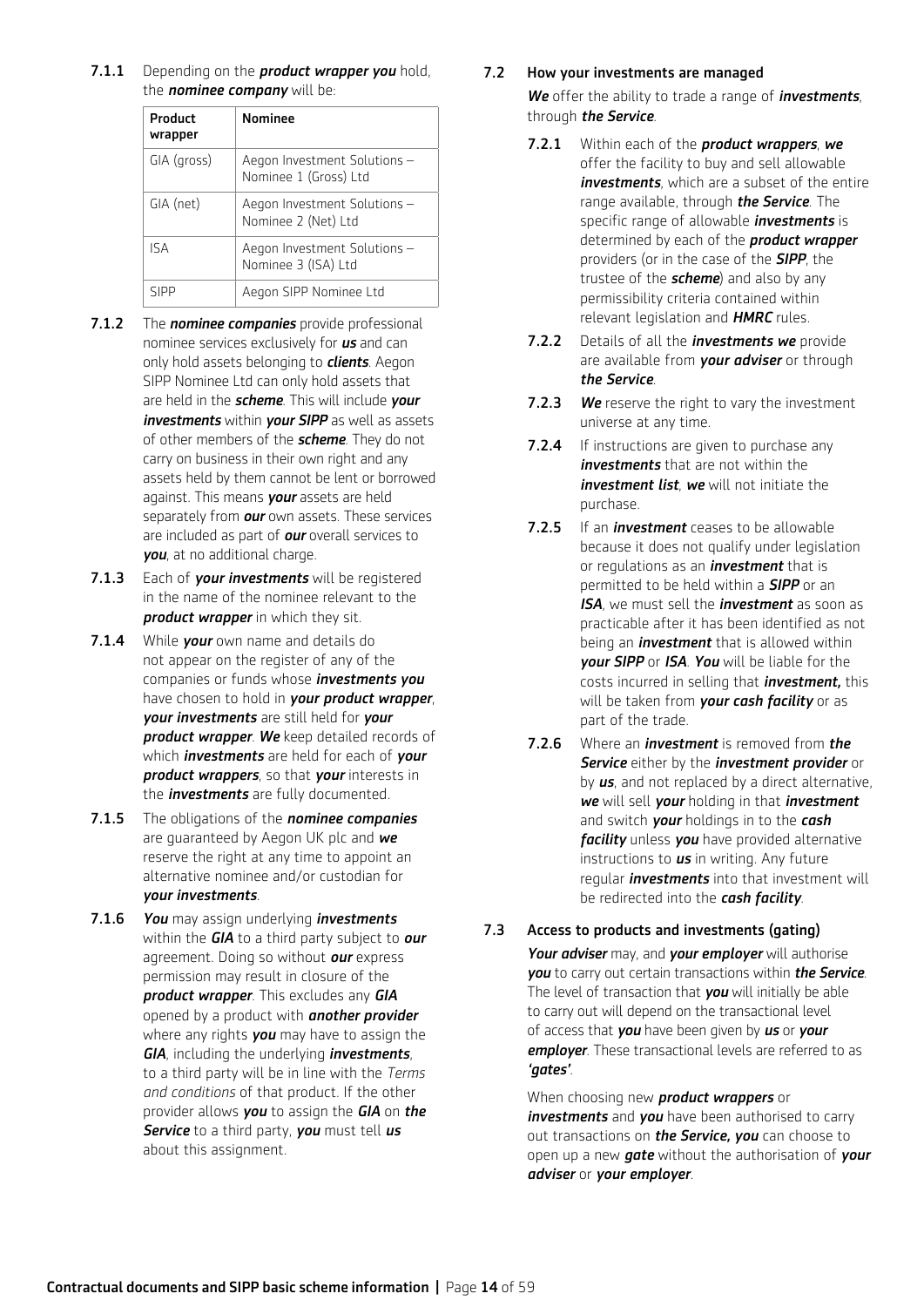The details of the *gates* and the *product wrappers* and *investments* that *you* can transact under each gate, with each gate being additional to the previous gate, are:

| Gate                     | <b>Product wrapper</b>                                              | <b>Asset Type</b>                                                                     |
|--------------------------|---------------------------------------------------------------------|---------------------------------------------------------------------------------------|
| 1                        | SIPP (transacting<br>on a SIPP that has<br>been opened)<br>Cash ISA | Cash facility<br>Insured pension funds<br>Sharesave rollover                          |
| $\mathcal{L}$            | Stocks & Shares ISA<br>GIA Net                                      | <b>Collectives</b>                                                                    |
| $\overline{\mathcal{L}}$ | Opening a new SIPP                                                  | <b>Equities</b>                                                                       |
| 4                        | GIA for International<br><b>Bond</b><br>SIPP Drawdown<br>GIA Gross  | All available<br><i>investments</i> not<br>included in <b>gates</b><br>$1, 2$ and $3$ |

 All transactions that require *gate 4* access may only be carried out by *your adviser*, other than selling any *investments* that *you* hold. All instructions will be carried out online, unless *we* tell *you* otherwise. Further details can be obtained from *your adviser* or by contacting *us*.

 If *we* add new *investments* and/or *product wrappers*  to the service, *we* will determine the *gate* that they are contained in.

 The *gate you* are in cannot be reduced: when *you* are given access to a particular *gate*, that access will remain for as long as *you* have a *product wrapper*  on *the Service*. *You* will always be able to sell any *investment* (subject to any restrictions in place for any *investment* such as dealing minimums) even if *you* do not have transactional access at the correct level. If *you* do not have transactional access to instruct the sale of any *investment*, you can still instruct *us* directly as detailed in 7.5.

 If *you* have more than one *client profile* on *the service* then each will be treated separately for the purposes of 7.3.

 If *you* leave *the Service* so that *you* have no *product wrappers* on *the Service* but, at a later date, rejoin *the Service*, *your* previous level of access at a particular *gate* will not apply. *We* will require the relevant authorisation from *your adviser* or *employer* before *you* will be able to transact with *the Service* at a particular *gate*.

## 7.4 Appointment of a discretionary fund manager

7.4.1 *You* can appoint a *discretionary fund manager* to manage *investments* on *your* behalf. To appoint a *discretionary fund manager*, *you* must have an *adviser*. *You* can only appoint a *discretionary fund manager* that *we* have entered into an agreement with. *Your discretionary fund manager* must abide by the *Terms of Use we* issue to them.

- 7.4.2 A list of the *discretionary fund managers* that *you* can appoint is available from *your adviser*. The appointment of a *discretionary fund manager* does not replace the need for an *adviser* on *the Service*.
- 7.4.3 To appoint a *discretionary fund manager*, an agreement must be entered into with them.
- 7.4.4 *Your* appointed *discretionary fund manager* will then provide investment management in line with *your* agreement with them, so they will have access to view, instruct and amend investment transactions. For the avoidance of doubt, *we* will not allow *your discretionary fund manager* to change any personal or contact details.
- 7.4.5 For further information, *you* should check *your* agreement with *your discretionary fund manager* and speak to *your adviser*.
- 7.4.6 The appointment of a *discretionary fund manager* must be notified to *us* in writing. It must be signed by all *clients* and authorised signatories of the *product wrapper* that the *discretionary fund manager* is appointed in relation to.
- 7.4.7 It is *your* and *your adviser's* responsibility to make sure that any *discretionary fund manager you* appoint has *FCA* authorisation to carry out discretionary management of *your investments* on *your* behalf. It is the responsibility of *you* and *your adviser* to carry out any due diligence of the *discretionary fund manager* that *you* wish to use. If *you* no longer have an *adviser*, in relation to *the Service* you lose your *discretionary fund manager* because this is a service provided through *your adviser*.
- 7.4.8 On receipt of the agreement *we* are authorised to accept investment instructions from *your* appointed *discretionary fund manager* as if they had come directly from *you*.

 Therefore, *we* are not liable for any losses, expenses incurred as a result of the actions of *your* appointed *discretionary fund manager*, or any actions of or claims from the *discretionary fund manager* in respect of any *product wrapper you* hold through *the Service*. *You indemnify us* against any claim in respect of any actions taken by *your discretionary fund manager*.

7.4.9 Where *your discretionary fund manager* is to receive payment of their charges from the *cash facility* of the *product wrapper* they are managing *investments* for, this will be payable to them in the form of *discretionary investment manager charge* in line with and subject to 10.4.8.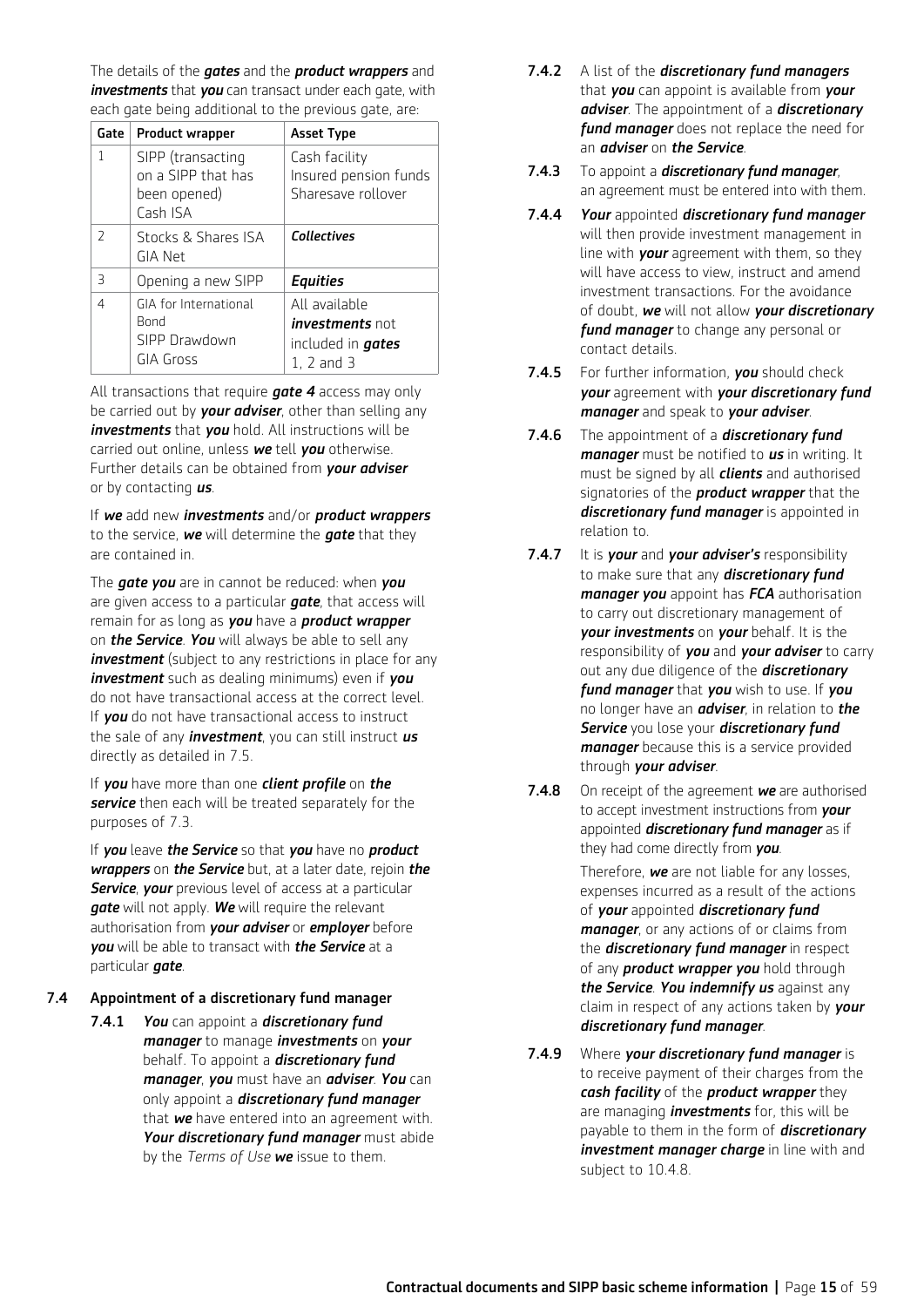7.4.10 If *you* want to stop using *your* appointed *discretionary fund manager*, *you* must confirm this to *us* in writing. *You* will remain invested in the *investments* held at the time *you* stop using *your discretionary fund manager* until *you* or *your adviser* gives *us* alternative instructions. *You* will also stop paying charges to *your discretionary fund manager*.

## 7.5 General information about buying and selling investments

Within each *product wrapper*, *you* can build a portfolio of *investments* from *our* investment universe. Once *you, your adviser,* or *your discretionary fund manager* has selected *investments* for *you*, *we* will act on those investment instructions.

 Investment instructions must be submitted online although some *investments* cannot be traded online. Where this is the case, *your adviser* will advise you of this.

- **7.5.1** Instructions to carry out investment transactions will be given by *you* (where *you* have access to do so), *your adviser,* or *your discretionary fund manager* or using the online *Service*. For *investments* that cannot be traded online, *we* will require an instruction offline. *We* will inform *you* where this is the case and how to give the instruction, which will depend on the particular *investment*.
- 7.5.2 *We* accept all instructions in good faith. Once an instruction has been submitted and acknowledged online, *we* cannot make any changes to that instruction.
- **7.5.3** Details of instructions are provided online within the transaction history. *We* will confirm to *you* all *investment* purchases and sales that are instructed by *you*, *your adviser*, or *your discretionary fund manager*. It is the responsibility of *you*, *your adviser,* and *your discretionary fund manager* to check the transaction history and make sure that any instructions have been received by *us*.
- 7.5.4 *We* have an *Order Handling Policy*, which describes the way in which *we* will manage and handle orders to ensure the fair treatment of all *clients*. *You* can obtain this from *your adviser* or by contacting ARC Client Services.

## 7.6Investment provider charges and rebates

- 7.6.1 *Investment providers* may levy their own charges, which are in addition to the charges detailed in these *Terms and conditions* and the *Charges guide*. *You* can obtain details of these from *your adviser* or through *the Service*.
- 7.6.2Where the *investment providers* require *us* to do so, *we* will deduct these charges from the *cash facility* of *your product wrapper*.

7.6.3Where *we* have negotiated for *clients* to receive rebates from *investment providers*, these will be paid into the *cash facility* of the *product wrapper* that the rebate relates to or held as an *investment* in that *product wrapper* if the rebate is not paid as cash. *We* do not retain any of the rebate.

## 7.7 Trading methods

*Investments* that are traded online are traded in one of two ways – either real time or aggregated.

 The following table gives an overview of which *investments* are traded by which method. If any *investment* is traded on a different basis than that detailed in this table, *we* will tell *you* of this within *the Service*:

| Investment types           | Aggregated | Real-time |
|----------------------------|------------|-----------|
| Insured funds              |            | Ν         |
| <b>Collectives</b>         |            | N         |
| Hedge funds $*$            |            |           |
| <b>Structured products</b> |            | Ν         |
| Exchange traded funds      |            | N         |
| Equities                   |            |           |

\*How hedge funds are traded will depend on the particular hedge fund involved, further details can be obtained from *your adviser* or though *the Service*.

- 7.7.1 *We* can change the method by which *investments* are traded. *We* will only do this where, if the *investment* is traded online *we* are no longer able to offer the trading of the *investment(s)* online or, if the *investment* is traded offline, *we* are now able to offer trading online. *We* cannot accept any requests to trade an *investment* that is traded online by a method other than the method stated here unless *we* agree otherwise.
- 7.7.2 For details of the charges related to trading *investments*, please see the *Charges guide*.

## 7.8 Aggregated trading

- 7.8.1 *Investments* traded by this method will have a *valuation point*. At this *valuation point*, all instructions received from *clients* using *the*  **Service** will be added together into a single trade for a particular *investment* and sent to the relevant *investment provider*. This means that a deal that *you* place may be combined with deals for the same *investment* made by other users of *the Service*. *We* will place all buy instructions separately from all sell instructions.
- 7.8.2 *We* adhere to *FCA* rules on *aggregated trading* and conflicts of interest and keep records of transactions to make sure that *we* can allocate all deals fairly and in the order in which they were placed.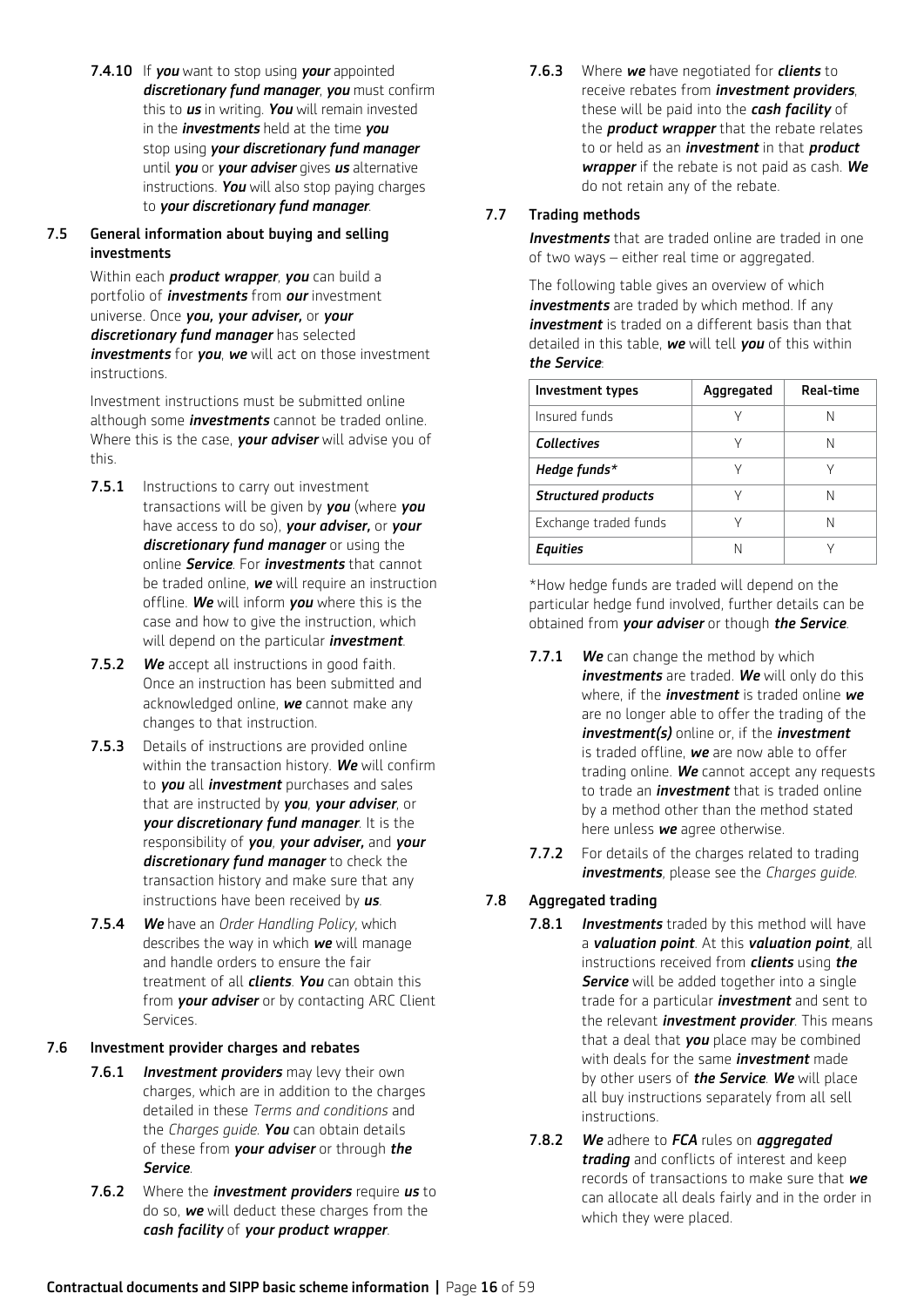- 7.8.3 For aggregated transactions *we* reserve the right to round the settlement proceeds when we apply them to *your* account.
- 7.8.4 *Exchange traded funds (ETFs)* aggregated by *Aegon* will be traded through *the Service* once each *business day*. Following receipt of an acceptable instruction and cleared money, trades will typically be dealt between 2pm and 4pm on the following *business day*.

### 7.9 Dealing minimums

Some *investment managers* have their own dealing minimums. If *your* instruction does not meet the dealing minimums imposed by the *investment manager*, which may apply to both buys and sells, *we* will not be able to carry it out. In this instance, if *you* have not specified an alternative investment, or cash, the instruction will be returned. *We* are not liable for any loss incurred due to the instruction being delayed or not actioned due to investments not meeting the *investment manager's* minimum investment value.

### 7.10 Settlement

For *investment* sales, any settlement proceeds will be credited to *your cash facility* when received – the timing will be in line with the settlement of the individual *investments* being traded. For purchases, *we* will ringfence any money due for settlement from *your cash facility* when the instruction to purchase is placed with *us*.

### 7.11 Individual purchase and sale transactions

- 7.11.1 Once *we* have received and acknowledged the instruction online and have identified and applied appropriate cleared funds to *your cash facility*, any purchase will then typically be made within the next two *Aegon* dealing points, subject to acceptance of the instructions by the relevant *investment provider*.
- 7.11.2 In order to initiate *your* sale instructions, *we* must have received and acknowledged the instruction. Any sale will then typically be placed within the next two *Aegon* dealing points, subject to acceptance of the instructions by the relevant investment institution.
- 7.11.3 *Aegon's* dealing point is in advance of the investment manager's own *valuation point*. *Your adviser* will be able to provide details of *Aegon's* dealing points for each *investment*.

### 7.12 Switching within a product wrapper

**7.12.1** Switching (or a switch transaction) comprises selling an *investment* and buying another *investment*, in other words it is one instruction, comprising a sale instruction and a related purchase instruction.

- 7.12.2 Where a switch instruction is received, the sale of the *investments* will be in line with sale information in 7.11 above. *We* will then await settlement of all of the sale instructions before initiating the purchase instruction(s).
- 7.12.3 Once a switch instruction has been submitted, no aspects of that switch can be changed or cancelled.

## 7.13 Rebalancing

- 7.13.1 *The Service* allows automatic realignment of *investments* within a *product wrapper* to the proportions that *you* have previously specified – this process is called rebalancing. There are some *investments* which cannot be included for rebalancing. Rebalancing can only be set up by *your adviser* or *discretionary fund manager*. Please speak to *your adviser* for further information.
- 7.13.2 Rebalancing can be set up to be carried out on a quarterly or yearly basis. The rebalancing timetable will be from the start of the month following the establishment of *your product wrapper*.
- **7.13.3** Where dealing minimums have been met for all *investments*, *your investments* will be rebalanced to the *investment* choice selected when the proportions of *investments* held have moved 0.01% or more from that stated *investment* choice.
- 7.13.4 Where dealing minimums have not been met, or the *investment* has been removed from the *product wrapper* either by *us* or by the *investment provider*, at the time rebalancing next occurs, the remaining *investments* will be rebalanced as closely as possible to the investment choice selected. This will happen when the proportions of *investments* held have moved 0.01% or more from that stated *investment* choice.
- 7.13.5 Rebalancing can be initiated on the application when a *product wrapper* is opened or at a later date.
- 7.13.6 If *you* change *your investment(s)*, any rebalancing instructions in place will cease. To continue with any rebalancing instruction, *your adviser* will need to confirm the existing rebalancing instruction or set up a new rebalancing instruction.
- 7.13.7 *Re-registration* of new *investments* onto *the Service* does not automatically cancel any existing rebalancing instructions. If *you* do not review and alter *your* rebalancing instruction to take account of any re-registered *investments*, the re-registered *investments* will be all or partly sold at the next rebalancing depending on the existing rebalancing instructions.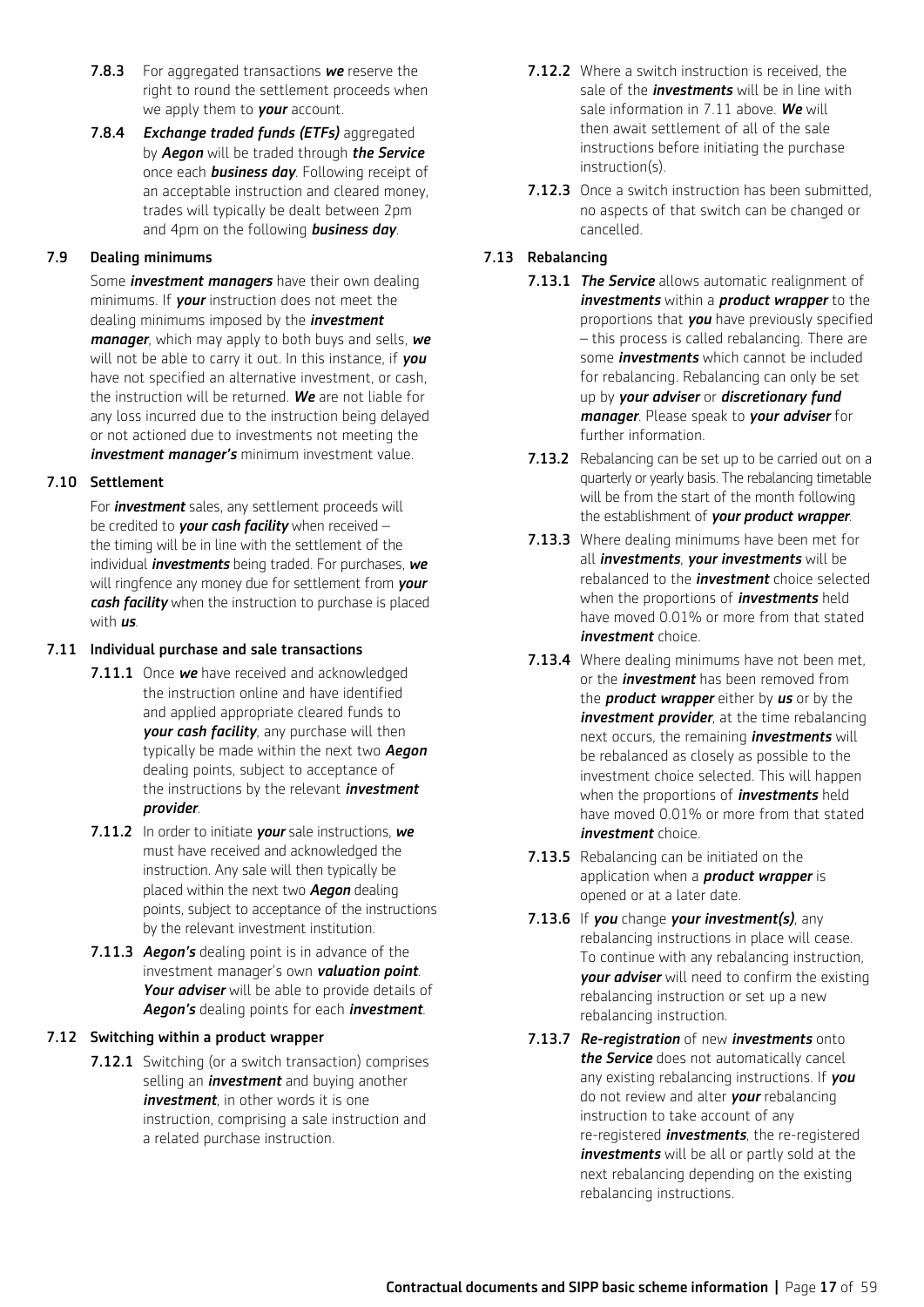- 7.13.8 When a portfolio is rebalanced, *investments* that are not available for rebalancing (for example *equities*) will be excluded from rebalancing transactions.
- **7.13.9** Rebalancing will only maintain the balance in the *cash facility*, subject to the minimum, for the value of *investments* included in the rebalancing instruction. If *you* hold *investments* that are not included in the rebalancing instruction, the rebalancing will not take the value of those *investments* into account when rebalancing the *cash facility*. If the balance in the *cash facility* falls below the minimum, *we* may require to take action as detailed in 5.4.
- 7.13.10 Cancellation of existing rebalancing instructions, new rebalancing or amendments to *your* existing rebalancing instructions can only be initiated by *your adviser* or *discretionary fund manager* on *your* behalf. The exception to this is if *you* do not have an *adviser you* can write to *us* to cancel *your* rebalancing instruction.
- 7.13.11 Valuation calculations for the rebalancing of a *product wrapper* will be made on the last *business day* of the quarter or year end, depending on the rebalancing instruction. Valuations are performed in line with 8.1.
- 7.13.12 Any sales required to rebalance will be initiated within the first two *business days* of the rebalancing valuation. Purchases will be initiated once settlement of all sales has completed and cleared funds are available within the *cash facility*.
- 7.13.13 There may be costs associated with buying and selling an *investment*, levied by the investment manager – for details of these, please speak to *your adviser*.
- 7.13.14 *Exchange traded funds* will incur charges as explained in 10.3.7 and 10.3.8.

## 7.14 Model portfolios

- 7.14.1 *We* provide the facility for *advisers* and *discretionary fund managers* to set up and maintain *model portfolios*.
- 7.14.2 Where *we* receive an instruction from *your adviser* or *discretionary fund manager* to alter the *investments* within a *model portfolio*, to which *your product wrapper* is linked, this will result in transactions to change the *investments* within that *product wrapper* to realign with any change to the *model portfolio*, in line with the switching process described in 7.12.

## 7.15 Equity trading

7.15.1 Through *the Service*, investments traded in real time are those listed in 7.7.

- 7.15.2 To buy an *investment* using *equity trading*, there must be sufficient cleared funds within *your cash facility* to pay for the trade and any associated charges.
- 7.15.3 There will be a dealing charge and potentially other costs associated with the trading of *equities* – more details can be found in 10.3.7 and 10.3.8. These will be taken from the *cash facility* at the time *you* instruct the trading of *equities*.
- 7.15.4 *You* will receive *Contract notes,* detailing *equity* trades through *the Service*.
- 7.15.5 For sales, *we* will credit any settlement proceeds due to *your cash facility* when *we* receive them. This will typically be three days after the date of *your* trade.
- 7.15.6 For purchases, *we* will ringfence any money due for settlement from *your cash facility* at the time *you* instruct the trading of *equities*.
- 7.15.7 All stock market transactions will be undertaken in line with the rules of the London Stock Exchange, or the regular terms, customs and usages of the exchange or market in which the transactions are made. Details of how we ensure best execution can be found in our *Best Execution Policy. You* can obtain this from *your adviser* or by contacting ARC Client Services.
- 7.15.8 *Investments* traded by this method are not available for switching, in *model portfolios* or rebalancing.

## 8 Investment servicing and administration

## 8.1 Valuation of investments

*We* rely on data supplied by third parties to provide a valuation of the *investments* in *your product wrappers* each *business day*. Valuations are used for certain transactions, such as cash top-up, rebalancing and the calculation of charges.

From time to time this information may be delayed, assumed or estimated by the third party data provider. *We* do not accept any liability resulting from delays, assumptions, estimates or errors in any such third party information.

## 8.2 Corporate actions, income events, voting and accounts/reports

- 8.2.1 Corporate actions are events that occur periodically and may affect *investments* that *you* hold. These may change the *investments*, including but not exclusively, in terms of ownership, structure and features and may involve different options, charges or returns for investors.
- 8.2.2 Where a corporate action does not require *you* to take any action, *we* will notify *you* or *your adviser* of a corporate action that affects an *investment you* hold through *the Service*.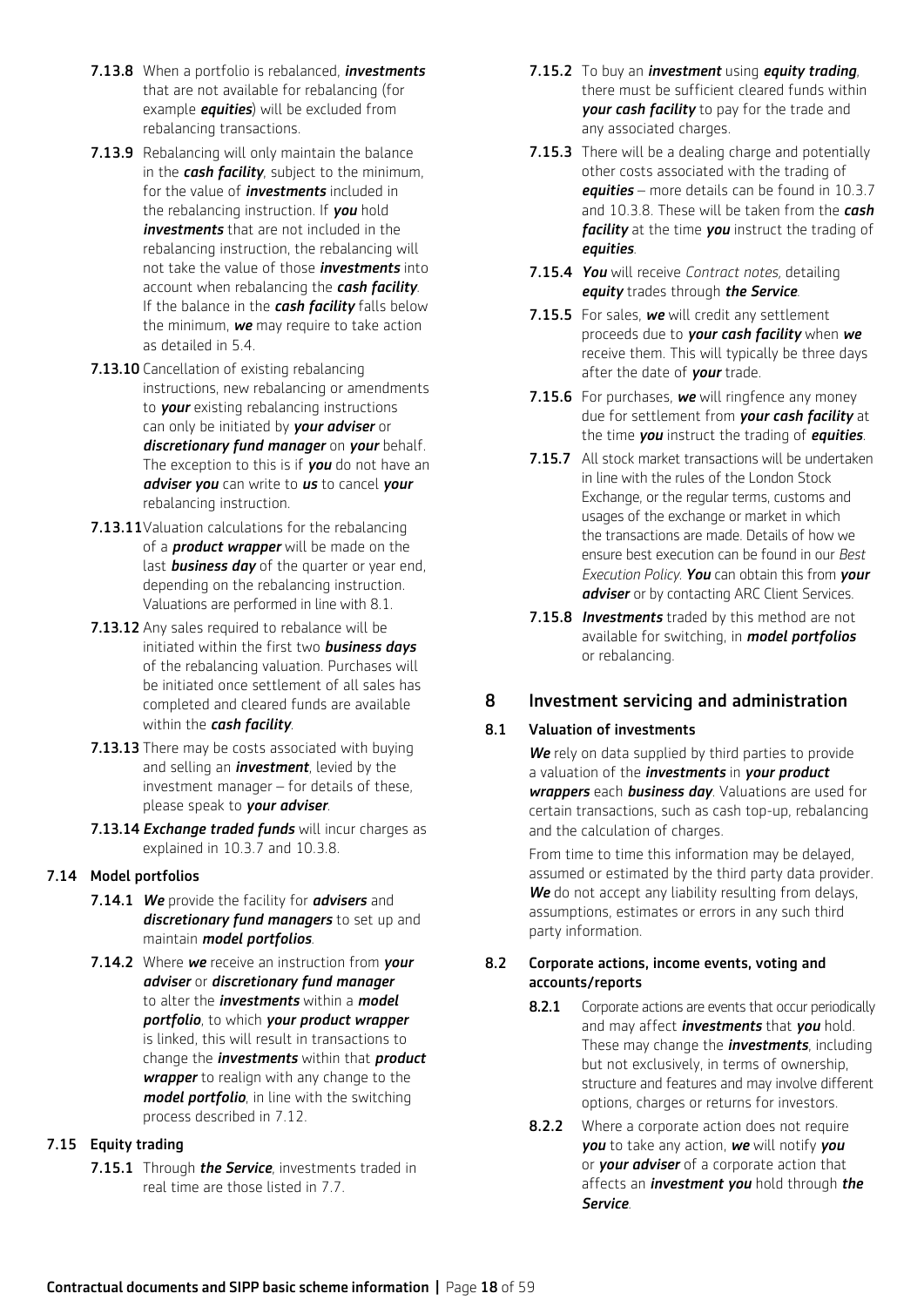- 8.2.3 Where **we** receive sufficient notice from an *investment provider* regarding a corporate action that requires *you* to make a decision, *we* will contact *you* in writing to seek *your* instructions. This communication will be issued as soon as reasonably practicable, following notification from the *investment provider* concerned.
- 8.2.4 Where **we** do not receive sufficient notice from an *investment provider* regarding a corporate action that requires *you* to make a decision, *we* will apply the *investment provider's* default instruction.

*You* should consult *your adviser* for more information and to undertake any response that may be prompted.

- 8.2.5 Where *you* hold *investments* when the action is processed, but have not provided specific instructions, you will receive the *investment provider's* default option where available, depending on the corporate action concerned. Any proceeds in cash will be credited to *your cash facility* after *we* have received them.
- 8.2.6 For any corporate actions affecting *investments* held within a *model portfolio*, we will contact the *adviser* or *discretionary fund manager* that established the model to seek their instruction. Therefore, *we* will not contact *you* directly in relation to this corporate action.
- 8.2.7 *Investments* affected by corporate actions will be unavailable for transaction while *we* process the corporate action. Depending on the type of corporate action this could take up to seven *business days* before the effective date of the action and up to five *business days* after the effective date. During this period the *investment* cannot be bought, sold or switched.

### 8.3 Income events

- 8.3.1 This type of corporate action includes dividends, distributions and rebates, where *we* receive income in connection with an *investment you* hold. *We* will credit these to *your cash facility* as soon as reasonably practicable.
- 8.3.2 Some *fund managers* will not distribute income in the form of interest or dividends if this is below a minimum level, in line with the fund prospectus and set by them. Whether income distributions will be made below a certain minimum level depends on the *fund managers* concerned and details of this will be available from the relevant *fund managers*.

## 8.4 Voting rights

- 8.4.1 *We* will not exercise voting rights for any of *your investments* unless *you* have specifically requested *us* to do so and *we* have agreed to this request.
- 8.4.2 If **you** want to exercise voting rights associated with *investments you* hold, *you* must put this in writing to ARC Client Services, detailing the relevant investments in full, each time *you* want to do so.
- 8.4.3 *You* must allow 15 *business days* before the voting date to inform *us* of *your* wish to exercise any voting rights. If *we* receive *your* instruction less than this number of days before the voting date, *we* will not be able to action *your* request.
- 8.4.4 If *we* vote on *your* behalf following such an instruction, *we* can charge a reasonable fee to cover *our* expenses in carrying out the vote, where this applies *we* will notify you in advance of the fee. This fee will be deducted from *your cash facility*.

## 8.5 Exercising voting rights for quoted companies

- 8.5.1 The rules governing voting rights for shareholders of quoted companies are detailed in the Articles of Association of the individual company in question.
- 8.5.2 There are two basic forms of voting rights one vote for each shareholder and one vote for each share. If *you* ask *us* to exercise *your* voting rights, then the rules of the company will dictate the action that *we* can take on *your* behalf.
- **8.5.3** Where there is one vote for each shareholder, also known as non apportioned voting, *we* cannot exercise a vote on *your* behalf.
- **8.5.4** Where there is one vote for each share, also known as apportioned voting, the *nominee company* will vote the number for, against and abstained, as the example in the table below shows:

| <b>Client</b> | Holding | Vote    | <b>Nominee</b><br>action         |
|---------------|---------|---------|----------------------------------|
| А             | 10,000  | Against | Nominee<br>company               |
| R             | 1,000   | For     | would vote:<br>10,000<br>against |
| C             | 4,000   | For     | 5,000 for                        |
| Total         | 15,000  |         |                                  |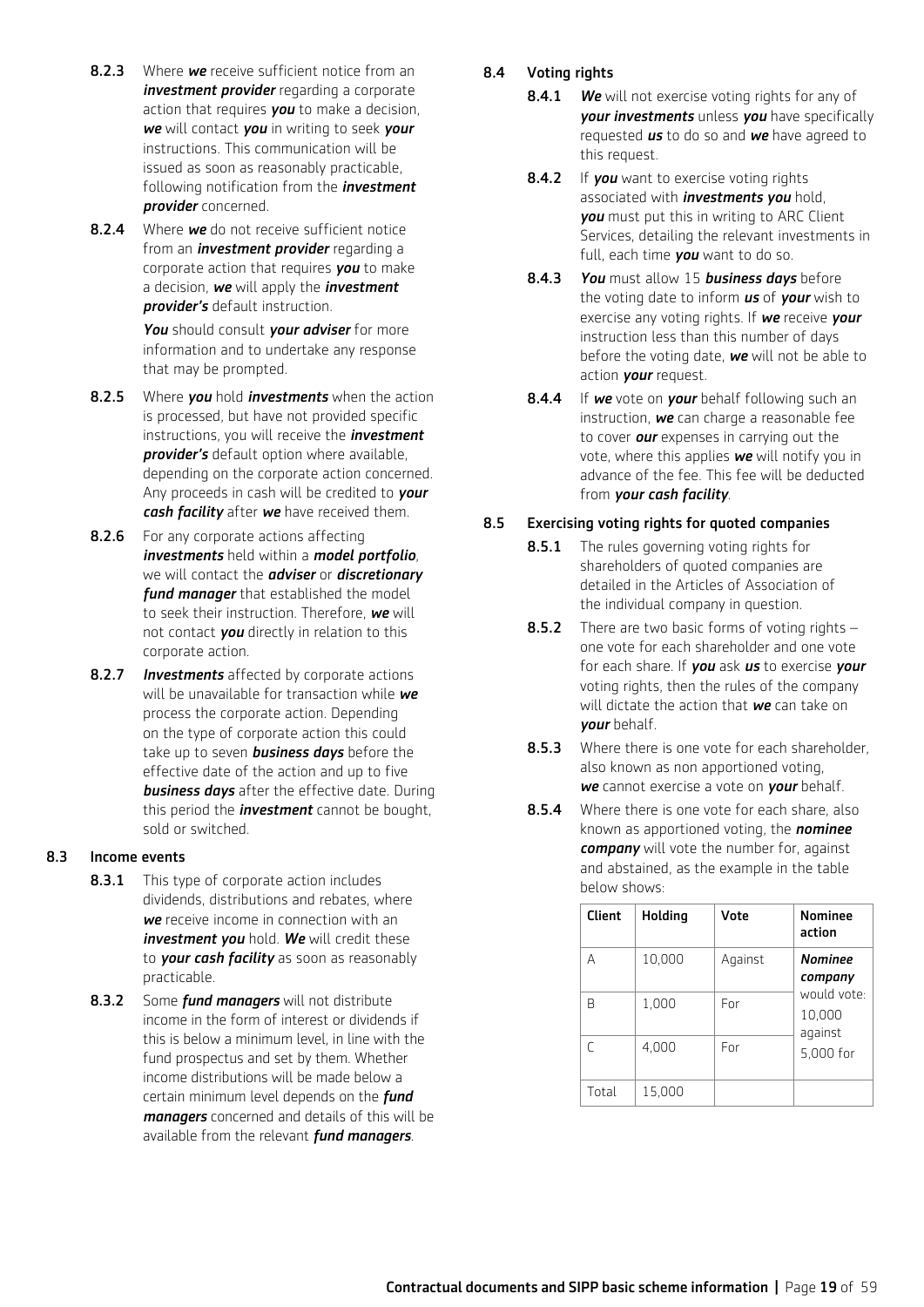## 9 Servicing

## 9.1 General enquiries

For general enquiries, in the first instance *you* should speak to *your adviser*. If *you* want to contact *us*, please use the following contact details.

 ARC Client Services Aegon PO Box 5070 **Bath BA1 00F** 

08456 80 12 34

clientservices@aegon-arc.co.uk

## 9.2 Change of client profile and product wrapper information

The following instructions cannot be made online, so must be given in writing and signed by *you* (or all authorised signatories where there is more than one authorised signatory) and sent, where appropriate, with the relevant supporting documentation (for example a marriage certificate for a change of name):

- i change of name
- ii change of *adviser*
- iii increases in levels of any *adviser charge* and/or *discretionary investment manager charge*
- iv assignments or changes to *product wrapper* holders
- v changes to the UK bank account *you* have nominated for *the Service*
- vi *product wrapper* closures
- vii notification to send correspondence to a third party

### 9.3 Documentation and communications from us

- 9.3.1 *We* will operate within the rules set out by the *FCA* and will send *you* and/or *your adviser* such documents as required by all regulations, including, but not limited to:
	- i *Contract notes* or *for* SIPP, *Confirmation of investment – contract note,* detailing *investments*, subscriptions and *contributions* and *investment* purchases and sales made through *the Service*. *Contract notes* or for SIPP, *Confirmation of investment – contract note*, will not be issued for transactions resulting from maintenance of the *cash facility*, rebalancing or changes made to a *model portfolio*. Initial or additional *investments* into a *model portfolio* will show the name of that *model portfolio* on the *Contract notes* or for SIPP, *Confirmation of investment – contract note.*

 If *you* are transferring into *your product wrapper* from more than one place, *you* will receive a *Contract note* or *Confirmation of investment - contract note* only for the first transfer payment that *we* receive and a valuation of *your product wrapper* when all transfers have been received.

- ii Periodic statements detailing all transactions that have taken place in the period (including those not previously notified to *you* in a *Contract note* or for SIPP *Confirmation of investment*  – *contract note)* and a valuation of *investments* held through *the Service*. These statements will be generated twice a year, as at 5 April and 5 October and will be sent to your correspondence address thereafter.
- iii In respect of the *ISA* and *GIA*, *you* have the right to request the provision of a periodic statement every three months.
- iv In respect of the *SIPP*, where *you* have crystallised some or all of *your* benefits, and some of *your SIPP* is providing or available to provide drawdown, *we* will issue an annual review to *you*.
- 9.3.2 In addition, *we* will make the information detailed above available to *you* or *your adviser* online.

## 9.4 Complaints

9.4.1 If *you* have a complaint about *the Service* or *product wrapper*, *you* should write to *our* Compliance Manager at the following address:

> Compliance Manager Aegon Cambridge House Henry Street Bath BA1 1JS

- 9.4.2 *We* are authorised and regulated by the *FCA* and bound by its rules. *We* will send *you* details of *our* complaints procedure and what *you* can expect when *we* acknowledge *your* complaint.
- 9.4.3 If *your* complaint is not dealt with to *your* satisfaction and *you* have a complaint, *you* can write to the Financial Ombudsman Service at the following address: Financial Ombudsman Service

South Quay Plaza 183 Marsh Wall London E14 9SR

08450 80 18 00

complaint.info@financial-ombudsman.org.uk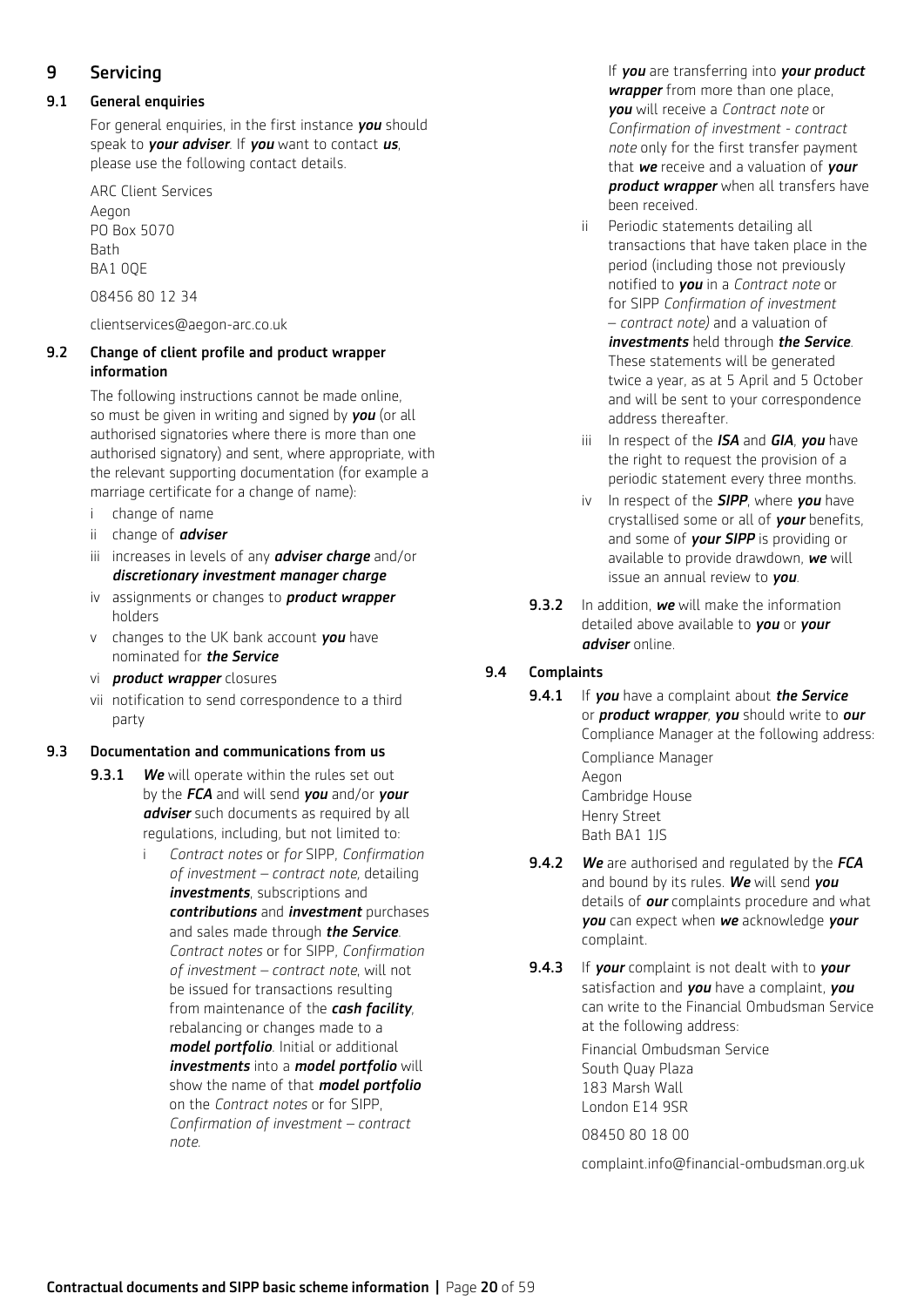9.4.4 Where complaints relate to a third party, *we* reserve the right to refer these to the third party and inform *you* that *we* have done this.

## 9.5 Cancellation

Cancellation does not apply where the joining process is made under the Pensions Act 2008 and relevant regulations made under that Act. This joining process provides *you* with the ability to opt out of a *SIPP* when *you* have been enrolled or auto-enrolled by *your employer* into that SIPP. In those circumstances, *we* will comply with the legislative provisions that apply to that process.

9.5.1 When *you* cancel *your product wrapper* within the cancellation period, all *contributions* and transfers will be repaid. The amount to be repaid will depend on what action has been taken in respect of *your product wrapper* at the time *you* cancel.

## 9.5.2 General

 Costs at the start of *your* plan cannot be specific due to the wide range of options available to *you*. Amounts deducted on cancellation will be restricted to *our* own costs, *adviser charges* and *consultancy charges*, and those costs incurred in relation to *your investment* choices and transactions.

 If *your investments* are held only within the *cash facility* during the cancellation period and no trading has occurred, *we* will return any *contribution* or transfer in full to the person who paid it (for example to *you, your employer*, a third party or another provider for a transfer) less any *adviser charge* or *consultancy charge* that has been deducted from your cash facility.

 If *you* start trading within the cancellation period *you* will be liable for any charges levied by 3rd parties such as investment managers or stockbrokers. In addition, if *your investment* has fallen in value before *we* received the cancellation request, *you* may get back less than *you* invested.

 The maximum repayment that is possible when *you* cancel is 100% of *your* original *investment*.

 On receipt of *your* cancellation instruction, *we* will sell any *investments you* have purchased and return any monies to the place from which it was paid, less any charges taken by investment managers and *discretionary fund managers* and any *adviser charges* or *consultancy charges* already deducted from *your cash facility*. *Your investment* may also suffer a loss from market movement and *you* may still be liable to pay any outstanding *adviser charges* under the terms of *your* agreement with *your adviser*.

 If *you* cancel after purchasing *investments* that are not easily convertible to cash, *we*

may have to delay the return of the monies to *you*. *You* should be aware that this may involve a significant delay. Please note that for any *investments you* have purchased through the stockbroking service, *you* or *your adviser* will need to arrange the sale of these. *We* cannot instruct the sale of such *investments* on *your* behalf.

 Where *you* have transferred funds to *us* from *your* previous provider, it may not be possible to reverse the transfer as the previous provider is not obliged to take back the transfer and/or may levy charges in order to do so. If this happens, *you* should seek the advice of *your adviser*.

## 9.5.3 Regular contributions

 It is only the first *regular contribution* that *you* choose to make that will have cancellation rights. If *you* choose to cancel, any *regular contributions* will be returned to *you* in full, less any *adviser charge* or *consultancy charge* already deducted from *your cash facility*.

## 9.5.4 Single contributions and transfer

 For single *contributions* or transfers, *you* may get back less than *you* invested if *your investment* value has fallen before *we* received *your* cancellation request. If the value of *your investments* has increased between investing *your contributions*, or transfers, and receiving *your* cancellation, then the sum refunded will be no more than the original value of *your contributions* or transfer.

## 9.5.5 Cash ISA

 All *contributions* will be returned in full less any *adviser charge* that has been deducted.

9.5.6 Adviser/Consultancy Charges

 Any *adviser charges* or *consultancy charges* that have left *your cash facility* when *we* receive the cancellation request cannot be refunded to *you*.

## 10 Payments out (withdrawals, transfers, charges and fees)

### 10.1 Withdrawals from a product wrapper

- 10.1.1 Whether withdrawals are allowed from a *product wrapper* is closely governed by the individual *product wrapper rules*, so *you* should refer to sections A, B and C.
- 10.1.2 All withdrawals will be deducted from the *cash facility* of the *product wrapper* as instructed by *you*. *You* and *your adviser* must make sure that there is sufficient cleared money available in the *cash facility* for these withdrawals to be paid.
- 10.1.3 We will pay all proceeds received directly to the UK bank account *you* have nominated for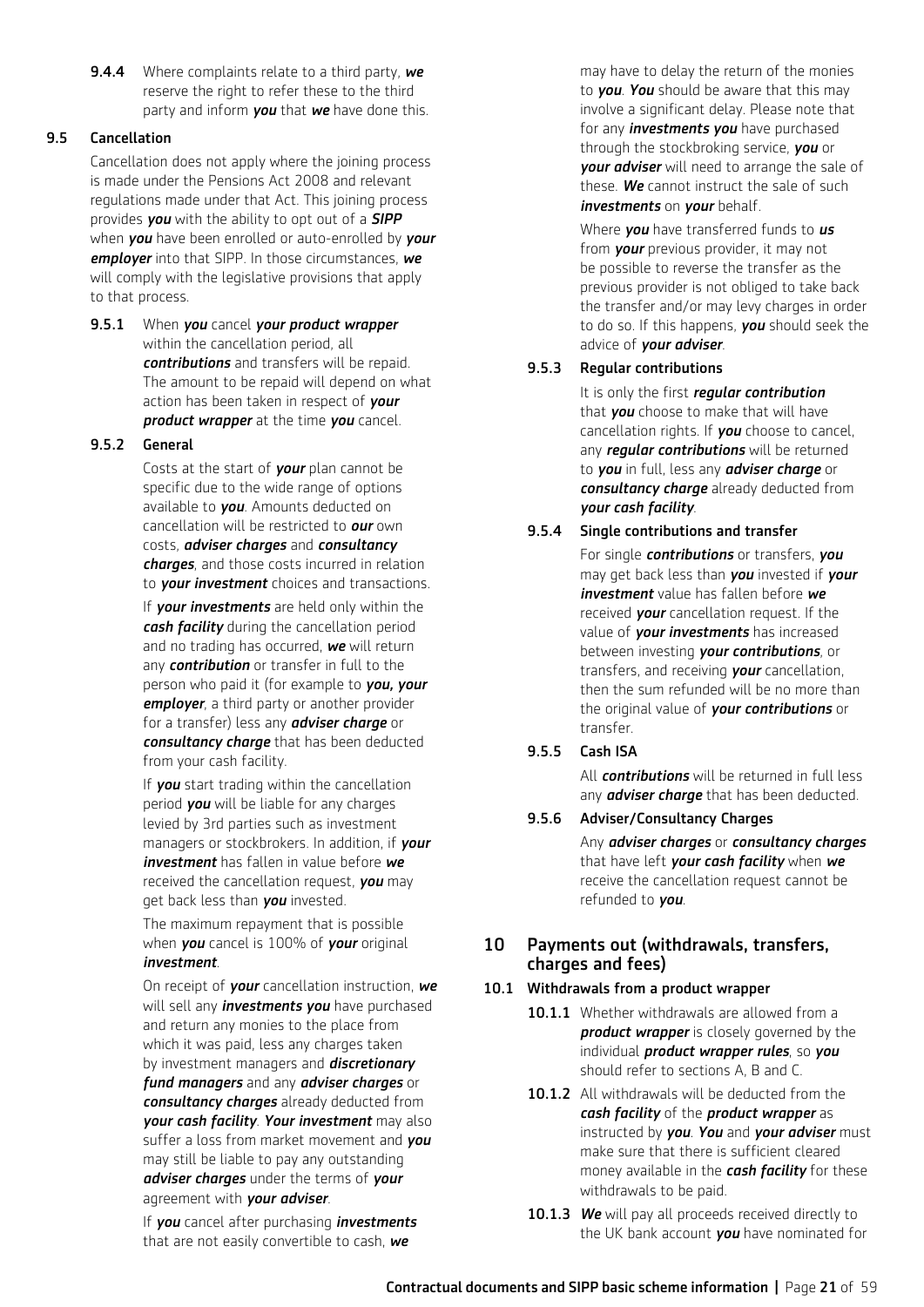this purpose on application or notification to *us* in writing.

- 10.1.4 Payments are made by BACS and are subject to the bank clearing rules.
- 10.1.5 All payments made by *us* will be made by bank transfer. Payments will not be made by cheque.
- 10.1.6 With the exception of payments related to a *SIPP*, *we* will not make any payments with a value of less than £1.
- 10.1.7 We will not make withdrawal payments to third parties.

#### 10.2 Re-registration and transfers from the Service to another provider

- 10.2.1 *We* will allow *re-registration* and cash transfers out from the *ISA*, *SIPP* and *GIA* where *we* have received a fully and correctly completed transfer authority signed by all holders or required authorised signatories. Current year *ISAs* must be transferred out in full*.*
- 10.2.2 Not all providers will accept *re-registration* to them.
- 10.2.3Where *you* are re-registering *investments* away from *the Service*, *we* accept no liability for any loss incurred as a result of a delay in *your re-registration* from *the Service,* unless this delay is caused by *our* wilful default or negligence.
- 10.2.4 Where *you* want to transfer out part of a *product wrapper*, the value of what remains, after the transfer must not be less than £1,000. Where the value of *your product wrapper* remaining would be less than £1,000, *we* reserve the right to transfer the whole value and close *your product wrapper*.
- 10.2.5 If *you* have outstanding *Aegon charges*  related to *your product wrapper, we* will deduct *our* charges from the *cash facility* of that *product wrapper* before transferring any money out. For an in-specie transfer out, *we* will not carry out any transfer requested until the outstanding charges are paid.

## 10.3 Aegon charges and fees

 This section details the charges *we* take for the provision of the *product wrapper* and *the Service* by *us.* The actual amounts of these charges are detailed in the *Charges guide*.

### 10.3.1 Initial charge

10.3.1.1 The initial charge is a percentage amount and is deducted by *us* from the value of the gross *contribution* that is deposited by *you* or on *your* behalf into the *cash facility* of any *product wrapper* held on *the*  **Service**. The initial charge will be taken when money has cleared into

the *cash facility* and before any *investments* are made.

- 10.3.1.2 If applicable, the initial charge will be taken from all initial and regular gross *contributions* made into the *cash facility* of the specified *product wrapper*.
- 10.3.1.3 *We* will confirm the amount of the initial charge to *you* in the *Contract note* or for SIPP, *Confirmation of investment – contract note.*
- 10.3.1.4 We will calculate the Aegon charge before *we* have deducted any *adviser charge* and/or *consultancy charge* due.
- 10.3.1.5 Where *you* set up *your SIPP* by making a *contribution* or transfer (or series of transfers) within the application setting up *your SIPP*, and immediately *crystallise* all of this *contribution* or transfer, *we* will calculate the *Aegon initial charge*  after the deduction of any excess lifetime allowance charge and *pension commencement lump sum*. In all other circumstances, we will calculate the *Aegon initial charge* after the deduction of any excess lifetime allowance charge but before any *pension commencement lump sum* has been deducted.
- 10.3.2 Annual charge
	- 10.3.2.1 The annual charge is based on the total value of all *your product wrappers*, held under the same *client profile*. The annual charge is calculated as a percentage of this total, as detailed in the *Charges guide*.
	- 10.3.2.2 The annual charge will be applied to each *product wrapper* and taken from the *cash facility* of each *product wrapper*.
	- 10.3.2.3 Where possible, *we* will take into account the value of *your* other *eligible Aegon pension products* that are shown on *the Service* under *your client profile* when calculating the cumulative value of all *product wrappers* held. This could have the effect of reducing the percentage of the annual charge you pay through your *product wrapper*.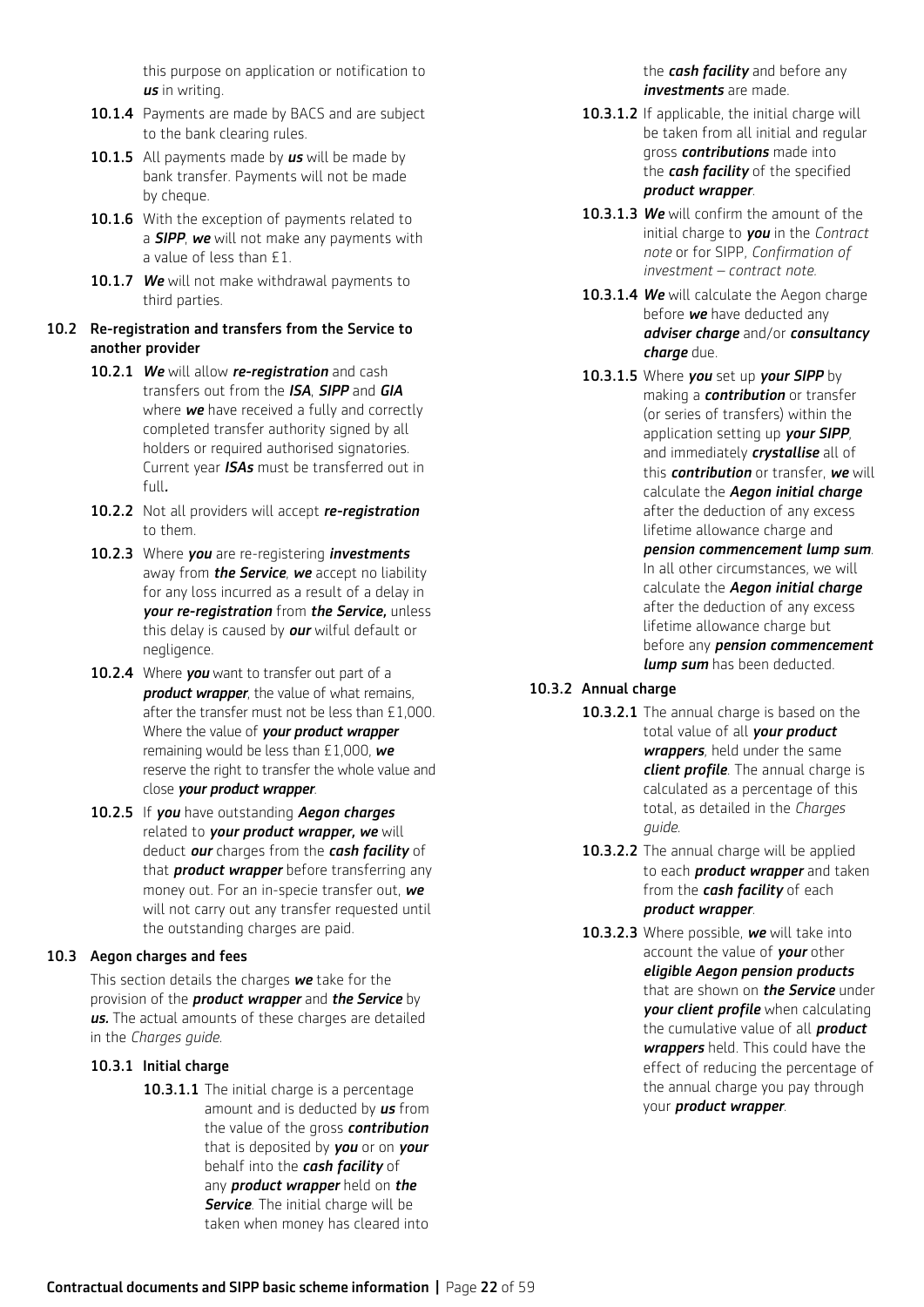- 10.3.2.4 The annual charge is calculated monthly on an annualised basis and will be deducted monthly in arrears from the *cash facility* of the relevant *product wrapper.* This means that each month it will be calculated as though it was going to apply for one year from that month but only be deducted in relation to that month. It will be calculated and deducted in this way each month.
- 10.3.2.5 The valuation date of *your* total *investments* on which the annual charge is based is the last *business day* of the month. The annual charge will then be deducted from *your cash facility* on or around the first *business day* of the next month. Any valuation is based on the latest valuation *we* hold for the particular *investment* it relates to.
- 10.3.2.6 *Your* annual charge may be discounted from *our* standard tiered scale if *we* have reached an agreement with your *adviser* or *your employer*. If *we* have reached an agreement with both your *employer* and *adviser*, *you* will only receive the discount *we* have agreed with *your employer*. If *you* change *advisers*, or *you* leave *your employer's* arrangement with *us*, any discount agreed with them will no longer apply unless *you* and *we* agree otherwise. However, if *we* have agreed a discount with *your adviser*, then this discount will now apply. If *you* appoint a new *adviser* or have a new *employer* who offers access to *the Service*, and *we* have reached agreement with that *adviser* or *employer* to discount our standard tiered scale, this new discount will apply to *your* annual charge.

 When *your* annual charge receives a discount through an agreement *we* have reached with *your adviser*, this discount will not change whilst you remain with that *adviser*, even if we agree a new level of discount with *your adviser* (whether this is an increased or decreased discount).

 However, if *we* have agreed any special time related deal with *your adviser*, this deal will only apply for the time period *we* have agreed with *your adviser*. After this time period, you will receive the discount that *we* have agreed with *your adviser*.

 If you do not have an *adviser* or *employer* who offers access to *the Service*, or leave such an *adviser* or *employer*, *you* will not benefit from any discount whilst you do not have such an *adviser* or *employer*.

- 10.3.2.7 *You* may be on a different scale from *our* standard tiered scale. *We* will tell *you* if *you* are on a different scale. If *you* are on a different scale then any discount will apply to that scale and not the standard tiered scale.
- 10.3.2.8 Uncleared funds and incomplete transfers are not included in the calculation of the annual charge.
- 10.3.2.9 If *you* have an *Aegon SIPP*, any portion of the annual charge that relates to the ARC insured funds policy are charges that arise under that policy. These charges are payable to Scottish Equitable plc as the provider of that policy.

#### 10.3.3 Customer fee

- 10.3.3.1 *You* may have a customer fee applied to *your product wrapper*. A customer fee will apply to *your product wrappers* if:
	- a customer fee, including the level of customer fee, is detailed on *your Confirmation of application* or
	- **n** your charging structure has changed under 10.3.4 of the general section to a charging structure that includes a customer fee.
- 10.3.3.2 The customer fee will be deducted monthly and proportionately across *your product wrappers*. For each *product wrapper*, it is based on the proportionate value of the *investments* under each *product wrapper* as a percentage of the total value of all *investments* under all *your product wrappers* on *the*  **Service** at the time the customer fee is calculated. For example, if the total value of all *your investments*  on *the Service* is £100,000 and is made up of:
	- a *SIPP* with a value of £50,000 (50% of the total value)
	- a stocks and shares *ISA* with a value of £35,000 (35% of the total value) and
	- $\blacksquare$  a *GIA* with a value of £15,000 (15% of the total value)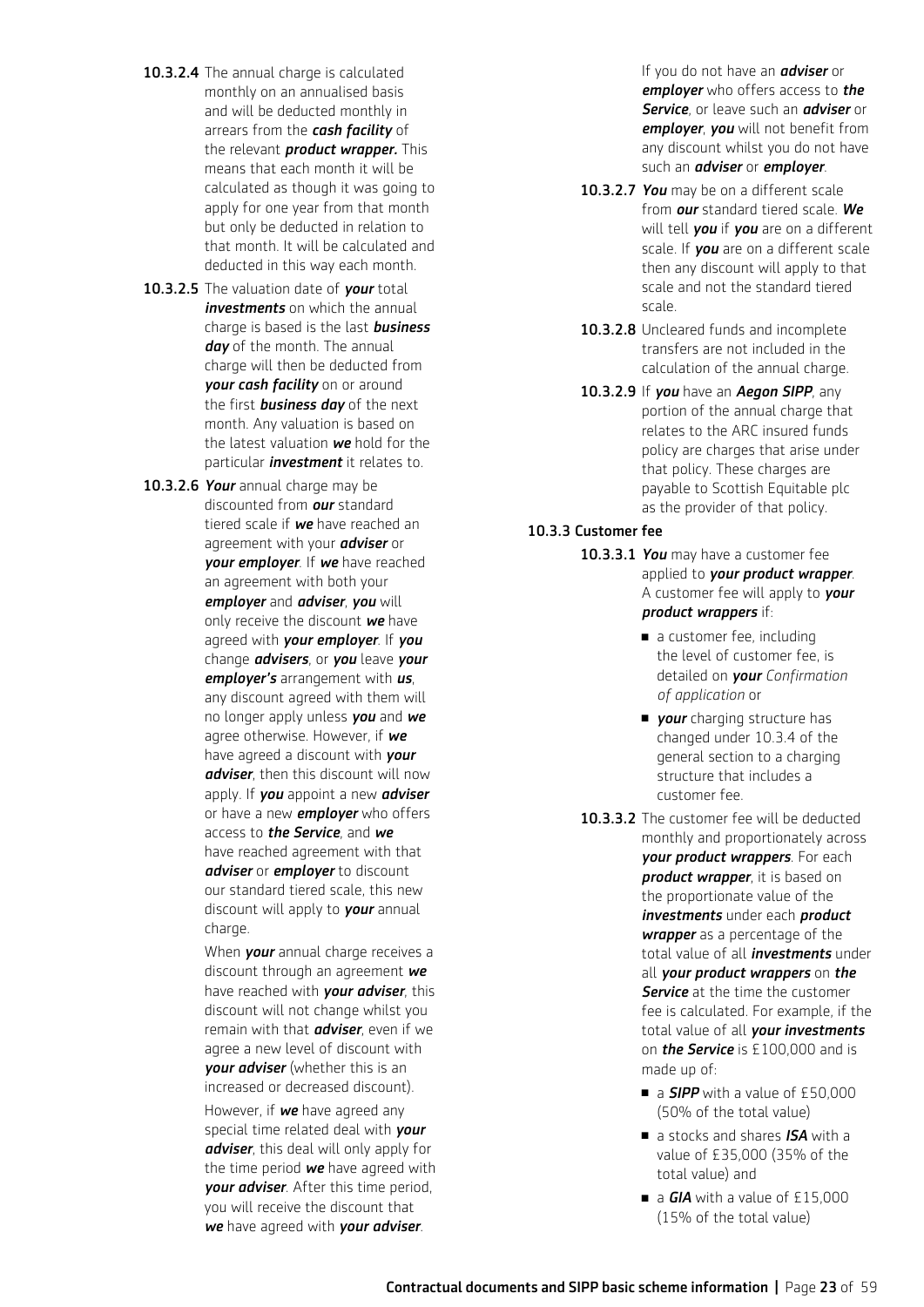the customer fee is split:

- 50% of the customer fee to be deducted from the *SIPP*
- 35% of the customer fee to be deducted from the stocks and shares *ISA* and
- 15% of the customer fee to be deducted from the *GIA*
- 10.3.3.3 The customer fee will increase on 1 January each year in line with the Average Weekly Earnings index. The Average Weekly Earnings index is an official method of calculating the average increase in weekly earnings in the UK. If the UK government stops publishing this index, or *we* decide that it is no longer suitable, *we* will use another index. The replacement index will either be one published by the government or calculated by *us*. The increase will be based on the Average Weekly Earnings increase for the whole economy. *We* use the most recently published rate of increase in Average Weekly Earnings when calculating the increase to the customer fee. This will not necessarily be the latest increase in Average Weekly Earnings available on 1 January as *we* calculate the increase to the customer fee before 1 January.

 The customer fee will only increase and not reduce. This means that if the Average Weekly Earnings fall below 0% for a particular year, no change will be made to the customer fee for that year.

10.3.3.4 The customer fee will not be discounted even where *we* have reached agreement with *your employer* or *your adviser* to discount the platform charge as detailed in 10.3.2.6.

### 10.3.4 Charging logic

- 10.3.4.1 When the charging structure that includes *your* annual charge (and customer fee, if applicable) is set for *your product wrappers*, this will be fixed until:
	- i *You* leave the employment of *your employer*. When this happens, *you* will retain the charging structure that *you* are on but will lose any *employer* discount. If *you* have appointed an *adviser*, or appoint one at a later date, *you* will move to the charging structure that *we* have agreed with *your adviser*, including any discount that *we* have agreed with that *adviser*.

This may be different from *your* current charging structure.

- ii *You* join a new *employer* on *the*  **Service** Where this hannens *you* will move to the charging structure *we* have agreed with *your* new *employer*, including any discount *we* have agreed with *your employer*. This may be different from *your* current charging structure. *We* will tell *you* where this applies and what *your* new charging structure is. This will happen even if *you* have an *adviser*.
- iii *You* appoint a new *adviser*. When this happens, *you* will move to the charging structure *we* have agreed with *your* new *adviser*. This may be different from *your* current charging structure. *We* will tell *you* where this applies and what *your* new charging structure is. However, this will not apply if *your employer* is using *the Service* as *you* will always receive the *employer* charging structure over any *adviser* charging structure.
- iv *We* agree a new charging structure with *your employer*. When this happens, *you* will move to the new charging structure that we have agreed with *your employer*. We will tell *you* where this applies and what *your* new charging structure is.
- 10.3.5 Income drawdown fee
	- 10.3.5.1 *We* will apply a drawdown fee, to set up the income payment following the start of *drawdown pension* payments and each year after that. This will be deducted from *your cash facility* on or around the first *business day* of the next month.
	- 10.3.5.2 If no *drawdown pension* payments are taken in the 12 months since the last drawdown pension payment, there will be no charge.
	- 10.3.5.3 If *you* restart *drawdown pension* payments after a 12 month gap, charges will apply as if *you* have set up a new *drawdown pension*  payment.

## 10.3.6 Withdrawals

10.3.6.1 No charges will be made for withdrawals (other than *drawdown pension* payments, where an income drawdown fee is charged).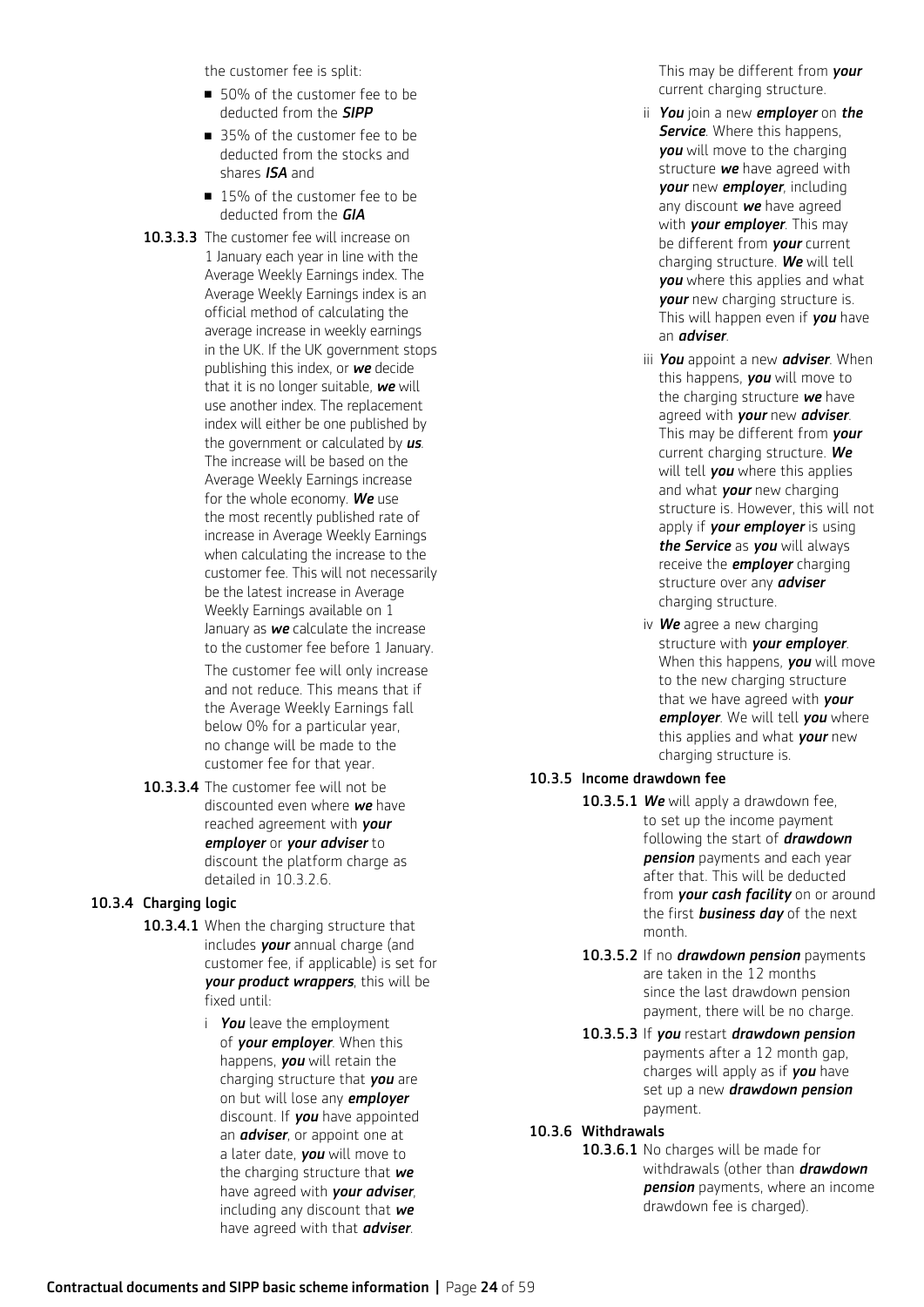10.3.6.2 No charges will be made for transferring out to another provider either through *re-registration* or cash transfers from *the Service*. The level of the stockbroker fee will be detailed in the *Charges guide*.

## 10.3.7 Stockbroker fee

 *Aegon* will apply a stockbroker fee when *you* buy or sell *equities* using *the Service*. The level of the stockbroker fee will be detailed in the *Charges guide*.

#### 10.3.8 Aggregated stockbroker fee

 When *you* buy or sell an *exchange traded fund* using *the Service*, *we* will apply a fee. The level of the aggregated stockbroker fee will be detailed in the *Charges guide*.

#### 10.3.9 Sharesave rollover fee

 A fee which is taken for facilitating the rollover of shares from a matured sharesave scheme, into *your product wrapper(s)*.

#### 10.3.10 Changes to Aegon charges

- 10.3.10.1 During the lifetime of a *product* 
	- *wrapper*, *we* may need to change *our* charges. This includes levying new types of charges, setting minimum charges, removing charges and varying the level of an existing charge.
- 10.3.10.2 The change to charges may be due to a number of circumstances. *We* retain the right to vary these charges where *we* feel it is necessary and reasonable to do so. In setting a new level or charge, *we* will set an amount that *we* believe is not excessive.
- 10.3.10.3 Charges may be changed:
	- i to reflect market conditions and general industry practice
	- ii to take account of changes to the law, codes of practice or the way in which *we* are regulated
	- iii to reflect any changes to the way in which *we* provide *our* services
	- iv to reflect any changes in the cost of providing *our* services
	- v to reflect changes to technology
	- vi to take account of a decision by a court, ombudsman, regulator or similar body
	- vii each year in line with the consumer price index or any replacement of this index. The consumer price index is an official method of calculating inflation in the UK. It is a measure of the cost of living and reflects changes in the general price level.

10.3.10.4 Where possible, *we* will

communicate any changes to *you*, in advance, in line with 13.7, no less than one calendar month before any changes take effect.

#### 10.4 Adviser charge (including discretionary investment manager charge)

In this section *we* describe how *we* can facilitate payments from *your product wrapper*, to *your adviser*.

- 10.4.1 Payments of *adviser charge* to *your adviser* are specific to each *product wrapper*. *We* facilitate the payment of initial, ongoing and ad hoc *adviser charges* that have been agreed between *you* and *your adviser* and notified to *us* by *you*, or *your adviser* on *your* behalf.
- 10.4.2 Payments of *adviser charge* will be deducted from the *cash facility* within the relevant *product wrapper* and paid to *your adviser* by *us* on *your* behalf. At any time *you* can ask *us* in writing to alter or stop paying any *adviser charge*. However, once the payment of *adviser charge* has been deducted from *your cash facility*, it will be held by Aegon Investment Solutions Ltd as agent for *your adviser*. This means that once it has left *your cash facility* it has been paid to *your adviser* and cannot be altered or returned by *us*.
- 10.4.3 *We* will confirm to *you* the total amount of initial and ongoing *adviser charge* that has been paid or is due to be paid to *your adviser* when *we* confirm the purchase of the *investments* for that application. This will be contained in the *Confirmation of application*. If the *adviser charge* alters at a later date, *we* will tell *you* of this change.
- 10.4.4 Please contact *your adviser* if *you* consider the amount *we* have deducted and paid to *your adviser* on *your* behalf to be incorrect. If there is a dispute between *you* and *your adviser* about the amount of any *adviser charge*, *you* should in the first instance contact *your adviser* and then *us*.

### 10.4.5 Initial adviser charge

 An initial *adviser charge* is a payment *you* agree to make to *your adviser* from a gross *contribution* or cash transfer into *your product wrapper*.

- 10.4.5.1 The initial *adviser charge* is paid to *your adviser* based on:
	- a a percentage of the value of a gross *contribution* or cash transfer to be made, calculated by deducting the stated percentage from the amount placed into the *cash facility,* or
	- b a specified monetary amount deducted from the gross *contribution* or cash transfer amount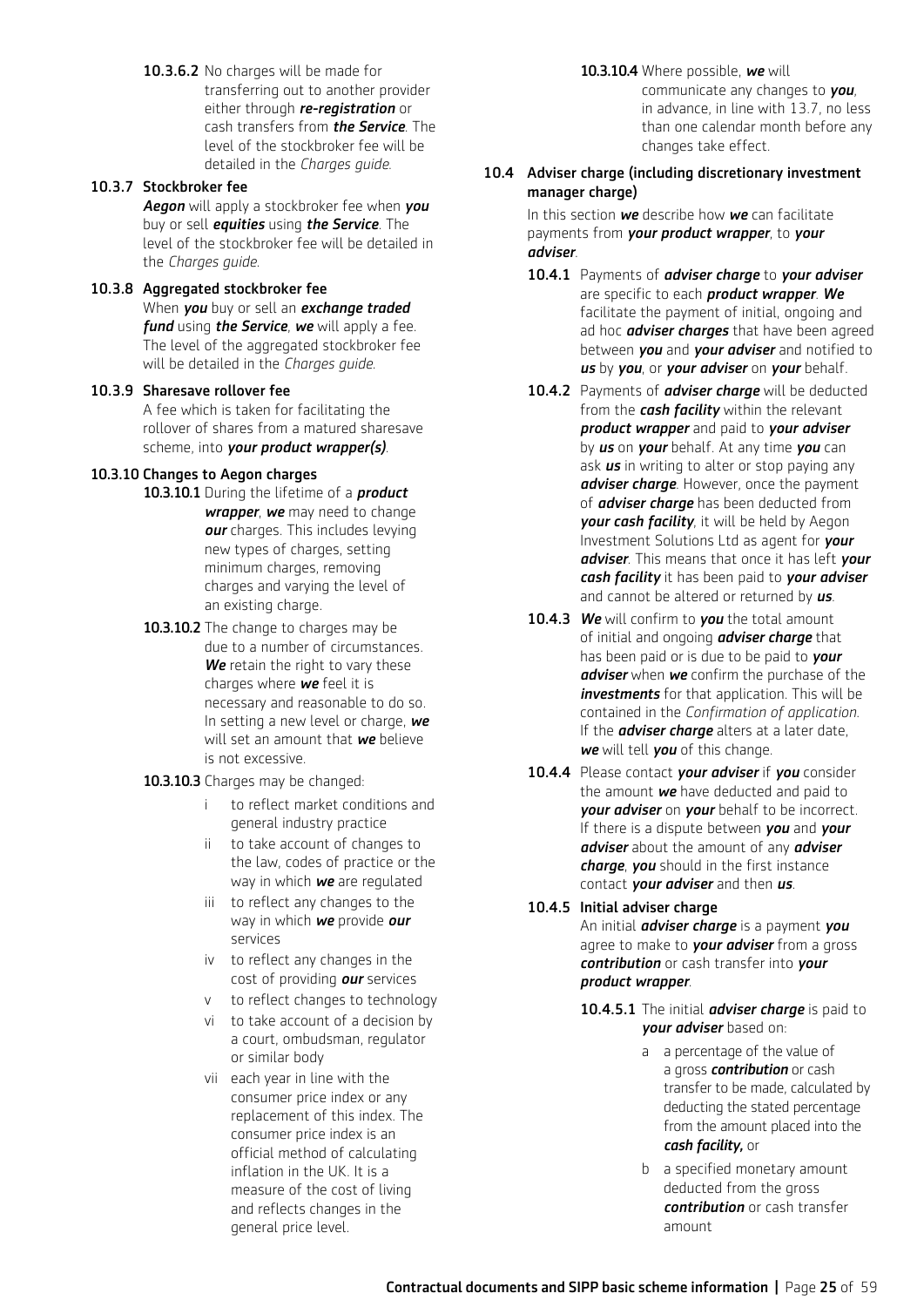- 10.4.5.2 If *you* are making a cash transfer, regular and single *contributions* at the same time, different types of initial *adviser charge* can be taken from each payment method.
- 10.4.5.3 Where *you* set up *your SIPP* by making a *contribution* or transfer (or series of transfers) within the application setting up *your SIPP*, and immediately *crystallise* all of this contribution or transfer, *we* will calculate the *initial adviser charge*  after the deduction of any excess lifetime allowance charge and

*pension commencement lump sum*. In all other circumstances, *we* will calculate the *initial adviser charge*  after the deduction of any excess lifetime allowance charge but before any *pension commencement lump sum* has been deducted.

## 10.4.6 Ongoing adviser charge

Any ongoing *adviser charge* is a charge paid to *your adviser* on a regular basis, based on the total value of *your product wrapper*.

#### 10.4.6.1 The ongoing *adviser charge* is

calculated and paid on a monthly basis as follows:

- a a percentage based ongoing *adviser charge. We* will value *your product wrapper* on the last *business day* of each month and apply the percentage to this value to calculate how much ongoing *adviser charge* is to be paid. The ongoing *adviser charge* will then be deducted on or around the first *business day* of each month
- b a specified monetary amount deducted on or around the first *business day* of each month
- 10.4.6.2 Ongoing *adviser charge* may be set up or amended following the opening of a *product wrapper*. *We* will only accept instructions in writing to increase ongoing *adviser charge* signed by *you*.

#### 10.4.7 Ad hoc adviser charge

 Ad hoc *adviser charges* are one-off charges that *you* agree to be paid to *your adviser*.

- 10.4.7.1 Ad hoc *adviser charges* are calculated and paid as follows:
	- a a percentage based on the value of *your product wrapper*
	- b a specified monetary amount

10.4.7.2 *Your adviser* must instruct the payment of the ad hoc *adviser charge* online. After *we* have paid this charge, *we* will send confirmation to *you* of the amount that *we* have paid to *your adviser*.

## 10.4.8 Discretionary investment manager charge

- 10.4.8.1 Payments to your *discretionary fund manager* are specific to each *product wrapper*. The level of this is as *you* and *your adviser* agree with the *discretionary fund manager*.
- 10.4.8.2 Payments will be deducted from the *cash facility* within the relevant *product wrapper* and paid to *your discretionary fund manager* by *us* on *your* behalf. Once the payment has been deducted from *your cash facility*, it will be held by Aegon Investment Solutions Ltd as agent for *your discretionary fund manager*. This means that, once it has left *your cash facility*, it has been paid to *your discretionary fund manager* and cannot be altered or returned by *us*.
- 10.4.8.3 The *discretionary investment manager charge* due is a percentage charge. *We* will value *your product wrapper* on the last *business day* of each month and apply the percentage to this value to calculate how much *discretionary investment manager charge* is to be paid. The *discretionary investment manager charge* will then be deducted from *your cash facility* on or around the first *business day* of each month.
- 10.4.9 The *adviser charges* and *discretionary investment manager charges you* have agreed to pay *your adviser* and *discretionary fund manager* are a matter between *you* and *your adviser* and *discretionary fund manager*. When *we* pay the *adviser charge*  or *discretionary investment manager charges*, this is a payment *we* are making at *your* direction and on *your* behalf. It is not a payment for any services provided by *your adviser* and *discretionary fund manager* to *us*. Payment of the *adviser charge* and *discretionary investment manager charge*  is separate to any charges that *you* may be required to pay *us* or for *your product wrapper*.
- 10.4.10 *We* will pay the *adviser charge* and *discretionary investment manager charge*  while *your product wrapper* is in force. *You* may remain liable to pay *your adviser* and the *adviser charge* and *your discretionary*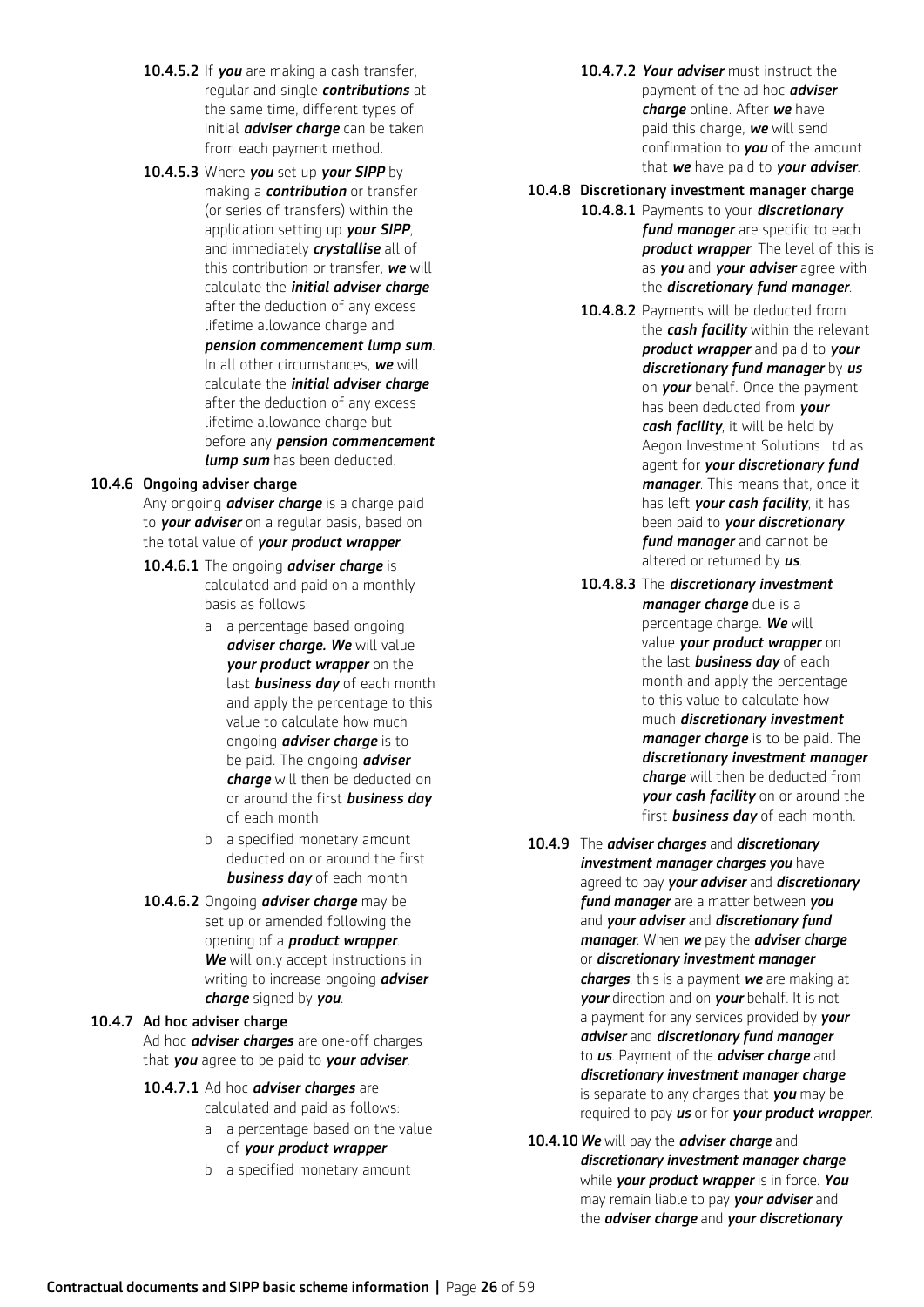*fund manager* the *discretionary investment manager charge* if there is insufficient money in the *cash facility* of *your product wrapper*, or the *adviser charge* and *discretionary investment manager charge* is stopped, unpaid or re-credited to *your product wrapper*. *You* should check the terms of *your* agreement with *your adviser* and *discretionary fund manager* for details about *adviser charges* and *discretionary investment manager charges*.

- 10.4.11 *We* will not pay interest to *you* or *your adviser* and *discretionary fund manager* for the non-payment or late payment of an *adviser charge* and *discretionary investment manager charge*.
- 10.4.12 *We* can stop the payment of all or part of an *adviser charge* and *discretionary investment manager charge* for any of the following reasons:
	- **we** no longer have a relationship with **your** *adviser* and *discretionary fund manager*
	- **n we** reasonably believe the nayment of *adviser charge* and *discretionary investment manager charge* would be contrary to law or regulation
	- <sup>n</sup> *your adviser* and *discretionary fund manager* is no longer authorised
	- <sup>n</sup> *your adviser* and *discretionary fund manager* ceases to trade.

*We* will notify *you* as soon as possible of the action *we* have taken.

10.4.13 *We* expect that most *adviser charges* and *discretionary investment manager charges*  will not be subject to VAT, however some may be so. *We* will treat all instructions from *you* to pay *adviser charges* and *discretionary investment manager charges* as including any VAT where it is applicable at the rate prevailing at the time of the payment of the *adviser charge* and *discretionary investment manager charge* and taking into account any changes to the rate of VAT howsoever occurring. *We* will not require *you* to provide any further instructions where the rate of VAT has changed. *You* should discuss this with *your adviser* and *discretionary fund manager* who will be responsible for accounting for VAT where this is applicable.

#### 10.5 Consultancy charge

 In this section *we* describe how payments are facilitated to the *scheme adviser* who advised *your employer* when setting up *your SIPP*. Such payments can only be facilitated by *us*, and paid from *your product wrapper*, where *your employer* entered a legally binding agreement with the *scheme adviser* before 10 May 2013. If no such legally binding agreement has been entered, or *we* are unable to pay *consultancy charge* due to any regulatory or legislative change, then *we* cannot facilitate any payment of *consultancy charge* to the *scheme adviser*.

10.5.1 Payments to the *scheme adviser* are specific to each *product wrapper* provided through *your employer. We* facilitate the payment of initial and ongoing *consultancy charges* that have been agreed between the *scheme adviser* and *your employer* and notified to *us* by *your employer*.

> The level of *consultancy charge* will be agreed between *your employer* and the *scheme adviser*. When applying for a *product wrapper* through *your employer*, *you* are agreeing to the terms of any *consultancy charge* that *your employer* has advised *us* will apply. If *you* leave *your employer* or leave their arrangement with *us*, any *consultancy charge* will stop from the time *we* are advised by *your employer* that *you* have left.

10.5.2 Payments will be deducted from the *cash facility* within the relevant *product wrapper*  and paid to the *scheme adviser*. *You* can ask *us* in writing to alter or stop paying any future *consultancy charge*. However, once the payment has been deducted from *your cash facility*, it will be held by Aegon Investment Solutions Ltd as agent for the *scheme adviser*. This means that once it has left *your cash facility* it has been paid to the *scheme adviser* and cannot be altered or returned by *us* (subject to any rights on cancellation, please see 9.5).

> If *you* instruct *us* to stop paying the *consultancy charge*, *we* will advise *your employer* of this. *You* are still able to make *your* own *contributions* to *your product wrappers* and *we* will accept any *contributions* that *you* or *your employer* continues to make or passes to *us*.

*We* are not responsible or liable to *you* if *your employer* stops *contributions*. If *you* have any questions on this, *you* should discuss this with *your employer*.

- 10.5.3 *We* will confirm to *you* the total amount of initial and ongoing *consultancy charge* that has been paid or is due to be paid to the *scheme adviser* when *we* confirm the purchase of the *investments* for that application.
- 10.5.4 Please contact *your employer* if *you* consider the amount *we* have deducted and paid to the *scheme adviser* to be incorrect. If there is a dispute between *you* and *your employer*  or *scheme adviser* about the amount of any *consultancy charge*, *you* should contact *your employer* or *scheme adviser*.
- 10.5.5 Initial consultancy charge

 An initial *consultancy charge* is a payment *you* agree to make to the *scheme adviser.*  An initial *consultancy charge* arises at the commencement of *your SIPP*.

10.5.5.1 An initial *consultancy charge* is paid to the *scheme adviser* as a specified monetary amount deducted from the *cash facility*.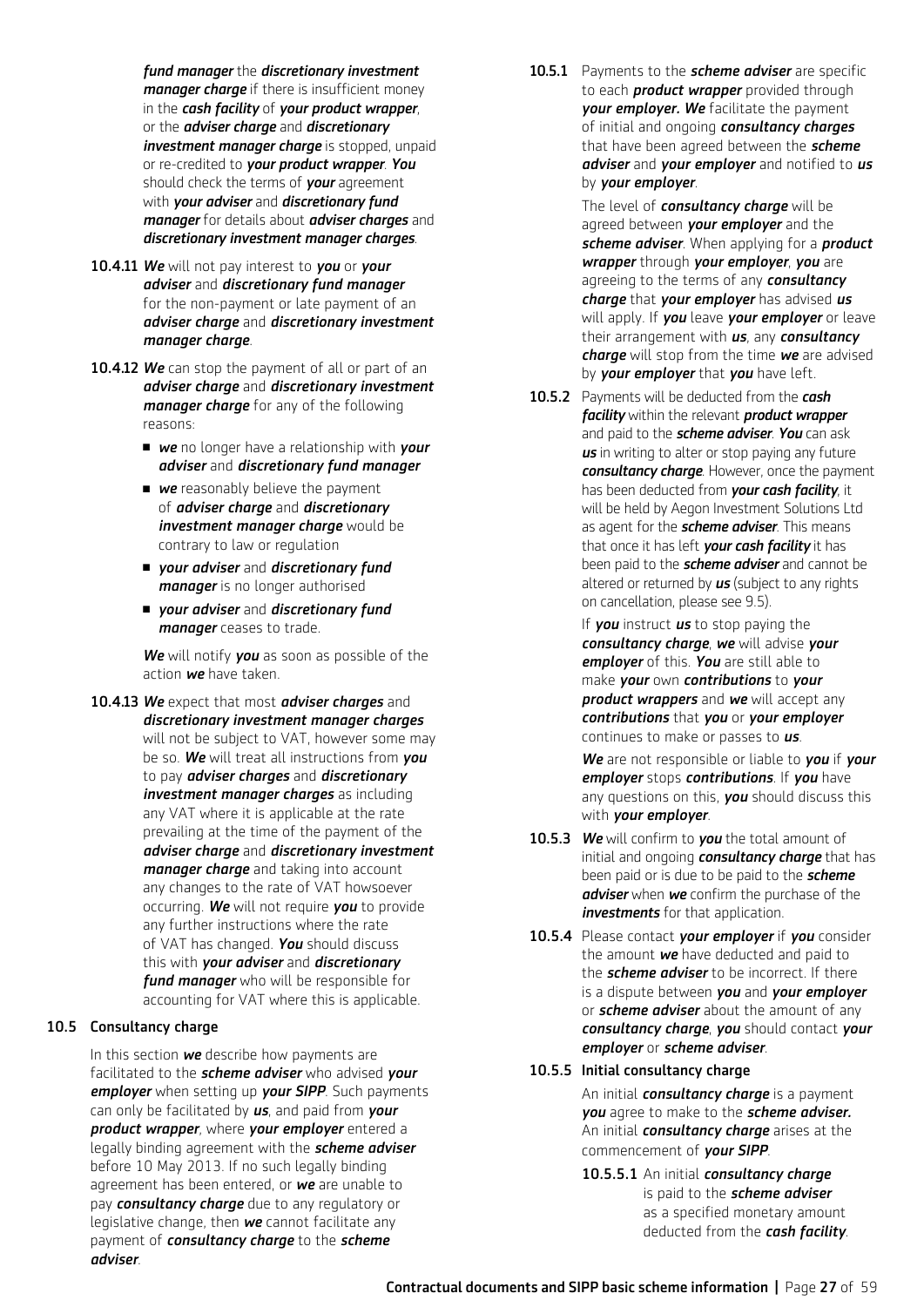## 10.5.5.2 Any initial *consultancy charge* will be deducted over a period of time and paid to the *scheme adviser* over this period. How the initial *consultancy charge* is to be deducted and paid, and any time period over which it is paid, is decided between *your employer*  and the *scheme adviser*. *We* will be advised how to deduct the initial *consultancy charge* and will confirm to *you* the amount and frequency of payment of the initial *consultancy charge*. Each payment made to meet the initial *consultancy charge* will never be greater than the regular *employer contributions*  being made at that time.

#### 10.5.6 Ongoing consultancy charge

 An ongoing *consultancy charge* is a charge paid to the *scheme adviser* on a regular basis. It is deducted from the *cash facility* of each *product wrapper*.

- 10.5.6.1 The ongoing *consultancy charge* is calculated and paid on a monthly basis as follows:
	- a as a percentage of every regular *contribution* being made through *your employer*. *We* will calculate and deduct the ongoing *consultancy charge*  when each regular payment is received or
	- b as a percentage of *your product wrapper*. *We* will value *your product wrapper* on the last *business day* of each month and apply the percentage to this value to calculate how much ongoing *consultancy charge* is to be paid. The ongoing *consultancy charge* will then be deducted from the *cash facility* on or around the first *business day* of each month.

 The ongoing *consultancy charge* will be payable for either a set period of time, or on an ongoing basis with no fixed date on which it will end. *Your employer* will tell *us* how long it will be paid for.

10.5.6.2 An ongoing *consultancy charge* may be set up or amended following the opening of a *product wrapper*. If there is a change to ongoing *consultancy charge*, this will be confirmed to *us* by *your employer*. Before *we* will deduct an increased ongoing *consultancy charge*, *your* 

*employer* must confirm to *us* that *you* have been informed of this increase. *We* confirm to *you* any increase to the ongoing *consultancy charge*. If *you* do not agree with any increase, please speak to *your employer*.

- 10.5.6.3 *We* will not pay interest to *you, your employer* or the *scheme adviser* for the non-payment or late payment of any *consultancy charge*.
- 10.5.6.4 We can stop the payment of all or part of any *consultancy charge* for any of the following reasons:
	- **n we** no longer have a relationship with the *scheme adviser*
	- **n we** reasonably believe the payment of *consultancy charge* would be contrary to law or regulation
	- the *scheme adviser* is no longer authorised
	- the *scheme adviser* ceases to trade.

*We* will notify *you* as soon as possible of the action *we* have taken.

## 11 Product wrapper cessation

- 11.1 We are entitled to cease to accept further *contributions* or transfers, or to close a *product wrapper*, if *we* deem it appropriate and reasonable to do so. *We* may close a *product wrapper* either:
	- **n** by giving reasonable notice
	- $\blacksquare$  without notice where there are serious grounds that require the termination or
	- $\blacksquare$  without notice where there is a valid reason for the termination, provided *we* inform you of this immediately.

 Reasons for terminating include but is not limited to, the following situations:

- i Following receipt of a court order obliging *us* to close the *product wrapper*.
- ii *Your product wrapper* has a balance of less than £1,000 for three or more consecutive months and *you* are not paying in *regular contributions*.
- iii *You* have assigned *your investments* to a third party without *our* agreement (with the exception of any *GIA* that has been taken out through a product with *another provider*).
- iv *You* cease to become eligible to contribute to the *product wrapper* by ceasing to be habitually resident in the UK.
- v *You* are using *the Service* for illegal purposes.
- vi *You* are not observing these *Terms and conditions* or any other documents that apply to *the Service*.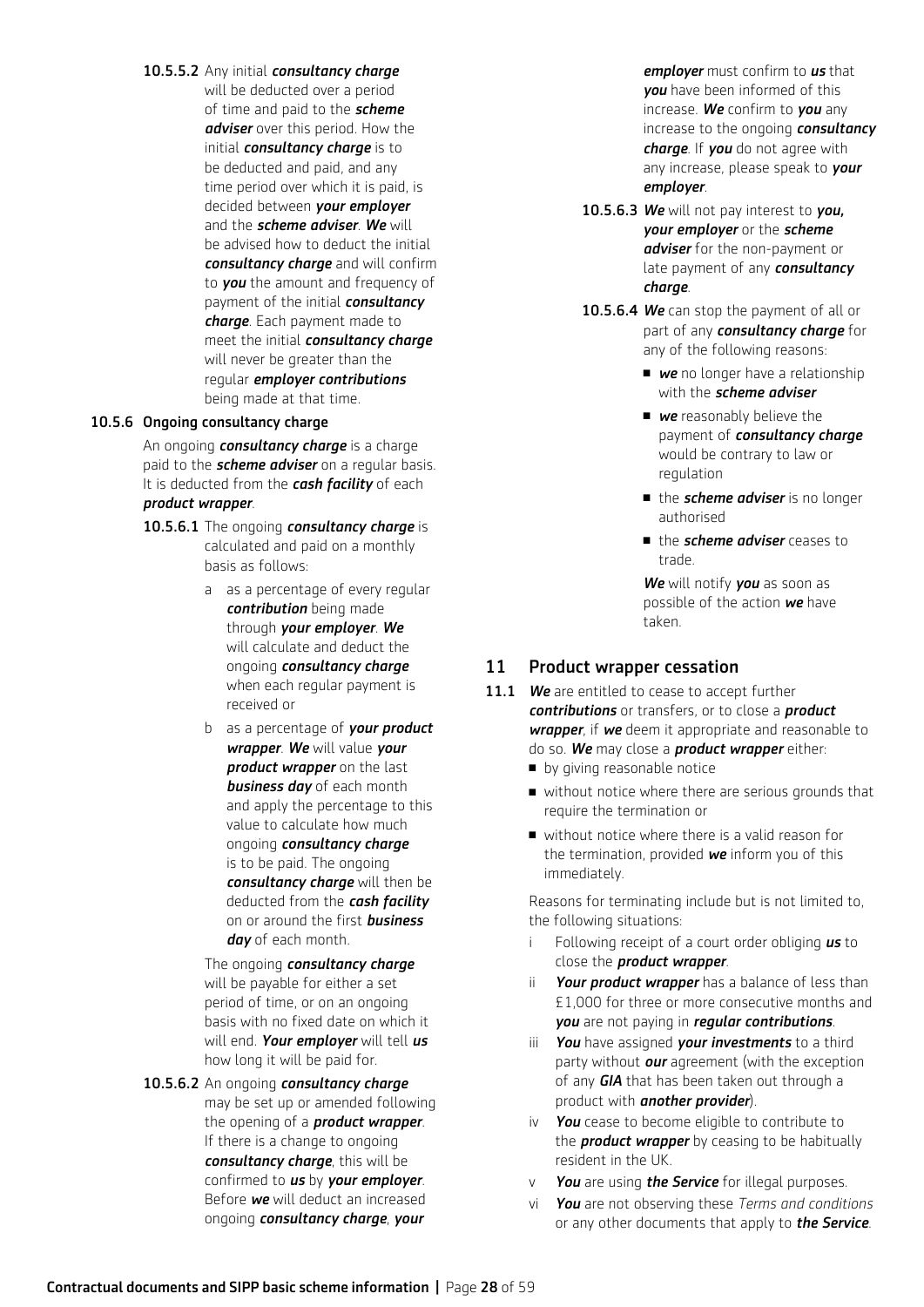- vii Allowing *you* to contribute or transfer in would breach legislation*, HMRC* or *FCA* regulations.
- viii Where *we* determine that there has been no movement on *your cash facility* balance for a period of at least six years.
- 11.2 Where *we* will give *you* notice in advance of *our* intention to close a *product wrapper*, *we* will do this by writing to the address *we* hold for *you* against *your client profile*, giving *you* 28 days to respond. *We* will confirm in writing to *you* the closure date of your *product wrapper*. *We* will accept no further instructions from *you* from the date of the letter until the date of closure.
- 11.3 On the date of closure, all remaining *investments* will be sold and the proceeds deposited in the *cash facility*. After the deduction of any outstanding charges, the balance of *your cash facility* will be paid into *your* nominated bank account, with the exception of the *SIPP*, which must be paid to a registered pension scheme or qualifying registered overseas pension scheme.

## 12 Aegon

12.1 Aegon Investment Solutions Ltd, trading as *Aegon*, is authorised and regulated by the *FCA* and provide the *ISA* and *GIA.* Aegon Investment Solutions Ltd's *FCA* Registration Number is 543123.

> Aegon Investment Solutions Ltd, a company registered in Scotland with registered number 394519 of Edinburgh Park, Edinburgh, EH12 9SE.

12.2 Scottish Equitable plc, trading as Aegon, is authorised and regulated by the *FCA* and provides the *SIPP*. Scottish Equitable plc's *FCA* Registration Number is 165548.

> Scottish Equitable plc is a company registered in Scotland with registered number SC144517 of Edinburgh Park, Edinburgh EH12 9SE.

 *You* can check these details on the *FCA* register at www.fsa.gov.uk/fsaregister or by contacting the *FCA* on 08456 06 12 34.

The *FCA's* address is:

 Financial Conduct Authority 25 The North Colonnade Canary Wharf London E14 5HS

12.3 *Our nominee companies* are wholly owned subsidiaries of Aegon UK plc and the actions of these *nominee companies* remain *our* full responsibility at all times, in compliance with *FCA* regulations including the Regulated Activities Order, which provides the exemption for nominees from *FCA* authorisation. *We* undertake to be responsible for the safeguarding and administration of investments as if *we* were the nominee itself.

## 13 Legal notices

## 13.1 Conflicts of interest policy

 *Aegon* maintains a conflicts of interest policy in accordance with all *FCA* Conduct of Business rules. The policy is available on request by writing to ARC Client Services, in 9.

## 13.2 Order execution policy

 *Aegon* maintains an order execution in accordance with all *FCA* Conduct of Business rules. The policy is available on request by writing to ARC Client Services, in 9.

## 13.3 Best execution policy

 *Aegon* maintains a best execution policy in accordance with all *FCA* Conduct of Business rules. The policy is available on request by writing to ARC Client Services, in 9.

## 13.4 Limitation of liability

- 13.4.1 Where **you** receive any correspondence from *us* that contains any incorrect details or errors in relation to *your product wrappers* that relate to:
	- *your*, *your adviser's* or *your employer's* details
	- n any changes to those details
	- any transactions carried out within *the Service*
	- $\blacksquare$  any charges
	- any payments to or from a **product** *wrapper*
	- n any other information provided by, or action taken by, *you*, *your adviser* or *your employer*

*you* must notify *us* of any such error(s) within 30 days of receiving any incorrect details or errors. The 30 day period will be from the time of sending of any electronic correspondence or the third *business day* after *we* send out any written correspondence.

- **n** If **you** notify **us** within 30 days, **we** will correct the details or error where it is possible to do so. *We* will not be liable for any loss unless this was as a direct result of *our* negligence, wilful default or fraud.
- **n** If **you** notify **us** outside of this 30 day period, *you* accept and acknowledge that any compensation payable for loss suffered or sufferable will be restricted to the value of the loss within the 30 day period, and *you* will *indemnify us* against any payment *we* make in relation to a claim in respect of any loss suffered as a result of any such discrepancy or error to the extent that such payment exceeds the value of the loss within this 30 day period.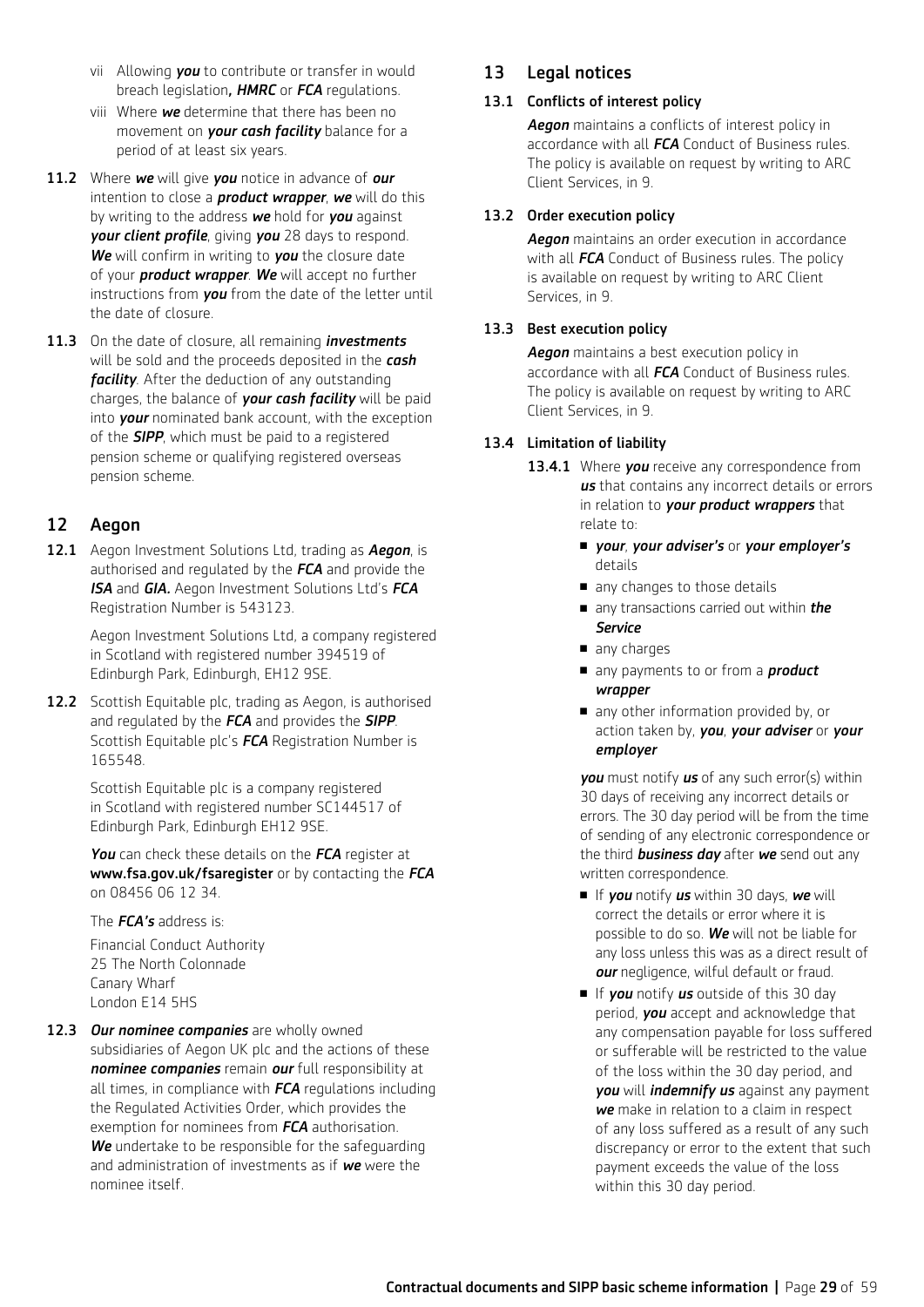- 13.4.2 *We* are not liable to *you* for any *adviser charges*, *discretionary investment manager charges, consultancy charges,* costs, charges, expenses, taxes, levies or other liability of whatever description that have occurred or accrued or have been triggered by *us* following an instruction from *you*, *your adviser* or *your employer* (or which *we*, acting in good faith, believe to be from *you*, *your adviser* or *your employer*), or by *us* exercising *our* rights under the *Terms and conditions* of *the Service* or any particular *product wrapper you* hold.
- 13.4.3 *You* agree to release and *indemnify us* from, and against, any and all costs, claims, demands, losses, expenses and liabilities suffered by *us* in acting in reliance on an instruction given by *you*, *your adviser* or *your employer* (or which *we*, acting in good faith, believe to be given by *you*, *your adviser* or *your employer*).
- 13.4.4 Neither *you*, nor *we*, will be liable to the other in contract or otherwise for any indirect loss or damage. *We* will not pay for any losses that are not directly associated with the incident that caused *you* to claim (for example, loss of business, loss of data, loss of profits and third-party claims), whether or not that loss or damage was foreseeable.
- 13.4.5 *You indemnify us* against all liabilities incurred by *us* in connection with *your investments* and *client profile*, other than liabilities caused as a direct result of *our* negligence, knowing default, fraud or breach of the *FCA* rules or breach of contract.

In general, *we* are not liable for:

- **n** any *force majeure events* and for events outside *our* reasonable control
- n any acts or omissions of any third-party service provider to the extent that these are outside of *our* control
- fluctuations in *investment* values (including those occurring during any period in which any verifications necessary under the money laundering regulations requirements are being undertaken)
- n any loss resulting from any delay in the payment or transfer of funds to *us*
- 13.4.6 *We* are not liable or responsible for *investments* or instructions received in relation to *investments* until clear funds are received from *you* or any other source of funds such as a third party, employer or transfer.
- 13.4.7 Notwithstanding the foregoing, the limitations in this clause will not be applied where it would limit liability for death, personal injury, negligence, wilful default, or any other liability

in respect of which limitation is prevented by law from time to time.

13.4.8 Nothing in these *Terms and conditions* will exclude or restrict to an extent prohibited by the rules of the *FCA*, any duty or liability *we* may have under the regulatory system (as defined by the rules of the *FCA*). Nothing in these *Terms and conditions* will exclude any obligations *we* may have in law.

#### 13.5 Taxation

 Tax treatment depends on *your* individual circumstances. Any tax information provided is based on *our* understanding of current law and *HMRC* practice, which may change.

#### 13.6 Data protection

#### 13.6.1 How we use your information

 The following section explains how *we* (including Scottish Equitable plc) will use any personal information *we* collect about *you*.

- 13.6.2 *We* will only use the information *you* have provided for the operation of the *client profile* and *product wrapper(s) you* hold with *us*. *We* will only give out this information to people with whom *we* deal with in the dayto-day operation of *your product wrapper(s)* (including the provider of any product through which *you* have a *GIA*), to people acting as *our* agents, to *your adviser* or as required by law on the understanding that the information will be kept confidential. *We* will not use *your* information for marketing purposes without *your* permission.
- 13.6.3 *We* may transfer *your* information to other countries, which could involve processing information outside of the European Economic Area (EEA). However, where such processing takes place, appropriate controls are in place to ensure the protection of *your* information.
- 13.6.4 *You* have the right to request the information *we* hold about *you*. If *you* want to exercise this right, please write to *our* Compliance Manager at the following address:

 Compliance Manager Aegon Cambridge House Henry Street Bath BA1 1JS

*We* are entitled to charge up to £10 to provide this information.

#### 13.7 Amendments to the terms and conditions

13.7.1 *We* may amend these *Terms and conditions*  from time to time, in a reasonable and proportionate manner where it is necessary or prudent to do so. This may include, for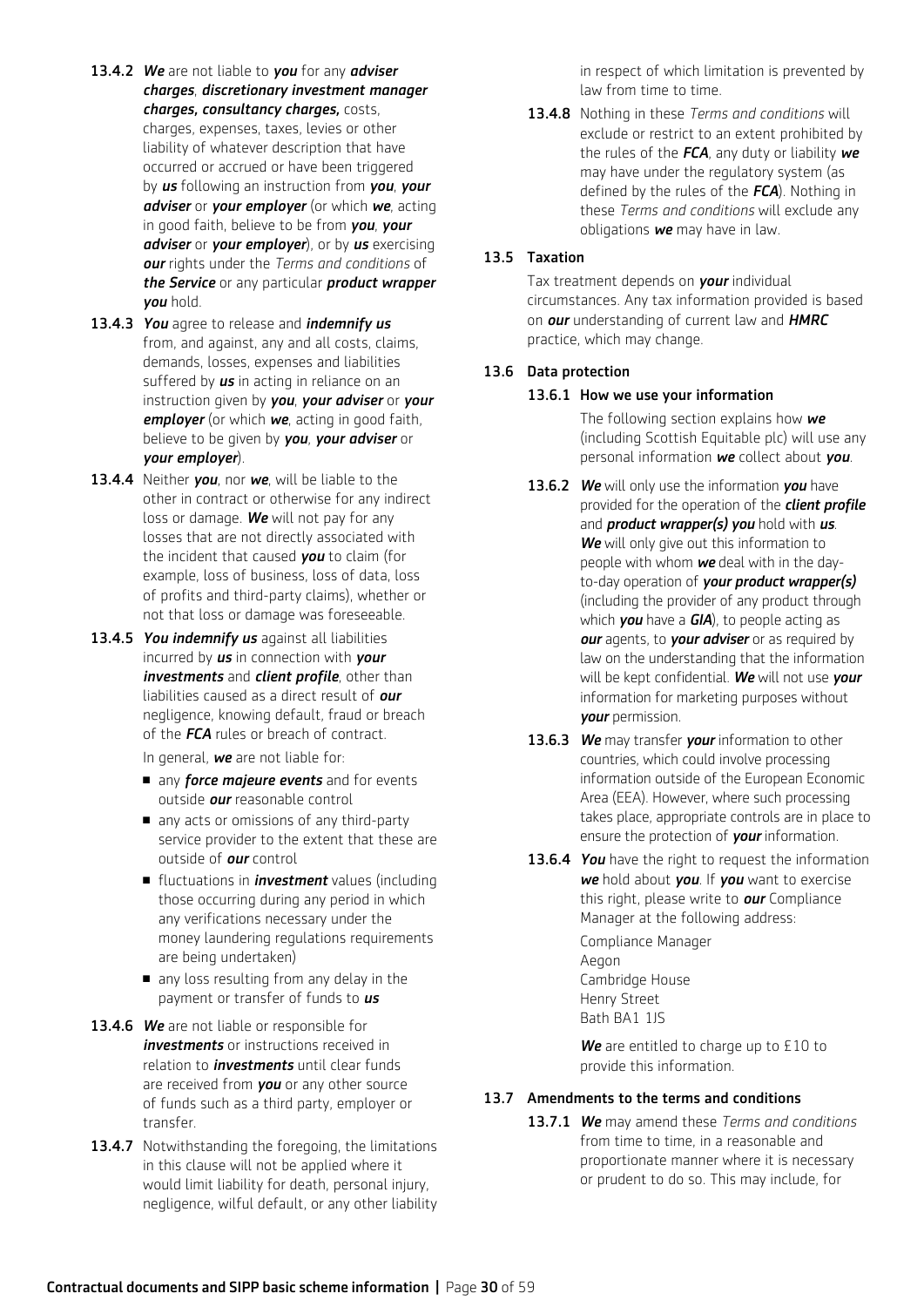example:

- where **we** consider it will make these conditions easier to understand or fairer to *you*
- ii to allow *us* to provide an improved, more efficient or lower-cost service to *you*
- iii to reflect market conditions and general industry practice
- iv to reflect any changes to the costs *we* face in providing services to *you*
- v because of changes in the way *we* do business
- vi to take account of any changes to legislation, codes of practice or regulations and to take account of any decisions made by a court, ombudsman, regulator or similar body
- vii because of changes in technology
- 13.7.2 *We* will only use *our* discretion to vary these *Terms and conditions* in a reasonable manner and will only do so where *we* provide prior notice. *We* will provide at least one month's prior written notice of any change to the *Terms and conditions* unless doing so would result in *us* being unable to comply with legal or regulatory changes. This notice will be sent to *you*.
- 13.7.3 *You* have the right to terminate *your* use of *the Service* at any time. If *you* want to do so following variation of these *Terms and conditions*, termination will be in line with 11.
- 13.7.4 These *Terms and conditions* will be superseded by any more recent versions, which will incorporate any changes made under this clause.

## 13.8 Law and jurisdiction

- 13.8.1 The law that applies to *your product wrapper*  and the *Terms and conditions* will depend on where *you* are habitually resident at the time *your product wrapper* starts. If *you* are habitually resident in:
	- a England and Wales, *we* will treat *your product wrapper* as having been taken out in England and Wales and the laws of England and Wales will apply.
	- b Scotland, *we* will treat *your product wrapper* as having been taken out in Scotland and the laws of Scotland will apply.
	- c Northern Ireland, *we* will treat *your product wrapper* as having been taken out in Northern Ireland and the laws of Northern Ireland will apply.

For the purposes of this clause, *we* will treat *you* as being habitually resident at the address on *your* application for a *product wrapper* or the address that *your employer* advises *us* is *your* address when the *product wrapper* is set up.

- 13.8.2 If you are habitually resident elsewhere, *we* will treat *your product wrapper* and the *Terms and conditions* as having been effected in Scotland, and the laws of Scotland will apply.
- 13.8.3 If *you* apply for additional *product wrappers*, each *product wrapper* will be treated separately for the terms of this clause.

## 13.9 Notices

- 13.9.1 Unless otherwise directed in these *Terms and conditions*, all notices should be sent to ARC Client Services (at the address shown in 9).
- 13.9.2 If *you* make a request, instruction or notification under these *Terms and conditions*, *you* must do this in writing. *We* will only accept or act upon it when *we* receive it at ARC Client Services. *You* must also send *us* any documents and information that *we* need to carry out *your* request or instruction. All written instructions must be in English and must be clear and easy to understand. No one else is authorised to accept any requests, instructions or notifications on *our* behalf.
- 13.9.3 When *we* write to *you* or any other person on *your* behalf, *we* will treat *our* letter as having been received by *you*, or that other person, three *business days* after posting *our* letter to:
	- a *your* last known address (or the other person's last known address), or
	- b the last known address of *your* agent (or the other person's agent)

## 13.10 Electronic messages

13.10.1 The Service is conducted mainly in an online environment. Any electronic message that is given through *the Service* in this online environment will be treated as a written communication in line with this clause.

> *We* will tell *you* within these *Terms and conditions* where actions under these *Terms and conditions* are not conducted in an online environment. Other parts of *the Service*, for example statements, *Contract notes,* some items that *we* must send to *you* or *you* must send to *us*, and some correspondence will not be conducted in the online environment.

- 13.10.2 *We* will treat an electronic message as a written communication received at ARC Client Services if:
	- a *we* have told *you* in writing that *we* will accept an electronic message for a specific purpose and *your* electronic message is for that specific purpose
	- b *we* have told *you* what type of electronic message *we* will accept for that specific purpose from time to time
	- c *we* have told *you* where to send that message

13.10.3 We will treat the message as being received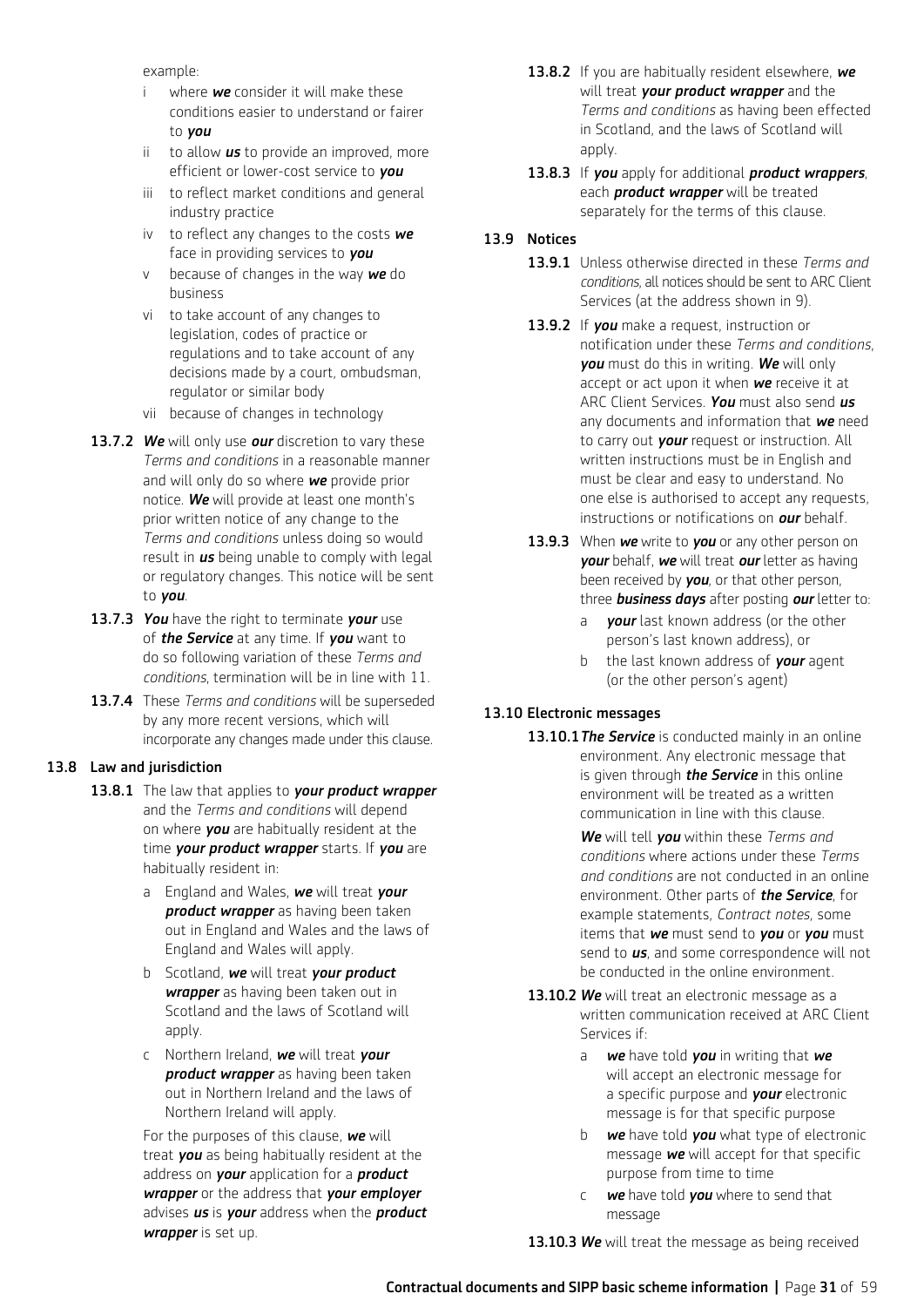when *we* receive it at that electronic address. This will be when it enters *our* system provided that no error message indicating failure to deliver has been received by *us*.

- 13.10.4 While we will try to ensure best endeavours at all times, *we* do not guarantee:
	- a that any electronic messages sent to or by *us* will be secure
	- b that any electronic messages sent to or by *us* will be free from interception and/ or change
	- c the routing of any electronic message or the time of delivery or receipt

*We* are not liable for any viruses received by *you* through electronic messaging.

- 13.10.5 Where an electronic message is sent by *you* or *your* agent, *you* are liable for any damage or loss caused either directly or indirectly by the use of the electronic message or in relation to that use.
- 13.10.6 *We* can act on an electronic message that *we* reasonably believe comes from *you* or *your* agent. *We* do not need to verify the sender of the message or their authority to send it.
- 13.10.7 It is **your** responsibility to make sure that any electronic message *you* or *your* agent sends *us* is actually received by *us*. *We* have no liability for messages sent to an incorrect electronic address.
- 13.10.8 An electronic message that does not comply with this clause is not a valid communication for *your Terms and conditions.*

## 13.11 Fax

- 13.11.1 We will treat a fax as a written communication received at ARC Client Services if:
	- a *we* have told *you* in writing that *we* will accept a fax for a specific purpose and *your* fax is for that specific purpose, and
	- b *we* have told *you* the fax number to send that fax to
- 13.11.2 We will treat the fax as being received when *we* receive it at that fax number.
- 13.11.3 *We* can act on a fax that *we* reasonably believe comes from *you* or *your* agent. *We* do not need to verify the sender of the fax or their authority to send it.
- 13.11.4 It is *your* responsibility to make sure that any fax *you* or *your* agent sends *us* is actually received by *us*. *We* have no liability for faxes sent to an incorrect fax number.
- 13.11.5 A fax that does not comply with 13.11 is not a valid communication for your *Terms and conditions*.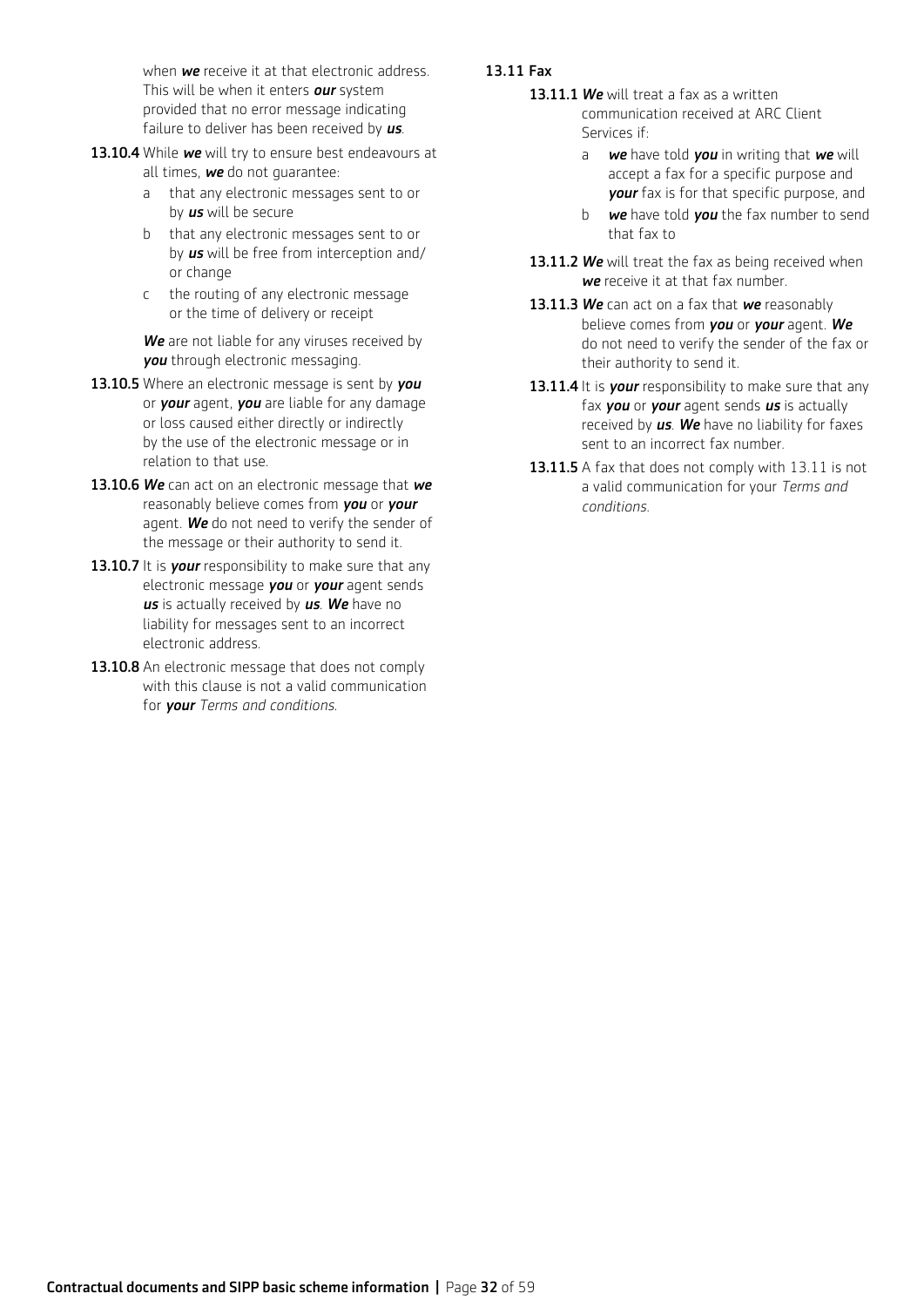## Product wrapper specific terms

In the following sections A, B and C you will find terms that specifically relate to the individual product wrappers.

## Section A – the Aegon General Investment Account (GIA)

## 1 Opening an Aegon GIA

- 1.1 To open a *GIA*, *you* must be 18 years of age or over.
- 1.2 A *GIA* can be opened under a product with *another provider*. This can only happen where *we* agree with *your* other provider to accept such an application.

## 2 Joint holders

- 2.1 *We* allow up to four joint holders for the *GIA*.
- 2.2 Joint holders are jointly and severally liable for their obligations under the *Terms and conditions* of the *GIA*.
- 2.3 Where there is more than one holder of the *GIA*, and where instructions are required in writing (see 'Servicing' clause 9 of the general section), *we* can only accept instructions signed by all the holders. Where the *GIA* is owned under a trust agreement or by a corporate body, *we* will require the relevant number of signatures identified in the authorised signatory list and any associated trust documents.
- 2.4 Only one copy of any documentation will be sent by *us*. It will be addressed to all holders using either the correspondence address recorded or the address of the first named holder if no correspondence address has been recorded.
- 2.5 The *adviser* can only give one set of user credentials to allow access to view the joint *GIA* account online.

## 3 Tax treatment within a GIA

- **3.1** For all individuals, all interest paid on cash held within the *cash facility* of *your GIA* will be paid net of basic rate tax, which will be deducted at source and paid to *HMRC*.
- **3.2** Corporate entities, trusts or charities may choose to receive interest paid on cash held within their *GIA* either gross or net of tax. Corporate entities and charities should choose either net or gross *GIA* by indicating this on the application. Where *you* receive interest gross, *you* must declare that *you* are entitled to do so and *we* accept no liability for incorrect or false claims for such tax treatment.
- 3.3 For individuals, all income/distributions/dividends received from *investments* held within *your GIA* will be paid net of withholding tax.
- **3.4** Corporate entities, trusts or charities may choose to receive income on *investments* held within their *GIA* either gross or net of tax. Corporate entities and charities should choose either net or gross *GIA* by indicating this on the application. Where *you* receive interest or income gross, *you* must declare that *you* are entitled to do so and *we* accept no liability for incorrect or false claims for such tax treatment.

## 4 Contributions

The following limits apply:

| Type of<br>contribution                  | Minimum<br>amount                 | Maximum<br>amount |
|------------------------------------------|-----------------------------------|-------------------|
| Initial                                  | £1,200                            | No maximum        |
| Regular                                  | $£100a$ month<br>or £1,200 a year | No maximum        |
| Additional lump<br>sum                   | No minimum                        | No maximum        |
| Re-registration<br>of <i>investments</i> | £250                              | No maximum        |

## 5 Withdrawals

## 5.1 Partial withdrawals

**5.1.1** The minimum amount for a partial withdrawal is £100.

## 5.2 Regular withdrawals

5.2.1 The minimum *regular withdrawal* is £25 for each payment with a maximum of 10% of the total value of the *product wrapper* each year. A *regular withdrawal* can be set up to be paid monthly, quarterly or yearly. *Regular withdrawal* instructions will leave the *cash facility* on or around the sixth *business day* of the month.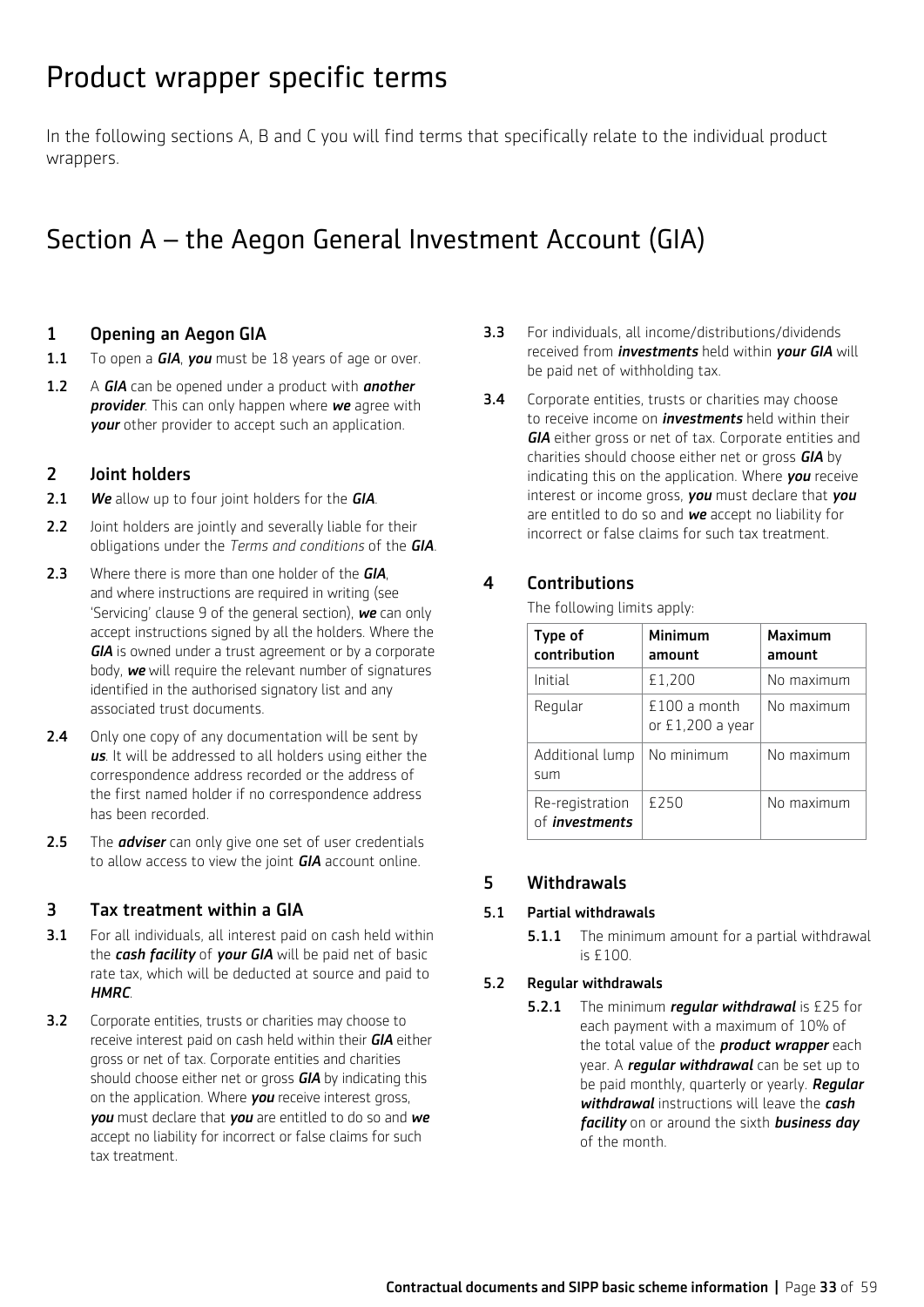## 6 Death of a GIA holder

- 6.1 Where one individual holds a *GIA*, on notification of the death of the *GIA* holder *we* will automatically sell all *investments* as soon as *we* are able, and keep the proceeds in the *cash facility* until *we* receive the appropriate appointment of the executors as the personal representatives of the estate. When *we* receive this, *we* will recognise the executors of the estate as the holder of the *GIA*.
- 6.2 It is possible that *investments* may not be readily realisable, such as *investments* that deal irregularly or infrequently, or have dealing minimums that have not been reached. In these circumstances, *we* will defer payment of the proceeds of the sale of the *investments*. The proceeds of any *investments* that are not readily realisable will be made available as soon as *we* can sell these *investments*. *You* and *your* executors should be aware that this may involve a significant delay.
- **6.3** Your executors will need to instruct the sale of any *equities you* have purchased. *We* cannot instruct the sale of such *investments* on behalf of *your* estate.
- 6.4 Where the *GIA* has multiple holders and *we* are notified of the death of one of the holders, the *GIA* will automatically pass to the surviving holders.
- 6.5 Where *your GIA* is through a product with *another provider*, that product will determine what happens on death. *Your* other provider will tell *us* what action to take in the event of *your* death.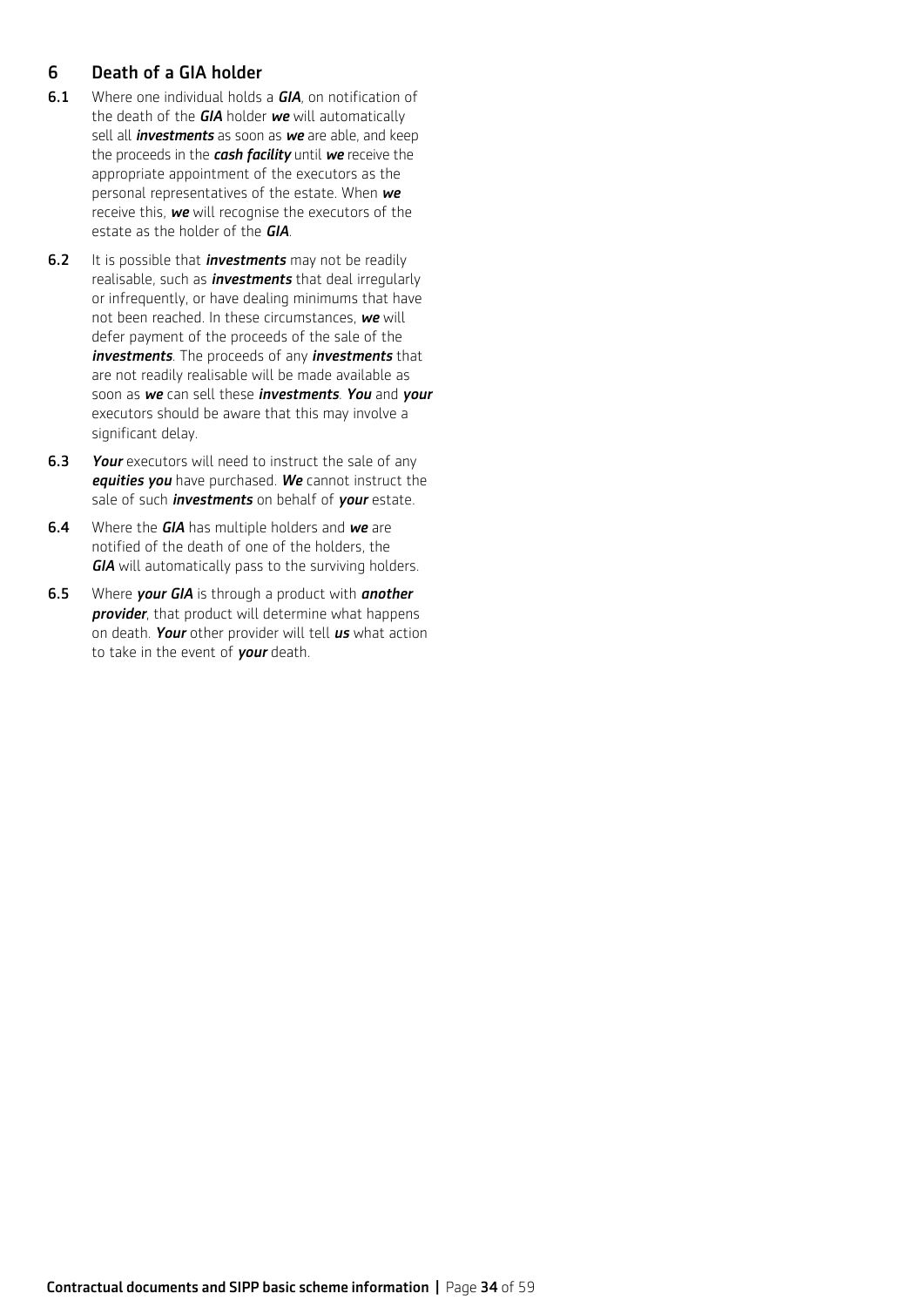## Section B – the Aegon Individual Savings Account (ISA)

## 1 Opening an Aegon ISA

To be eligible to subscribe to an *ISA, you* must:

- $\blacksquare$  he an individual
- be aged 16 or over if subscribing to a cash *ISA*, or 18 or over if subscribing to a stocks and shares *ISA*
- $\blacksquare$  be resident and ordinarily resident in the United Kingdom or, if not so resident, be performing duties as a Crown employee serving overseas and paid out of the public revenue of the United Kingdom (typically a serving member of the armed forces, or a diplomat), or be married to, or in a civil partnership with, such a person
- not have subscribed to another *ISA* of the same type in that tax year (unless *you* have transferred a cash *ISA* to a stocks and shares *ISA* – see 4.2 of section B), and
- not have exceeded the overall subscription limit details of which can be found on *the Service* or from *HMRC*.

## 2 General

- 2.1 The *ISA* Regulations (the Individual Savings Account Regulations 1998/1870) will take precedence over these *Terms and conditions.*
- 2.2 Aegon Investment Solutions Ltd, an *HMRC*  approved *ISA* manager, will undertake to operate *your ISA* in accordance with the *ISA* Regulations. *Our* registered plan manager number is Z1775.
- 2.3 *We* will satisfy ourselves that any person to whom *we* delegate any functions or responsibilities under the *Terms and conditions* agreed with *you* is competent to carry out those functions and responsibilities.
- 2.4 *We* must notify *you* if, by reason of any failure to satisfy the provisions of the *ISA* Regulations, your *ISA* has, or will, become void.

## 3 Transfers and withdrawals

- 3.1 If *you* instruct us to do so, an *ISA*, with all rights and obligations, shall be transferred to another *ISA* manager in accordance with the *ISA* Regulations relating to transfers, within the time stipulated by *you*.
- 3.2 If *you* instruct *us* to do so, all of the *investments* held in the *ISA* and proceeds arising from those *investments* shall be transferred or paid to *you*, within the time stipulated by *you*.
- 3.3 *We* can specify a minimum period which must not exceed 30 days on the time stipulated by *you* to carry out the transfer to another *ISA* manager. This period is required to allow us sufficient time to carry out the transfer. *You* will be informed of this minimum period when *you* request a transfer.
- 3.4 *We* can specify a minimum period which must not exceed 30 days on the time stipulated by *you* to carry out a withdrawal. This period is required to allow *us* sufficient time to carry out the withdrawal request. *You* will be informed of this minimum period when *you* request a withdrawal.
- 3.5 If *you* have subscribed to a stocks and shares *ISA* which contains units or shares in a *UK UCITS*, a *non-UCITS retail scheme* or a *recognised UCITS* and dealings in such units and shares have been suspended in accordance with the rules of the *FCA* (or any direct foreign equivalent), the minimum period which is specified by us for transfers and withdrawal requests may be extended to seven days after the suspension ends.

## 4 Subscription levels

4.1 *Your ISA* subscription will take effect on the later of the receipt of the application form or the receipt of the subscription to the *ISA*.

> *You* are responsible for making sure *you* do not breach the current *ISA* subscription levels stated in the *ISA* Regulations for the tax year in which *you* are investing.

- 4.2 In applying for the *ISA*, *you* are confirming that *you* have not, and will not, breach the prevailing *ISA* Regulations and subscription levels. This includes any *ISAs* that *you* may hold, or intend to open with any other *ISA* manager. In each tax year, *you* may subscribe to one cash *ISA* and one stocks and shares *ISA*. *You* may not subscribe to two (or more) cash *ISAs*, or two (or more) stocks and shares *ISAs* in the same tax year. Where *you* make a transfer of current year subscriptions from a cash *ISA* to a stocks and shares *ISA*, the subscriptions to the cash *ISA* are treated as if they were made to the stocks and shares *ISA* so *you* can subscribe to a cash *ISA* following the transfer. This is subject to the overall subscription limits.
- 4.3 *You* may apply to open an *Aegon* cash *ISA* and/or stocks and shares *ISA* depending on *your* eligibility (see 1 of section B).
- 4.4 If *you* make *contributions* in excess of the current *ISA contribution* limits, *we* will refund any *contributions* to *you* unless they are made through a sharesave scheme. If the *contribution* is made through a sharesave scheme, *we* will open a *GIA* for *you* in *your* name and place any excess shares from that scheme into that *GIA*. *You* will then be able to access that *GIA* at the *gate you* have access to *the Service* at (see 7.3 in the general section).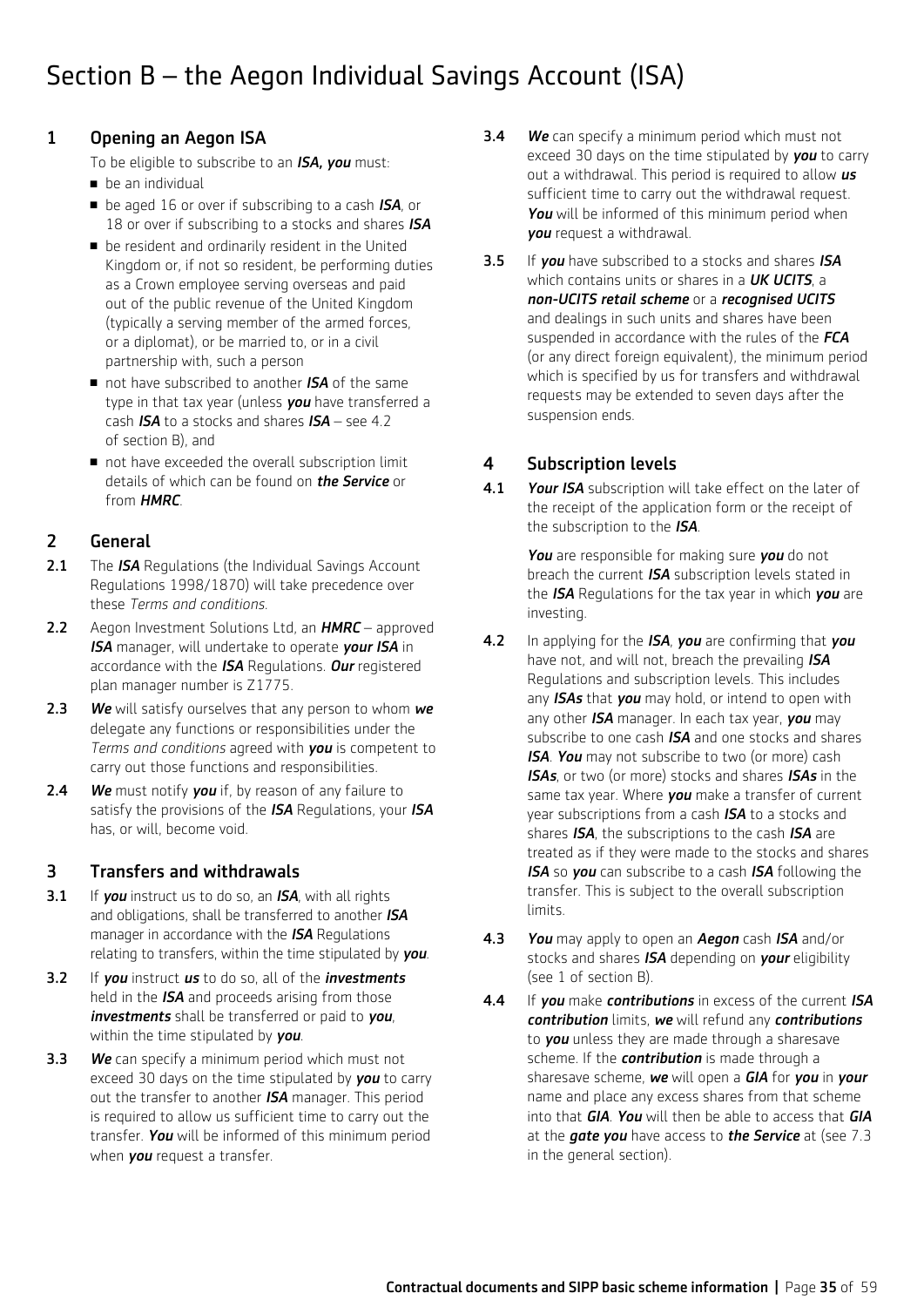## 5 Investments and related information

- 5.1 The *ISA investments* will be, and must remain in, the beneficial ownership of *you* and must not be used as security for a loan.
- 5.2 Except for cash deposits in cash *ISAs*, the title to the *ISA investments* will be registered in the name of *our nominee company*.
- **5.3** Except for cash deposits/National Savings products in cash *ISAs* and for insurance policies held with an insurer who is also an *ISA* manager, share certificates or other documents evidencing title to *ISA investments* will be held by *us* or as *we* may direct.
- **5.4** Except for cash deposits/National Savings products in cash *ISAs, we* will arrange, if *you* elect, for *you* to receive a copy of the annual report and accounts issued by every company or other concern in respect of *investments* that are held directly in the *ISA*.
- **5.5** Except for cash deposits/National Savings products in cash *ISAs* and insurance policies, *we* are under an obligation (subject to any provisions made by or under any other enactment), if *you* so elect, to arrange for *you* to be able:
	- i to attend shareholders', securities holders' or unit holders' meetings
	- ii to vote
	- iii to receive, in addition to the annual report and accounts, any other information issued to shareholders', securities holders' or unit holders'
- 5.6 A charge may be made for the arrangement of the above (5.5, parts i, ii and iii of section B), which is explained and detailed in 8.2 of the general section.
- 5.7 If instructions are given to purchase any *investment* that does not qualify under the *ISA* Regulations, and those *investments* are purchased, *we* must sell the *investment* as soon as practicable after *we* have identified the non-permissible holding. In such circumstances *you* will be liable for the costs to rectify the matter and will have to bear any losses due to price movement.

## 6 Cash ISA

- 6.1 Only cash may be held within *your* cash *ISA. We* will be the *ISA* manager for the cash *ISA* and *your* point of contact for any queries *you* may have on the cash *ISA*. *We* do not hold *your* money but will deposit it with HSBC Bank plc, who is the deposit taker for the cash *ISA*.
- 6.2 *We* cannot hold *your* money as a deposit as *we* are not a bank or building society. Interest accruing will be paid gross to the *cash facility*.
- 6.3 HSBC Bank plc is authorised and regulated by the *FCA*. Its registered office is: 8 Canada Square, London E14 5HQ. *We* will not meet the obligations of the HSBC Bank plc if it fails.

6.4 *We* are not liable for any acts, errors, omissions, defaults or frauds of the bank referred to in 6.3 of section B.

## 7 Cash held within a stocks and shares ISA

 Cash held within *your* stocks and shares *ISA* will be held on deposit with HSBC and must be held on a temporary basis and be destined for *investment*. Interest paid on cash held within *your* stocks and shares *ISA* will be net of tax, which will be deducted at source and paid to *HMRC*. Under *HMRC* guidance this cannot be reclaimed by *us*.

6.3 and 6.4 in this section B apply to this clause 7.

## 8 Contributions

- 8.1 The minimum *contribution* for *regular contributions* is £20 each month or £240 each year and the minimum single premium is £1. Subject to the maximum allowed under current *ISA* limits.
- 8.2 *We* will accept the transfer in of existing *ISA* accounts subject to the minimum initial transfer in value, which is currently £250 for both a cash *ISA* and a stocks and shares *ISA*.
- 8.3 *We* will accept *ISA* transfers in cash, or *re-registration* in of *investments*. This is with the exclusion of employee SAYE share schemes.
- 8.4 Where dividends/income/distribution payments are paid as the result of transfer, *we* reserve the right to reject any payments less than £50.

## 9 Withdrawals

## 9.1 Partial withdrawals

The minimum amount for a partial withdrawal is £100.

## 9.2 Regular withdrawals

The minimum *regular withdrawal* is £25 for each payment with a maximum of 10% of the total value of the *product wrapper* each year. A *regular withdrawal* can be set up to be paid monthly, quarterly or yearly. *Regular withdrawal* instructions will leave the *cash facility* on or around the sixth *business day* of the month.

## 10 ISA application policy

- 10.1 *We* operate a continuous *ISA* application form. This means that, once *we* have received and accepted *your* application form, it remains valid for the current year and each subsequent year that *we* receive subscriptions.
- 10.2 If there is a break in subscriptions to *your* cash or stocks and shares *ISA* of one full tax year, *we* will need a new application form, which must be sent to ARC Client Services with any subsequent new subscription.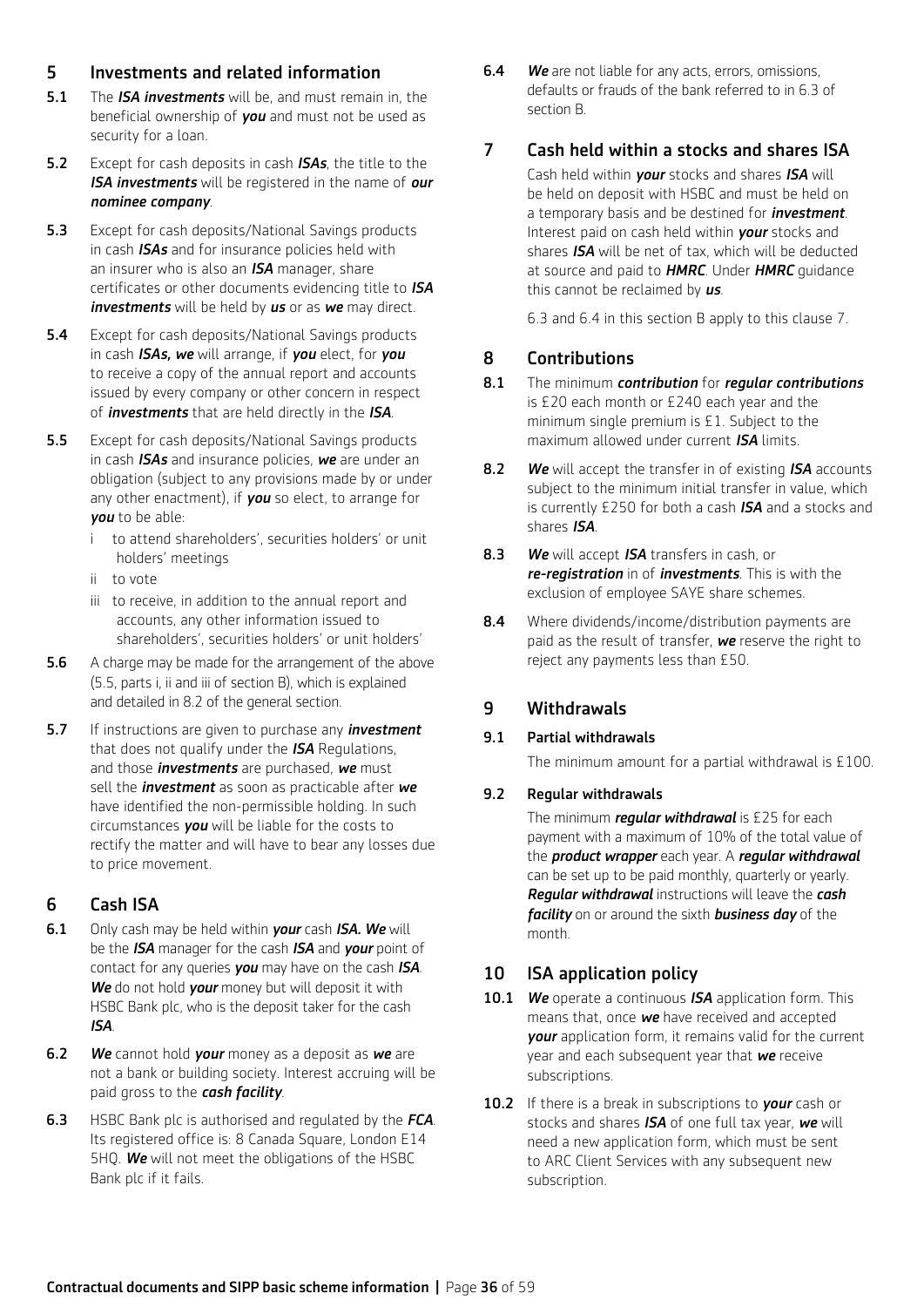10.3 We reserve the right to ask for a new application form for each new tax year.

## 11 UK residency

- 11.1 *You* undertake to inform *us* as soon as reasonably practical that *you* have ceased to be resident in the UK or a Crown employee overseas, or become resident, or ordinarily resident, outside the UK.
- 11.2 *We* cannot advise *you* of the tax consequences and do not accept any liability for any tax charges or penalties arising from changes of *your* residency. **You** should seek advice from a qualified tax adviser in such circumstances.
- 11.3 If *you* cease to be resident in the UK, or a Crown employee overseas, *you* are required to cease subscriptions into an *ISA*.

## 12 Void accounts

- 12.1 *We* will manage *your ISA* in accordance with the regulations. *We* will notify *you* if, for any reason, *your* account has or will become no longer exempt from tax.
- 12.2 On notification by **HMRC** of a breach of regulations, *we* will make every effort to repair *your ISA* within the guidance set out by *HMRC*. *We* will confirm in writing the action taken where *your ISA* has been repaired.
- 12.3 If *your ISA* is voided, *we* will deduct any cash available to cover any tax *we* have to pay or repay. If there is insufficient cash in the *cash facility* to cover *your* liabilities as a result of the *ISA* being made void, *we* reserve the right to sell some or all of *your investments* to meet these liabilities.
- 12.4 *We* will also deduct all outstanding charges due to *us* in respect of *your ISA* and any expenses incurred in termination of the *ISA* will be deducted.

## 13 Death of an ISA investor

- 13.1 On *your* death, *your ISA* ceases to be tax exempt.
- 13.2 On notification of *your* death, *we* will sell all *investments* held in *your ISA* and move these to cash, close *your ISA product wrapper*, open a *GIA* and move this cash to the *cash facility* of this *GIA*. *We* will do this and the holding will remain in that *GIA* until *we* receive the appropriate appointment of the executors as the personal representatives of the estate. When *we* receive this, *we* will recognise the executors of the estate as the holder of that *GIA*.
- 13.3 From the date of the death of an *ISA* investor, any interest on the cash held in this *cash facility* will be paid net of tax. Any tax reclaimed between the date of *your* death and notification to *us* will be deducted by *us*.
- 13.4 When *we* receive the grant of probate, *we* will accept instructions from *your* personal representatives. *We* will continue to hold *your investment* in the form of cash until *we* receive instructions from *your* personal representatives.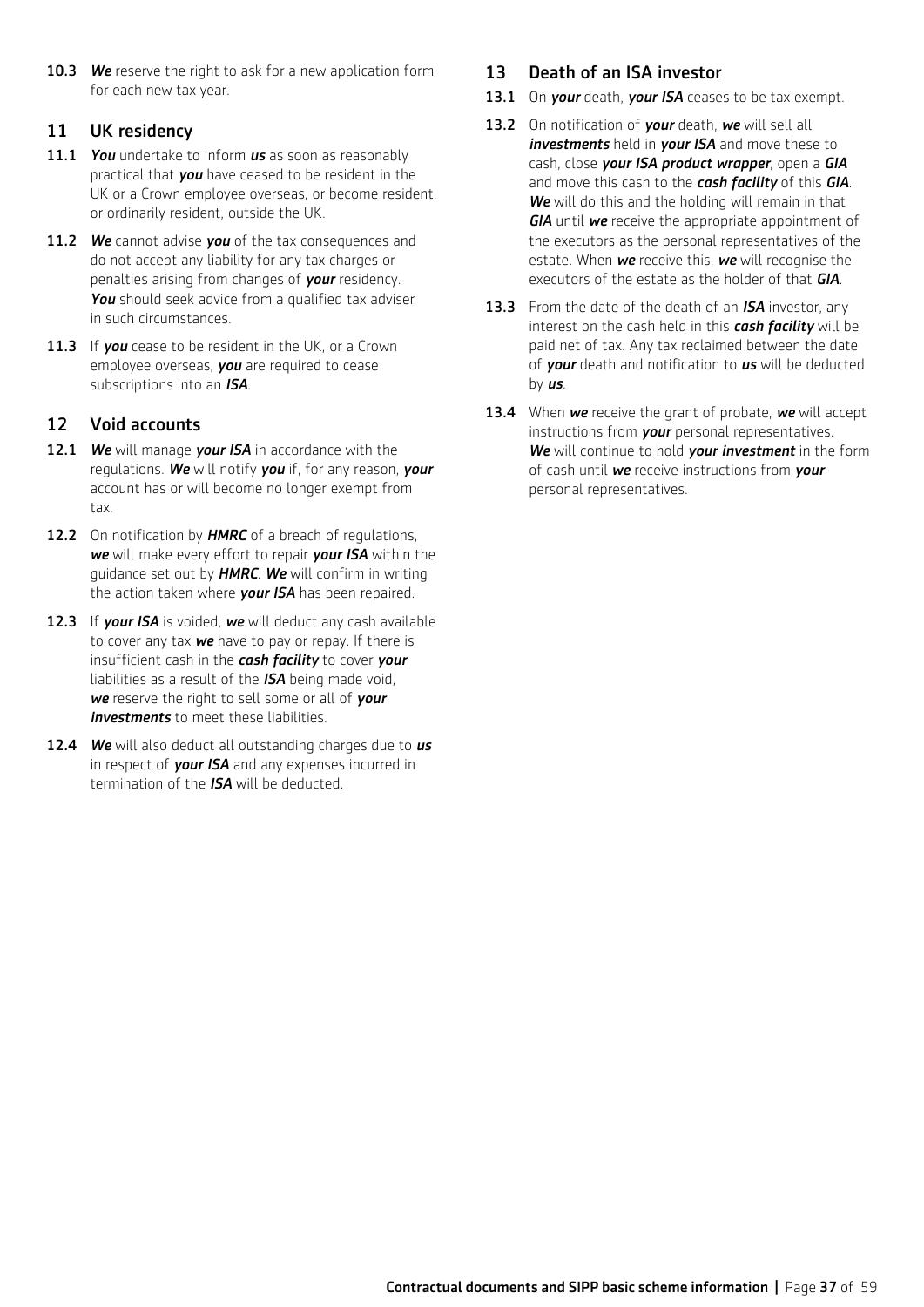## **Definitions**

In this section C 'we', 'us' and 'our' refers to Scottish Equitable plc.

## 1 General

- 1.1 The *Aegon* Self Invested Personal Pension Scheme (the *scheme*) is a registered pension scheme. It has been established for the purpose of providing pension and lump sum benefits.
- 1.2 The **scheme** is established under a trust deed and *scheme rules*, the *scheme* will be governed and administered according to the *rules*.
- 1.3 Scottish Equitable plc is the *scheme* provider and administrator of the *scheme*. Aegon Pension Trustee Ltd is the trustee of the *scheme*. We will administer the scheme in accordance with the *rules* of the *scheme* and these *Terms and conditions*.
- 1.4 When *you* open a *SIPP product wrapper* or *your SIPP*  is provided through *your employer*, *you* become a member of the *scheme* and, as a member, the trust deed and *Rules* apply to *your SIPP*. *You* can obtain a copy of the *rules* on request from ARC Client Services. Where there is any conflict between the *rules* of the *scheme* and these *Terms and conditions*, the *rules* of the *scheme* will override the conflicting provision in these *Terms and conditions.*

## 1.5 Retirement age

 When *you* open a *SIPP, you* will have a *retirement age* which will be chosen by *you*. *You* can alter *your retirement age* at any time. Where *your SIPP* is provided through *your* employer, they will advise us of a *retirement age* for *you*.

 We will use *your retirement age* in benefit illustrations that show *you* what *your* benefits might be at that *retirement age*. When *you* are getting close to *your retirement age*, we will send *you* information about putting *your* benefits into payment. *You* are not required to take *your* benefits at *your retirement age*.

*Your retirement age* may affect any lifestyle fund that *you* may have invested in under *your ARC Insured Funds Policy*. That policy details the effects that a change to *your retirement age* may have.

## 2 Eligibility for the Aegon SIPP

- 2.1 *You* can apply for the *Aegon SIPP* if *you* are 16 years or older. However, if *you* are under the age of 18 and not resident in Scotland, the *SIPP* application form and applicable declarations must be made by a parent or guardian unless *your* application is through *your employer*.
- 2.2 *You* can make *contributions* at any time. We will not claim any tax relief under 3.4 of section C for any *contribution* made on or after *you* have reached age 75.
- 2.3 *You* may only apply for, or have provided through *your employer*, an *Aegon SIPP* if *you* are resident in the UK and are a *relevant UK individual*.

 When *you* applied to join the *SIPP*, *you* will have given a declaration as part of the joining process confirming *you* meet *HMRC* rules. This declaration is that:

- <sup>n</sup> *you* will inform us if *your* total *contributions* to all UK registered pension schemes (schemes that attract tax relief) in respect of which *you* are entitled to tax relief exceeds:
	- a *your relevant UK earnings*, and
	- b £3,600, if *your relevant UK earnings* are less than £3,600.
- if *you* are no longer entitled to tax relief on your contributions, for example if you move out of the UK for tax purposes or lose eligibility for tax relief on any *contributions* that *you* pay to *your SIPP*  (because your earnings have reduced), *you* will inform us no later than the later of:
	- a 30 days after the change, and
	- b the 5 April at the end of the tax year when *your* circumstances change.

 If *your employer* arranged for *you* to be auto-enrolled into the *SIPP*, *HMRC* rules require *your employer* to give this declaration on your behalf. *Your employer*  must confirm that the details they give us to set up *your SIPP* are correct.

*You* should check information that we send *you* to ensure that all of *your* personal details are correct and contact us or *your employer* if there is anything wrong in *your* personal details.

 The declaration from *you*, or on *your* behalf, also means that *HMRC* rules require *you* to check:

- that *you* are not breaching the limits on *contributions* qualifying for tax relief set by *HMRC*, and that
- if *you* move out of the UK, *you* tell us as soon as possible.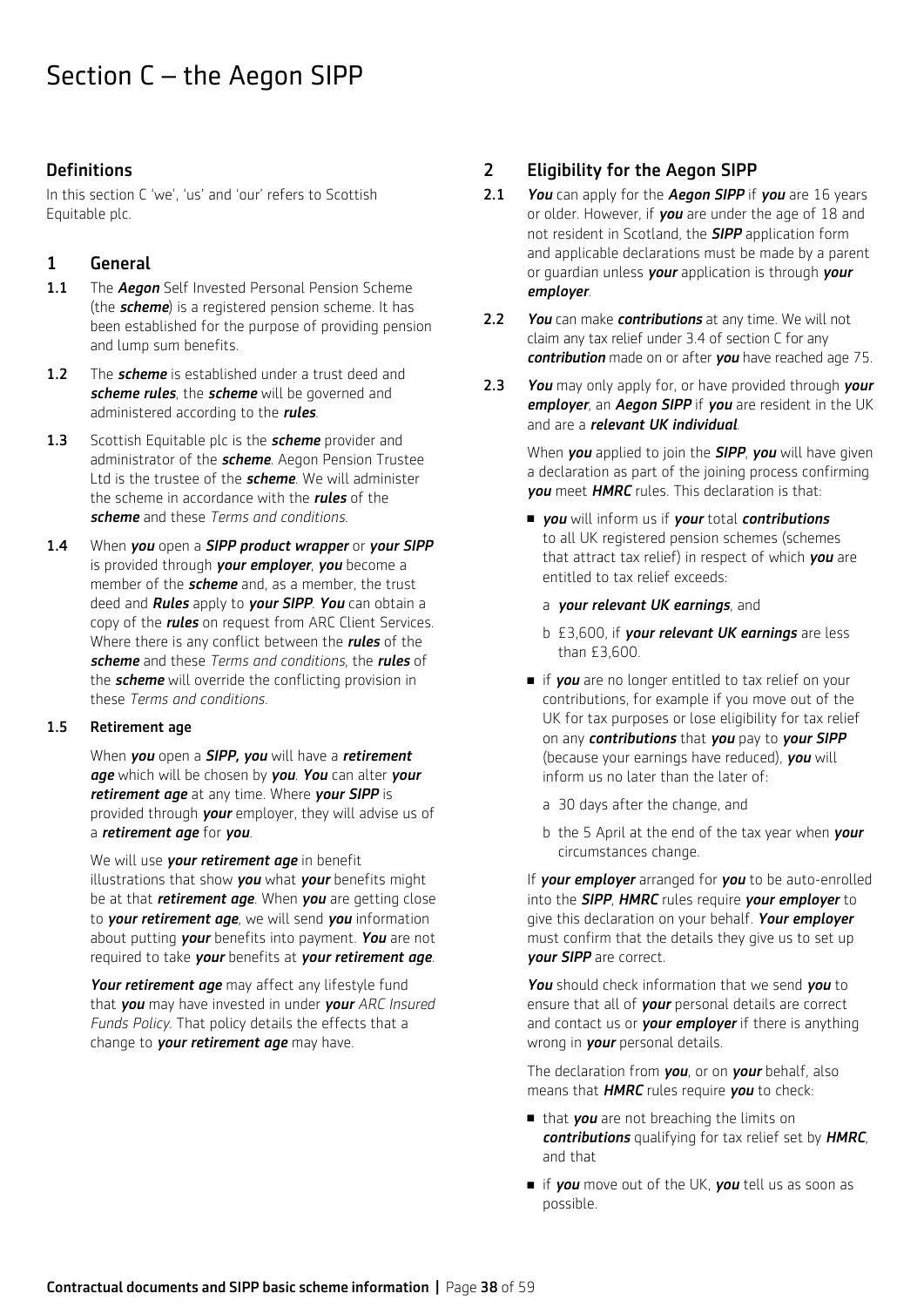The granting of *tax relief* is a matter between *you* and *HMRC*, or *your employer* and *HMRC*. What follows is a description of some of the provisions that may apply in connection with that *tax relief*, and is set out just for information purposes. *You* should check *your* actual position and proceed accordingly.

 Tax relief will only be available in respect of *contributions* under 2, paid during a tax year if *you* are a *relevant UK individual* for that year.

*You* are a *relevant UK individual* for a tax year if at least one of the following applies:

- *you* have *relevant UK earnings* chargeable to income tax for that year
- **p** you are resident in the UK at some time during that year
- **p** you were resident in the UK both at some time during the five tax years immediately before that year and when *you* became a member of the *scheme*
- **n** vou, or vour spouse or civil partner, has for the tax year general earnings from overseas Crown employment subject to UK tax (such earnings being as defined in section 28 of the Income Tax (Earnings and Pensions Act 2003).

*Contributions* in excess of £3,600 or *your relevant UK earnings* if higher, will not receive tax relief.

### 3 Contributions to the SIPP

- 3.1 *Contributions* can be made by *you, your employer* or a third party.
- **3.2** The minimum contribution is £1.

 Please see 3.5 of section C for further information on the legislative minimums that apply where *your SIPP* is provided through *your employer* and is used by *your employer* to meet their auto-enrolment requirements.

- 3.3 There is no maximum *contribution* that can be paid into *your Aegon SIPP*. However, *contributions* in excess of the current *annual allowance*, as defined by *HMRC*, may attract a tax charge. *You* should discuss this with *your adviser* before contributing to *your SIPP* in excess of the *annual allowance*.
- **3.4** We will claim basic rate tax relief on all new personal *contributions* made to *your SIPP*, other than *contributions* made on or after *you* have reached age 75. *Contributions* made by a third party (not *your employer*) will be treated as personal *contributions*. The gross amount of such *contributions* (this is the net amount of the *contributions you* (or a third party) paid, together with the tax relief that we claim) will be placed within *your cash facility* and invested in line with

*your* instructions. We will not claim any tax relief on *contributions* made by *your employer* – these are paid to us gross.

3.5 *Your employer* may use the *SIPP* to meet their legal requirements to ensure that certain people are enrolled automatically into a pension scheme meeting the government's requirements on saving for retirement (auto-enrolment).

> If *you* do not opt out of auto-enrolment, minimum *contribution* rates apply to the total of employer and employee *contributions* that must be paid.

 There is also a separate minimum for employers as part of the total minimum.

 The minimum *contributions* mean that, if *your employer* contributes less than the total minimum to *your SIPP*, *you* may be required to contribute the difference between the amount *your employer* contributes (which is always subject to the employer minimum) and the total minimum to *your SIPP*. For example:

- $\blacksquare$  the government sets the total minimum contribution rate at 8%, and
- $\blacksquare$  the employer minimum at 3%.

 If the employer pays the 3% minimum, employees would be required to pay 5% in this example (this 5% would be including any basic rate tax relief).

 If the employer agrees to pay a higher amount, for example 7%, employees would be required to pay 1% (again, this 1% would be including basic rate tax relief).

 If *contributions* to *your SIPP* are affected by the minimum contribution requirements set by the government in future, contribution rates to *your SIPP* will be increased automatically (unless you opt out of the increase). We may not send *you* a *Contract note* when *contribution* rates are increased to meet the minimum requirements set by the government.

*You* can get more information about the minimum contribution requirements set by the government on our website or from the *scheme adviser*.

**3.6** We accept no liability for any tax charges or penalties resulting from *contributions* made to *your SIPP*. We will deduct the amount of any such charge, fine or claim from *your SIPP cash facility* without needing *your* consent to do so. If there are insufficient funds in *your cash facility* to cover any such charge, fine or claim *we* will sell the *investments* in *your SIPP* in accordance with 5.4 of the general section to the extent necessary to cover such charge, fine or claim. If the value of the **investments** in **your SIPP** is insufficient to cover the amount of such charge, fine or claim *you* agree to pay any outstanding amounts to us.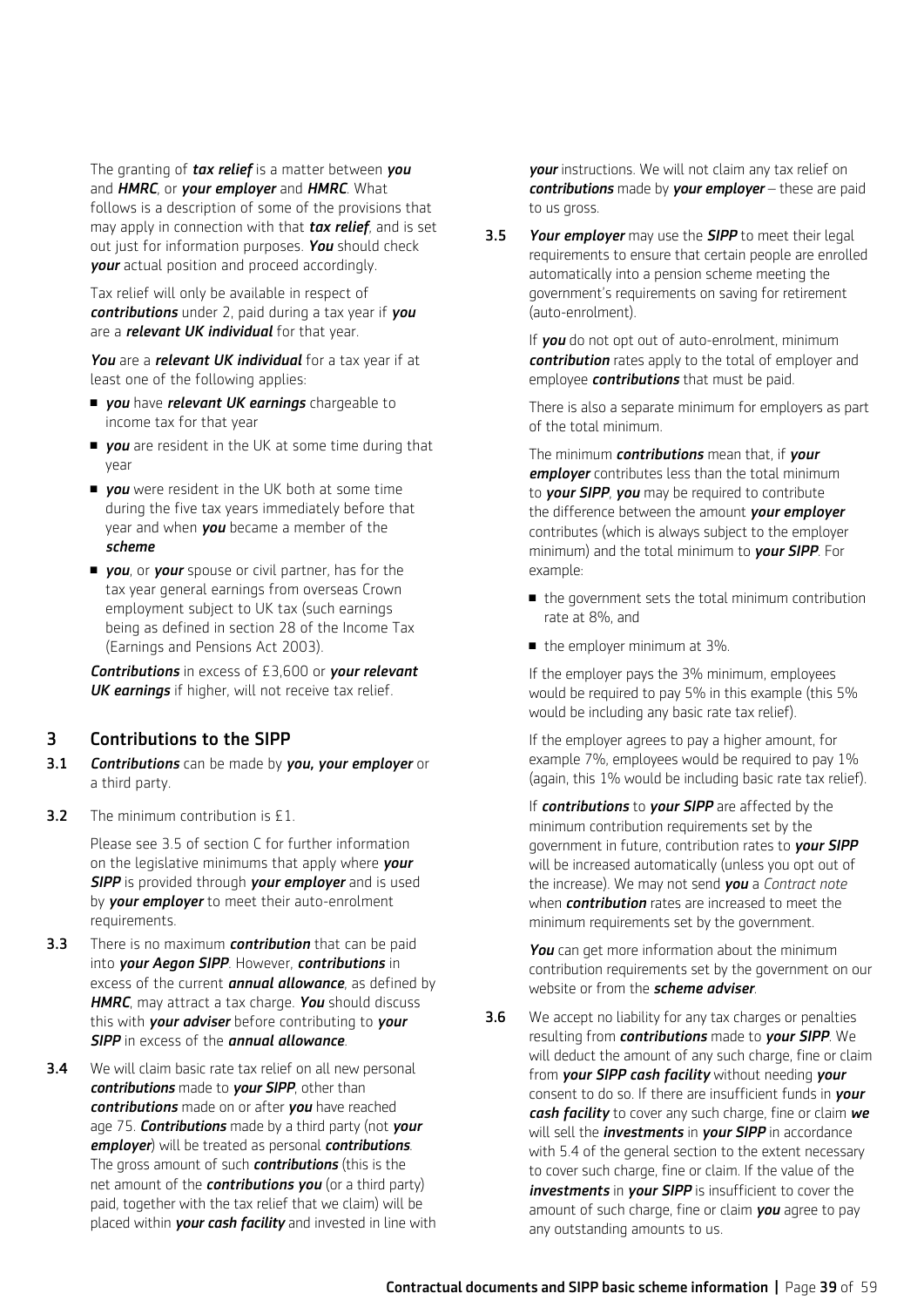- **3.7** We will not be liable in the event that we are unable to proceed with an *investment* due to an error or omission of a payment/payment schedule from an employer or third party or due to any delay in a *contribution* or transfer reaching the *cash facility*.
- 3.8 We will not accept new *contributions* to the *SIPP* by way of a transfer of contribution of shares or *re-registration* of an investment fund.

## 4 Default fund for your SIPP through your employer

- 4.1 If *your SIPP* is provided through *your employer*, a *default fund* will be available under *your SIPP*. This is the fund into which any *contributions* to *your SIPP*  are invested if *you* do not make an *investment* choice. The minimum amount must be maintained within the *cash facility*, as detailed in 5 of the general section. If *you* have taken out *your SIPP* through *your adviser*  or directly, any *contributions* will be placed into the *cash facility* and remain there until an investment instruction is received by *us*.
- 4.2 The provisions of the *default fund* are:
	- i Unless v below applies, the *default fund* will usually be selected by *your employer* or the *scheme adviser*. If *your employer* or the *scheme adviser* does not select a *default fund*, the *default fund* will be the *Aegon default fund*.
	- ii Where *you* do not make a valid selection for the *investment* of *contributions* to *your SIPP* or any part of them, then the *contribution*, or that part of them will be invested in the *default fund* that applies to *your SIPP*, subject to the minimum amount remaining in *your cash facility*.
	- iii If the *default fund* for **your SIPP** is changed by *your employer* or the *scheme adviser*, *you* will be advised of this by *your employer. Your contributions* will then be invested in accordance with the instructions that we receive from *your employer* or the *scheme adviser*. *Your contributions* may be invested in the new *default fund* or continue to be invested in the old *default fund*.
	- iv If the *default fund* is the *Aegon default fund*  and we change the *Aegon default fund*, all *your contributions* to the previous *Aegon default fund* will now be invested in the new *Aegon default fund*.
	- v If there is an investment instruction in place for the *contributions* to *your SIPP*, and *your* or *your employer's contributions* are increased (whether under auto-enrolment or not) without any investment instruction for this increase, then *your default fund* will be the *investments* detailed in *your* existing investment instruction.

If *you* have actively selected the *investment* that was the previous *default fund*, rather than investing in it as the *default fund, your* investment instruction will not be altered and *contributions* will continue to be invested in *your* chosen *investments*, subject to 7 of the general section.

- vi Where a *default fund*, other than the *Aegon default fund* changes, all *investments* into the previous *default fund* will remain in that fund unless:
	- <sup>n</sup> *you* instruct a change to this *investment* under 7 of the general section of these *Terms and conditions* or
	- the fund is no longer available and all *investments* are being moved out of that fund. In these circumstances, the provisions of the *ARC insured funds policy* for closing a fund will apply if the *default fund* is an *investment* under the *ARC insured funds policy*. If the *default fund* is not an *investment* under the *ARC insured funds policy*, the provider of the *default fund* will provide details to *you* of what is to happen to *your investment* in that fund.

Where the *default fund* is the *Aegon default fund*, and we change the *Aegon default fund*, all *investments* into the previous *Aegon default fund* will be moved into the new *Aegon default fund*.

## 4.3 Bulk transfers

 Where there is a transfer from another UK registered pension scheme that is part of a bulk transfer through *your employer*, such a transfer will be placed in the *default fund* unless you have given us alternative investment instructions for this transfer, in which case the transfer will be placed in those *investments* detailed in that investment instruction. The minimum amount must be maintained within the *cash facility*, as detailed in 5 of the general section.

 A bulk transfer is a transfer that is arranged through *your employer* where two or more members, employed by the same *employer*, transfer to *the Service* at the same time and in relation to a previous pension scheme through that *employer*.

## 5 Permitted investments

*You* may have a different *investment* choice for *crystallised* and *uncrystallised* funds within the same *SIPP product wrapper*.

## 6 Transfers in

**6.1** We can accept transfers from other UK registered pension schemes, including pension credits that are granted on divorce. We will also consider requests for us to accept transfers from qualifying recognised overseas pension schemes (QROPS), subject to us agreeing that we are able and willing to accept these transfers, and any conditions that we may impose. We are under no obligation to accept any transfer request from *you*.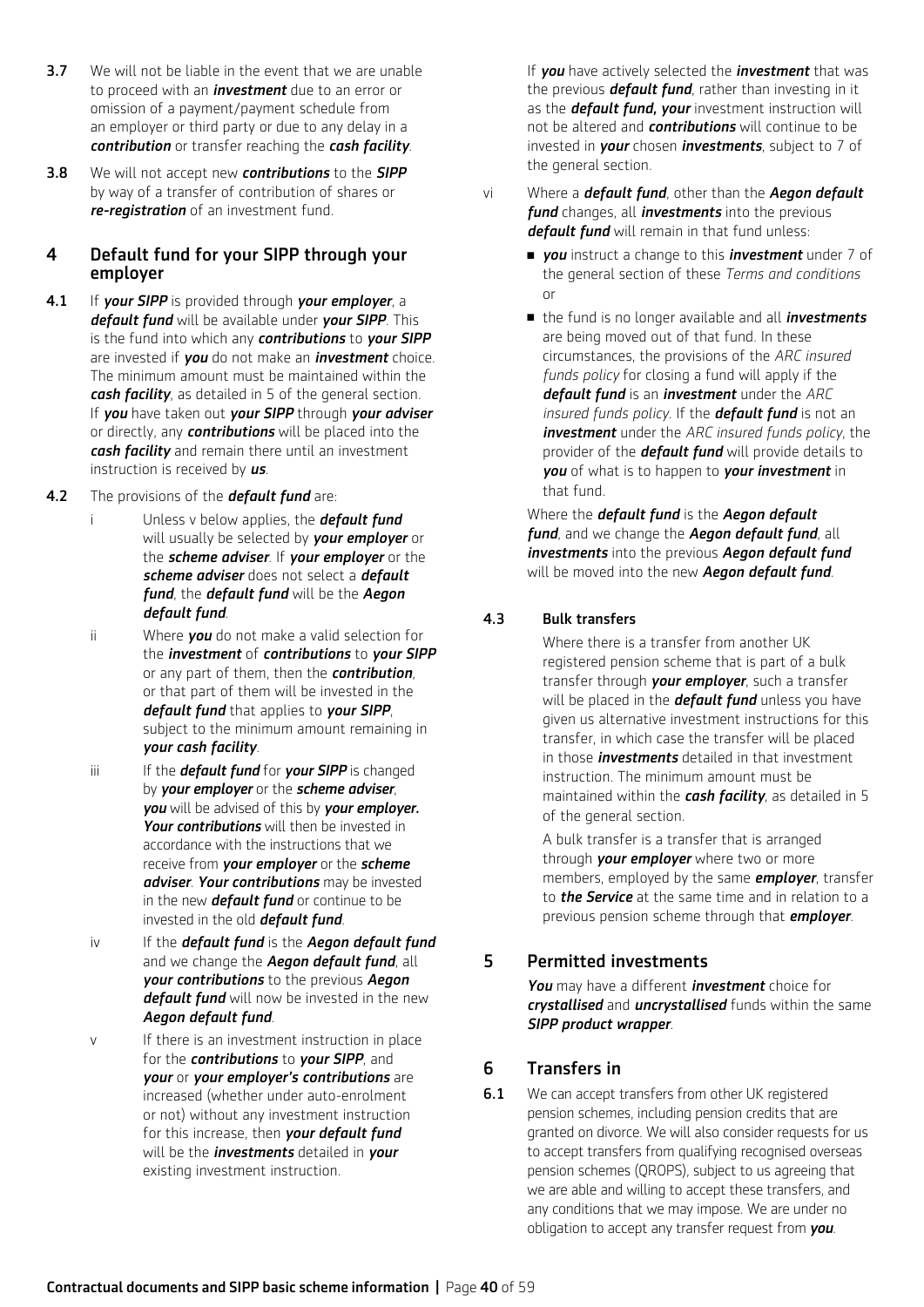- 6.2 To transfer an existing pension to *your Aegon SIPP*, *you* must complete the relevant pension transfer authority and obtain a discharge form from *your* existing pension provider.
- **6.3** It is *your* responsibility to make sure that the trustees. scheme administrator or provider of the existing scheme or pension will allow the pension to be transferred to *your Aegon SIPP*.
- **6.4** We accept no liability for any penalties, charges or liabilities arising from the transfer of an existing pension.
- **6.5** We will accept transfers in cash and by way of a *re-registration* of *investments*.
- **6.6** Each transfer will be invested in accordance with your investment instructions, other than where *your* transfer is part of a bulk transfer when it will be invested as detailed in 4.3 of section C.
- 6.7 Each separate drawdown-to-drawdown transfer will result in a new *crystallised* arrangement being created within *your SIPP product wrapper*.
- 6.8 *You* may apply new *uncrystallised contributions* or transfers to a *SIPP product wrapper* already containing post A-day (6 April 2006) *crystallised* funds and, if the existing *crystallised* funds are in respect of a pension in payment before A-day, *you* may not apply new *contributions* or transfers to that arrangement.

## 7 Block transfers

- 7.1 The **scheme** will inherit the scheme protection being block transferred.
- 7.2 *You* may only apply a *block transfer* if *you* have not held an *Aegon SIPP product wrapper* within the last 12 months.
- 7.3 For a *block transfer* to take place, at least two investors in the scheme being transferred must transfer all their benefits under that scheme to the *Aegon SIPP* at the same time.
- 7.4 At least one of the *clients* in a *block transfer* must have a scheme protected low pension age or protected *pension commencement lump sum*.
- 7.5 All *your SIPP* benefits (*block transfer* plus others) under the scheme must crystallise on the same day for scheme protection to apply.
- 7.6 Only one scheme protected *pension commencement lump sum block transfer* is allowed for each *client*. Any additional transfers of the same type will lose their protection.

## 8 Transfers out

 10.2 of the general section details the general provisions for transferring out. That clause is qualified by this clause 8, of this section C for *your Aegon SIPP*.

- 8.1 Where *you* are transferring *your SIPP*, on receipt of a valid transfer request from the trustees or scheme administrator of a registered pension scheme or QROPS, *Aegon* will transfer out *your investments* from *your SIPP*, this will involve the sale of all *investments* unless the transfer is by way of a direct transfer or *re-registration* of *investments*. However, we are entitled to delay any transfer while we satisfy ourselves that we can make the transfer from a legal and regulatory perspective and have received any discharge that we require.
- 8.2 We will complete all transfers out as soon as reasonably practical after receipt and acceptance of the relevant paperwork from *your* new scheme provider and *you* complying with these *Terms and conditions*, including providing us with a fully and correctly completed discharge form.
- 8.3 We will transfer *your investments* to *your* new pension provider either in cash or through a *re-registration* of *investments*.
- 8.4 *Aegon* will make no charge for transferring out *your SIPP*.

## 9 Retirement benefits and the lifetime allowance

- 9.1 *You* may only start taking retirement benefits from the age of 55 or a scheme protected low pension age or due to serious ill health, in line with the *rules*. We reserve the right to allow *you* to continue with both *uncrystallised* and *crystallised investments* after *your* 75th birthday if *you* and we agree and it is allowed in terms of the *rules*.
- 9.2 When *you* choose to have a *benefit crystallisation event, you* must designate all or part of the *investments* within *your SIPP product wrapper*  to provide a *drawdown pension* or to purchase an annuity, unless you are transferring to a QROPS.
- 9.3 The amount being used to provide benefits will be tested against *your* available *lifetime allowance*. If *your* available *lifetime allowance* is exceeded, *you* will be subject to an excess *lifetime allowance* charge, as determined by *HMRC* – this will be deducted from *your SIPP* and paid to *HMRC*. Any charges, penalties or tax payments not paid as detailed in this clause, that arise from a breach of the *lifetime allowance* must be met by *you*.
- 9.4 An instruction to take retirement benefits from *your*  **SIPP** must be made in writing by fully and correctly completing a *benefit crystallisation event* request form and sending the completed form to us at ARC Client Services.
- 9.5 Where *you* want to *crystallise* part of *your uncrystallised SIPP*, the value of *your* remaining *uncrystallised SIPP* must not fall below £1,000. If the remaining *uncrystallised* balance is below £1,000, *you* will be required to fully *crystallise* all of *your product wrapper*.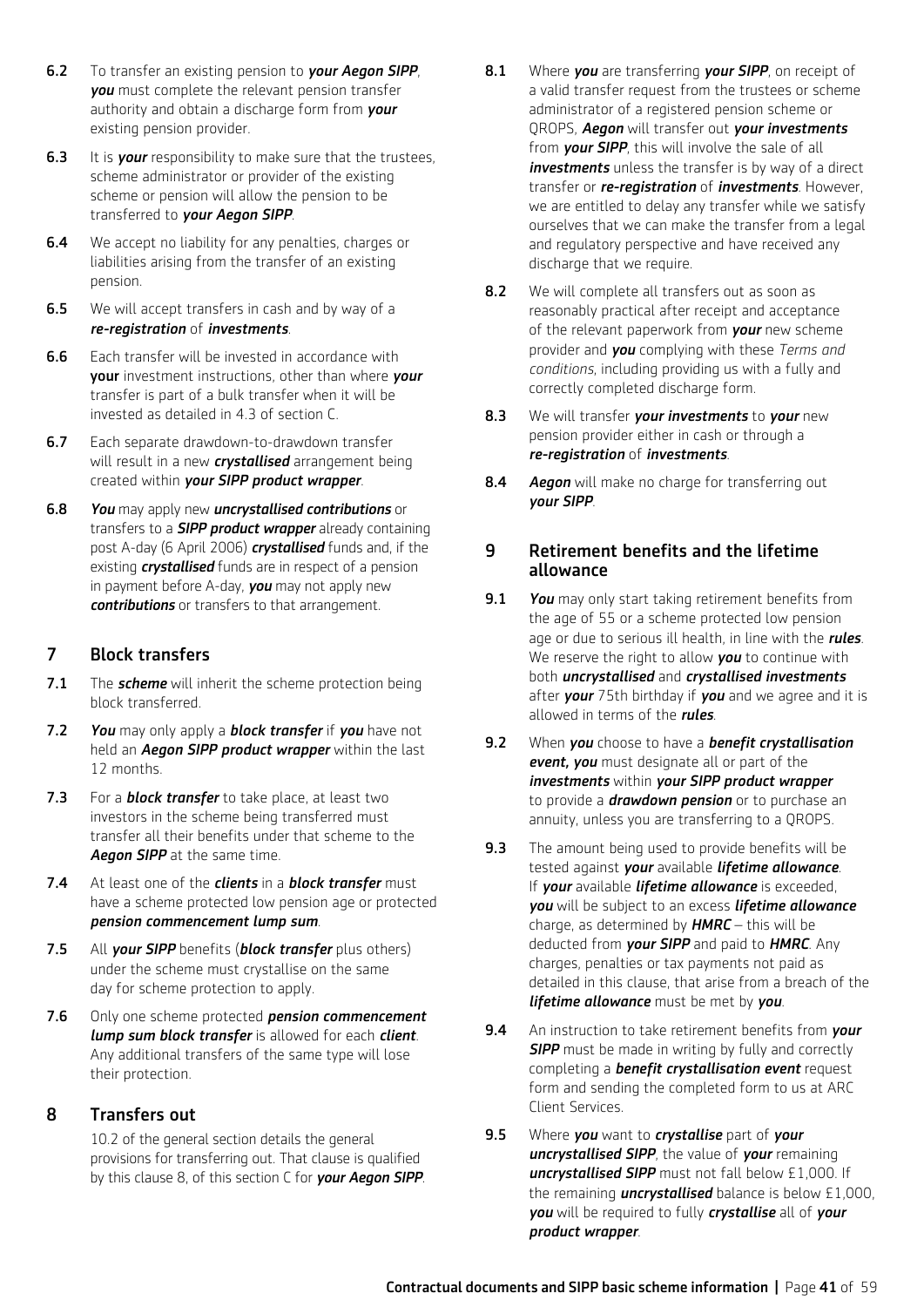## 10 Pension commencement lump sum

- 10.1 Where you are moving into a *drawdown pension* or buying an annuity, you may elect to receive part of *your SIPP* that is *crystallising* as a *pension commencement lump sum*. This would reduce the amount available to provide a *drawdown pension* or annuity.
- 10.2 Where *your SIPP* is held either wholly or in part in respect of pension credit rights that were payable on divorce, the payment of any *pension commencement lump sum* will be restricted, where necessary, in accordance with legislation relating to pension sharing orders.
- 10.3 The amount being used to provide benefits will be tested against your available *lifetime allowance*. If your available *lifetime allowance* is exceeded, *you* will be subject to an excess *lifetime allowance* charge, as determined by *HMRC* – this will be deducted from *your SIPP* and paid to *HMRC*. Any charges, penalties or tax payments not paid as detailed in this clause, that arise from a breach of the *lifetime allowance*  must be met by *you*.
- 10.4 An instruction to take retirement benefits from *your*  **SIPP** must be made in writing by fully and correctly completing a *benefit crystallisation event* request form and sending the completed form to us at ARC Client Services.
- 10.5 Where *you* want to *crystallise* part of *your uncrystallised SIPP*, the value of *your* remaining *uncrystallised SIPP* must not fall below £1,000. If the remaining *uncrystallised* balance is below £1,000, *you* will be required to *crystallise* fully all of *your SIPP*.

## 11 Age 75

- 11.1 Any *uncrystallised investment* held before *your* 75th birthday will remain *uncrystallised* on and after your 75th birthday until you take your benefits under 12, 13 or 14 of section C. Any *uncrystallised investment* will, along with any already *crystallised investment*, be tested against the *lifetime allowance* on *your* 75th birthday.
- 11.2 *You* can still purchase an annuity after *your* 75th birthday, although *your* funds will need to be transferred to an annuity provider as *Aegon* does not currently provide this facility.
- 11.3 During the 12 months leading up to *your* 75th birthday, we will endeavour to contact *you* to inform *you* of the options available to *you* at that time and to obtain *your* instructions.

 If we cannot contact *you* or *you* have not given us an instruction, by *your* 75th birthday, your *investments* will remain *uncrystallised*.

11.4 We will calculate and deduct any applicable tax from *your SIPP* in line with the *rules* and *HMRC* rules applicable at the time.

## 12 Drawdown pension

12.1 On receipt and acceptance of a signed *benefit crystallisation event* request form, an amend drawdown pension form or transfer in form, *drawdown pension* can be paid from *your Aegon SIPP*.

> The *rules* set out provisions for the calculation of the minimum and maximum *drawdown pension* from time to time.

- 12.2 We will pay *drawdown pension* payments on or around the sixth *business day* of the month and it will reach *your* account sometime after that, subject to the clearing rules of our and *your* bank.
- 12.3 *Drawdown pension* payments can be made monthly, quarterly, yearly or an ad hoc basis.
- 12.4 *Drawdown pension* payments are spread evenly over the remaining payment dates in the pension year, taking into account any ad hoc *drawdown pension* that *you* have taken.
- 12.5 The date that the *drawdown pension* payment leaves the *cash facility* will be the date used to determine which pension and tax year the *drawdown pension* falls into.
- 12.6 The level of *drawdown pension* is limited to the maximum and minimum levels set out in the *rules*. If the minimum payment is £0, no drawdown needs to be taken. If any *drawdown pension* is taken, this can be set to any level within these limits, subject to the minimum payment of £25.
- 12.7 For **drawdown pension** payments to start on the next payment date, *your* instruction must be received and accepted at least 10 *business days* before the payment date.
- 12.8 Cleared funds must be available within *your product wrapper cash facility* for a *drawdown pension* payment to be made. We accept no liability for loss or charges incurred as a result of cleared funds not being available for *drawdown pension* payments.

## 13 Flexible drawdown

- 13.1 *Flexible drawdown* is the facility to receive unrestricted payments from the part of *your SIPP* designated for paying a *drawdown pension*. *You* become eligible to receive *flexible drawdown payments* if *you* meet the statutory conditions under the Finance Act 2004 for *flexible drawdown*. The current conditions are:
	- <sup>n</sup> you satisfy the *minimum income requirement*. This means you must have pension income from other sources of at least a set level (currently £20,000) in the tax year in which *you* make the *flexible drawdown declaration*.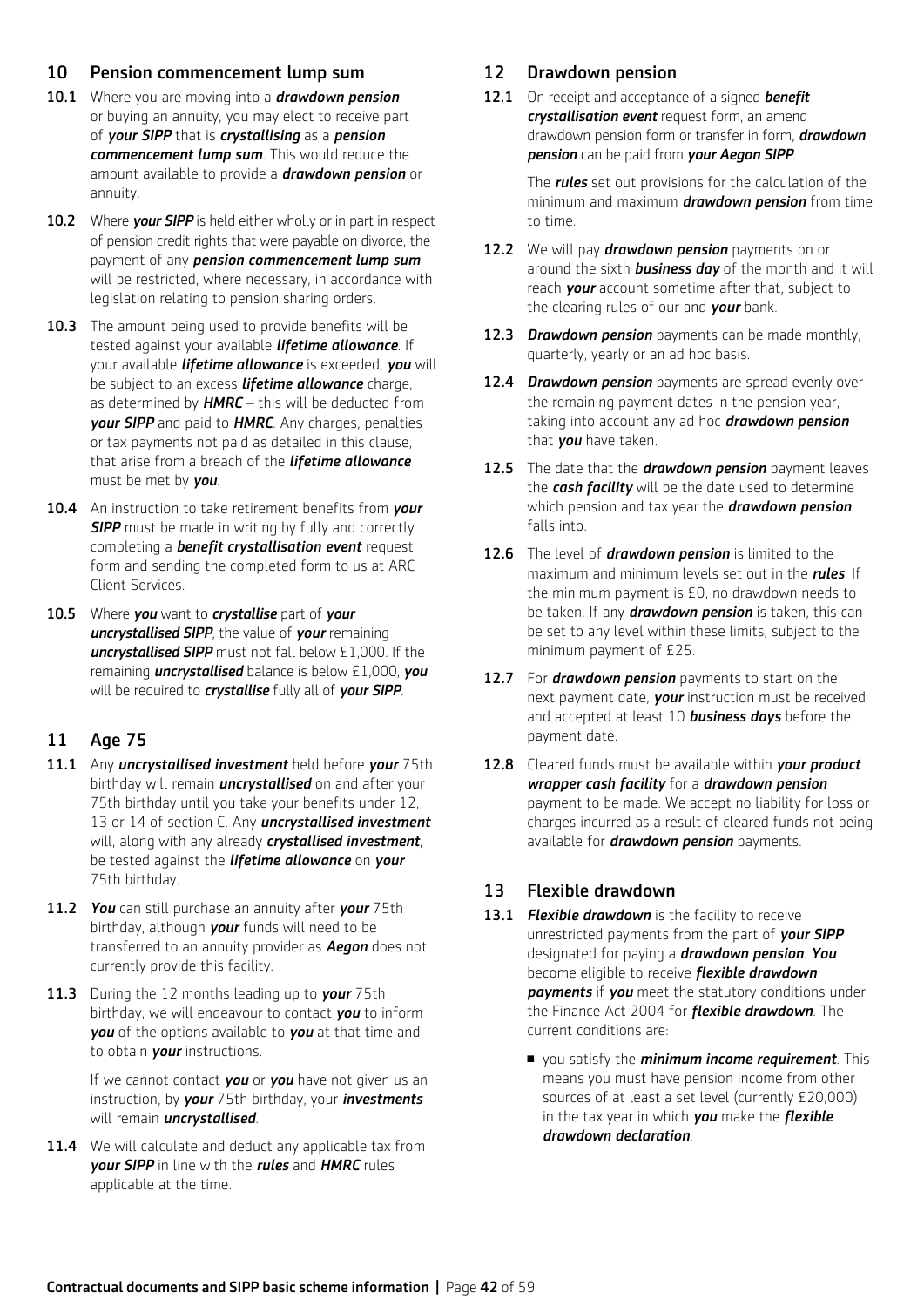Only certain types of pension income count towards the *minimum income requirement*. *Your adviser* can confirm whether or not any pension income you have will qualify towards and meet the *minimum income requirement*.

- no **contributions** can be made to any money purchase registered pension scheme by or in respect of *you* in the tax year that you go into *flexible drawdown* and
- **p** you cannot be building up benefits under any defined benefit or cash balance registered pension scheme
- 13.2 To claim *flexible drawdown*, you must make a declaration to the effect that *you* meet the statutory conditions for *flexible drawdown* and apply for *flexible drawdown* using our prescribed form. *You* can get this form from *your adviser*.
- 13.3 We have the right to decline an application for *flexible drawdown* where accepting it would, in our opinion, limit or restrict in any way our ability to administer the *scheme*.
- 13.4 Eligibility is restricted to receiving *flexible drawdown*  payments from the part of *your SIPP* designated as available for paying *drawdown pension* before or at the time of the *flexible drawdown declaration*. Later designations will only be covered if the eligibility conditions are met at that time.
- **13.5** We are not responsible for checking the accuracy of *your flexible drawdown declaration*. *You* will incur severe tax charges if you use *flexible drawdown* but do not meet the current conditions.
- 13.6 Once *you* have taken *flexible drawdown* from any registered pension scheme, we will no longer accept any *contributions* made by *you* or on *your* behalf in the tax year that *you* take *flexible drawdown*.

## 14 Annuity purchase

- 14.1 If *you*, or *your dependant*, want to buy an annuity, the provider setting up the contract or policy must agree to provide the annuity.
- 14.2 On receipt of a valid instruction, we will arrange for the purchase price of the annuity to be paid to the provider of your annuity. The purchase price will be obtained through the sale of *investments* in *your SIPP*.
- 14.3 The annuity to be paid must be allowed by the *rules*.
- 14.4 We are not liable for any acts or omissions of an annuity provider that *you* or *your dependant* choose.

## 15 Death benefits

- 15.1 We, as the scheme administrator, will pay all or part of the death benefit available in line with the *rules*.
- 15.2 On notification of the death of the *SIPP* investor, the following options are available, all as detailed in the *rules*:
	- i *drawdown pension* for *dependants*
	- ii annuity purchase for *dependants*
	- iii and/or lump sum for *dependants*
	- iv lump sum to beneficiaries

 Unless we have a nomination of a *dependant* from *you* (or where *you* have not nominated a *dependant*, as nominated by us), or a written direction from *you* to purchase or provide an annuity or *dependant's drawdown pension* for a named dependant, we will sell the *investments* as soon as we are able after we receive notification of *your* death. This may be some time after *your* death if we need to consider nominating a dependant where *you* have not done so.

- 15.3 On receipt of satisfactory evidence of *your* death, where an *uncrystallised funds lump sum death benefit* is payable, we will pay the *uncrystallised funds lump sum death benefit* on the basis set out in the *rules*.
- 15.4 On receipt of satisfactory evidence of death, where a *drawdown pension fund lump sum death benefit* is payable, we will pay the *drawdown pension fund lump sum death benefit* on the basis set out in the *rules*.
- 15.5 Where *your dependant* continues with the *SIPP*, they will not be able to make any *contributions* to the *SIPP*.

### 15.6 Accidental death benefit

- 15.6.1 We will pay an *accidental death benefit*, as set out in this clause, if *you* die within the period specified in 15.6.2 of section C and where all of the terms in 15.6.4 of section C are met.
- 15.6.2 Cover for *accidental death benefit* begins on the *start date* and ends on the earlier of:
	- a five years from the *start date*
	- b where, on the *start date*, there is less than five years until *your retirement age*, cover for *accidental death benefit*  will stop on the day immediately before *your retirement age* that applies on the start date. To avoid any doubt, if you subsequently change *your retirement age*, cover for *accidental death benefit*  will still stop on the day immediately before *your retirement age* that applies on the *start date*
	- c *your* 75th birthday
	- d the day on which all remaining *investments* are either *crystallised* or transferred out of *your SIPP*.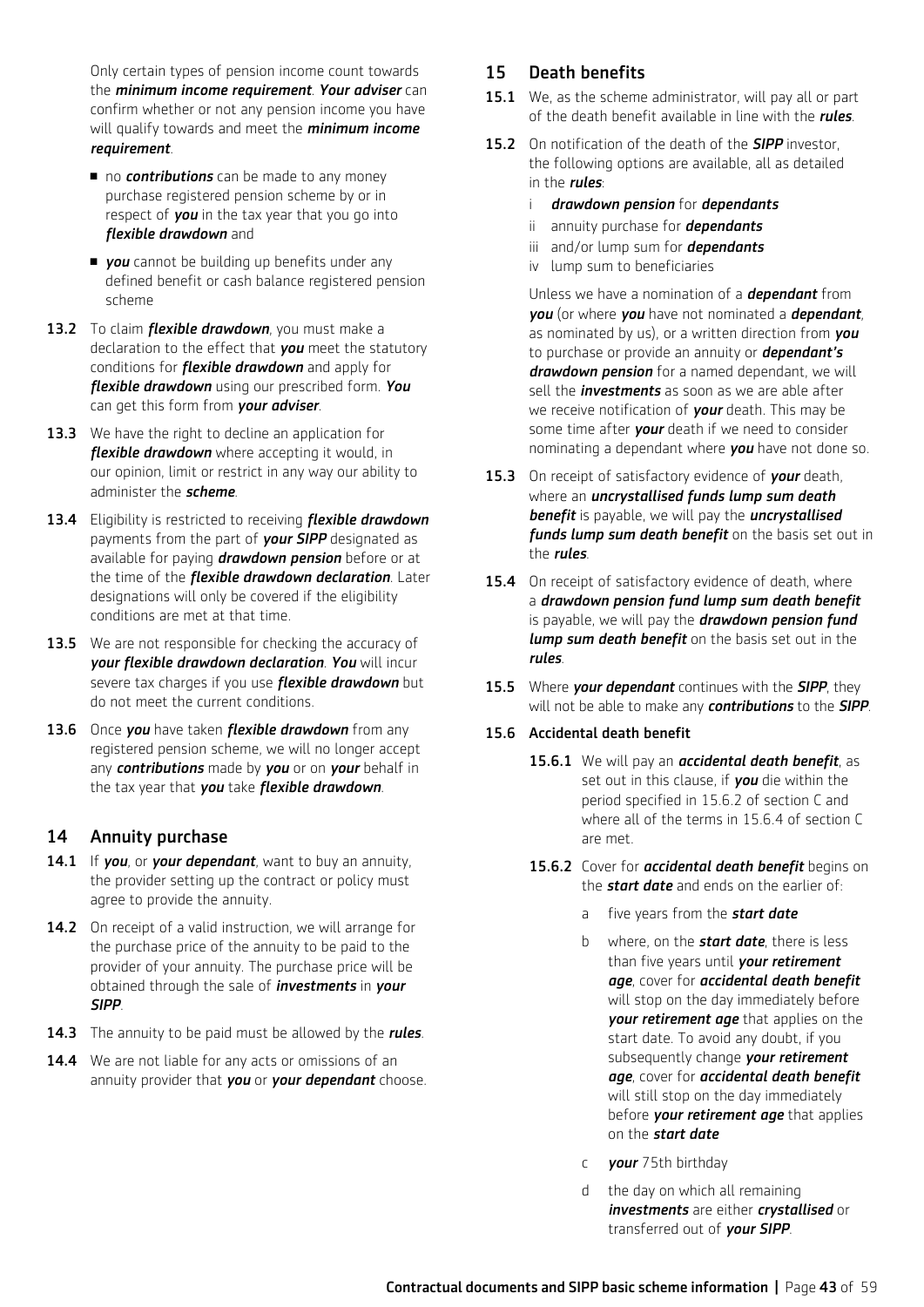- 15.6.3 The terms that apply to the *accidental death benefit* are as follows:
	- a The amount of *accidental death benefit*  we will pay is 10% of the total amount of all *contributions* and transfers into *your*  **SIPP** (including any Regular Contributions and Single Contributions paid by an Insurer under a policy or contract of Insurance (often called a waiver policy)) paid to *your SIPP* from the *start date* to the day immediately before the date of *your* death.
	- b The *accidental death benefit* shall be paid as an *uncrystallised lump sum death benefit* set out in 15.2 of section C.
- 15.6.4 The terms referred to in 15.6.1 of section C are as follows:
	- a In good faith, we consider that the cause of *your* death is an *accidental death*, which did not arise directly or indirectly from any of the following causes:
		- $\blacksquare$  An accidental bodily injury that occurred before the start date,
		- Alcohol or drug abuse *We* will not pay an *accidental death benefit* if *your* death results from or is directly related to alcohol or drug abuse.
		- Flying (other than as a passenger in a commercially licensed aircraft) We will not pay an *accidental death benefit* if *your* death occurs while taking part in any flying activity other than as a passenger in a commercially licensed craft,
		- Participating in a hazardous sport or pastime *We* will not pay an *accidental death*

*benefit* if *your* death occurs while taking part in (or practising for) boxing, caving, climbing, horse-racing, jet skiing, martial arts, mountaineering, off-piste skiing, pot-holing, power-boat racing, underwater diving, yacht racing or any race, trial or timed motor sport.

- $\blacksquare$  A self-inflicted injury We will not pay an *accidental death benefit* if *your* death occurs as a result of intentional self-inflicted injury.
- $\blacksquare$  Any action taken by you, without due regard for your own safety,
- Criminal Activity We will not pay an *accidental death benefit* if *your* death is as a result of *your* participation in a criminal activity.

<sup>n</sup> Suicide

 We will not pay an *accidental death benefit* if *your* death is as a result of *your* own actions (whether or not at the time of such action *you* were sane or insane), or

- $\blacksquare$  War and civil commotion We will not pay an *accidental death benefit* if your death results from any of the following: war, invasion, hostilities (whether war is declared or not), civil war, rebellion, revolution or taking part in a riot or civil commotion.
- b We receive the evidence and information concerning the circumstances of *your* death that we ask for.

## 16 Dependant's annuity

 Where we are to buy an annuity for *your dependant* on the basis set out in the *rules*, the value obtained when the *investments* are sold will be used to buy an annuity in line with the *rules*.

## 17 Dependant's drawdown pension

- 17.1 *Your dependant* may be allowed, under the *rules*, to postpone buying an annuity. If *your dependant* is allowed and wants to postpone buying an annuity, the following applies:
	- a *Your dependant* can tell us in writing, having given us all of the details we reasonably require, to continue *your Aegon SIPP* so that the *investments* can be used to provide *dependant's drawdown pension*.
	- b Where we receive *your dependant's* instruction in terms of 17.1 a of section C, we will change *your Aegon SIPP* so that it will be *your dependant's Aegon SIPP*. Where more than one of *your dependants* want *dependant's drawdown pension* to be provided for them, the *investments* to be applied for each *dependant* will be applied to an *Aegon SIPP* for each *dependant*.

 We shall make the change at the time *dependant's drawdown pension* is to start. We can make the change without the agreement of *your dependant*, or any other person.

17.2 For *your dependant's Aegon SIPP*, the *rules* and the rights and obligations *you* and we have under *your Aegon SIPP*, in so far as they remain relevant, will apply to *your dependant*.

## 18 Death of your dependant

 On receipt of satisfactory evidence of death, where a *drawdown pension fund lump sum death benefit* is payable, we will pay the *drawdown pension fund lump sum death benefit* on the basis set out in the *rules*.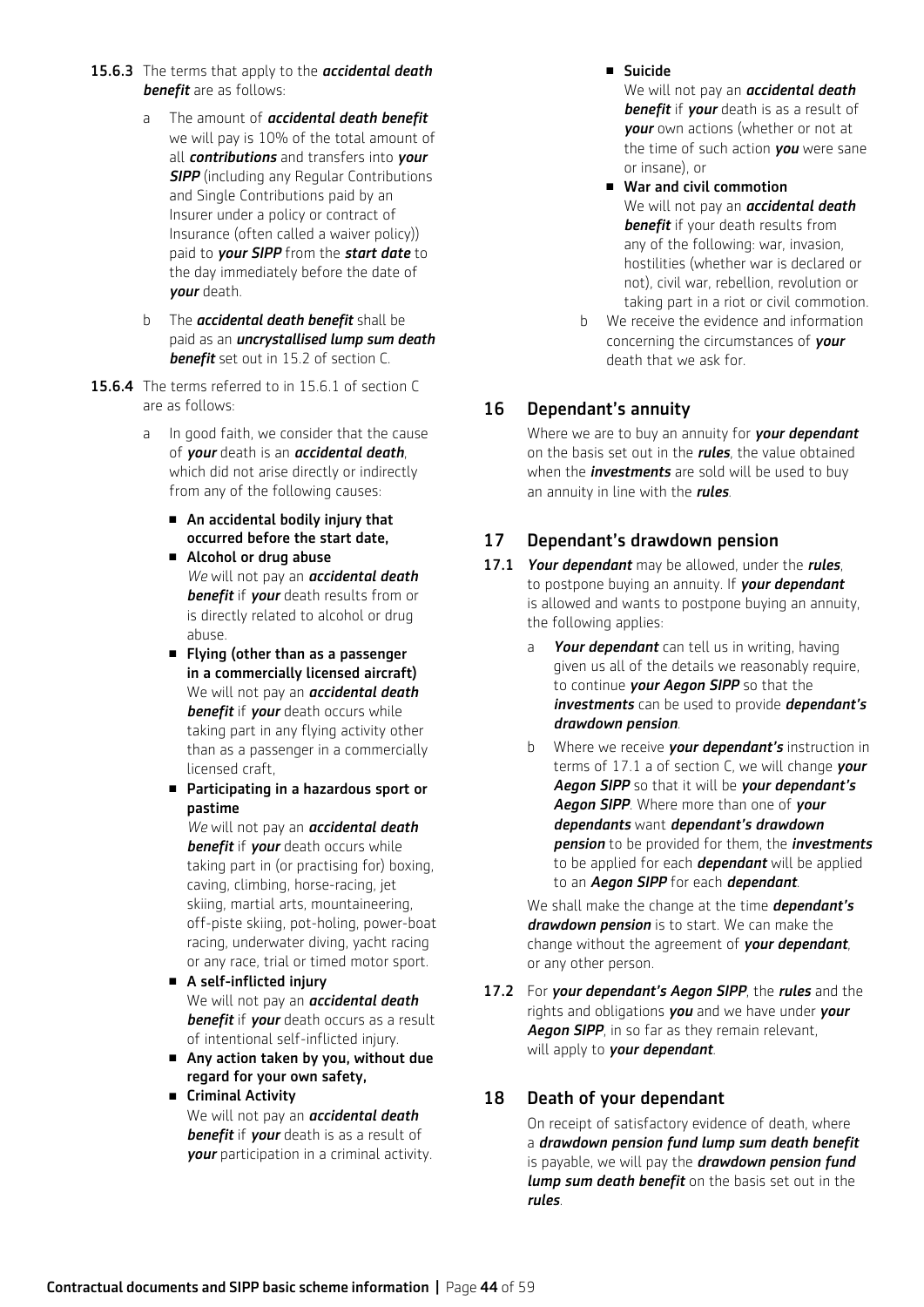## 19 Lifetime allowance charge

- 19.1 *HMRC* may apply a *lifetime allowance* charge as set out in section 214 of the Finance Act 2004. Where it is to be deducted from *your SIPP*, we will deduct from *your cash facility* an amount equal to the *lifetime allowance* charge on the basis set out in 19.2 of section C. The amount deducted will either be paid to *HMRC* or, where the *lifetime allowance* charge has already been paid by us, it will be retained by us for our own use. Please note that a *lifetime allowance*  charge may apply to any death benefits that are payable from *your SIPP*.
- 19.2 We will recover the *lifetime allowance* charge by taking this from the *cash facility* or, if there are insufficient funds in the *cash facility*, by carrying out a *forced disinvestment* to pay for the *lifetime allowance* charge.

## 20 Divorce

- 20.1 If we receive a pension sharing order and are to make a payment under this, we will pay the pension debit from the *cash facility* to the qualifying arrangement. If there is an insufficient balance in *your cash facility* to pay the pension debit, we will carry out a *forced disinvestment* to enable the full pension debit to be paid.
- 20.2 If *you* are in receipt of a pension credit, *you* can transfer this pension credit to *your SIPP* as a transfer in.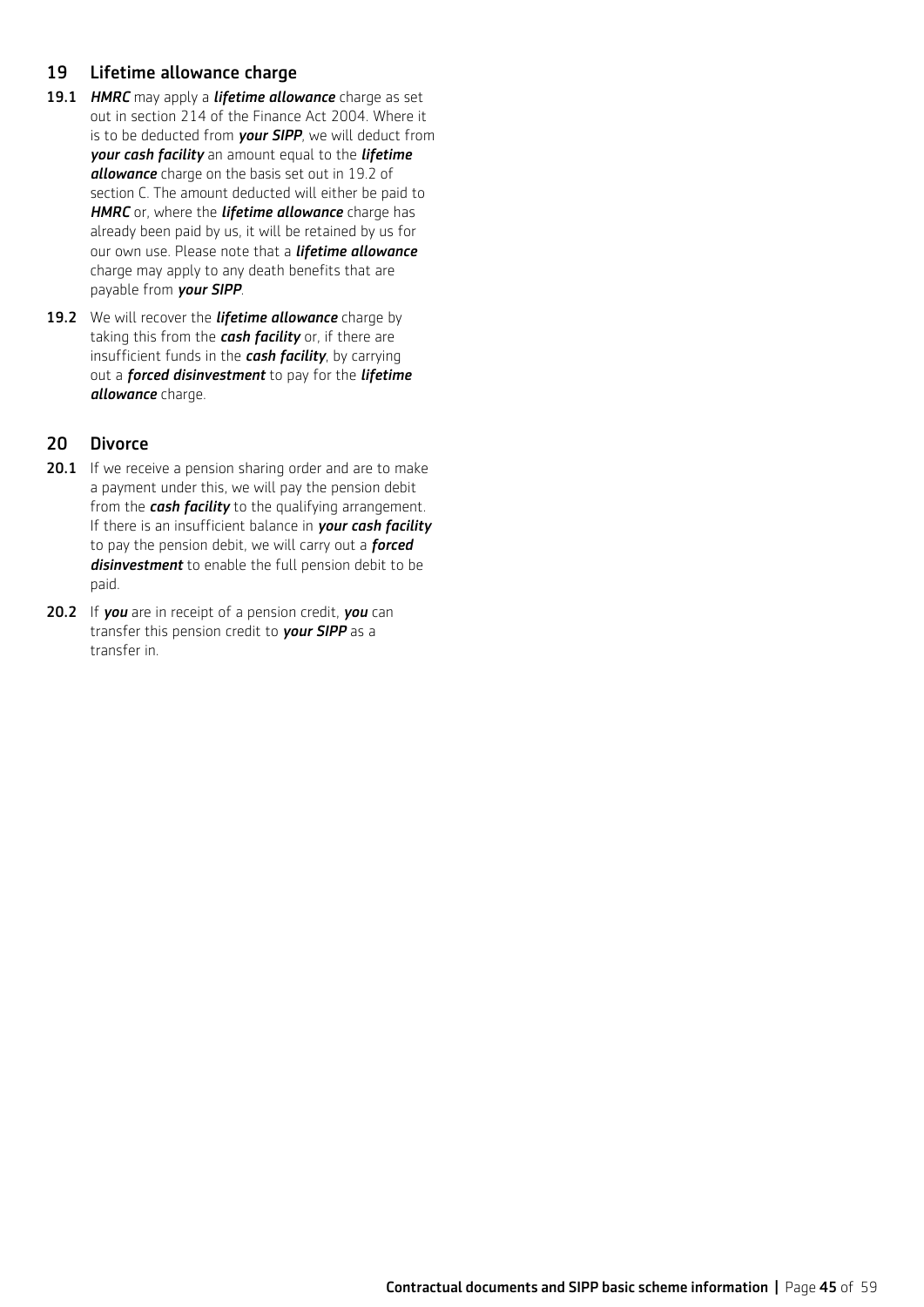## Part 2 – ARC Insured Funds Policy

Here is what you need to know about the policy of insurance where you open an Aegon SIPP and invest in insured funds, provided by Scottish Equitable plc.

## Introduction

You have taken out an Aegon SIPP with Aegon, a brand name of Scottish Equitable plc. This booklet of policy conditions sets out the terms on which we, Scottish Equitable plc, issue you, the member, with a policy of insurance within your Aegon SIPP. You should read this booklet together with your contractual documents and any document we give you that makes changes to your policy.

## **Contents**

| 1. Definitions and interpretation           | 47 |
|---------------------------------------------|----|
| 2. Overriding provision                     | 48 |
| Deemed creation, cancellation and allotment |    |
| of units                                    | 48 |
| 4. The ARC insured funds                    | 48 |
| Valuing ARC insured funds and working out   |    |
| unit prices                                 | 50 |
| 6. Purchasing and cashing in units          | 51 |
| 7. On your death                            | 51 |
| 8. Charges                                  | 51 |
|                                             |    |

| 9. Liabilities and expenses of the ARC   |    |
|------------------------------------------|----|
| insured funds                            | 52 |
| 10. Deferring the cancellation of a unit | 52 |
| 11. Changes to your policy               | 53 |
| 12. Written communications               | 53 |
| 13. Law and jurisdiction                 | 54 |
| 14. Evidence of age, existence and other |    |
| information                              | 55 |
| 15. Miscellaneous                        | 55 |
| 16. Termination                          | 55 |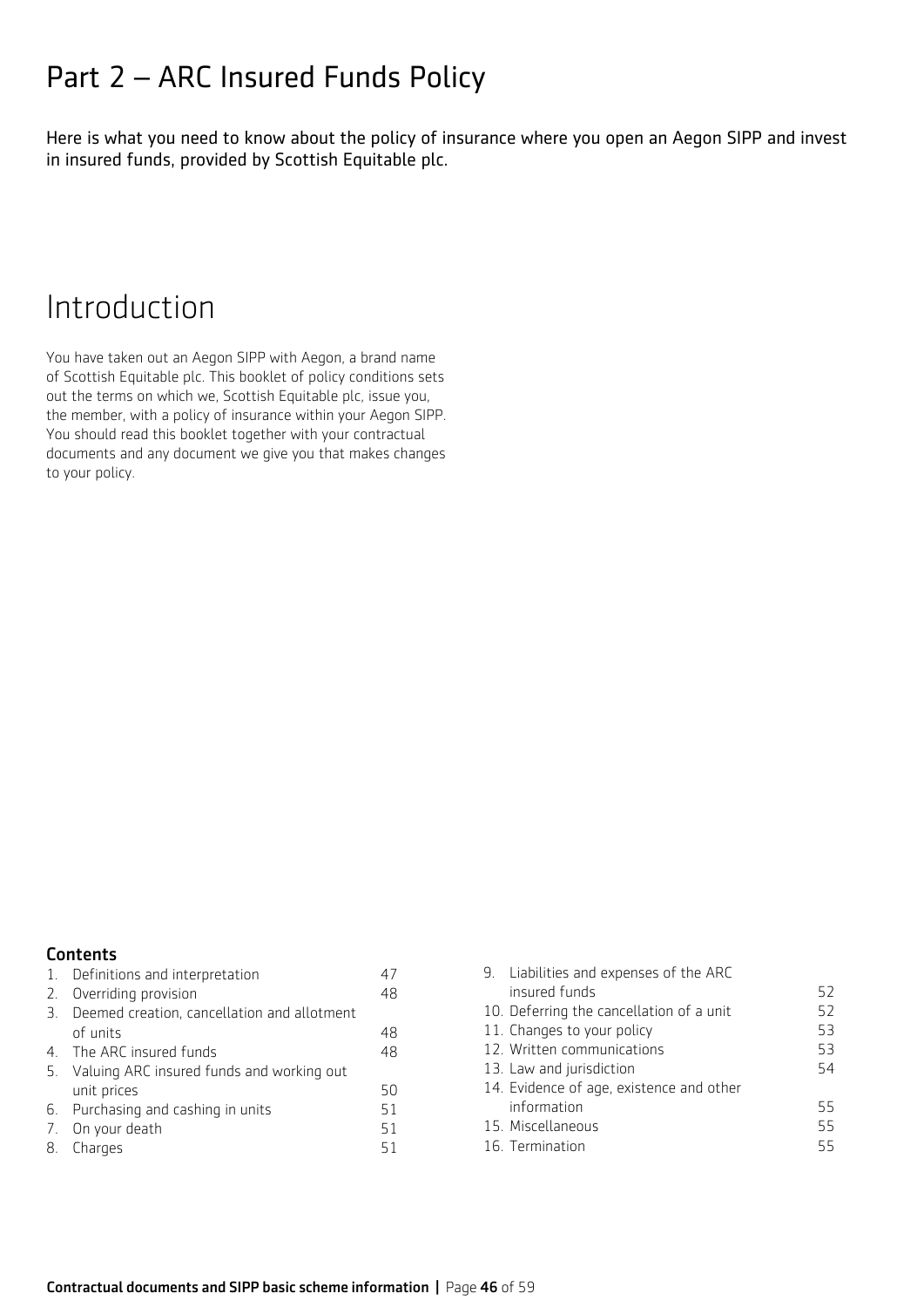## 1. Definitions and interpretation

- 1.1 In this booklet and the rest of your *policy*, we use some words and phrases that have particular meanings. We call these defined terms. 'We'/'us'/'our' refers to Scottish Equitable plc. 'You'/'your' refers to the *member*. (If, following your death, your *dependant* chooses to postpone the securing of an annuity under your *Aegon SIPP*, you/your refers to your *dependant*.)
- 1.2 If you see a word or phrase in *bold italics* in this booklet, this word or phrase is a defined term and its meaning is set out below:

*Adviser* means the financial adviser through which you access *the Service*, open *product wrappers* and transact investments and who you are able to remunerate in the form of adviser charge (as defined and detailed in the *Terms and conditions*). Your *adviser* must be registered with us and have appropriate FCA authorisation.

*Aegon SIPP* means the self-invested personal pension that you have as a *member* of the *Scheme*.

*ARC insured fund* means the Scottish Equitable insured funds available on the ARC platform. We describe these in 4.

*Arrangement* has, during the lifetime of the *member*, the meaning set out in the *rules*. After the death of the *member*, it means an *arrangement* under the *scheme* from which we will provide *dependant's drawdown pension*.

*Business day* means any full day on which banks, investment managers and the London Stock Exchange (LSE) are open for business.

*Cash facility* means the account that is set up for and within your *Aegon SIPP* for the movement of money to and from, and within, your *Aegon SIPP*.

*Cash-in value* means the total value at *unit price* of the *units* being cashed-in.

*Confirmation of application* means the document called 'Confirmation of application' that we issue to you or any additional, amended or updated version of it that we issue at a later date.

*Confirmation of investment – contract note* means the document called 'Confirmation of investment – contract note' that we issue to you.

*Deed* means the *deed* or declaration of trust establishing the *scheme* and any amendment or modification to it that is made at any time and from time to time. If you ask us for a copy of the *deed*, we will give you the version that applies at that time.

*Dependant* has the meaning set out in the *rules*, except where *dependant's drawdown pension* is being provided, in which case it means the dependant named in any documentation that we issue to the dependant.

 *Dependant's drawdown pension* means dependants' *drawdown pension* as set out in paragraph 18 of part 2 of schedule 28 to the Finance Act 2004 and is described in your *Terms and conditions*.

#### *Dependant's drawdown pension commencement*

*date* means the date, after the death of the *member*, on which a fund (being *units* under this *policy* and/or other assets held in your *Aegon SIPP*) is designated (under paragraph 8 of Schedule 28 to the Finance Act 2004) for *dependant's drawdown pension* for the *dependant*.

 *Discretionary fund manager* means an appropriately authorised manager you select to manage investments within your *Aegon SIPP* on your behalf.

*Drawdown pension* means a *drawdown pension* as set out in paragraph 8 of part 1 of schedule 28 to the Finance Act 2004. It is the payments, other than a pension commencement lump sum, that may be made to you from the investments accumulated within your *Aegon SIPP* to provide a pension income.

*Drawdown pension commencement date*, for each *arrangement*, means the first date on which some or all of the sums and assets under the *arrangement* (being *units* under the *policy* and/or other assets held in your *Aegon SIPP*) are designated as *drawdown pension* in terms of paragraph 8 of part 1 of schedule 28 to the Finance Act 2004.

*Drawdown pension fund lump sum death benefit*  has the meaning set out in the *rules*.

 *Fund benchmark* means the relevant measure that an *ARC insured fund* is being compared to with respect to the management or performance as described in the *ARC insured fund.*

*Fund management charge* is described in condition 8.1.

*Head office* means our *head office* which may change from time to time.

*HMRC* means HM Revenue & Customs.

*Liabilities and expenses* are described in condition 9.

*Lifestyle fund* means a fund that targets your *retirement age* for moving from underlying assets with growth potential to investments better suited to help protect annuity buying power. These are more fully described in 4.5.

#### *Member* means the *member* named in your *Confirmation of application*.

**Policy** means and is made up of:

- $\blacksquare$  this booklet
- <sup>n</sup> your *Confirmation of application* and first *Confirmation of investment – contract note*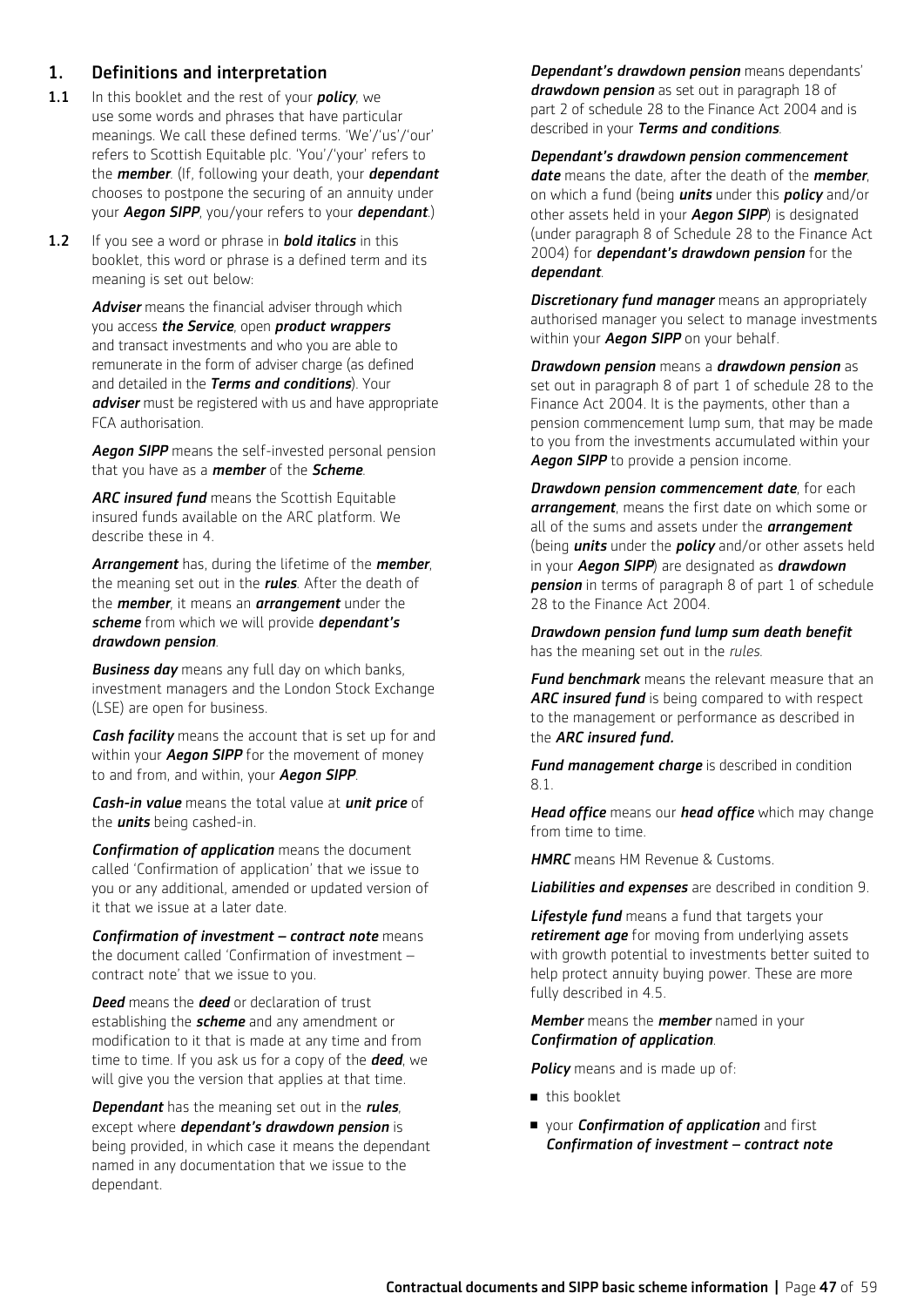n any additional document we give you that makes a change to this booklet and/or makes changes to your *Confirmation of application*

*Retirement age* means that date within your *Aegon*  **SIPP** that has been specified as such in accordance with your *Terms and conditions*.

#### *Rules* mean the *rules* of the *scheme.*

**Scheme** means the Aegon Self Invested Personal Pension Scheme established by a Declaration of Trust executed by Scottish Equitable plc on 30 September 2011 and any amendments that are made from time to time.

*Start date* is set out in your *Confirmation of application*. It means the date when your *policy* started.

*Terms and conditions* means the documents that set out the *Terms and conditions* of your use of *the Service* and that govern your *Aegon SIPP*.

**The Service** means the service provided by us for you and your *adviser*, which contains your *Aegon SIPP*  and enables you and your *adviser* to manage your investments within your *Aegon SIPP* and is described in your *Terms and conditions*.

*Uncrystallised funds lump sum death benefit* has the meaning set out in the *rules*.

*Unit* means one, or part of one, of the notional *units* of equal value that we divide each *ARC insured fund*  into.

*Unit price* in relation to a whole *unit* of an *ARC insured fund*, means the *unit price* calculated in line with 5.4.

*Wound-up fund value* is described in condition 4.4.4.

- **1.3** Where we use the masculine form of a word, it also includes the feminine. The opposite also applies.
- 1.4 Words in the singular include the plural. The opposite also applies.
- 1.5 Where we refer to a piece of legislation, we are also referring to any amendment or re-enactment of the legislation. We also refer to any regulations made under the legislation, and that includes any corresponding provisions in force in Northern Ireland.

## 2. Overriding provision

The terms of your *policy* are subject to being allowed by the *deed* and *rules* of the *scheme*.

No term of your *policy* shall override/take precedence over any provision of the *deed* and *rules* of the *scheme* unless we tell you that a term of your *policy* is to override/take precedence over a provision of the *deed* and *rules* of the *scheme*.

### 3. Deemed creation, cancellation and allotment of units

We do not actually have to create or cancel any *units* of any *ARC insured fund*, or to allot any *units* to your *policy*. Instead, we may deem these *units* as having been created, cancelled or allotted. This is for accounting purposes on our computer systems. The *unit price* of these deemed *units* will be the same as the *unit price* of the actual *units* at the relevant times. Where we refer to the creation, cancellation or allotment of any *units*, this includes the deemed (or notional) creation, cancellation or allotment of these *units*.

## 4. The ARC insured funds

#### 4.1 ARC insured funds

 The *ARC insured funds* will consist of any *ARC insured funds* that we agree are available to your *policy*. If you want to see a description of the *ARC insured funds*, you can get one from our *head office*.

4.2 You can see how the *ARC insured funds* operate in 4.3 to 4.6. Additional terms apply to certain *ARC insured funds*.

#### 4.3 Our powers relating to the ARC insured funds

 Regardless of the name and description of each of the *ARC insured funds*, and where UK law and regulation allows, we have power to:

- a acquire and hold, for the *ARC insured funds*, investments and assets of any kind
- b borrow money for any of the *ARC insured funds*, and
- c use as security any asset of the *ARC insured funds*

### 4.4 Closing and winding up ARC insured funds

4.4.1 We have the right to close an *ARC insured fund*. If you hold *units* in that *ARC insured fund*, we will tell you or your *adviser* as soon as reasonably practicable.

> We will not issue any further *units* in an *ARC insured fund* that is closed but it will continue to exist until it is wound up or the last of its *units* is cancelled.

 Until we wind up an *ARC insured fund* that is closed, or the last of its *units* is cancelled, we may re-open that *ARC insured fund*. If you hold *units* in that *ARC insured fund*, we will tell you that we have done this.

- 4.4.2 We will only close an *ARC insured fund* for the reasons set out in this condition 4.4.2. When we decide to close an *ARC insured fund*, we will act reasonably and take account of all our policyholders' interests. We can close an *ARC insured fund* where:
	- a the manager of the underlying fund tells us that the underlying fund is to close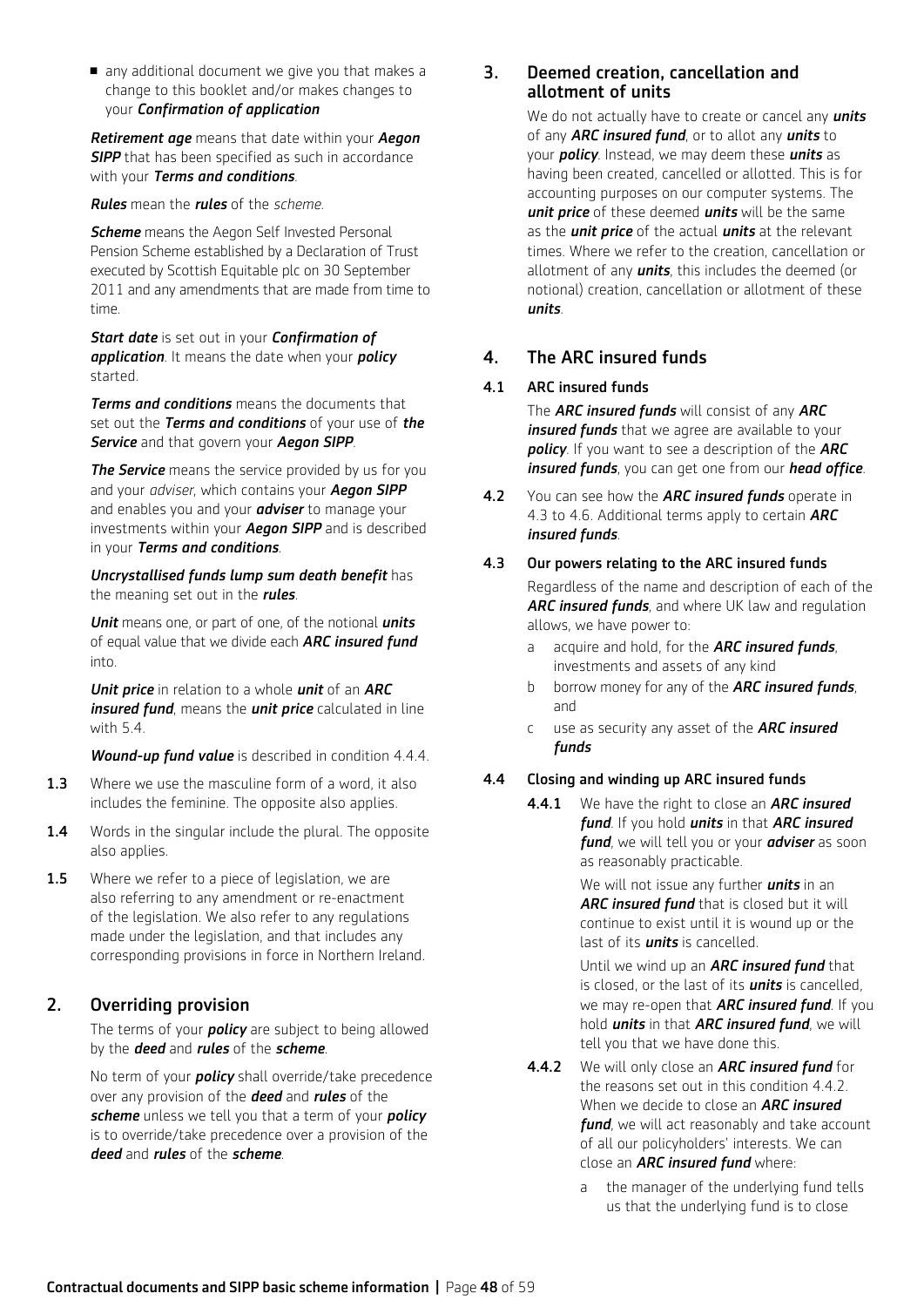- b there has been a fall in the size of the *ARC insured fund*, and it is no longer cost effective to keep it open
- c we are told about a change in management approach or corporate strategy by the manager, or a change in manager of the underlying fund that we reasonably believe may impact on the ability to manage the underlying fund in accordance with our objective
- d we think that an *ARC insured fund* may not be able to meet its objectives in future

 For the purposes of conditions 4.4.2 a and c, an underlying fund means an external fund in which our *ARC insured fund* is invested.

4.4.3 We have the right to wind up a closed *ARC insured fund* at any time. If you hold *units* in that *ARC insured fund*, we will give you at least 30 days' notice that we are going to do this.

> When we are in the process of winding up an *ARC insured fund,* we will either:

- a sell the assets of the *ARC insured fund* or
- b transfer the assets of the *ARC insured fund* to another *ARC insured fund* for an amount equal to a fair market value that we reasonably believe we could sell them for, less any actual or estimated *liabilities and expenses*.
- 4.4.4 When we have either sold or transferred all of the assets, we will cancel all of the *units* in that *ARC insured fund*. Before we cancel the *units*, we will calculate the value of all *units* that remain in that *ARC insured fund*. We will do this by taking the total amount from the sale or transfer and deducting an amount we estimate covers all outstanding *liabilities and expenses*. This will give the *wound-up fund value*. We will then wind up the *ARC insured fund*.
- 4.4.5 Your share of the *wound-up fund value* will equal the number of *units* held by you immediately before the *ARC insured fund* is wound up, divided by the total number of *units* in that *ARC insured fund* at that time. We will apply your share of the *wound-up fund value* (which will be a percentage of the *wound-up fund value*) to allot *units* in other *ARC insured funds* to your *policy* at the *unit price*. We will do this in accordance with your instructions. If you do not give us any instructions before the *ARC insured fund* is wound up, we will allot *units* in the *ARC insured funds* we set out in the notice telling you that we are going to wind up the *ARC insured fund*.

## 4.5 Lifestyle Funds

 The *ARC insured funds* may include funds that we designate as *lifestyle funds*. The purpose of the *lifestyle fund* is to move your investment into the retirement fund at a particular date. This date is the *retirement age* that is specified when you open your *Aegon SIPP*.

 A *lifestyle fund* invests in a series of *ARC insured funds* and has an investment strategy designed to move, over a period of time determined by that *lifestyle fund*, from a variety of underlying assets with growth potential to investments better suited to help protect annuity buying power. This will be carried out in line with the objectives of that *lifestyle fund*. A *lifestyle fund* does this by moving the value of your investment through three phases:

- **n** growth
- qlidepath, and
- n retirement

 Details of the objectives of the lifestyle strategy for any particular *lifestyle fund* and the timings of movement between phases, are detailed in the relevant *lifestyle fund* information that we provide.

 For each phase of a *lifestyle fund*, you will have purchased *units* in an *ARC insured fund*. As you move from one phase to the next, the *units* that you hold in the underlying *ARC insured fund,* will be cashed in and used to purchase *units* in the underlying *ARC insured fund* of the next phase within the *lifestyle fund*.

 If you change your *retirement age*, we will take action to ensure you hold *units* in the fund and phase of your chosen *lifestyle fund* that corresponds to your amended *retirement age*. This may require us to sell *units* in your existing *lifestyle fund* and purchase *units* in the growth, glidepath or retirement phase of the chosen *lifestyle fund* that targets your amended *retirement age*.

 We will carry out the required action within 60 days of notification.

 In line with all other *ARC insured funds*, when you instruct us to cash in *units* in the *lifestyle fund*, the proceeds will be paid into the *cash facility*. This will not apply where we cash in *units* as part of the move between phases within the *lifestyle fund*.

4.6 Rights in respect of assets of ARC insured funds

 We will hold the assets that make up any *ARC insured fund* and any rights relating to them. You have no right to the assets that make up any *ARC insured fund*. We will similarly limit the rights of our other policyholders.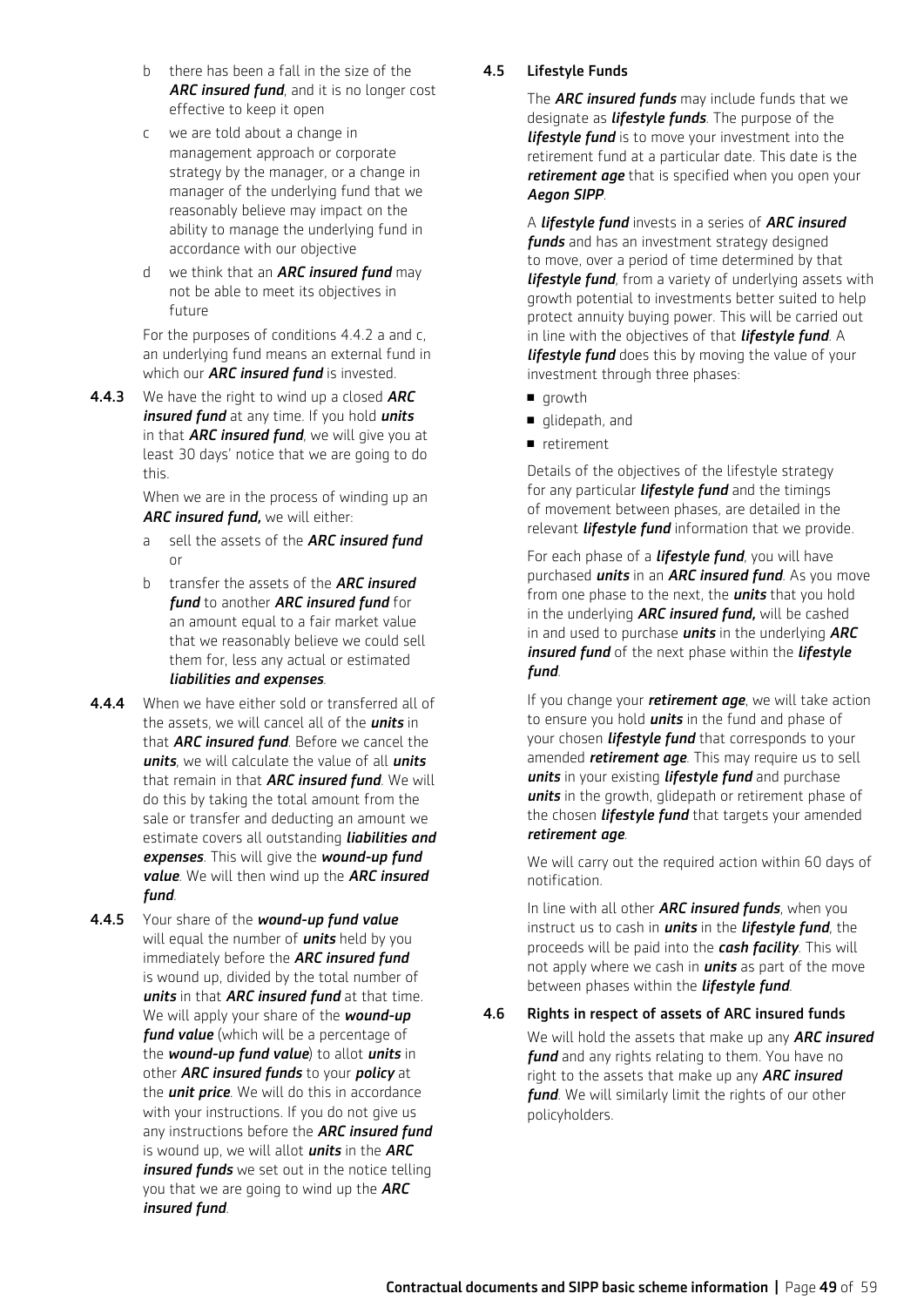### 4.7 Ownership of the ARC insured funds

 The *ARC insured funds* and the assets that make up these *ARC insured funds* are our absolute property. All assets are or will be registered accordingly. We are not a trustee for you.

## 5. Valuing ARC insured funds and working out unit prices

### 5.1 Creating and cancelling units

 When we add cash or any other asset to an *ARC insured fund*, we will create *units* in it equal to the value of the cash or those other assets. When we cancel *units* from an *ARC insured fund*, we will take from it cash or other assets equal to the value of *units* cancelled.

### 5.2 Valuing assets in an ARC insured fund

- **5.2.1** We will normally carry out a valuation of the assets in an *ARC insured fund* at least once on each *business day.* We value certain assets within an *ARC insured fund* less often than once each *business day* because daily valuations may not be available for these assets. Such assets include property (for example land, buildings and leaseholds), derivatives and securities that are not quoted on a recognised stock exchange. A derivative is typically a right or an obligation to buy or sell another type of asset – such as a share or a bond – at a set price to someone else at a set date and time in the future. The set price may turn out to be higher or lower than the market price at that date. The most common types of derivatives are futures and options. Securities include stock, shares and bonds. We will value any such assets at least once a month.
- **5.2.2** There may be circumstances beyond our control that stop us from valuing assets on any particular *business day*.
- **5.2.3** Where we do not or cannot value an asset in an *ARC insured fund* at least once on a *business day*, we will estimate the value of that asset on that particular *business day*. We will take into account changes in the market, any current restrictions or difficulties in trading in such assets and any other circumstance that might affect a valuation. We will always act fairly when we are estimating the value of an asset under this condition.
- 5.2.4 When an *ARC insured fund* is expanding, we will value the assets of that *ARC insured*  **fund** at the market price at which we estimate

its assets may be bought, including the actual and/or our estimate of the *liabilities and expenses* of buying those assets. An *ARC insured fund* is expanding when the normal position of that *ARC insured fund* in the recent past is that more *units* were being bought than sold in that *ARC insured fund*.

- 5.2.5 When an *ARC insured fund* is contracting, we will value the assets of that *ARC insured fund* at the market price at which we estimate its assets may be sold, less the actual and/or our estimate of the *liabilities and expenses*  of selling those assets. An *ARC insured fund*  is contracting when the normal position of that *ARC insured fund* in the recent past is that more *units* were being sold than bought in that *ARC insured fund*.
- 5.2.6 Our estimate of the *liabilities and expenses* of any purchase or sale will be an amount that we believe we would have incurred in buying or selling the asset at the date of the valuation.
- 5.2.7 The *ARC insured fund* may change from expanding to contracting, or from contracting to expanding. Where it changes, we can change the basis on which we value the assets. This is to make sure we give fair treatment to:
	- a buyers of *units*
	- b sellers of *units*, and
	- c those policyholders who remain invested in that *ARC insured fund*

### 5.3 When and how we value an ARC insured fund

 We will value an *ARC insured fund* on each *business day*. We will do this by:

- a adding up the value of its assets as calculated in 5.2, and
- b deducting the actual and estimated *liabilities and expenses*, and *fund management charge*, of that ARC insured fund. To avoid doubt, this does not include the *liabilities and expenses* of buying and selling assets mentioned in 5.2.4 and 5.2.5

## 5.4 Calculating unit price

 We allot *units* to, and cancel *units* from, each *ARC insured fund* at the relevant *unit price*. We calculate the *unit price* by dividing the value of an *ARC insured fund* by the number of *units* of that *ARC insured fund*  then in issue. We will round the result down or up, as appropriate, by not more than 0.01p.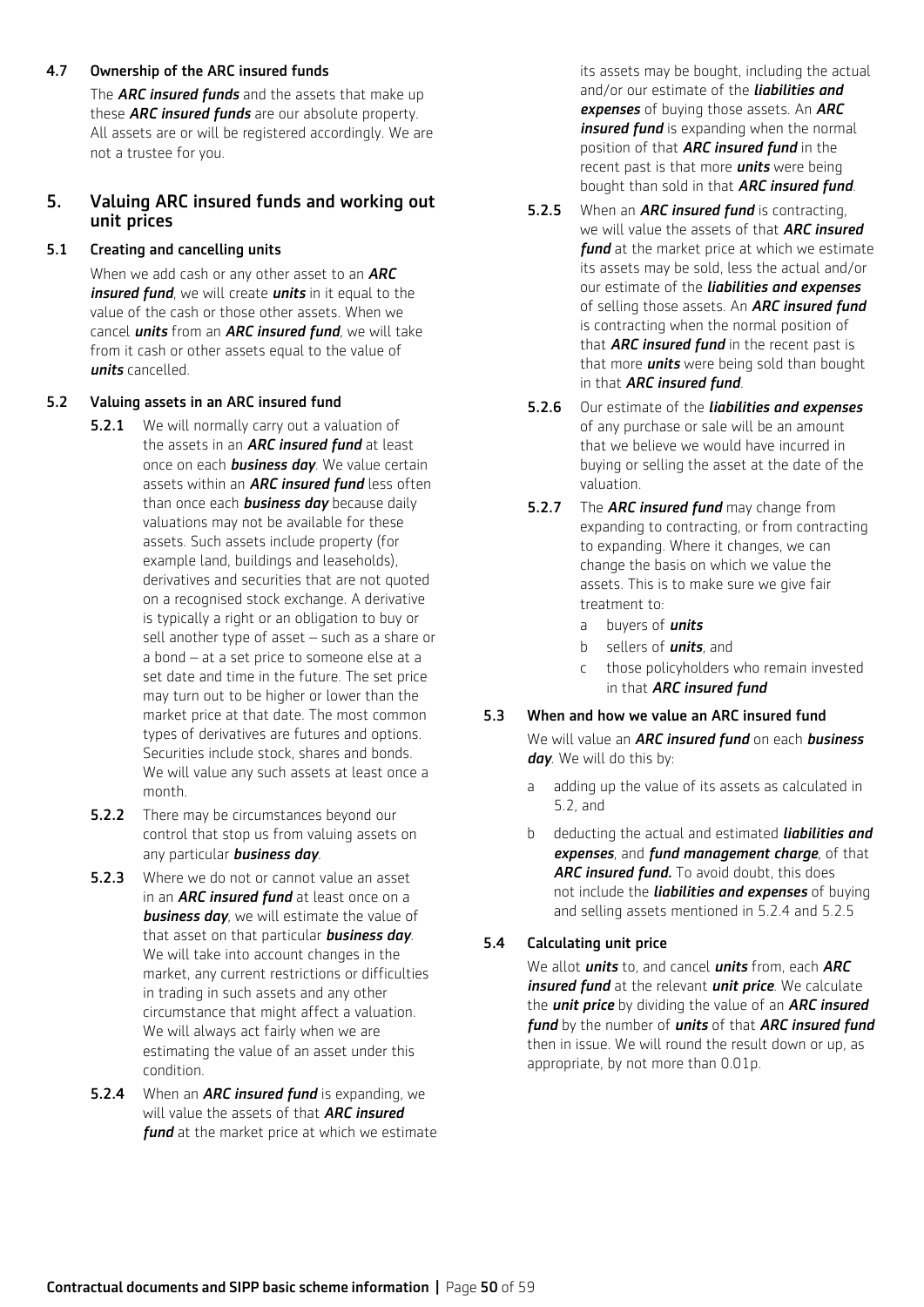## 5.5 Exceptional circumstances

- **5.5.1** Exceptional circumstances can affect the valuation of assets in an *ARC insured fund* and the pricing of *units*. Examples of exceptional circumstances include extreme volatility of market prices around a significant global or national event such as:
	- a major terrorist attack
	- a major political event, for example a coup affecting a strategic market, or
	- a major exchange event
- **5.5.2** We do not know in advance what action we will take in any given situation as this will depend on the situation itself and its effect on the valuation of assets and pricing of *units*. Our actions will always be reasonable and proportionate to the circumstances. Examples of actions that we may take include:
	- the suspension of creation and/or cancellation of *units* in any *ARC insured fund*
	- the suspension of pricing of any **ARC** *insured fund*
	- $\blacksquare$  applying indexation in estimating the value of any *ARC insured fund*. This means we work out how much an *ARC insured fund's*  value will have changed by applying to it an amount that represents the proportionate change in the *fund benchmark* for the period between the date when we were last able to obtain a value for the *ARC insured fund* and the date when we are estimating the value of the *ARC insured fund*, or
	- moving away from a stated investment strategy of any *ARC insured fund*

## 6. Purchasing and cashing in units

- 6.1 When a payment is received from the *cash facility*, we will apply this by allotting to your *policy* the number of *units* of the relevant *ARC insured funds*  that can be allotted at the relevant *unit price*. Once we receive a valid instruction at or before the dealing point, your *units* will be created at the *unit price*  on the next *business day*. Where we receive your instruction on a day that is not a *business day*, we will create those *units* at the *unit price* we calculate on the next *business day*.
- 6.2 You can choose to cash-in *units* under your *policy* and for the sum raised to be applied to the *cash facility*. We will cancel the *units*, at *unit price*, that you request us to cancel. Once we receive a valid instruction at or before the dealing point, your *units* will be cancelled at the *unit price* on the next **business day**. Where we receive your instruction on a day that is not a *business day* we will cancel those *units* at the *unit price* we calculate on the next

*business day*. We will make the cancellation of *units* proportionately from all applicable *ARC insured funds*  for which there are *units* under your *policy* unless otherwise agreed between you and us. The amount we will pay to the *cash facility* will equal the *cash-in value* of the *units* cancelled.

- 6.3 Your instruction to purchase or cash-in *units* must be given by you or your *adviser* or *discretionary fund manager* using the following:
	- i *the Service* website
	- ii a letter, providing it has been signed by you, your *adviser* or your *discretionary fund manager*
	- iii the appropriate investment application form

 The *Terms and conditions* detail who can give these instructions and in what circumstances.

## 7. On your death

 When you die and *units* are, at that time, held in the *policy*, the *Terms and conditions* determine how the benefits will be paid from your *Aegon SIPP*. When we are advised of your death, *units* will remain within the ARC insured funds until we are instructed to cancel those *units*. The *Terms and conditions* will determine how any benefits on death will be paid. When we are instructed to cancel those *units*, they will be cancelled in line with 6.2 and paid to the *cash facility*.

 If a *dependant's drawdown pension* is to be provided by *the Service*, we shall change your *policy* so that it shall be your *dependant's policy.* Where more than one of your *dependants* want *dependant's drawdown pension* to be provided for them, the *units* to be applied for each *dependant* shall be applied to a *policy* that shall be the *dependant's policy*. We shall make the change at the time the *dependant's drawdown*  **pension** is to start. We can make the change without the agreement of your *dependant*, or any other person.

 For your *dependant's policy*, the *rules* and the rights and obligations you and we have under your *policy*, in so far as they remain relevant, shall apply to your *dependant*.

## 8. Charges

### 8.1 Fund management charge

- 8.1.1 We will take a *fund management charge* from each of the *ARC insured funds*. We will take it daily at a rate of one 365th of a percentage of the value of each *ARC insured fund* on that day.
- 8.1.2 You can ask us for details of the percentage that applies to any particular *ARC insured fund.*

## 8.2 Annual charge

There is an annual charge for your *Aegon SIPP*,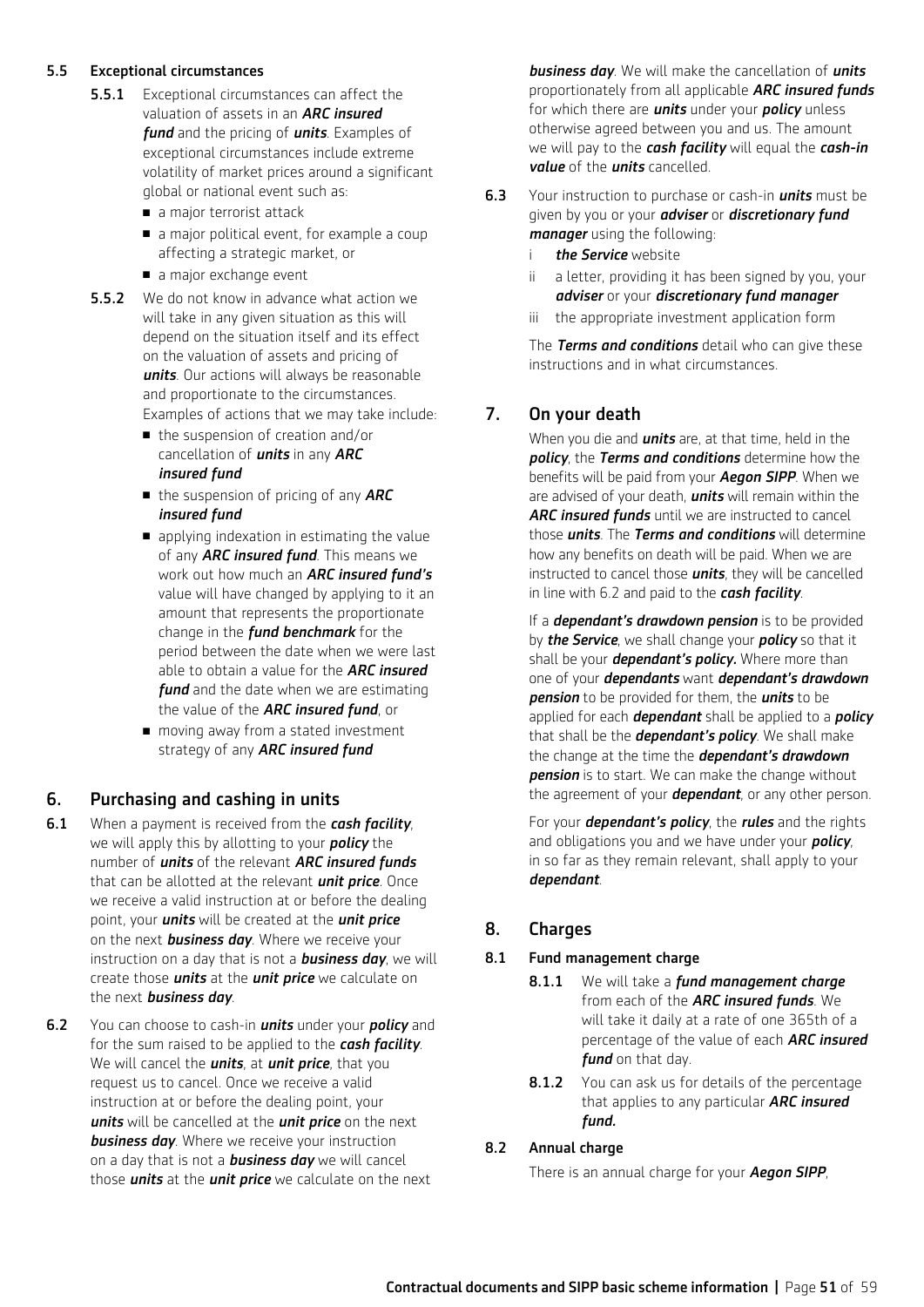which is calculated in line with your *Terms and conditions*. Part of this annual charge relates to, and is chargeable under this *policy*. Any portion of the annual charge that relates to *ARC insured funds* that are held through this *policy* is a charge that arises under this *policy*. This annual charge is deducted from your *cash facility* and paid to Scottish Equitable plc as the provider of this *policy*.

## 8.3 Changing charges

8.3.1 Your *policy* is regarded as long-term business. During its lifetime, we may need to change our charges set out in 8.1 and 8.2.

> We will write and tell you if we change any charges that apply to you as soon as reasonably practicable.

- 8.3.2 In fixing a new level or amount of a charge, we will fix a level or amount that we think is not excessive. We will change our charges for the following reasons:
	- i to reflect market conditions and general industry practice
	- ii to take account of changes to the law, codes of practice or the way in which we are regulated
	- ii changes to the way in which we provide our services
	- iv to reflect any changes in the cost of providing our services
	- v to reflect changes to technology
	- vi to take account of a decision by a court, ombudsman, regulator or similar body
	- vii each year in line with the Consumer Prices Index or any replacement of this index
- **8.3.3** If we change the level or amount of a charge, we may round the amount up to the nearest £1 sterling.

### 8.4 General

8.4.1 Unless we tell you something different in this booklet, we will take the charges detailed in this condition 8 from the *cash facility*, by cancellation of such *units*, at *unit price*, as is necessary to meet the charges. The cancellation will be made proportionately across the applicable *ARC insured funds* for which there are *units*.

## 9. Liabilities and expenses of the ARC insured funds

- **9.1** From time to time and where appropriate we will pay the following *liabilities and expenses* from each of the *ARC insured funds*:
	- **9.1.1** the expenses, taxes, duties and other charges

incurred in buying, valuing and selling the assets of the *ARC insured funds*

- **9.1.2** the expenses and fees of third parties engaged in the assessment of the asset allocation and/or management of the assets of the *ARC insured funds*
- **9.1.3** tax payable on, or by reference to, the assets and income of the *ARC insured funds*  or transactions relating to them whether incurred or assessed in the UK or elsewhere
- **9.1.4** any payment or other liability in respect of money borrowed or raised for the account of the *ARC insured funds*
- **9.1.5** any expenses, taxes, duties, levies or other charges incurred in connection with the *ARC insured funds* and not previously taken into account

## 10. Deferring the cancellation of a unit

- 10.1 When we are instructed to cancel *units* in an *ARC insured fund*, we may have to sell underlying assets of an *ARC insured fund*.
- 10.2 Where this happens, we may have to defer the cancellation of *units* as follows:
	- 10.2.1 Where the *units* are *units* in an *ARC insured fund* that is invested in whole or part in real/ heritable property, for example land, buildings and leaseholds, we may defer the cancellation of *units* for up to 12 months.
	- 10.2.2 Where the *units* are *units* in any other *ARC insured fund*, we may defer the cancellation of *units* for up to one month.
- 10.3 We can defer the cancellation of *units* where:
	- 10.3.1 there is not enough cash held in the *ARC insured fund* to pay for your cash-in or payment
	- 10.3.2 we reasonably consider that there is likely to be not enough cash held in the *ARC insured fund* to pay for expected future cash-ins or payments by you and other holders of *units* in that *ARC insured fund*. We will base our consideration of this on current and expected trends for cash-ins or payments from that *ARC insured fund*
	- 10.3.3 the effect of an immediate sale of assets of the *ARC insured fund* needed to pay for cash-ins or payments may, in our reasonable opinion, result in us getting lower prices for the sale of those assets than if a sale of those assets had taken place within a normal timescale for the sale of such assets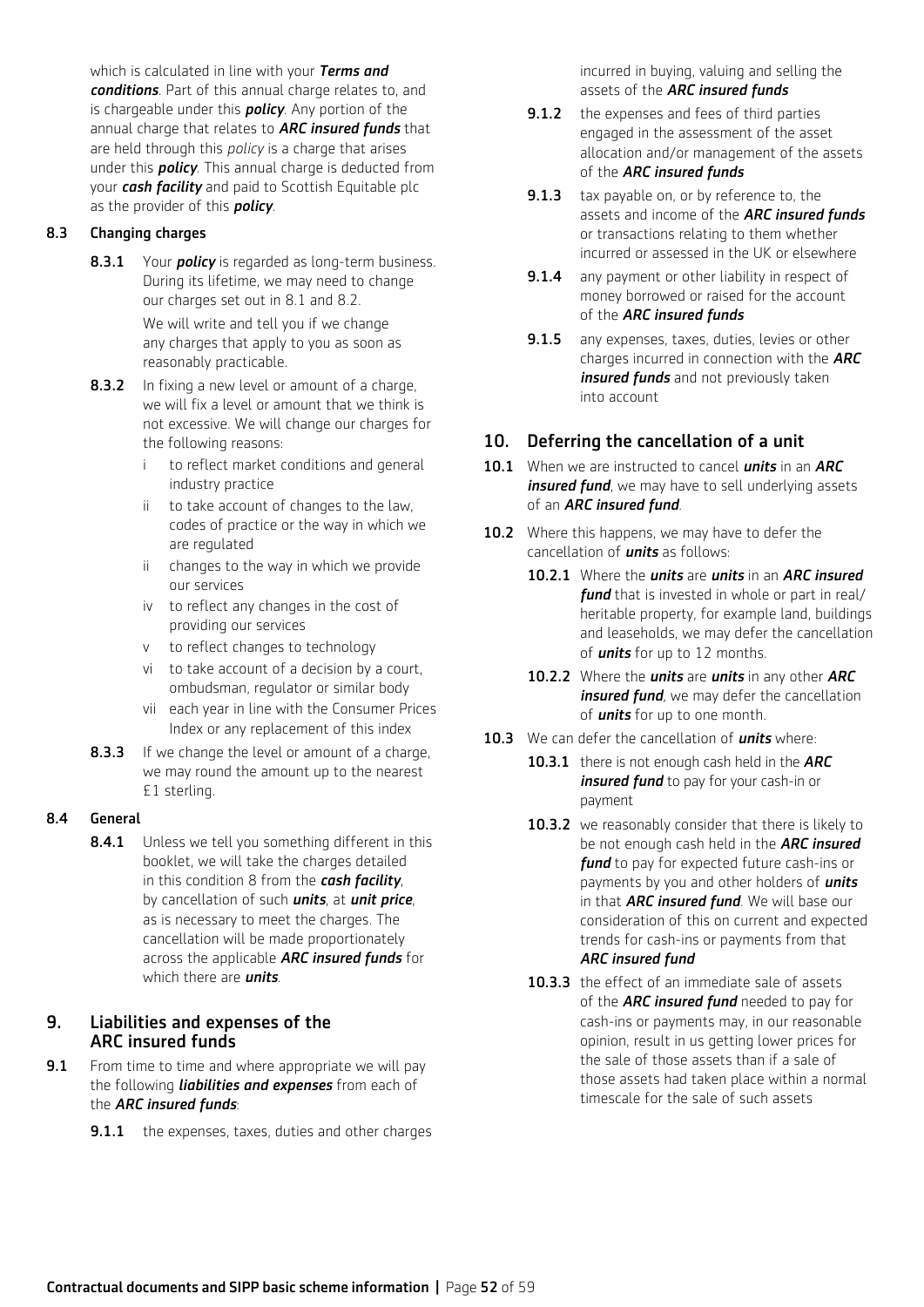- 10.3.4 for reasons that we cannot control, we cannot carry out a sale of assets of the *ARC insured fund* required to pay for the cash-ins or payments
- 10.3.5 other holders of *units* of the *ARC insured funds* may be treated unfairly unless the deferral takes place
- 10.3.6 the volume of cash-ins or payments requested by holders of *units* in an *ARC insured fund* is such that we cannot process the requests on the normal basis set out in this booklet
- 10.4 When we do the cancellation of *units*, where it has been deferred, the *unit price* of the *units* will be the *unit price* at the first valuation of the *ARC insured fund* after the end of the deferred period.

## 11. Changes to your policy

- 11.1 We may amend these *policy* conditions from time to time, in a reasonable and proportionate manner where it is necessary or prudent to do so. This may include, for example:
	- i where we consider it will make these conditions easier to understand or fairer to you
	- ii to allow us to provide an improved, more efficient or lower-cost service to you
	- iii to reflect market conditions and general industry practice
	- iv to reflect any changes to the costs we face in providing services to you
	- v because of changes in the way we do business
	- vi to take account of any changes to legislation, codes of practice or regulations and to take account of any decisions made by a court, ombudsman, regulator or similar body
	- vii because of changes in technology.
- 11.2 We will only use our discretion to vary these *Terms and conditions* in a reasonable manner and will only do so where we provide prior notice. We will provide at least one month's prior written notice of any change to the *Terms and conditions* unless doing so would result in us being unable to comply with legal or regulatory changes. This notice will be sent to you.
- 11.3 You have the right to terminate your use of *the*  **Service** at any time and, if you want to do so following variation of these *policy* conditions, termination will be in line with the *Terms and conditions.*
- 11.4 These *policy* conditions will be superseded by any more recent versions issued, which will incorporate any changes made under this condition.

## 11.5 HMRC registration

11.5.1 You have taken out your *policy*, as part of your *Aegon SIPP*, to obtain tax reliefs given to pension arrangements registered by *HMRC*.

- 11.5.2 We may use our power, in 11.1, to change the terms of your *policy* to obtain and keep *HMRC* registration. We may make the change without your agreement or the agreement of any person having rights to benefits under your *policy*.
- 11.5.3 One of the beneficial effects of *HMRC* registration is that we may refer the funds under your *policy* to 'pension business' (this is defined in section 431B of the Income and Corporation Taxes Act 1988 and, briefly, means that the funds can be invested free from all or some taxes).

 If *HMRC* registration is removed, we will give you as much notice as reasonably practicable and use our power, in 11.1, to change your *policy* to take account of the switch out of pension business. Alternatively, **HMRC** rules may allow you to transfer your benefits to another scheme that meets *HMRC* registration requirements.

## 12. Written communications

12.1 Unless otherwise directed in this *policy*, please use the following contact details:

> Client Services Aegon PO Box 5070 **Bath** BA1 0QE 08456 80 12 34

clientservices@aegon-arc.co.uk

## 12.2 Notices

- 12.2.1 If you or your *adviser* make a request, instruction or notification under your *policy*, you must do this in writing. We will only accept or act upon it when we receive it at ARC Client Services. You must also send us any documents and information that we need to carry out your request or instruction. All written instructions must be in English and must be clear and easy to understand. No one else is authorised to accept any requests, instructions or notifications on our behalf.
- 12.2.2 When we write to you or any other person on your behalf, we will treat our letter as having been received by you, or that other person, three *business days* after posting our letter to:
	- a your last known address (or the other person's last known address), or
	- b the last known address of your agent (or the other person's agent)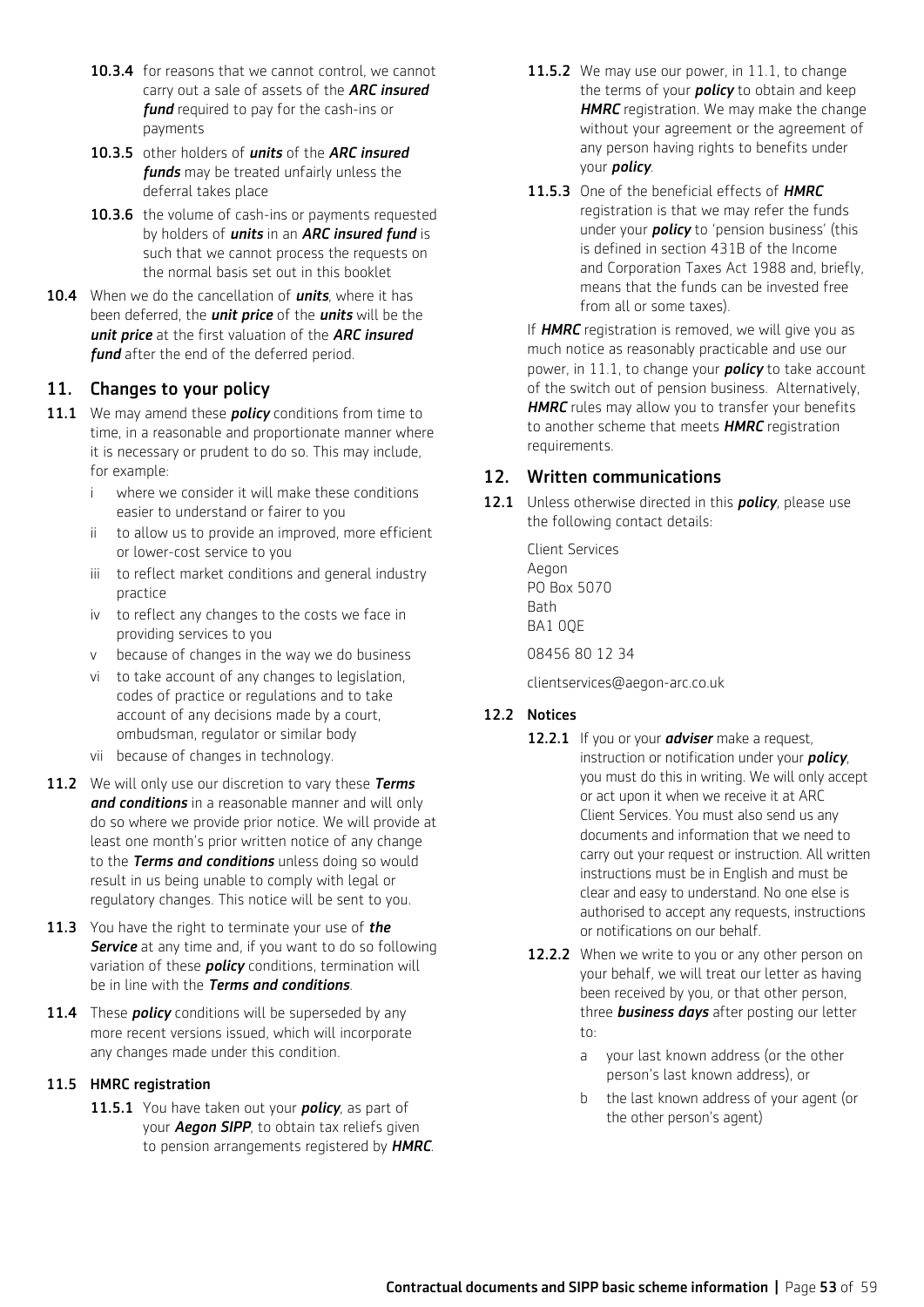### 12.3 Electronic messages

**The Service** is conducted mainly in an online environment. Any electronic message that is given through *the Service* in this online environment will be treated as a written communication in line with 12. We will tell you within this *policy* where actions under this *policy* are not conducted in an online environment. Other parts of *the Service*, for example statements, *Confirmation of investment – contract notes* some items that we must send to you or you must send to us, and some correspondence will not be conducted in the online environment.

- 12.3.1 We will treat an electronic message as a written communication received at our ARC Client Services if:
	- a we have told you in writing that we will accept an electronic message for a specific purpose and your electronic message is for that specific purpose
	- b we have told you what type of electronic message we will accept for that specific purpose from time to time
	- c we have told you where to send that message
- 12.3.2 We will treat the message as being received when we receive it at that electronic address. This will be when it enters our system provided that no error message indicating failure to deliver has been received.
- 12.3.3 We do not quarantee:
	- a that any electronic messages sent to or by us will be secure
	- b that any electronic messages sent to or by us will be free from interception and/or change
	- c the routing of any electronic message or the time of delivery or receipt

 We are not liable for any viruses received by you through electronic messaging.

- 12.3.4 Where an electronic message is sent by you or your agent, you are liable for any damage or loss caused either directly or indirectly by the use of the electronic message or in relation to that use.
- 12.3.5 We can act on an electronic message that we reasonably believe comes from you or your agent. We do not need to verify the sender of the message or their authority to send it.
- 12.3.6 It is your responsibility to make sure that any electronic message you or your agent sends us is actually received by us. We have no liability for messages sent to an incorrect electronic address.

12.3.7 An electronic message that does not comply with 12.3 is not a valid communication for your *policy*.

## 12.4 Fax

- 12.4.1 We will treat a fax as a written communication received at ARC Client Services if:
	- a we have told you in writing that we will accept a fax for a specific purpose and your fax is for that specific purpose, and
	- b we have told you the fax number to send that fax to
- 12.4.2 We will treat the fax as being received when we receive it at that fax number.
- 12.4.3 We can act on a fax that we reasonably believe comes from you or your agent. We do not need to verify the sender of the fax or their authority to send it.
- 12.4.4 It is your responsibility to make sure that any fax you or your agent sends us is actually received by us. We have no liability for faxes sent to an incorrect fax number.
- 12.4.5 A fax that does not comply with 12.4 is not a valid communication for your *policy*.

## 13. Law and jurisdiction

- 13.1 Your *policy* and all matters connected with it is subject to the jurisdiction of the courts of law in that part of the UK in which we treat it as having been effected. When you apply for your *policy*, if you tell us on your application form that you live in:
	- a England, we will treat your *policy* as having been effected in England
	- b Wales, we will treat your *policy* as having been effected in Wales
	- c Scotland, we will treat your *policy* as having been effected in Scotland
	- d Northern Ireland, we will treat your *policy* as having been effected in Northern Ireland
- 13.2 When you apply for your **policy**, if you tell us on your application form that you live elsewhere, we will treat your *policy* as having been effected in Scotland.
- 13.3 The law that applies to your *policy* will depend on the country you tell us on your application form you live in. When you apply for your *policy*, if you tell us on your application form that you live in:
	- a England or Wales, the law of England will apply
	- b Scotland, the law of Scotland will apply
	- c Northern Ireland, the law of Northern Ireland will apply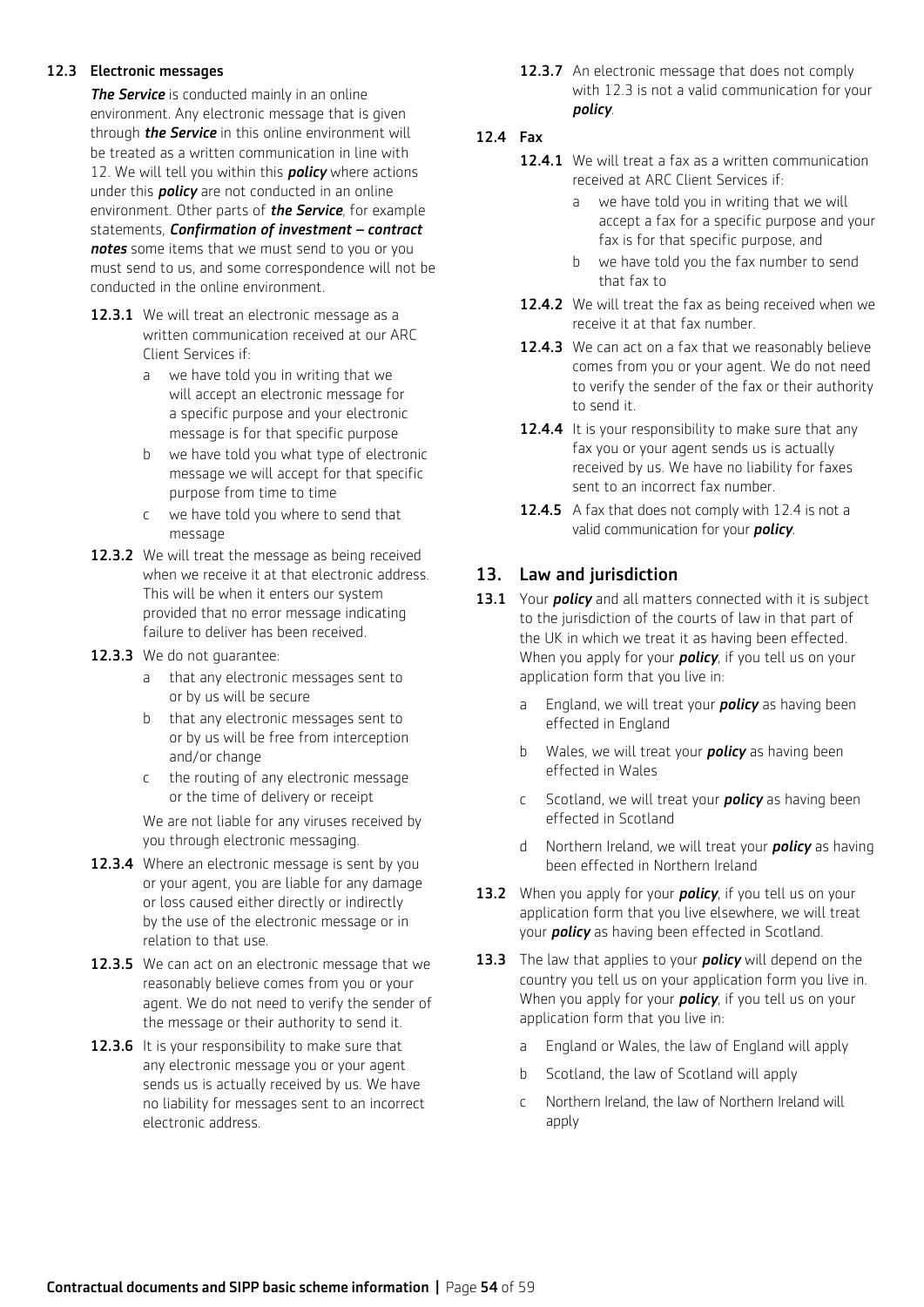13.4 When you apply for your *policy*, if you tell us on your application form that you live elsewhere, in other words anywhere other than in England, Wales, Scotland and Northern Ireland, the law of Scotland will apply.

## 14. Evidence of age, existence and other information

- 14.1 We will only provide benefits under your *policy* if we get proper evidence and the information we need. This includes evidence of your age (for example a birth certificate), your continued existence (for example a letter from your doctor or solicitor) or your death (for example a death certificate).
- 14.2 We will ask for this in good faith and in a reasonable manner. We will always consider the reason why we need the information or evidence we ask for. We will not ask for evidence or information that is excessive or unreasonably difficult to give us.
- 14.3 We will continue to have the right to ask you (or your *dependant*) for evidence that you (or they) are still alive. If we do not receive the required evidence within two months of asking you (or them) for it, we have the right to stop paying any benefits from your *policy* until we receive the required evidence.

## 15. Miscellaneous

## 15.1 Rights of third parties

 You and your *dependant* (but only when your *dependant* is receiving *dependant's drawdown pension)* and we are the only parties that have a right to enforce any term of this pension contract.

### 15.2 Transferring ownership of your policy

Your *policy* may not be assigned unless we agree.

### 15.3 Agreement of Scottish Equitable

 Where you need our agreement to do certain things under your *policy*, if we agree, we will tell you in writing in terms of 12.2.

### 15.4 Information powers

- 15.4.1 *HMRC* has powers under the Finance Act 2004 to require information to be given to *HMRC* concerning some or all aspects or parts of the *scheme* (for example matters relating to tax).
- 15.4.2 In the event that **HMRC** exercises its powers referred to in 15.4.1, you shall make all reasonable endeavours to enable the required information to be given in good time and in a manner acceptable to *HMRC*.

15.4.3 To the extent that any fine or charge is imposed on us by *HMRC* as the result of noncompliance with the said powers and results from a breach of your obligations set out in 15.4.2, we will recover from your *policy* an amount equal to the fine or charge by cancellation at *unit price* of such *units* as is necessary to pay for the fine or charge. The cancellation will be made proportionately across the applicable *ARC insured funds* for which you hold *units* under your *policy*.

## 15.5 Policy payments

 Any payment made from your *policy* will be paid in UK sterling only. All payments will be made to the *cash facility*.

## 16. Termination

No further benefit under your *policy* will be payable after the payment under the *Terms and conditions* of an *uncrystallised funds lump sum death benefit,* a *drawdown pension fund lump sum death benefit*  or on your *Aegon SIPP* being fully cashed-in or transferred under your *Aegon SIPP Terms and conditions*.

Executed on behalf of Scottish Equitable plc at Edinburgh on the 'Date of schedule' shown in the original *Confirmation of application*.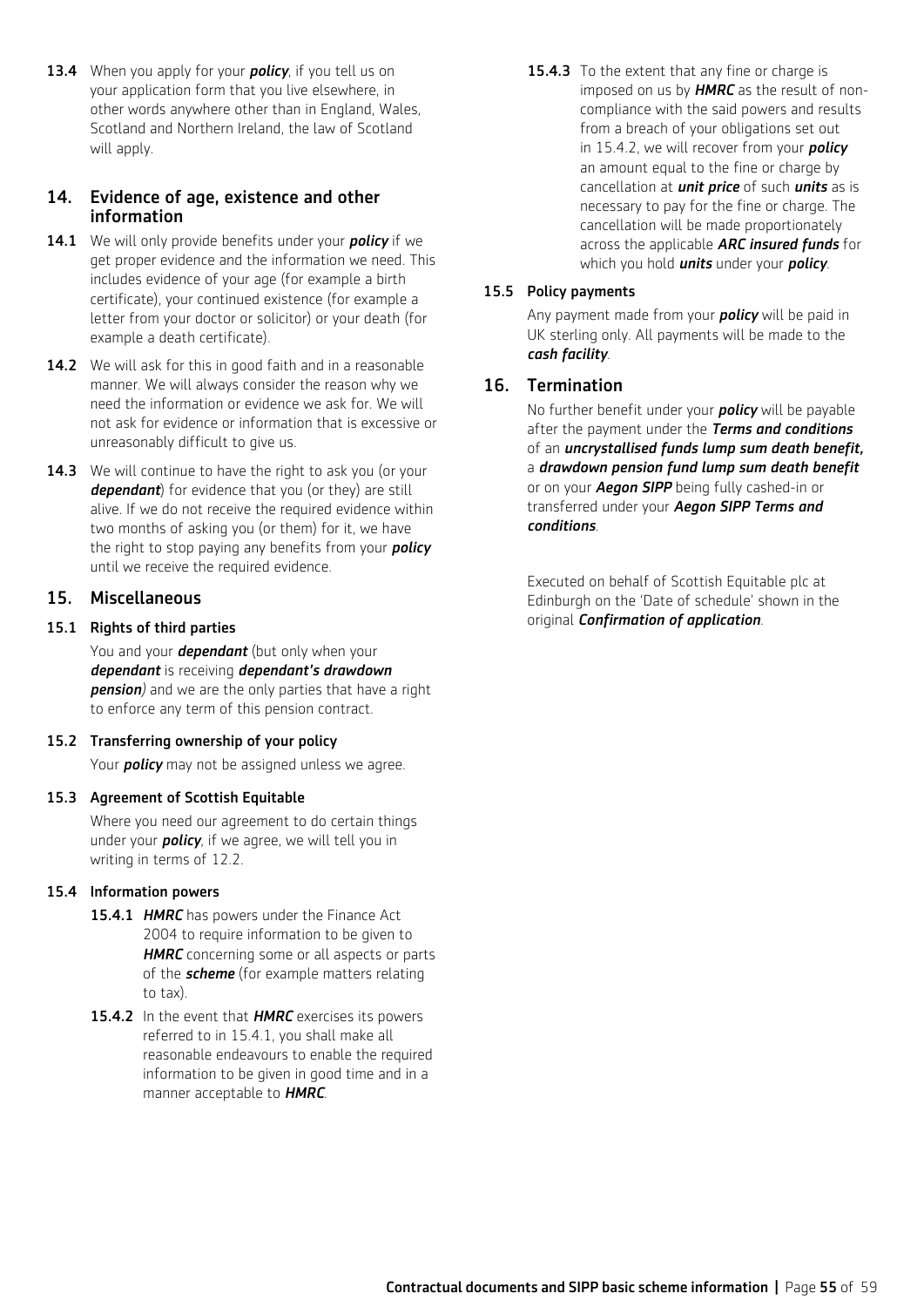## Part 3 – Basic scheme information

This part gives you the basic information you need to know about the Aegon Self Invested Personal Pension Scheme governing your Self-invested Personal Pension (SIPP)

## Important information

All your benefits will be held under the Aegon Self Invested Personal Pension Scheme.

For the purposes of this leaflet, any reference to 'the Scheme' means the scheme set out above.

## Address for enquiries

If you would like any more information about the Scheme, for example details of your rights and benefits under your plan, or want to request a copy of the deeds governing the Scheme and a copy of the rules governing administration of the Scheme, please contact:

The Scheme Administrator The Aegon Self Invested Personal Pension Scheme Aegon Edinburgh Park Edinburgh EH12 9SE

If you have any questions or need advice on contribution levels, surrenders, cancellations, transfers or investment decisions, please get in touch with your financial adviser. If you do not have a financial adviser, you can contact IFA Promotions to find one in your local area.

www.unbiased.co.uk

Our client literature, terms and conditions, and policy conditions booklet explain further some of the terms used in this leaflet.

## The Scheme

The Scheme is a personal pension scheme and is registered for tax purposes under Chapter 2 of Part 4 of the Finance Act 2004. The Scheme provides both pension benefits and death benefits.

## Conditions of membership – contributions

The following conditions apply if you would like to join the Scheme and contribute to your plan.

## 1. Permitted contributions

The Scheme may accept personal contributions paid by you (or by another person on your behalf). Under current tax legislation, a contribution will be eligible for tax relief provided it is paid when you are under age 75, and you are a *relevant UK individual* for the tax year in which it is paid. It must also be within the maximum limit for personal contributions as set out in 2a.

You are a *relevant UK individual* for the tax year if at least one of the following applies:

- **n** you have *relevant UK earnings* chargeable to income tax for that year
- vou are resident in the UK at some time during that year
- vou were resident in the UK both at some time during the five years immediately before that year and when you became a member of the Scheme
- vou (or your spouse or civil partner) have, for the tax year, general earnings from overseas Crown employment subject to UK tax (such earnings are as defined in section 28 of the Income Tax (Earnings and Pensions) Act 2003)

*Relevant UK earnings* covers employment income, schedule D income from carrying on a trade, profession or vocation, and patent income under section 833(5B) of the Taxes Act 1988.

Whether or not you are a *relevant UK individual*, the Scheme may also be able to accept contributions from your employer to your plan, and may, at its discretion, accept contributions from you (or from another person on your behalf) even if not eligible for tax relief.

The above is subject to the following: no contributions can be made to any part of your plan from which benefits have become payable unless the Scheme Administrator agrees otherwise. This includes any part of your plan representing *drawdown pension* funds (see below).

## 2. Contribution limits and annual allowance

### a Personal contributions

If you are a *relevant UK individual,* you will be eligible for tax relief on any personal contributions up to the greater of 100% of your relevant UK earnings (but see b below) and £3,600 each tax year (this limit applies across all registered pension arrangements that you make contributions to in any tax year).

## b Personal and employer contributions

If your total *pension input amount* (being an amount as defined in Sections 229 to 237 of the Finance Act 2004) in respect of all your registered pension arrangements for any tax year is more than that year's *annual allowance*  plus any amount of unused *annual allowance* you can carry forward, you will be subject to a tax charge at the 'appropriate rate'.

The *annual allowance* for the tax year 2013/14 is £50,000 and for the tax year 2014/15 is £40,000. You can carry forward unused allowance from the three previous tax years. For the purpose of carry forward, years before 2012/13 have an *annual allowance* of £50,000.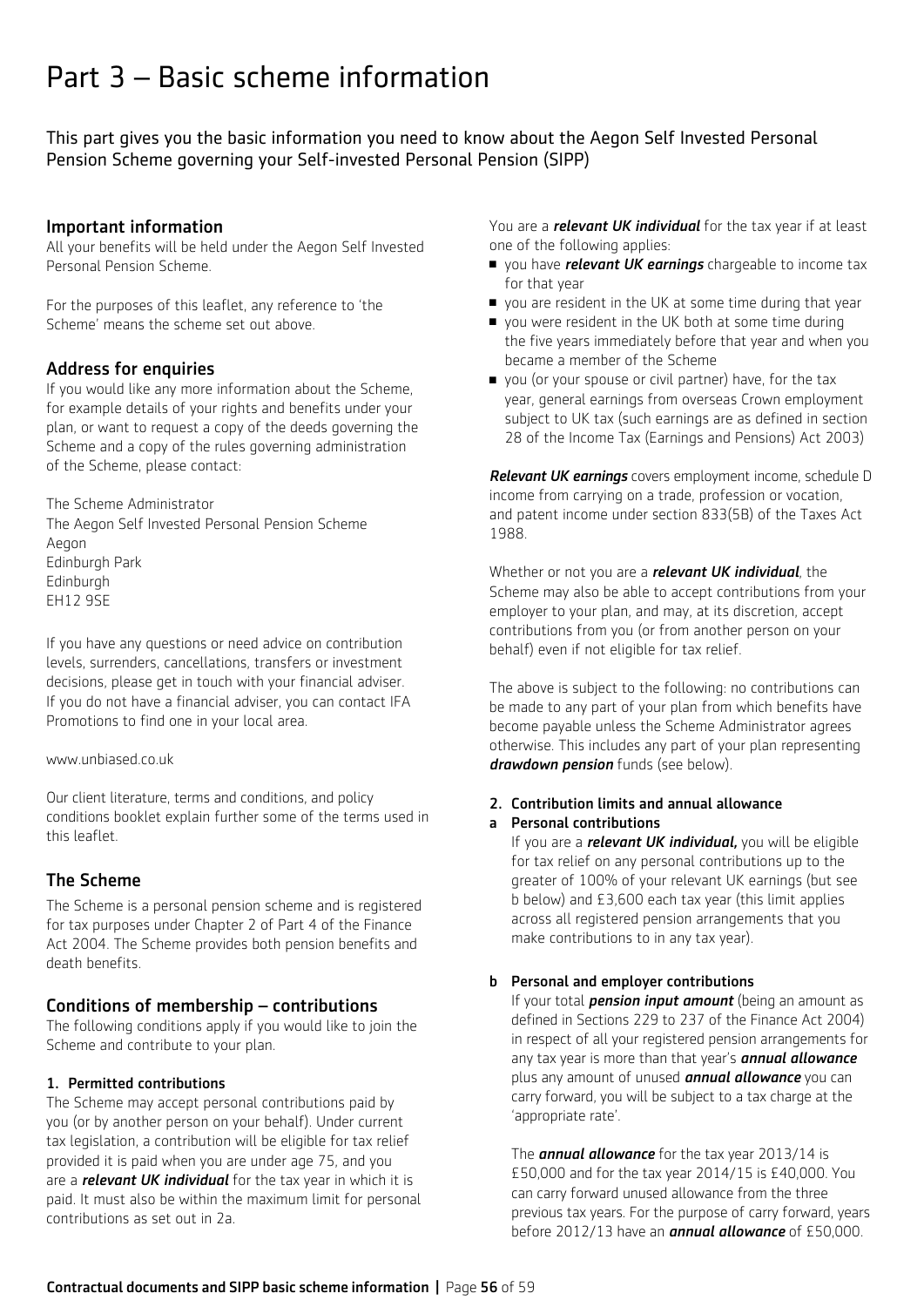The current 'appropriate rate' is:

- For any part of the excess which, when added to the individual's reduced net income, is within the basic rate limit for the tax year, 20%
- $\blacksquare$  For any part of the excess which, when added to the individual's reduced net income, is more than the basic rate limit for the tax year, 40%
- For any part of the excess which, when added to the individual's reduced net income, is more than the higher rate limit for the tax year, 45%

*Pension input amounts* are calculated in different ways depending on the type of scheme or arrangement. In relation to the Scheme, your *pension input amounts*  for any tax year will normally be the total contributions paid by you, by another person on your behalf, and your employer, if applicable, to the Scheme in the tax year. Your default pension input period runs from 6 April to 5 April of the following year - if you want to change this then please contact us. If you think you may be affected by the *annual allowance* charge and want further details about *pension input amounts*, please consult your financial adviser.

The *annual allowance* limit does not apply to a tax year if you take your benefits in accordance with the serious ill-health condition in that year, nor would it apply for a tax year if you died in that year.

#### 3. Contributions and tax relief

Your personal contributions will be paid net of basic rate tax. We will reclaim this, where appropriate, from HM Revenue & Customs. You can claim any higher rate tax relief due to you through your tax return.

#### 4. Contributions frequency

You or your employer can make single contributions to your plan by cheque or by such other method as Aegon agrees with you.

Contributions paid by you, or on your behalf, will be applied to your plan, as directed by you. The self-invested part of your plan is dealt with by Aegon Investment Solutions Ltd on our behalf. The value of the insured policy or policies and any self-invested assets held under your plan, after taking into account any charges and deductions, is available to provide benefits under the Scheme.

### Investment options

Contributions relating to the insured part of your arrangement may be invested in a wide range of insured funds. These funds cover a variety of different investments, offering varying degrees of security. You should discuss the fund features and selection with your financial adviser.

For contributions paid into the self-invested part of your arrangement, you can instruct Aegon Investment Solutions Ltd (AISL), or an investment manager appointed to act on your behalf, to invest in a number of different types of

investment vehicles. Our client literature gives full details of acceptable investment options and they are also available on our website. Investments will be registered in the name of a nominee company. AISL may have certain requirements of nominees in order to deliver timely administration services. For further details please speak to your financial adviser.

Aegon reserves the right to decline any investment if it is not clear whether or not the intended investment is allowed by the Scheme.

The investment options above apply equally to transfer payments to your plan.

## **Benefits**

#### 1. Benefits and tax relief

Unless you are relying on enhanced protection, as defined in schedule 36 of the Finance Act 2004, there is a limit on the total amount of tax-privileged pension savings you are allowed in registered pension schemes.

This limit is called the *standard lifetime allowance*. For the tax year 2013/14, it is £1.5 million unless you have fixed protection 2012 – in which case it is £1.8 million. For the tax year 2014/15 onwards the *standard lifetime allowance* is:

- £1.8 million if you have Fixed Protection 2012;
- £1.5 million if you have Fixed Protection 2014;
- $\blacksquare$  A protected amount which will be greater than £1.25 million but no more than £1.5 million if you have individual protection 2014; and
- $\blacktriangleright$  £1.25 million in any other case.

The limit applies to benefits built up both before and after 6 April 2006. In certain circumstances, you may be entitled to a higher personal *lifetime allowance*.

With certain exceptions, your benefits will normally be tested against your *lifetime allowance* when they come into payment, whether as an annuity, lump sum, or *drawdown pension,* on reaching age 75 or on death (see 2 and 3 below). A tax charge of 25% will be applied to any excess above this limit that is to be paid as pension. This increases to 55% if you take the excess as a lump sum. Legislation sets out the rules which determine the amount or value of your benefits to be tested and these ensure benefits are not tested more than once.

When you take your benefits, you will have to tell us the percentage of the *standard lifetime allowance* that you have used previously under any other pension arrangements.

### 2. Taking benefits

The minimum age for taking benefits is 55.

An exception to this is if you are in ill health. If this applies, then subject to the appropriate medical evidence, you may be able to take your benefits earlier (see below).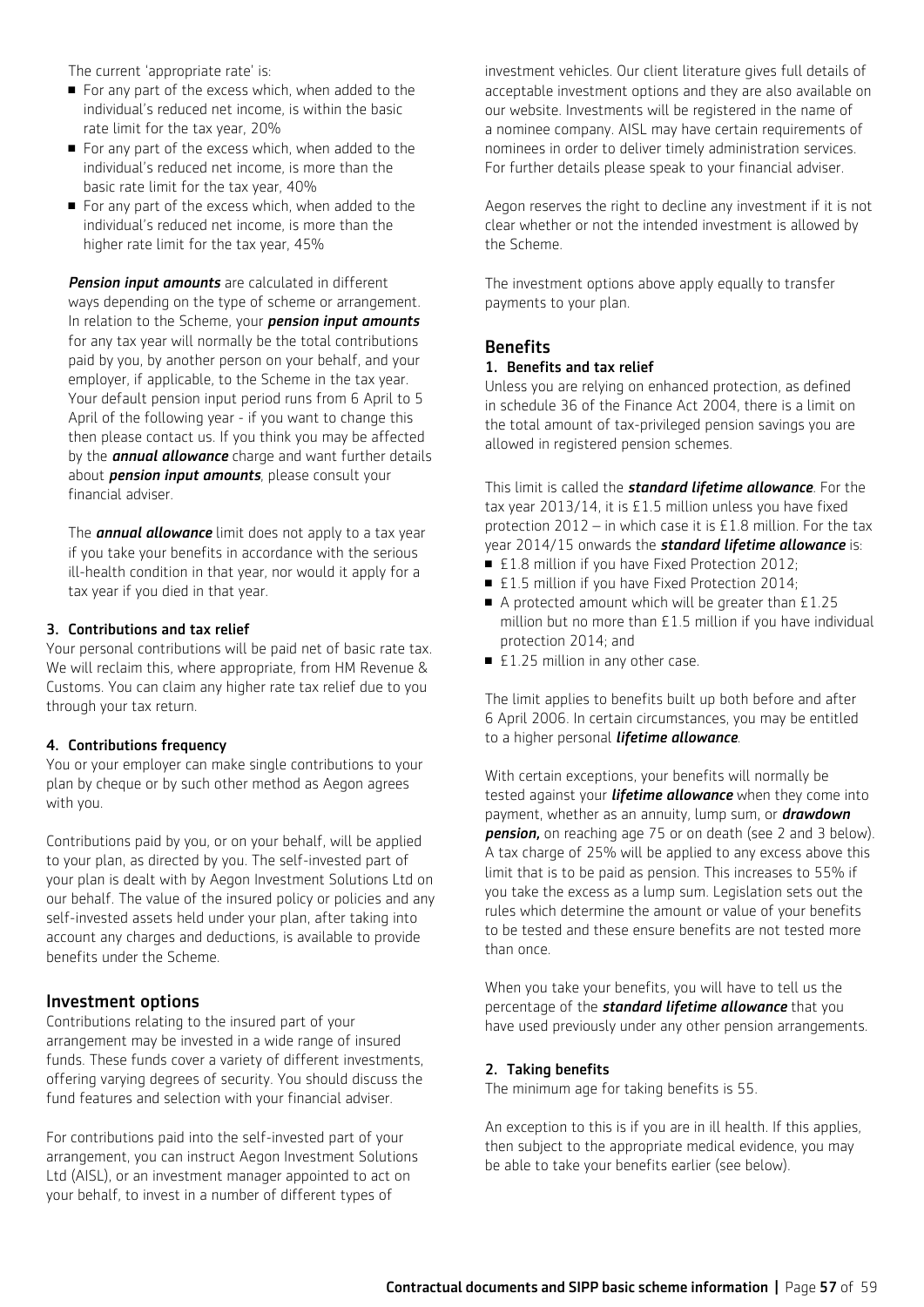Another exception is if a transfer payment is made to the Scheme representing rights held for you in another registered pension scheme in respect of which you had a 'protected pension age'. In that case, you may be able to take benefits before age 55 under the Scheme if certain conditions are met.

It may be possible for you to take benefits from your funds on a staggered basis, instead of taking them all at the same time. For further information about this, please consult the rules of the Scheme or speak to your financial adviser.

The information below is based on taking benefits from all your funds at the same time.

#### a Taking benefits from minimum age

If you take your benefits from the minimum age then, subject to any lump sum which you take and unless you opt to buy an annuity the built-up funds will be used to provide you with a *drawdown pension*. Your funds can then remain invested while you draw an income from them each year (if you want to). A maximum limit normally applies to the amount of *drawdown pension*  that may be taken by you in any pension year (there is currently no minimum limit): broadly, this is based on the level of annuity you could have if the relevant funds had instead been used to secure for you an annuity for life. The maximum limit will be reviewed on certain events occurring and at least every three years. Please see the rules of the Scheme for details.

If you opt to buy an annuity instead, then this can be just for you, or you can choose to have an annuity for your surviving spouse, civil partner or other *dependant(s)* as well, payable on your death. Annuities may increase each year by, or vary in line with, reference to prescribed factors or indices. They may be paid for a set minimum period of up to 10 years (irrespective of when you die).

Whether you opt for an annuity or *drawdown pension*, you can normally choose at that time to take a tax-free lump sum of up to 25% of your funds. The amount may be restricted because there is a maximum limit for the amount of tax-free cash anyone can take from all their registered pension schemes: this limit is 25% of your *lifetime allowance*, up to the *standard lifetime allowance*. In some circumstances, you may be entitled to take more than the above limit as a tax-free cash lump sum, or where your benefits exceed your *lifetime allowance*, you may be able to take the excess as a lump sum instead of as a pension.

If you opt for *drawdown pension*, you can choose at any later date to use the underlying funds to buy an annuity for you (see above). No further tax-free cash can be taken by you from these funds at that time.

When an annuity is bought with your *drawdown pension*  funds, a further test against your *lifetime allowance* will be made, but with a reduction to avoid double counting of the amount of funds tested previously when you opted for *drawdown pension*.

If you are age 60 or over, you may be able to take your funds as a lump sum if they are small enough to qualify as being 'trivial'. Please see the rules of the Scheme for details.

#### Taking benefits before the minimum age

You can take benefits, as described above, early due to ill health.

You may be able to take all benefits early in lump sum form if you are suffering from serious ill health (in other words, your life expectancy is less than one year). There is no minimum age. This option is not available in respect of *drawdown pension* funds.

## Taking benefits from age 75

Depending on the terms of your plan, you can choose at any time to use the underlying funds to buy an annuity for you.

#### b No instructions by age 75

 If we have not received instructions from you by your 75th birthday as to how you would like your funds applied, these will remain uncrystallised until such time as you take a *drawdown pension* or buy an annuity.

#### 3. What is paid if you die before taking benefits

The pension fund you build up will usually be paid as a lump sum to:

<sup>n</sup> the trustees of a trust, if you have set one up for this plan, or

 $\blacksquare$  if a trust does not apply, your beneficiaries, chosen at the Scheme Administrator's discretion, as set out in the rules of the Scheme.

Where you have not set up a trust, then you should notify the Scheme Administrator for guidance of your choice of beneficiaries for the lump sum death benefits (or that part of them not covered by the trust).

If you die before age 75, uncrystallised lump sum death benefits will be tested against the *lifetime allowance*, and the recipients will have to pay a tax charge of 55% on any excess.

If you die on or after your 75th birthday, a tax charge of 55% will apply to any uncrystallised lump sum death benefits.

You can opt to have your pension fund death benefits paid in the form of a pension to your spouse, civil partner or other *dependants*. If paid as a pension, it would not be tested against the *lifetime allowance* and there would be no such tax charge. Please see the Scheme rules for details.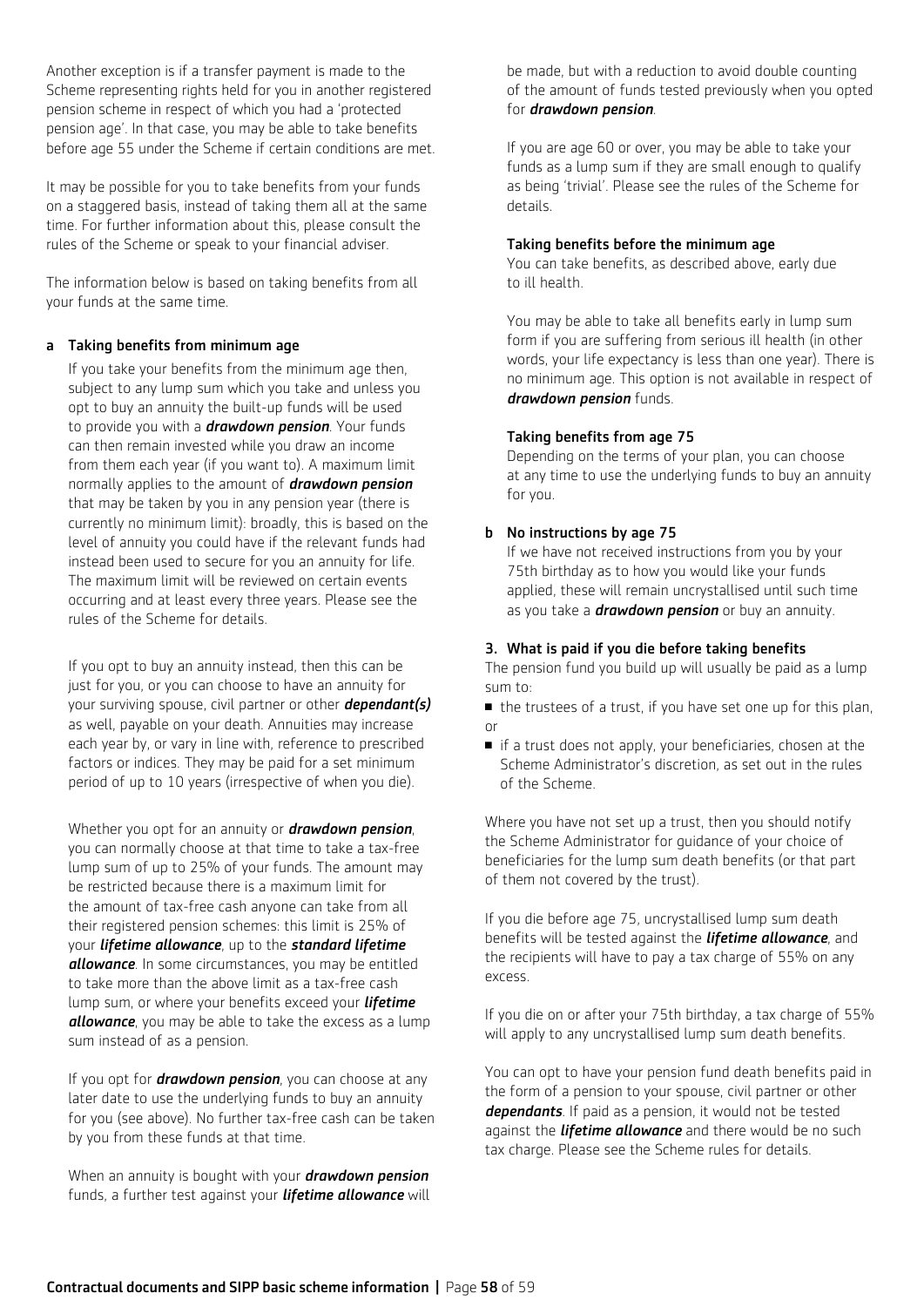4. What is paid if you die while taking drawdown pension If you opt to take *drawdown pension* you can choose (or the scheme administrator can choose if you do not) that on your death, your remaining *drawdown pension* funds will be applied for the benefit of one or more of your *dependants*. On your death any surviving *dependant* selected by you could choose whether to have the funds paid as a lump sum (subject to a tax charge of 55%), used to buy an annuity for them, or used to pay them *drawdown pension*. If you (or the scheme administrator) do not make such a choice, then your remaining funds will be used to pay a lump sum (subject to a 55% tax charge).

Further provisions govern what happens if a *dependant* dies while taking *drawdown pension*. Please see the Scheme rules or your financial adviser for details.

## 5. Transfers

On your written request, the Scheme Administrator may (subject to certain conditions being met):

- n accept a cash transfer to your plan from another registered pension scheme or recognised overseas pension scheme
- transfer your benefits to any other registered pension scheme or a *QROPS*

Transfers to or from your plan will not be tested against your *annual* or *lifetime allowance* at the time that the transfer is made, unless the transfer is to a qualifying recognised overseas pension scheme.

Different conditions may apply where funds representing pension credit rights from a pension sharing order or provision are being transferred.

For further information on transfers, you should consult the rules of the Scheme.

## The Pensions Ombudsman

The Pensions Ombudsman may investigate and determine any complaint, or dispute of fact or law, in relation to any pension scheme made or referred to them. You can contact the Pensions Ombudsman at:

Office of the Pensions Ombudsman 11 Belgrave Road London SW1V 1RB

## The Pensions Advisory Service

The Pensions Advisory Service is available to help members and beneficiaries of schemes with difficulties which they cannot resolve with the Scheme Administrator or administrator. Before contacting the Pensions Ombudsman, please refer any complaint or dispute to the Pensions Advisory Service at:

11 Belgrave Road London SW1V 1RB

## Value-added tax (VAT)

VAT applies to the buying of a number of goods and services. This includes where those goods and services are bought in connection with your personal pension arrangements. Where this applies, your arrangements must pay the extra cost of that VAT.

At present, money paid to a financial adviser for their services in connection with insurance policies is not normally subject to VAT. However, any other payments paid from your arrangements to your financial adviser may be subject to VAT.

#### Miscellaneous **Divorce**

If you are divorced, a court order may apply to your plan and this may affect your rights and/or benefits held or payable under your plan. Please tell us of any such order and of any changes made to it.

## **Bankruptcy**

If you become bankrupt, please tell us immediately, as this may affect benefits in payment.

Terms highlighted in *bold italics* are either defined in the Scheme Rules or described more fully elsewhere in this part.

The provisions of the Financial Services and Markets Act 2000 apply to the plan.

This information is based on Aegon's understanding of current taxation law and HM Revenue & Customs practice, which may change. The value of tax relief depends on the financial circumstances of the investor. Benefits are not guaranteed.



Aegon is a brand name of Scottish Equitable plc (No. SC144517) and Aegon Investment Solutions Ltd (No. SC394519) registered in Scotland, registered office: Edinburgh Park, Edinburgh, EH12 9SE. Both are Aegon companies. Scottish Equitable plc is authorised by the Prudential Regulation Authority and regulated by the Financial Conduct Authority and the Prudential Regulation Authority. Aegon Investment Solutions Ltd is authorised and regulated by the Financial Conduct Authority. Their Financial Services Register numbers are 165548 and 543123 respectively. © 2014 Aegon UK plc

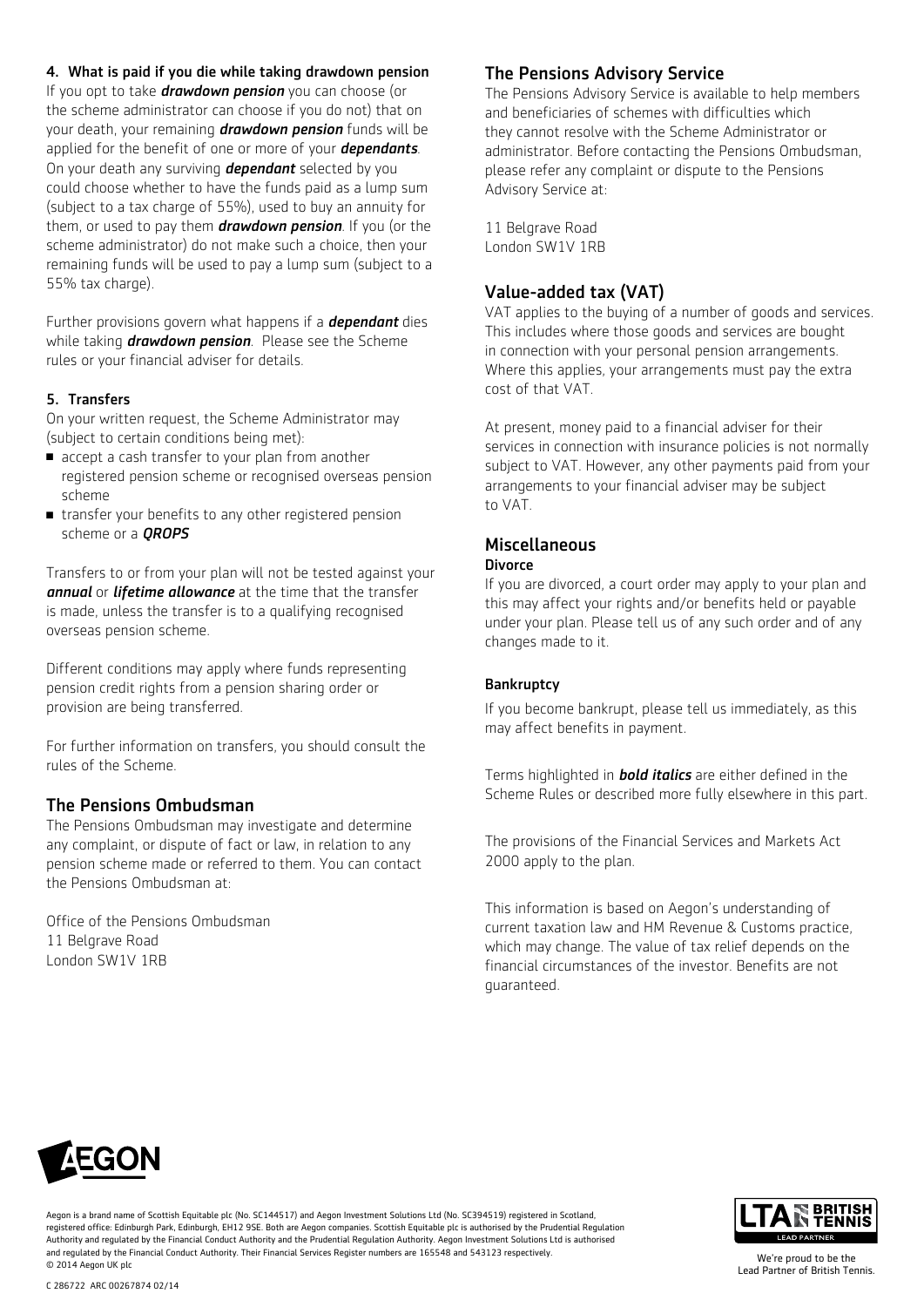

# Changes to Aegon Retirement Choices (ARC) Terms and conditions

You can find the more extensive changes to the *ARC Terms and conditions* in the table below. All other changes are minor and don't affect the meaning of the terms and conditions (for example an updated clause reference, making something clearer or incorrect word replaced with the correct one).

Where a clause has been added or deleted, all other clauses have been renumbered accordingly. Any reference to a clause is to the new clause number, unless otherwise stated. These changes take effect from 30 June 2014.

| Page(s)      | Change                                                                                                                                                                                                                                                                                                              |
|--------------|---------------------------------------------------------------------------------------------------------------------------------------------------------------------------------------------------------------------------------------------------------------------------------------------------------------------|
| $\mathbf{1}$ | The effective date of the document has been changed from 'November 2013' to 'June 2014'.                                                                                                                                                                                                                            |
| $5 - 8$      | Definitions added:<br>ISA Requlations, PRA, QROPS, Registered pension scheme                                                                                                                                                                                                                                        |
| $5 - 8$      | Definitions changed:<br>Aegon, Crystallise, Crystallised, Lifetime allowance                                                                                                                                                                                                                                        |
| $5 - 8$      | Definitions deleted:<br>Single investment                                                                                                                                                                                                                                                                           |
| 8            | Clause 3.1 has been amended to confirm that we are unable to accept an application for a product wrapper<br>from any citizen or taxpayer of the USA.                                                                                                                                                                |
| 11           | Clauses 5.3.2 and 5.3.3 have been amended to confirm that HSBC is now requlated by both the PRA and FCA.                                                                                                                                                                                                            |
| 13           | Clause 6.2.3 has been amended to make it easier to read by separating out the ISA and SIPP when detailing<br>contribution limits.                                                                                                                                                                                   |
| 14           | Clause 7.2.6 has been deleted and replaced with new clauses 7.2.6 and 7.2.7. These clauses provide more<br>detail on the action that may be taken if an investment is removed from the Service by either us or the<br>investment provider.                                                                          |
|              | New clause 7.2.6 details that where a direct alternative investment is nominated, your current holding will be<br>switched into that alternative investment, and any contributions and transfers that would have purchased the<br>original investment will now purchase the alternative investment.                 |
|              | New clause 7.2.7 details that where a direct alternative investment is not nominated, your current holding will<br>be sold with the proceeds being placed in your cash facility, and any contributions and transfers that would<br>have purchased the original investment will now be placed in your cash facility. |
|              | Under both clauses, if you want something different to happen to your existing investment or future<br>contributions and transfers, it is up to you and your adviser to take action before the date we tell you that we<br>will make this change on.                                                                |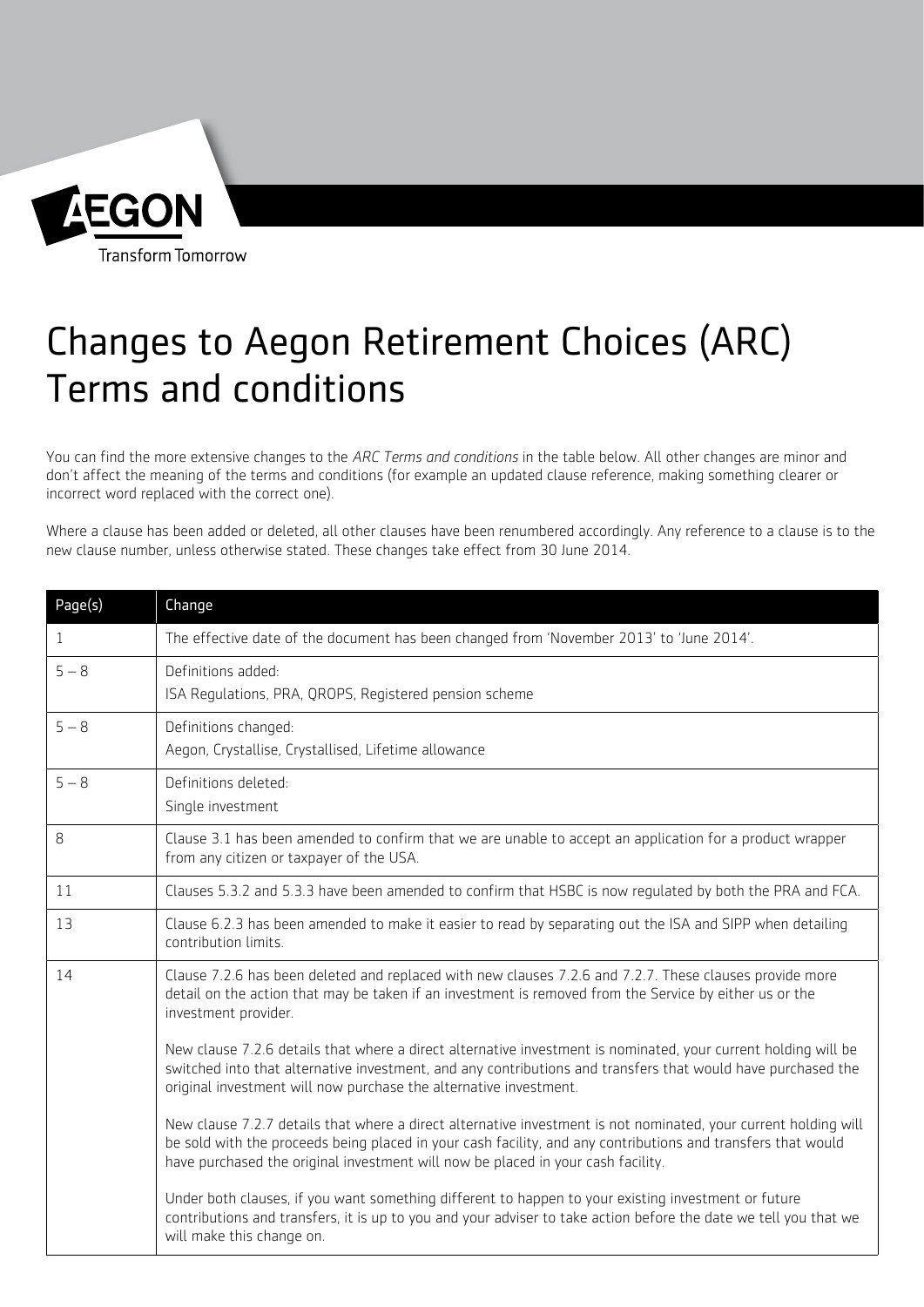| Page(s)   | Change                                                                                                                                                                                                                                                                                                                                                                                                                                                                                                                                            |
|-----------|---------------------------------------------------------------------------------------------------------------------------------------------------------------------------------------------------------------------------------------------------------------------------------------------------------------------------------------------------------------------------------------------------------------------------------------------------------------------------------------------------------------------------------------------------|
| 14        | New clause 7.2.8 has been added to detail what happens where an investment is closed to further payments<br>in to it but is not removed from the Service. In these circumstances, the existing investment will remain where<br>it is and contributions and transfers will be retained in the cash facility or invested in an alternative investment<br>that we nominate.                                                                                                                                                                          |
|           | If you want something different to happen to your existing investment or future contributions and transfers, it<br>is up to you and your adviser to take action before the date we tell you that we will make this change on.                                                                                                                                                                                                                                                                                                                     |
| 14        | New clause 7.2.9 confirms that any alternative investment that we nominate under 7.2.6 and 7.2.8 will be one<br>we consider closely reflects the make-up of the removed or closed fund. In addition, we are not liable for the<br>performance or suitability of the new fund or the cash facility and if you do not want to be invested in there,<br>you need to take action either before we make the change or change investments if this is after we have made<br>the change.                                                                  |
| 16        | Clause 7.6.2 has been amended to clarify that investment providers normally deduct charges direct from the<br>investment or build it into the price calculation of that investment but that we will still pay their charges from<br>the cash facility where they request this.                                                                                                                                                                                                                                                                    |
| 17        | Clause 7.13.4 has been amended to make it clearer what happens to a rebalancing instruction where, for an<br>investment within the rebalancing instruction, dealing minimums are not met, an investment is removed from<br>the Service, or an investment is no longer available for rebalancing. In these circumstances either the remaining<br>investments will be rebalanced as close as possible to the investment choice selected, or rebalancing will be<br>turned off. What action is taken will depend on the circumstances at the time.   |
| 20        | Clauses 9.1 and 9.4.1 have had the address details updated to 'Platform Client Services, Aegon, Edinburgh<br>Park, Edinburgh, EH12 9SE' and 'Complaints Manager, Aegon, Edinburgh Park, Edinburgh, EH12 9SE'<br>respectively.                                                                                                                                                                                                                                                                                                                     |
| 20        | Clause 9.3.1(i) has been amended by deleting the last paragraph of that clause. We will now provide a contract<br>note for each transfer where you are transferring from more than one place, instead of providing a contract<br>note for the first transfer and a valuation of all the transfers when the last transfer is received.                                                                                                                                                                                                             |
| 21        | New clause 9.6 has been added to confirm that we are required to verify your identity and source of wealth<br>when taking out a product wrapper. This clause also confirms that if we do not get satisfactory confirmation<br>of these, we may decide to close the product wrapper, return the payment and remove your access to the<br>Service. Where the product wrapper is a SIPP, any returned payment may be considered an unauthorised<br>payment - in these circumstances we will deduct any tax charges due before returning the payment. |
| $25 - 27$ | In clauses 10.4.2, 10.4.8.2 and 10.5.2 we have altered the reference to Aegon Investment Solutions Ltd<br>holding any adviser or consultancy charge for your adviser or the scheme adviser to either Aegon Investment<br>Solutions Ltd or Scottish Equitable plc. This is for internal accounting purposes and does not affect your<br>contract or any payment to your adviser or the scheme adviser.                                                                                                                                             |
| 25        | Clause 10.4.3 has been amended by not specifying how we will tell you about any adviser charge that is<br>payable or altered, although we will tell you about this. The reason for this is that how we will tell you about<br>this will vary depending on the type of adviser charge and when it is payable.                                                                                                                                                                                                                                      |
| 29        | Clause 12.2 has an updated web address for the FCA.                                                                                                                                                                                                                                                                                                                                                                                                                                                                                               |
| 30        | Clause 13.6.4 has been reworded to make it clearer and has an updated address.                                                                                                                                                                                                                                                                                                                                                                                                                                                                    |
| 32        | New clause 13.10.4 has been added to confirm that we treat electronic messages from us as being received by<br>you on the day we send it unless we receive an error message that it has not been successfully delivered.                                                                                                                                                                                                                                                                                                                          |